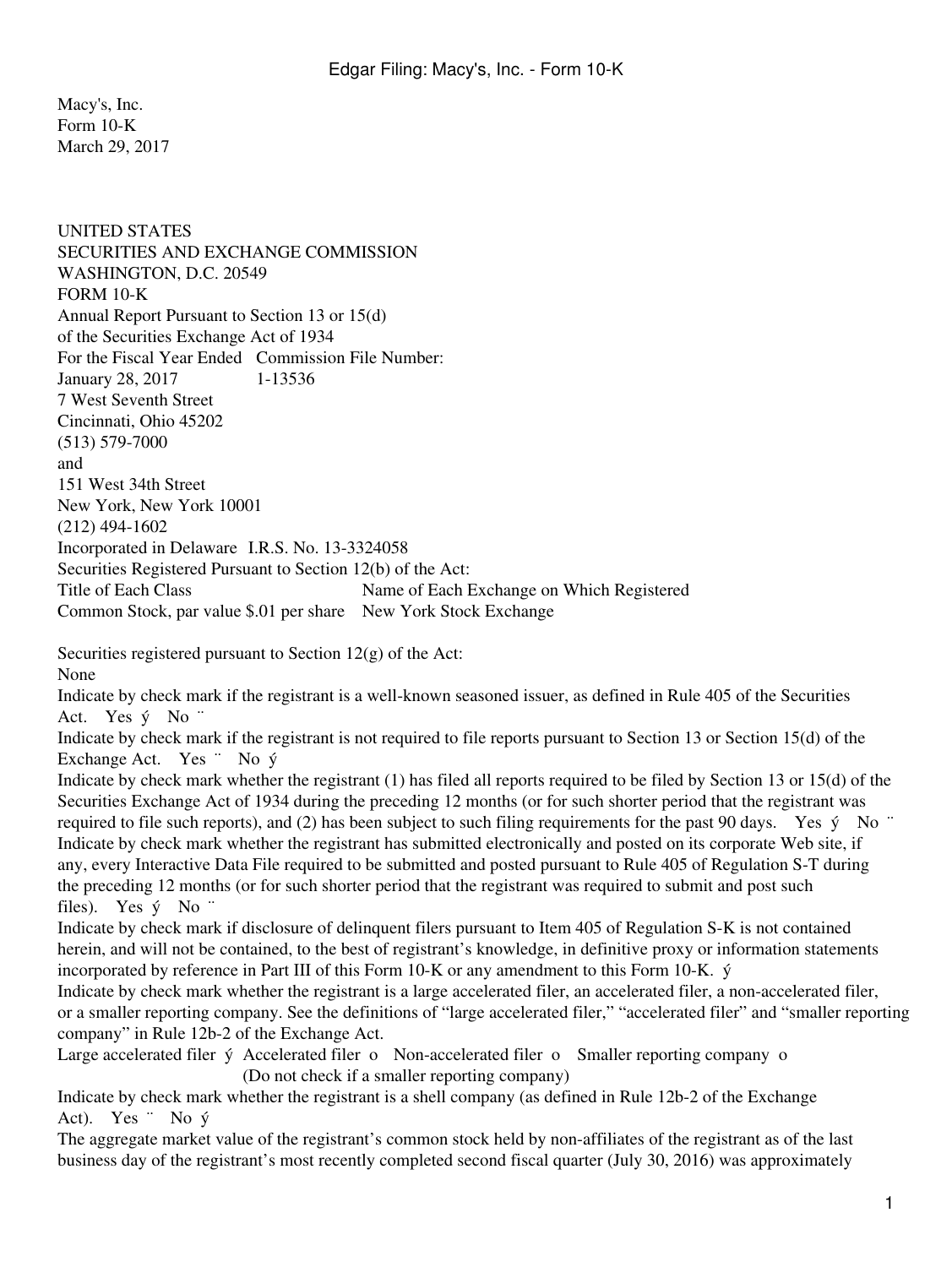## \$11,052,402,000.

Indicate the number of shares outstanding of each of the issuer's classes of common stock, as of the latest practicable date.

Class Outstanding at February 24, 2017 Common Stock, \$0.01 par value per share 304,258,647 shares DOCUMENTS INCORPORATED BY REFERENCE

Proxy Statement for the Annual Meeting of Stockholders to be held May 19, 2017 (Proxy Part III)<br>Statement)

Parts Into Parts Into Parts Into Parts Into Parts Into Parts Into Parts Into Parts Into Parts Into Parts Into Parts Into Parts Into Parts Into Parts Into Parts Into Parts Into Parts Into Parts Into Parts Into Parts Into Pa Which Incorporated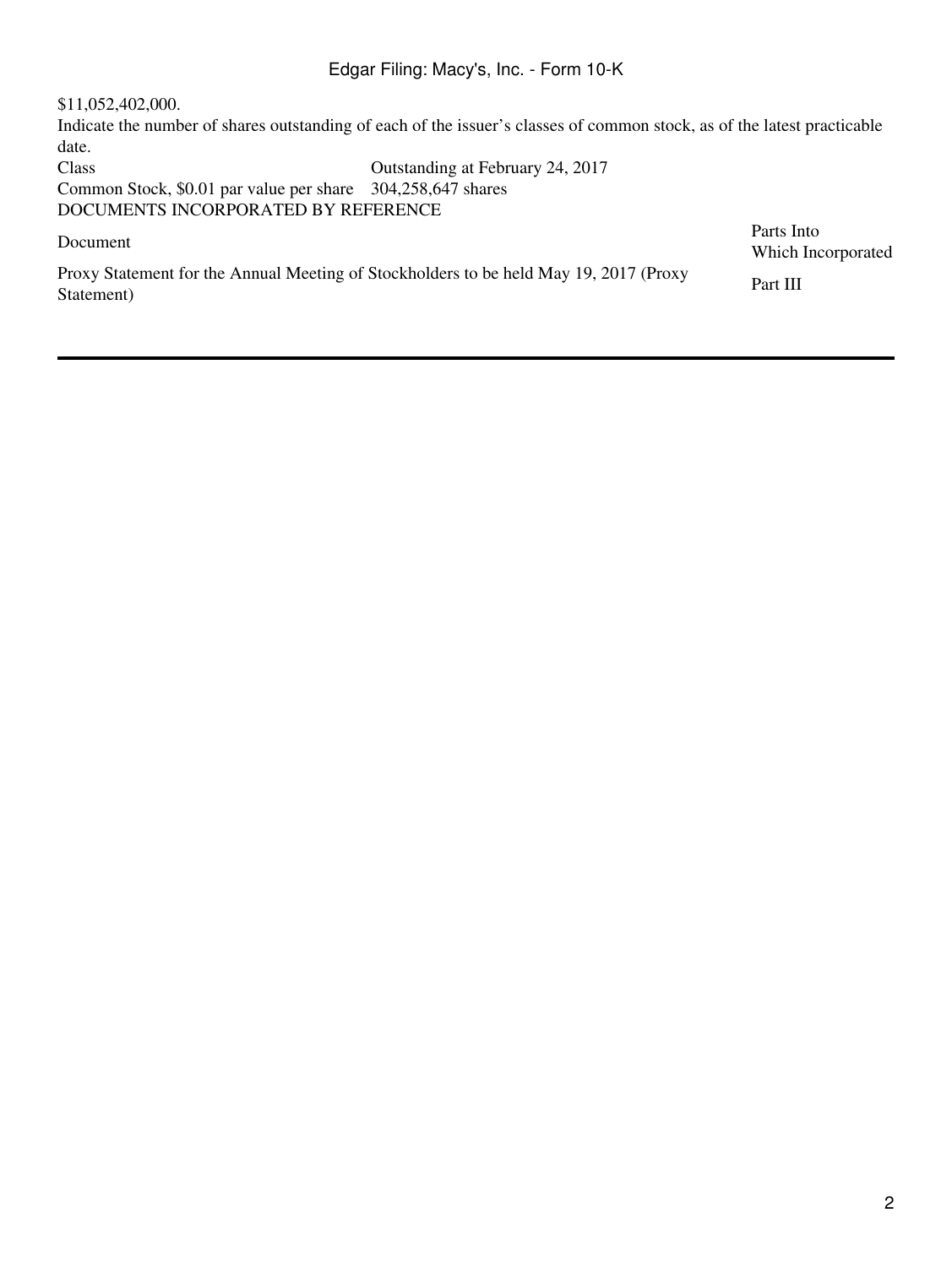Unless the context requires otherwise, references to "Macy's" or the "Company" are references to Macy's and its subsidiaries and references to "2016," "2015," "2014," "2013" and "2012" are references to the Company's fiscal years ended January 28, 2017, January 30, 2016, January 31, 2015, February 1, 2014 and February 2, 2013, respectively. Fiscal years 2016, 2015, 2014 and 2013 included 52 weeks; fiscal year 2012 included 53 weeks.

Forward-Looking Statements

This report and other reports, statements and information previously or subsequently filed by the Company with the Securities and Exchange Commission (the "SEC") contain or may contain forward-looking statements. Such statements are based upon the beliefs and assumptions of, and on information available to, the management of the Company at the time such statements are made. The following are or may constitute forward-looking statements within the meaning of the Private Securities Litigation Reform Act of 1995: (i) statements preceded by, followed by or that include the words "may," "will," "could," "should," "believe," "expect," "future," "potential," "anticipate," "intend," "plan," " "continue" or the negative or other variations thereof, and (ii) statements regarding matters that are not historical facts. Such forward-looking statements are subject to various risks and uncertainties, including risks and uncertainties relating to:

•the possible invalidity of the underlying beliefs and assumptions;

competitive pressures from department and specialty stores, general merchandise stores, manufacturers' outlets,

off-price and discount stores, and all other retail channels, including the Internet, catalogs and television;

• levels, consumer confidence levels, the availability, cost and level of consumer debt, mall vacancy issues, the costs of general consumer-spending levels, including the impact of general economic conditions, consumer disposable income basic necessities and other goods and the effects of the weather or natural disasters;

• **non-recurring charges**; conditions to, or changes in the timing of, proposed transactions and changes in expected synergies, cost savings and

•transactions involving the Company's real estate portfolio;

possible enange possible changes or developments in social, economic, business, industry, market, legal and regulatory circumstances

possible actions taken or omitted to be taken by third parties, including customers, suppliers, business partners,

• competitors and legislative, regulatory, judicial and other governmental authorities and officials;

•changes in relationships with vendors and other product and service providers;

•currency, interest and exchange rates and other capital market, economic and geo-political conditions;

•severe or unseasonable weather, possible outbreaks of epidemic or pandemic diseases and natural disasters; •unstable political conditions, civil unrest, terrorist activities and armed conflicts;

the Company's quality standards; the possible inability of the Company's manufacturers or transporters to deliver products in a timely manner or meet

disputes, regional health pandemics, and regional political and economic conditions; the Company's reliance on foreign sources of production, including risks related to the disruption of imports by labor

•duties, taxes, other charges and quotas on imports; and

•

possible systems failures and/or security breaches, including, any security breach that results in the theft,

transfer or unauthorized disclosure of customer, employee or company information, or the failure to comply with various laws applicable to the Company in the event of such a breach.

In addition to any risks and uncertainties specifically identified in the text surrounding such forward-looking statements, the statements in the immediately preceding sentence and the statements under captions such as "Risk Factors" in reports, statements and information filed by the Company with the SEC from time to time constitute cautionary statements identifying important factors that could cause actual amounts, results, events and circumstances to differ materially from those expressed in or implied by such forward-looking statements.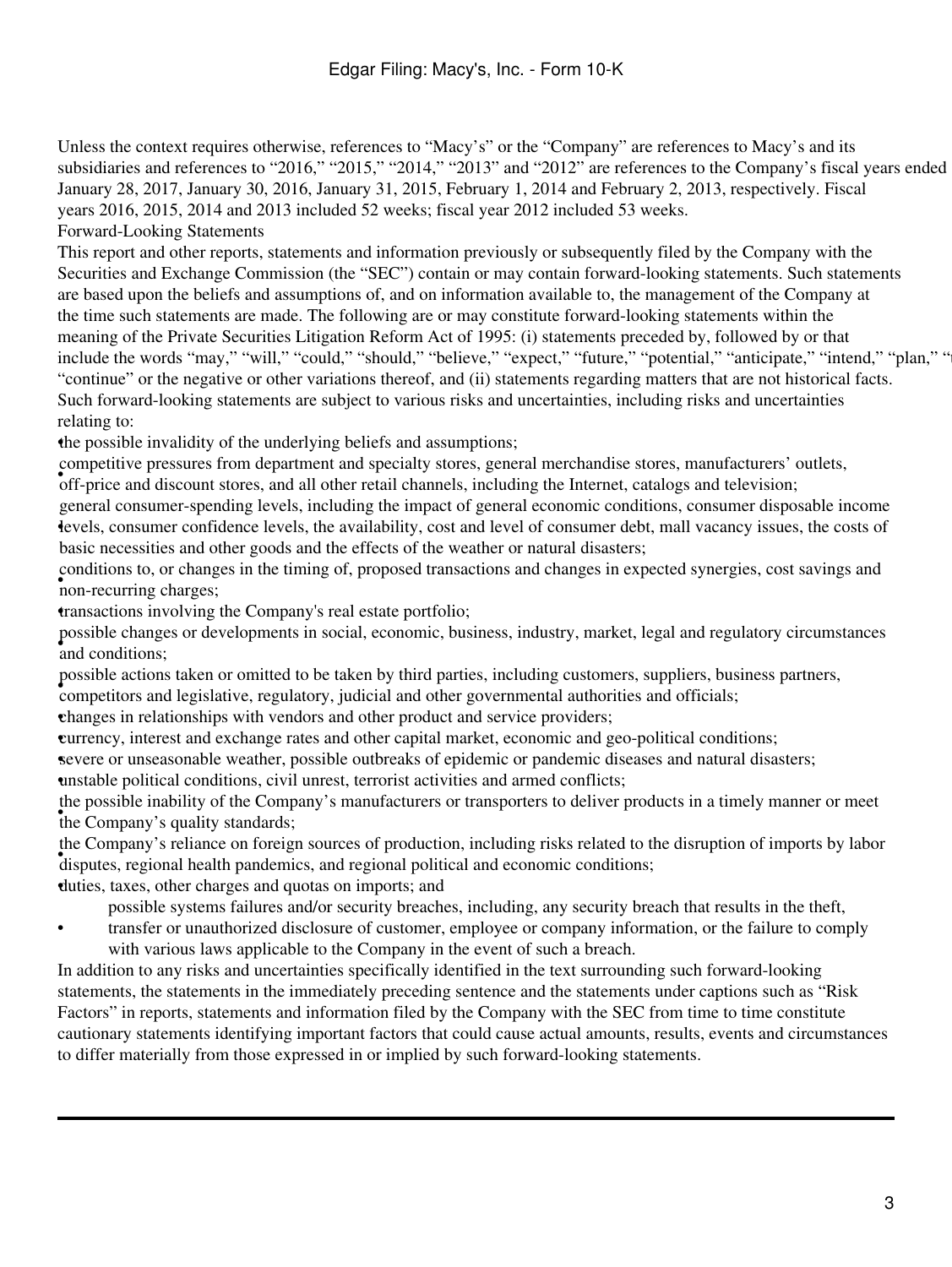Item 1. Business.

General

The Company is a corporation organized under the laws of the State of Delaware in 1985. The Company and its predecessors have been operating department stores since 1830. The Company operates 829 stores in 45 states, the District of Columbia, Guam and Puerto Rico. As of January 28, 2017, the Company's operations were conducted through Macy's, Bloomingdale's, Bloomingdale's The Outlet, Macy's Backstage, Bluemercury and Macy's China Limited. In addition, Bloomingdale's in Dubai, United Arab Emirates and Al Zahra, Kuwait are operated under license agreements with Al Tayer Insignia, a company of Al Tayer Group, LLC.

The Company sells a wide range of merchandise, including apparel and accessories (men's, women's and children's), cosmetics, home furnishings and other consumer goods. The specific assortments vary by size of store, merchandising assortments and character of customers in the trade areas. Most stores are located at urban or suburban sites, principally in densely populated areas across the United States.

For 2016, 2015 and 2014, the following merchandise constituted the following percentages of sales:

|                                                                                                |     |  | 2016 2015 2014      |  |     |  |
|------------------------------------------------------------------------------------------------|-----|--|---------------------|--|-----|--|
| Women's Accessories, Intimate Apparel, Shoes, Cosmetics and Fragrances 38 $\%$ 38 $\%$ 38 $\%$ |     |  |                     |  |     |  |
| Women's Apparel                                                                                | 23. |  | 23                  |  | 23  |  |
| Men's and Children's                                                                           | 23  |  | 23                  |  | 23  |  |
| Home/Miscellaneous                                                                             | 16  |  | -16                 |  | -16 |  |
|                                                                                                |     |  | $100\%$ 100\% 100\% |  |     |  |

In 2016, the Company's subsidiaries provided various support functions to the Company's retail operations on an integrated, company-wide basis.

From marketing services in respect of an erective and accounts that are owned entier by Department stores rational Bank ("DSNB"), a subsidiary of Citibank, N.A., or FDS Bank and that constitute a part of the credit program The Company's bank subsidiary, FDS Bank, provides credit processing, certain collections, customer service and credit marketing services in respect of all credit card accounts that are owned either by Department Stores National Company's retail operations.

• operational electronic data processing and management information services to all of the Company's operations other Macy's Systems and Technology, Inc. ("MST"), a wholly-owned indirect subsidiary of the Company, provides than Bluemercury and Macy's China Limited.

had below a private facer brands and certain neensed brands. Broomingdate s associated of a small portion of its private label merchandise. The Company believes that its private label merchandise differentiates its merchan Macy's Merchandising Group, Inc. ("MMG"), a wholly-owned direct subsidiary of the Company, and its subsidiary Macy's Merchandising Group International, LLC, are responsible for the design, development and marketing of Macy's private label brands and certain licensed brands. Bloomingdale's uses MMG for a small portion of its private from those of its competitors and delivers exceptional value to its customers. MMG also offers its services, either directly or indirectly, to unrelated third parties.

provides warehousing and merchandise distribution services for the Company's operations and digital customer Macy's Logistics and Operations ("Macy's Logistics"), a division of a wholly-owned indirect subsidiary of the Company, fulfillment.

The Company's executive offices are located at 7 West  $\mathcal{P}$  Street, Cincinnati, Ohio 45202, telephone number: (513) 579-7000 and 151 West 34th Street, New York, New York 10001, telephone number: (212) 494-1602. Employees

As of January 28, 2017, the Company had approximately 148,300 regular full-time and part-time employees. Because of the seasonal nature of the retail business, the number of employees peaks in the holiday season. Approximately 10% of the Company's employees as of January 28, 2017 were represented by unions.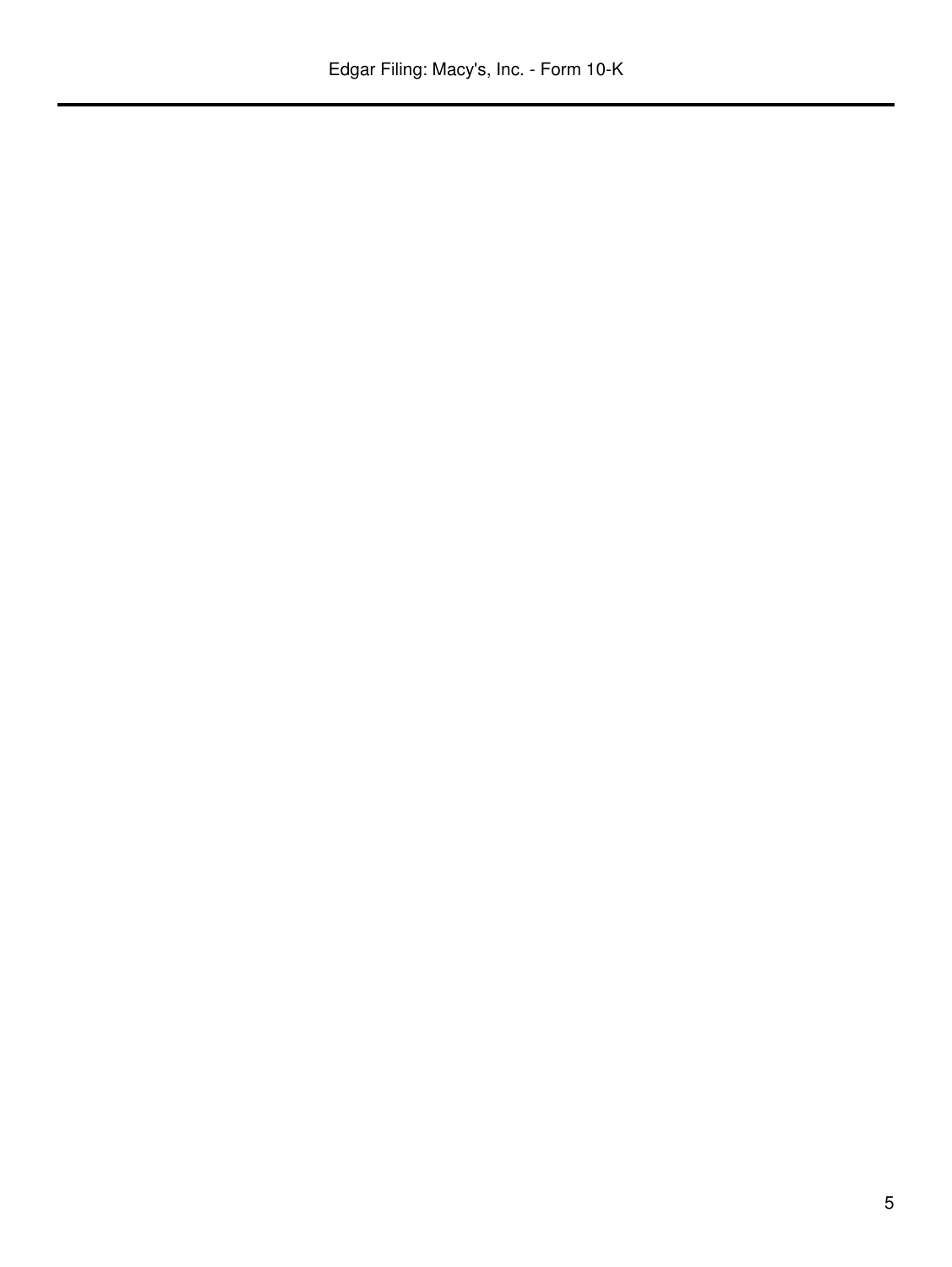# Seasonality

The retail business is seasonal in nature with a high proportion of sales and operating income generated in the months of November and December. Working capital requirements fluctuate during the year, increasing in mid-summer in anticipation of the fall merchandising season and increasing substantially prior to the holiday season when the Company carries significantly higher inventory levels.

## Purchasing

The Company purchases merchandise from many suppliers, no one of which accounted for more than 5% of the Company's net purchases during 2016. The Company has no material long-term purchase commitments with any of its suppliers, and believes that it is not dependent on any one supplier. The Company considers its relations with its suppliers to be good.

Private Label Brands and Related Trademarks

The principal private label brands currently offered by the Company include Alfani, American Rag, Aqua, Bar III, Belgique, Charter Club, Club Room, Epic Threads, first impressions, Giani Bernini, Greg Norman for Tasso Elba, Holiday Lane, Home Design, Hotel Collection, Hudson Park, Ideology, I-N-C, jenni, JM Collection, John Ashford, Karen Scott, lune+aster, M-61, Maison Jules, Martha Stewart Collection, Material Girl, Morgan Taylor, Oake, Sky, Style & Co., Sutton Studio, Tasso Elba, Thalia Sodi, the cellar, and Tools of the Trade.

The trademarks associated with the Company's aforementioned private label brands, other than American Rag, Greg Norman for Tasso Elba, Martha Stewart Collection, Material Girl and Thalia Sodi are owned by the Company. The American Rag, Greg Norman, Martha Stewart Collection, Material Girl and Thalia Sodi brands are owned by third parties, which license the trademarks associated with such brands to Macy's pursuant to agreements which have renewal rights that extend through 2050, 2020, 2027, 2030 and 2030, respectively.

Competition

The retailing industry is intensely competitive. The Company's operations compete with many retailing formats, including department stores, specialty stores, general merchandise stores, off-price and discount stores, manufacturers' outlets, online retailers, catalogs and television shopping, among others. The Company seeks to attract customers by offering most wanted selections, obvious value, and distinctive marketing in stores that are located in premier locations, and by providing an exciting shopping environment and superior service through an omnichannel experience. Other retailers may compete for customers on some or all of these bases, or on other bases, and may be perceived by some potential customers as being better aligned with their particular preferences.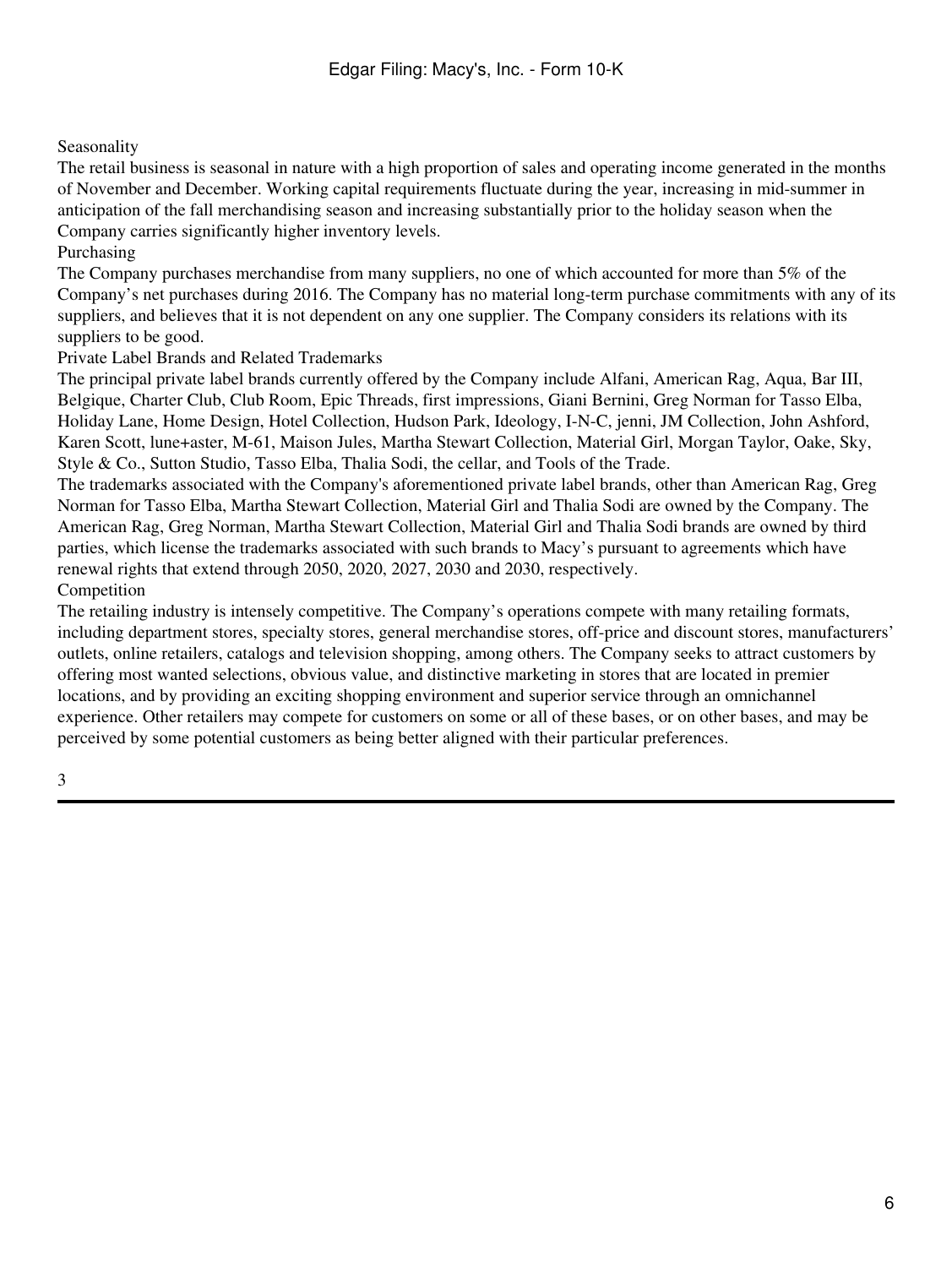# Available Information

The Company makes its annual reports on Form 10-K, quarterly reports on Form 10-Q, current reports on Form 8-K and amendments to those reports filed or furnished pursuant to Section 13(a) or 15(d) of the Exchange Act available free of charge through its internet website at http://www.macysinc.com as soon as reasonably practicable after it electronically files such material with, or furnishes it to, the SEC. The public also may read and copy any of these filings at the SEC's Public Reference Room, 100 F Street, NE, Washington, D.C. 20549. Information on the operation of the Public Reference Room may be obtained by calling the SEC at 1-800-732-0330. The SEC also maintains an Internet site that contains the Company's filings; the address of that site is http://www.sec.gov. In addition, the Company has made the following available free of charge through its website at http://www.macysinc.com: •Audit Committee Charter,

•Compensation and Management Development Committee Charter,

•Finance Committee Charter,

•Nominating and Corporate Governance Committee Charter,

•Corporate Governance Principles,

•Lead Independent Director Policy,

•Non-Employee Director Code of Business Conduct and Ethics, and

Code of Conduct.

Any of these items are also available in print to any shareholder who requests them. Requests should be sent to the Corporate Secretary of Macy's, Inc. at 7 West  $\mathbb{P}^h$  Street, Cincinnati, OH 45202.

Executive Officers of the Registrant

The following table sets forth certain information as of March 24, 2017 regarding the executive officers of the Company:

| Name                  |    | Age Position with the Company                            |
|-----------------------|----|----------------------------------------------------------|
| Terry J. Lundgren     | 65 | Executive Chairman and Chairman of the Board; Director   |
| Jeff Gennette         | 55 | President, Chief Executive Officer; Director             |
| <b>Timothy Baxter</b> | 47 | <b>Chief Merchandising Officer</b>                       |
| Elisa D. Garcia       | 59 | Chief Legal Officer and Secretary                        |
| Robert B. Harrison    | 53 | Chief Omnichannel and Operations Officer                 |
| Karen M. Hoguet       | 60 | <b>Chief Financial Officer</b>                           |
| Jeffrey A. Kantor     | 58 | Chief Stores and Human Resources Officer                 |
| Molly Langenstein     | 53 | <b>Chief Private Brands Officer</b>                      |
| Richard A. Lennox     | 51 | <b>Chief Marketing Officer</b>                           |
| Justin S. MacFarlane  | 44 | Chief Strategy, Analytics and Innovation Officer         |
| Patti H. Ongman       | 61 | Chief Merchandise Planning Officer                       |
| Tony Spring           | 52 | Chairman and Chief Executive Officer, Bloomingdale's     |
| Felicia Williams      | 51 | Executive Vice President, Controller and Enterprise Risk |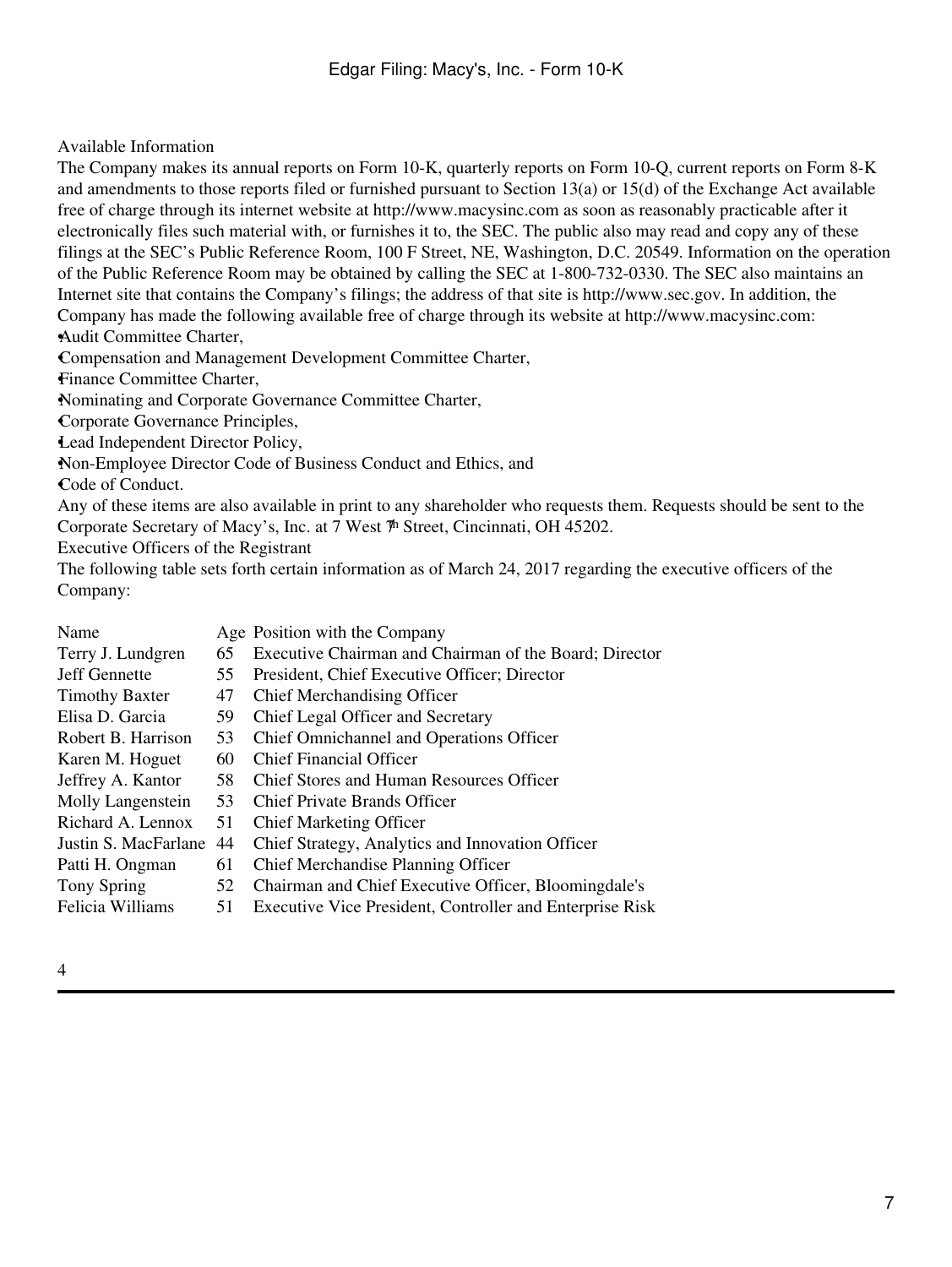# Chief Executive Officer ("CEO") Transition

The Company announced that Terry J. Lundgren, the Company's CEO since 2003 and Chairman since 2004, transitioned the position of CEO to Jeff Gennette on March 23, 2017. The transition is part of the Board of Directors' succession plan that included Mr. Gennette's election as president of Macy's, Inc. in 2014. Mr. Lundgren will continue as Executive Chairman and Chairman of the Board and work side-by-side with Mr. Gennette as President and CEO.

Mr. Gennette was named President of Macy's, Inc. in March 2014 after serving as Macy's Chief Merchandising Officer since February 2009. From February 2008 to February 2009, Mr. Gennette served as Chairman and CEO of Macy's West in San Francisco. He began his retail career in 1983 as an executive trainee at Macy's West. He held positions of increasing responsibilities, including Vice President and Division Merchandise Manager for men's collection and Senior Vice President and General Merchandise Manager for men's and children's apparel. In 2004, Mr. Gennette was appointed Executive Vice President and Director of Stores at Macy's Central in Atlanta. From February 2006 to February 2008, Mr. Gennette was Chairman and Chief Executive Officer of Seattle-based Macy's Northwest. During his career, Mr. Gennette also served as a Store Manager for FAO Schwarz and Director of Stores for Broadway Stores, Inc. Mr. Gennette, a native of San Diego, is a graduate of Stanford University.

# Executive Officer Biographies

Terry J. Lundgren has been Executive Chairman of the Company since March 2017 and Chairman of the Board since January 2004; prior thereto he was Chief Executive Officer of the Company from February 2003 to March 2017. Jeff Gennette has been Chief Executive Officer since March 2017 and President of the Company since March 2014; prior thereto he was the Chief Merchandising Officer from February 2009 to March 2014.

Tim Baxter has been Chief Merchandising Officer of the Company since February 2015; prior thereto he was Executive Vice President GMM - Ready to Wear from March 2013 to February 2015; as Executive Vice President - Fashion Office, Licensed Businesses and Multicultural Business Development from March 2012 to March 2013; as Senior Vice President - Ready to Wear from June 2011 to March 2012; as Group Vice President Ready to Wear - Bridge/Impulse/NC/Neo Collections Sportswear from August 2010 to June 2011; and as Group Vice President Fashion Jewelry, Watches, Sterling Silver from March 2009 to July 2010.

Elisa D. Garcia has been Chief Legal Officer and Secretary of the Company since September 2016; prior thereto she served as Chief Legal Officer of Office Depot from 2013 to September 2016 and as Executive Vice President, General Counsel and Secretary from 2007 to 2013.

Robert B. Harrison has been Chief Omnichannel and Operations Officer of the Company since February 2017; prior thereto he served as Chief Omnichannel Officer from January 2013 to February 2017; as Executive Vice President - Omnichannel Strategy from July 2012 to January 2013; as Executive Vice President - Finance from 2011 to July 2012 and as President - Stores from 2009 to 2011.

Karen M. Hoguet has been Chief Financial Officer of the Company since October 1997.

Jeffrey A. Kantor has been Chief Stores and Human Resources Officer of the Company since February 2017; prior thereto he served as Chief Stores Officer from February 2015 to February 2017; as Chairman of macys.com from February 2012 to February 2015; as President - Merchandising for macys.com from August 2010 to February 2012; as President - Merchandising for Home from May 2009 to August 2010 and as President for furniture for Macy's Home Store from February 2006 to May 2009.

Molly Langenstein has been Chief Private Brands Officer of the Company since February 2015; prior thereto she served as Executive Vice President - Men's and Kids at Macy's Private Brands from April 2014 to February 2015; as Executive Vice President GMM - Millennial from March 2012 to March 2014; as Executive Vice President Fashion and New Business Development from July 2010 to March 2012 and as Group Vice President DMM Neo, Impulse and Bridge Sportswear from March 2009 to July 2010.

Richard A. Lennox has been Chief Marketing Officer of the Company since September 2016; prior thereto he served as Senior Vice President and Chief Marketing Officer of Toys "R" Us from mid-2014 to September 2016; and as Executive Vice President/Chief Marketing and E-Commerce Officer at Zale's Corporation from August 2009 to July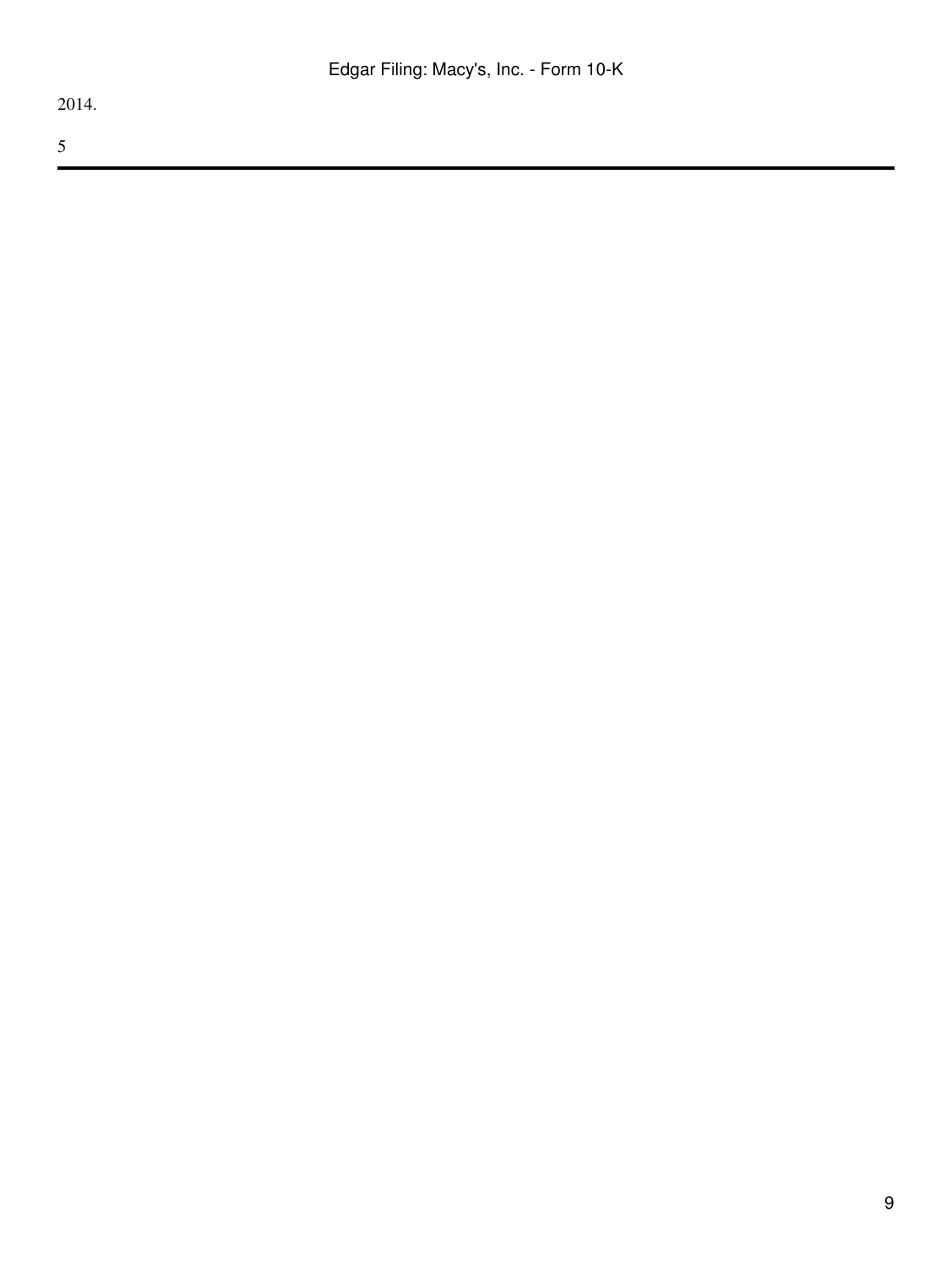Justin MacFarlane has been Chief Strategy, Analytics and Innovation Officer since February 2016; prior thereto he served as Senior Vice President - Corporate Strategy for ANN, Inc., a women's multichannel fashion retailer, from July 2010 to August 2015 and as Director, Global Retail for AlixPartners, a global restructuring consulting and financial advisory firm, from August 2006 to June 2010.

Patti H. Ongman has been Chief Merchandise Planning Officer of the Company since February 2015; prior thereto she served as Executive Vice President - Omnichannel Strategies from June 2014 - February 2015; as Executive Vice President GMM - Center Core from October 2010 to May 2014 and as Executive Vice President GPM - Cosmetics, Fragrances and Shoes from February 2009 to September 2010.

Tony Spring has been Chairman and Chief Executive Officer of Bloomingdale's since February 2014; prior thereto he served as President and Chief Operating Officer from February 2008 to February 2014; as Senior Executive Vice President from July 2005 to January 2008; and as Executive Vice President from April 1998 to July 2005. Felicia Williams has been Executive Vice President, Controller and Enterprise Risk of the Company since June 2016; prior thereto she served as Senior Vice President, Finance and Risk Management from February 2011 to June 2016; as Senior Vice President, Treasury and Risk Management from September 2009 to February 2011; as Vice President, Finance and Risk Management from October 2008 to September 2009; and as Vice President, Internal Audit from March 2004 to October 2008.

## Item 1A. Risk Factors.

In evaluating the Company, the risks described below and the matters described in "Forward-Looking Statements" should be considered carefully. Such risks and matters are numerous and diverse, may be experienced continuously or intermittently, and may vary in intensity and effect. Any of such risks and matters, individually or in combination, could have a material adverse effect on the Company's business, prospects, financial condition, results of operations and cash flows, as well as on the attractiveness and value of an investment in the Company's securities. The Company faces significant competition in the retail industry and depends on its ability to differentiate itself in retail's ever-changing environment.

The Company conducts its retail merchandising business under highly competitive conditions. Although the Company is one of the nation's largest retailers, it has numerous and varied competitors at the national and local levels, including department stores, specialty stores, general merchandise stores, off-price and discount stores, manufacturers' outlets, online retailers, catalogs and television shopping, among others. Competition may intensify as the Company's competitors enter into business combinations or alliances. Competition is characterized by many factors, including assortment, advertising, price, quality, service, location, reputation and credit availability. Any failure by the Company to compete effectively could negatively affect the Company's business and results of operations. As consumers continue to migrate online, the Company faces pressures to not only compete from a price perspective with its competitors, some of whom sell the same products, but also must differentiate itself to stay relevant in retail's ever-changing industry. The Company continues to significantly invest in its omnichannel capabilities in order to provide a seamless shopping experience to its customers between the Company's brick and mortar locations and its online and mobile environments. Insufficient, untimely or misguided investments in this area could significantly impact the Company's profitability and growth and affect the Company's ability to attract new customers as well as maintain its existing ones.

The Company's sales and operating results depend on consumer preferences and consumer spending. The fashion and retail industries are subject to sudden shifts in consumer trends and consumer spending. The Company's sales and operating results depend in part on its ability to predict or respond to changes in fashion trends and consumer preferences in a timely manner. The Company develops new retail concepts and continuously adjusts its industry position in certain major and private-label brands and product categories in an effort to satisfy customers. Any sustained failure to anticipate, identify and respond to emerging trends in lifestyle and consumer preferences could negatively affect the Company's business and results of operations. The Company's sales are significantly affected by discretionary spending by consumers. Consumer spending may be affected by many factors outside of the Company's control, including general economic conditions, consumer disposable income levels, consumer confidence levels, the availability, cost and level of consumer debt and consumer behaviors towards incurring and paying debt,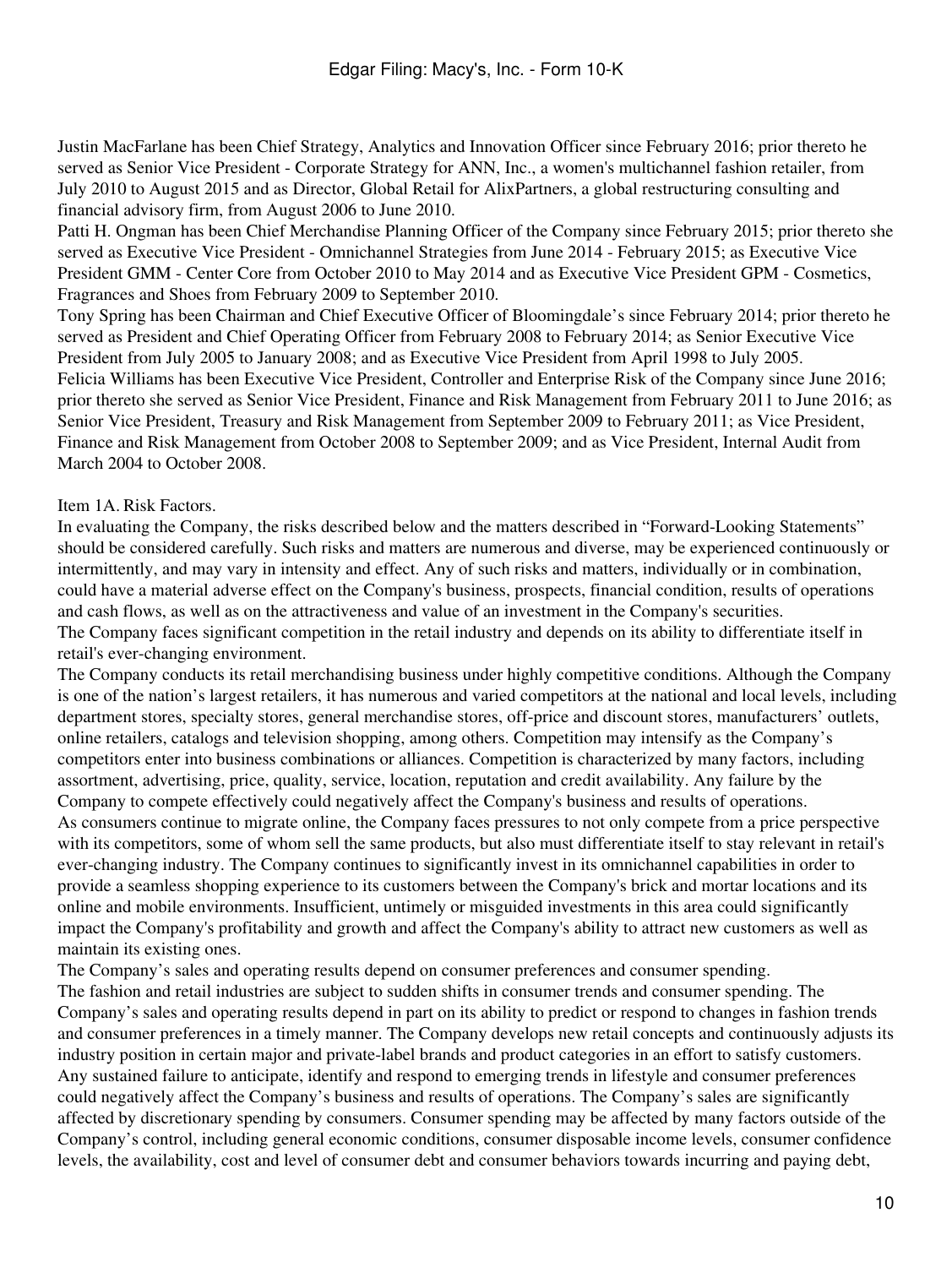the costs of basic necessities and other goods, the strength of the U.S. Dollar relative to foreign currencies and the effects of the weather or natural disasters. Any decline in discretionary spending by consumers could negatively affect the Company's business and results of operations.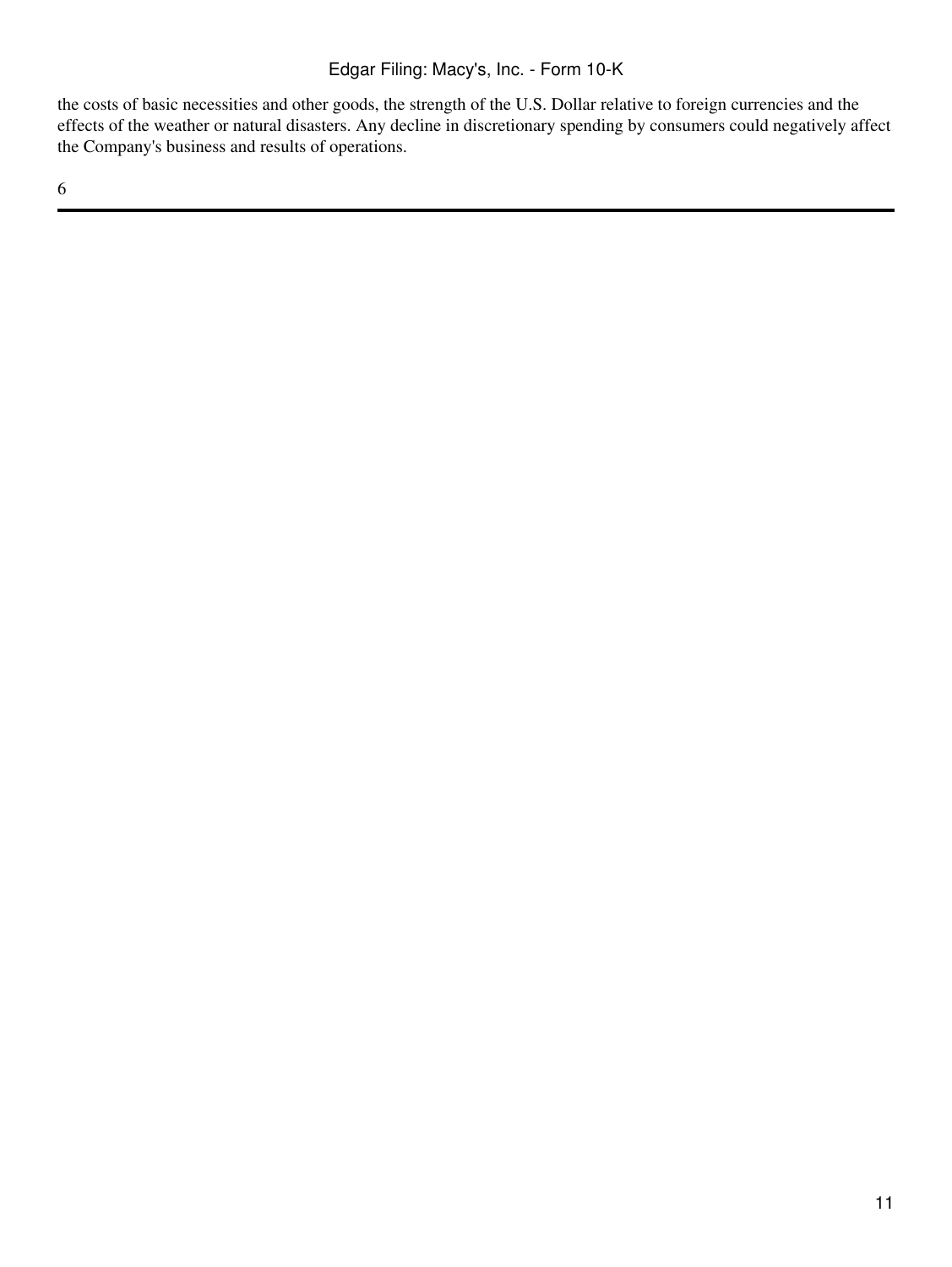As the Company relies on the ability of its physical retail locations to remain relevant, providing desirable and sought-out shopping experiences is paramount to the Company's financial success. Changes in consumer shopping habits, financial difficulties at other anchor tenants, significant mall vacancy issues, mall violence and new mall developments could each adversely impact the traffic at current retail locations and lead to a decline in the Company's financial condition or performance.

The Company's business is subject to unfavorable economic and political conditions and other related risks. Unfavorable global, domestic or regional economic or political conditions and other developments and risks could negatively affect the Company's business and results of operations. For example, unfavorable changes related to interest rates, rates of economic growth, fiscal and monetary policies of governments, inflation, deflation, consumer credit availability, consumer debt levels, consumer debt payment behaviors, tax rates and policy, unemployment trends, energy prices, and other matters that influence the availability and cost of merchandise, consumer confidence, spending and tourism could negatively affect the Company's business and results of operations. These same conditions and related risks could affect the success of the Company's credit card program. Following the sale of most of the Company's credit accounts and related receivables to Citibank, the Company shares in the economic performance of the credit card program with CitiBank. Deterioration in economic or political conditions could adversely affect the volume of new credit accounts, the amount of credit card program balances and the ability of credit card holders to pay their balances. These conditions could result in the Company receiving lower payments under the credit card program. In addition, unstable political conditions, civil unrest, terrorist activities and armed conflicts may disrupt commerce and could negatively affect the Company's business and results of operations.

The Company's effective tax rate is impacted by a number of factors, including changes in federal or state tax law, interpretation of existing laws and the ability to defend and support the tax positions taken on historical tax returns. Certain changes in any of these factors could materially impact the effective tax rate and the Company's net income. The Company's revenues and cash requirements are affected by the seasonal nature of its business.

The Company's business is seasonal, with a high proportion of revenues and operating cash flows generated during the second half of the year, which includes the fall and holiday selling seasons. A disproportionate amount of the Company's revenues fall in the fourth quarter, which coincides with the holiday season. In addition, the Company incurs significant additional expenses in the period leading up to the months of November and December in anticipation of higher sales volume in those periods, including for additional inventory, advertising and employees. The Company's business could be affected by extreme weather conditions, regional or global health pandemics or natural disasters.

Extreme weather conditions in the areas in which the Company's stores are located could negatively affect the Company's business and results of operations. For example, frequent or unusually heavy snowfall, ice storms, rainstorms or other extreme weather conditions over a prolonged period could make it difficult for the Company's customers to travel to its stores and thereby reduce the Company's sales and profitability. The Company's business is also susceptible to unseasonable weather conditions. For example, extended periods of unseasonably warm temperatures during the winter season or cool weather during the summer season could reduce demand for a portion of the Company's inventory and thereby reduce the Company's sales and profitability. In addition, extreme weather conditions could result in disruption or delay of production and delivery of materials and products in the Company's supply chain and cause staffing shortages in the Company's stores.

The Company's business and results of operations could also be negatively affected if a regional or global health pandemic were to occur, depending upon its location, duration and severity. To halt or delay the spread of disease, local, regional or national governments might limit or ban public gatherings or customers might avoid public places, such as the Company's stores. A regional or global health pandemic might also result in disruption or delay of production and delivery of materials and products in the Company's supply chain and cause staffing shortages in the Company's stores.

In addition, natural disasters such as hurricanes, tornadoes and earthquakes, or a combination of these or other factors, could damage or destroy the Company's facilities or make it difficult for customers to travel to its stores, thereby negatively affecting the Company's business and results of operations.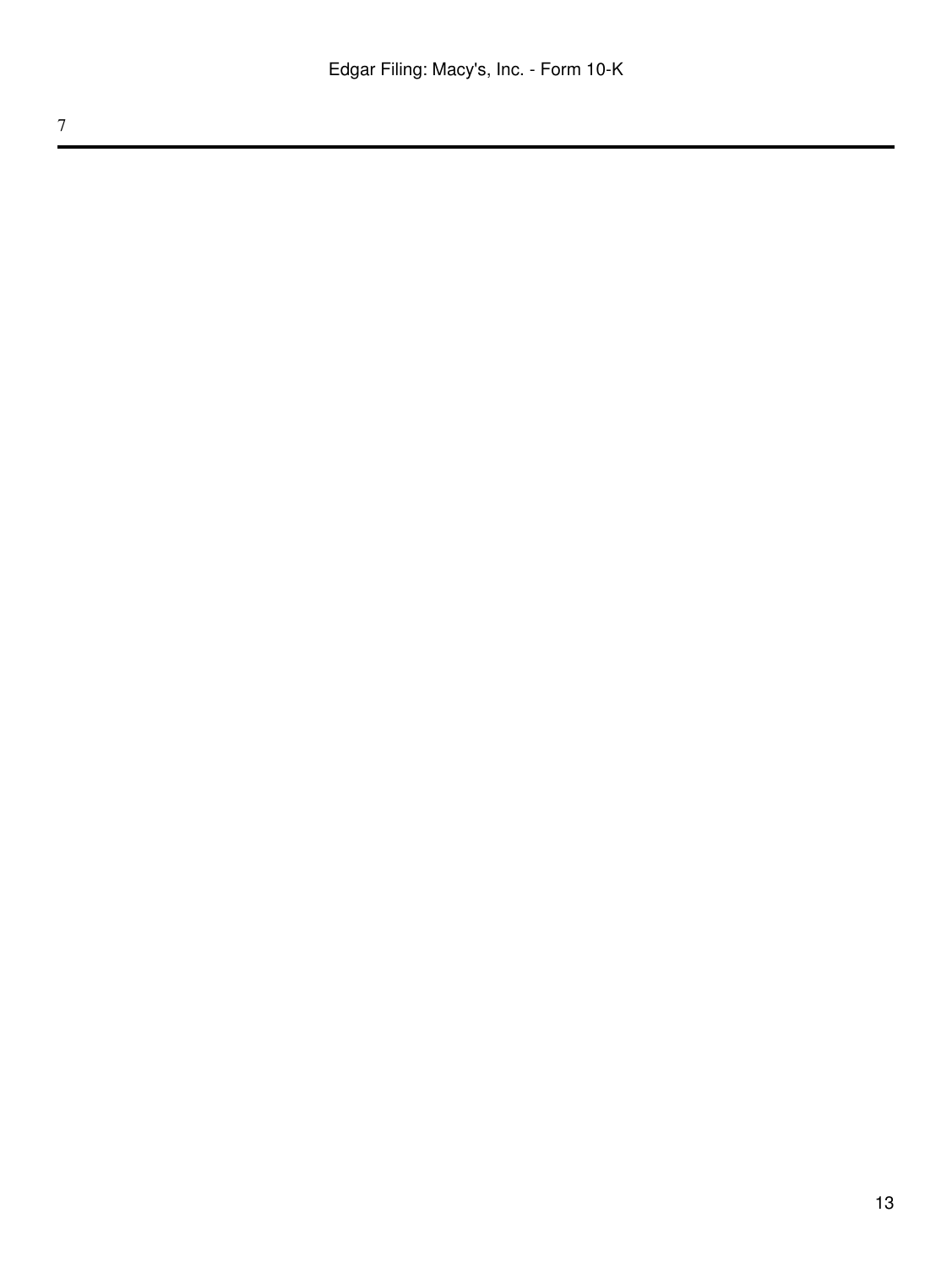The Company's defined benefit plan funding requirements or plan settlement expense could impact the Company's financial results and cash flow.

Significant changes in interest rates, decreases in the fair value of plan assets and benefit payments could affect the funded status of the Company's plans and could increase future funding requirements of the plans. A significant increase in future funding requirements could have a negative impact on the Company's cash flows, financial condition or results of operations.

As of January 28, 2017, the Company had unrecognized actuarial losses of \$1,232 million for the funded defined benefit pension plan (the "Pension Plan") and \$248 million for the unfunded defined benefit supplementary retirement plan (the "SERP"). These plans allow eligible retiring employees to receive lump sum distributions of benefits earned. Under applicable accounting rules, if annual lump sum distributions exceed an actuarially determined threshold of the total of the annual service and interest costs, the Company would be required to recognize in the current period of operations a settlement expense of a portion of the unrecognized actuarial loss and could have a negative impact on the Company's results of operations.

Increases in the cost of employee benefits could impact the Company's financial results and cash flow. The Company's expenses relating to employee health benefits are significant. Unfavorable changes in the cost of such benefits could negatively affect the Company's financial results and cash flow. Healthcare costs have risen significantly in recent years, and recent legislative and private sector initiatives regarding healthcare reform have resulted and could continue to result in significant changes to the U.S. healthcare system. Due to uncertainty regarding legislative or regulatory changes to the Affordable Care Act and related legislation, the Company is not able at this time to fully determine the impact that future healthcare reform will have on Company-sponsored medical plans. Inability to access capital markets could adversely affect the Company's business or financial condition. Changes in the credit and capital markets, including market disruptions, limited liquidity and interest rate fluctuations, may increase the cost of financing or restrict the Company's access to this potential source of future liquidity. A decrease in the ratings that rating agencies assign to the Company's short and long-term debt may negatively impact the Company's access to the debt capital markets and increase the Company's cost of borrowing. In addition, the Company's bank credit agreements require the Company to maintain specified interest coverage and leverage ratios. The Company's ability to comply with the ratios may be affected by events beyond its control, including prevailing economic, financial and industry conditions. If the Company's results of operations or operating ratios deteriorate to a point where the Company is not in compliance with its debt covenants, and the Company is unable to obtain a waiver, much of the Company's debt would be in default and could become due and payable immediately. The Company's assets may not be sufficient to repay in full this indebtedness, resulting in a need for an alternate source of funding. The Company cannot make any assurances that it would be able to obtain such an alternate source of funding on satisfactory terms, if at all, and its inability to do so could cause the holders of its securities to experience a partial or total loss of their investments in the Company.

The Company depends on its ability to attract and retain quality employees.

The Company's business is dependent upon attracting and retaining quality employees. The Company has a large number of employees, many of whom are in entry level or part-time positions with historically high rates of turnover. The Company's ability to meet its labor needs while controlling the costs associated with hiring and training new employees is subject to external factors such as unemployment levels, prevailing wage rates, minimum wage legislation and changing demographics. In addition, as a large and complex enterprise operating in a highly competitive and challenging business environment, the Company is highly dependent upon management personnel to develop and effectively execute successful business strategies and tactics. Any circumstances that adversely impact the Company's ability to attract, train, develop and retain quality employees throughout the organization could negatively affect the Company's business and results of operations.

The Company depends upon designers, vendors and other sources of merchandise, goods and services. The Company's business could be affected by disruptions in, or other legal, regulatory, political or economic issues associated with, the Company's supply network.

The Company's relationships with established and emerging designers have been a significant contributor to the Company's past success. The Company's ability to find qualified vendors and access products in a timely and efficient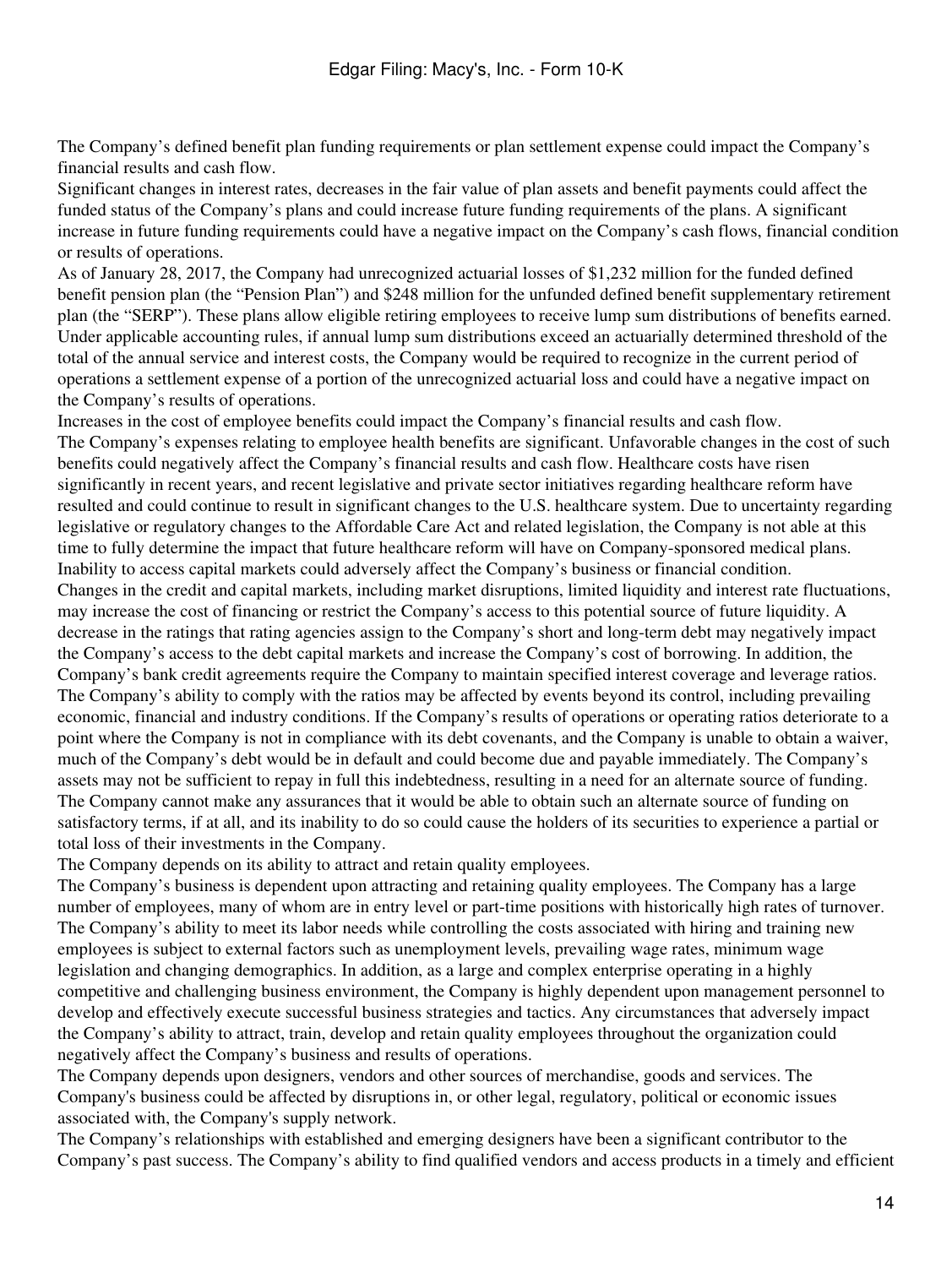manner is often challenging, particularly with respect to goods sourced outside the United States. The Company's procurement of goods and services from outside the United States is subject to risks associated with political or financial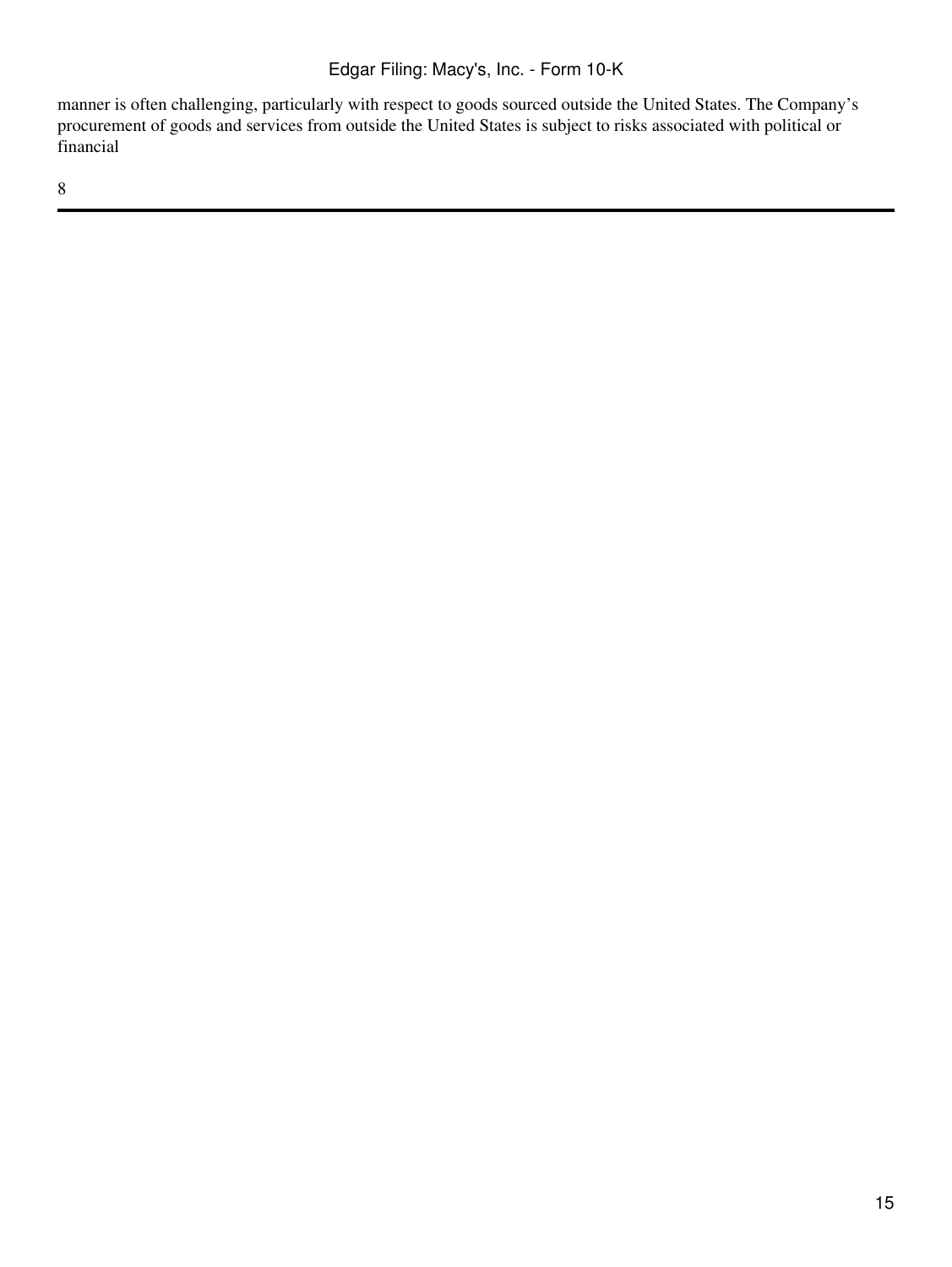instability, trade restrictions, tariffs, currency exchange rates, transport capacity and costs and other factors relating to foreign trade. The Company sources the majority of its merchandise from manufacturers located outside of the U.S., primarily Asia, and any major changes in tax policy or trade relations, such as the disallowance of tax deductions for imported merchandise or the imposition of unilateral tariffs on imported goods, could have a material adverse effect on the Company's business, results of operations and liquidity. The Company is also subject to costs and uncertainties associated with efforts to identify and disclose sources of "conflict minerals" used in products that the Company causes to be manufactured and potential sell-through difficulties and reputational damage that may be associated with the inability of the Company to determine that such products are "DRC conflict-free." In addition, the Company's procurement of all its goods and services is subject to the effects of price increases which the Company may or may not be able to pass through to its customers. All of these factors may affect the Company's ability to access suitable merchandise on acceptable terms, are beyond the Company's control and could negatively affect the Company's business and results of operations

The Company's sales and operating results could be adversely affected by product safety concerns.

If the Company's merchandise offerings do not meet applicable safety standards or consumers' expectations regarding safety, the Company could experience decreased sales, increased costs and/or be exposed to legal and reputational risk. Events that give rise to actual, potential or perceived product safety concerns could expose the Company to government enforcement action and/or private litigation. Reputational damage caused by real or perceived product safety concerns could negatively affect the Company's business and results of operations.

The Company depends on the success of its advertising and marketing programs.

The Company's business depends on effective marketing and high customer traffic. The Company has many initiatives in this area, and often changes its advertising and marketing programs. There can be no assurance as to the Company's continued ability to effectively execute its advertising and marketing programs, and any failure to do so could negatively affect the Company's business and results of operations.

Parties with whom the Company does business may be subject to insolvency risks or may otherwise become unable or unwilling to perform their obligations to the Company.

The Company is a party to contracts, transactions and business relationships with various third parties, including, without limitation, vendors, suppliers, service providers, lenders and participants in joint ventures, strategic alliances and other joint commercial relationships, pursuant to which such third parties have performance, payment and other obligations to the Company. In some cases, the Company depends upon such third parties to provide essential leaseholds, products, services or other benefits, including with respect to store and distribution center locations, merchandise, advertising, software development and support, logistics, other agreements for goods and services in order to operate the Company's business in the ordinary course, extensions of credit, credit card accounts and related receivables, and other vital matters. Current economic, industry and market conditions could result in increased risks to the Company associated with the potential financial distress or insolvency of such third parties. If any of these third parties were to become subject to bankruptcy, receivership or similar proceedings, the rights and benefits of the Company in relation to its contracts, transactions and business relationships with such third parties could be terminated, modified in a manner adverse to the Company, or otherwise impaired. The Company cannot make any assurances that it would be able to arrange for alternate or replacement contracts, transactions or business relationships on terms as favorable as the Company's existing contracts, transactions or business relationships, if at all. Any inability on the part of the Company to do so could negatively affect the Company's cash flows, financial condition and results of operations.

A material disruption in the Company's computer systems could adversely affect the Company's business or results of operations.

The Company relies extensively on its computer systems to process transactions, summarize results and manage its business. The Company's computer systems are subject to damage or interruption from power outages, computer and telecommunications failures, computer viruses, cyber-attack or other security breaches, catastrophic events such as fires, floods, earthquakes, tornadoes, hurricanes, acts of war or terrorism, and usage errors by the Company's employees. If the Company's computer systems are damaged or cease to function properly, the Company may have to make a significant investment to fix or replace them, and the Company may suffer loss of critical data and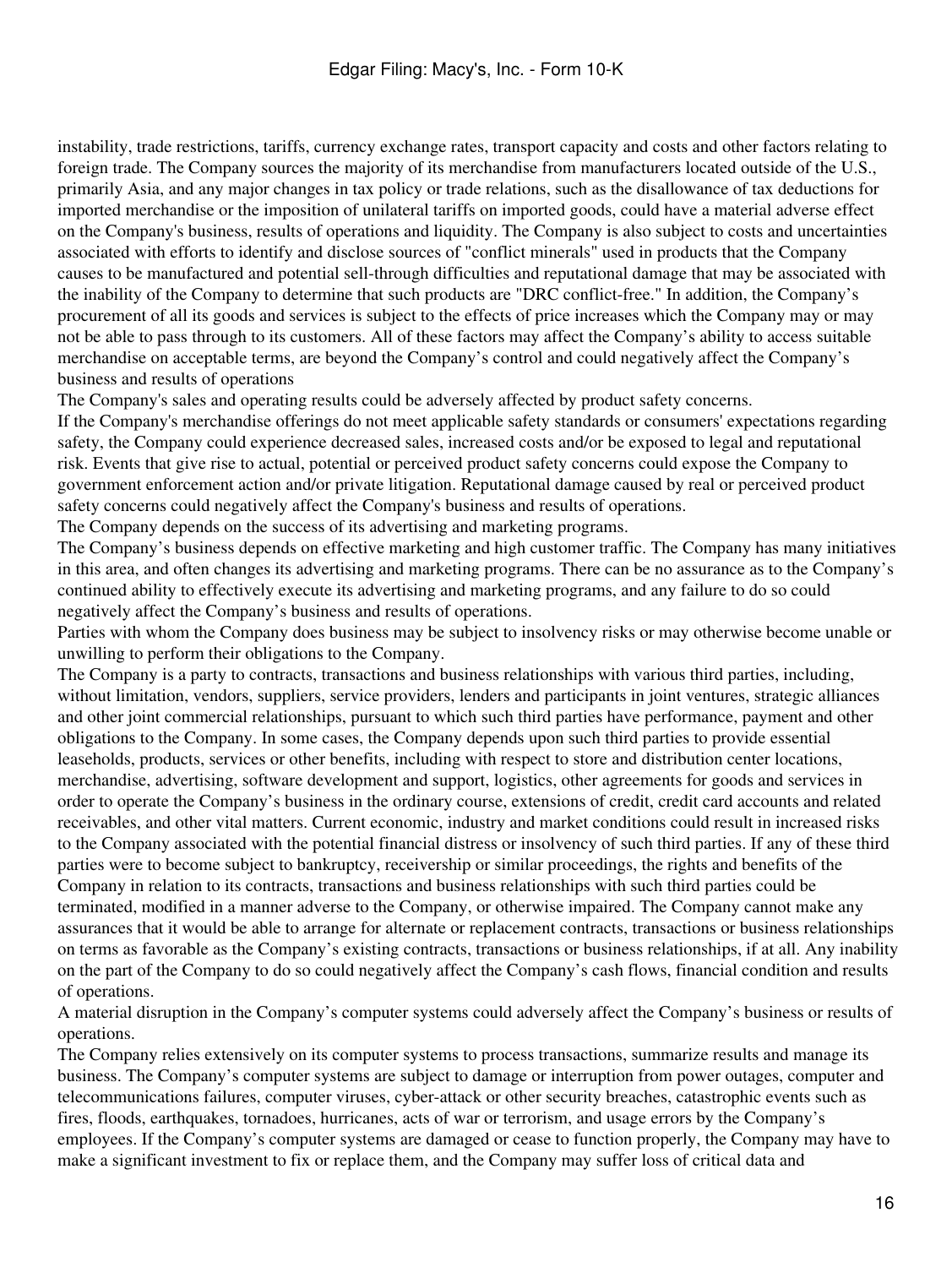interruptions or delays in its operations. Any material interruption in the Company's computer systems could negatively affect its business and results of operations.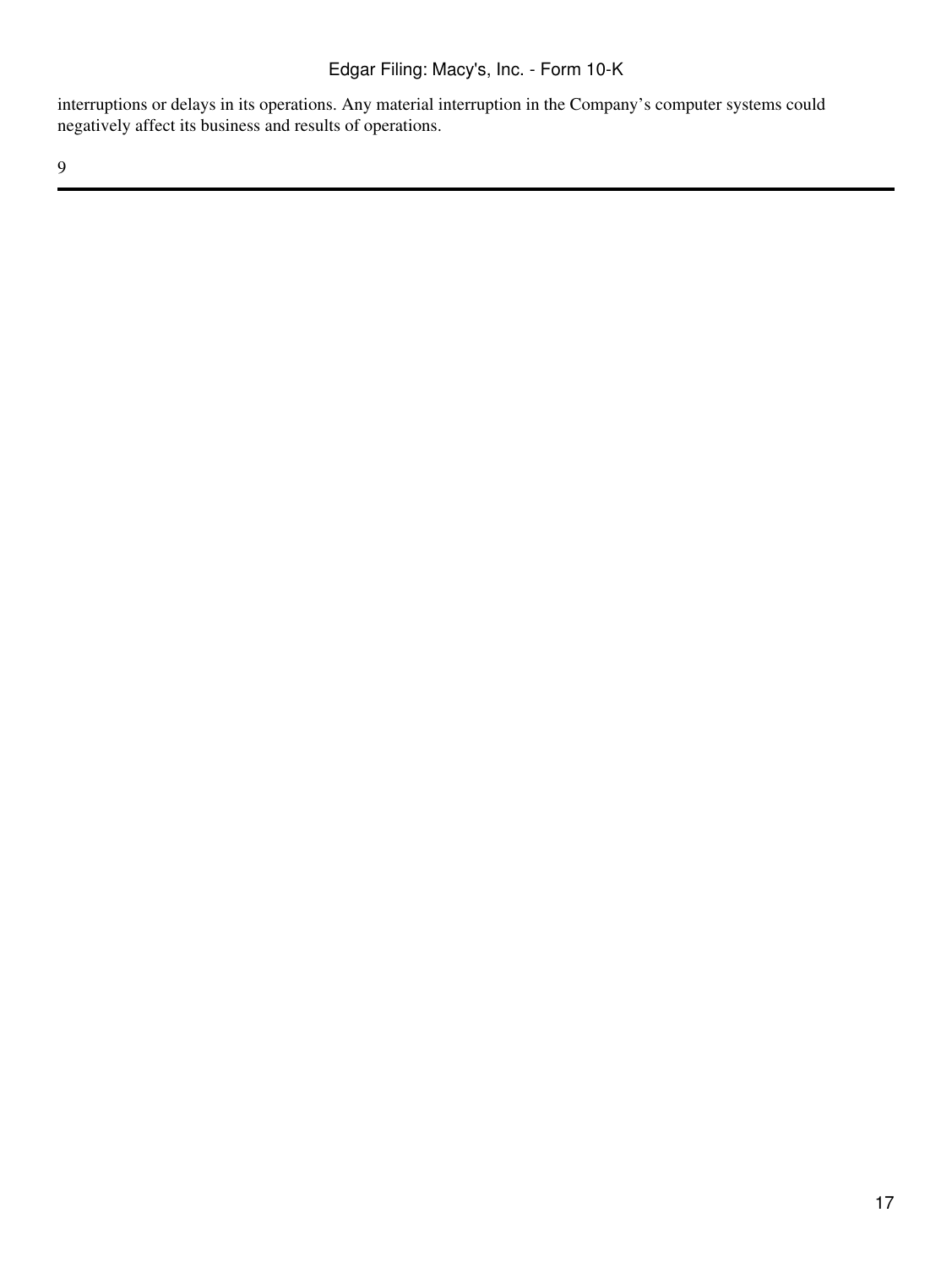A breach of information technology systems could adversely affect the Company's reputation, business partner and customer relationships, operations and result in high costs.

Through the Company's sales, marketing activities, and use of third-party information, the Company collects and stores certain non-public personal information that customers provide to purchase products or services, enroll in promotional programs, register on websites, or otherwise communicate to the Company. This may include, but is not limited to, phone numbers, driver license numbers, contact preferences, personal information stored on electronic devices, and payment information, including credit and debit card data. The Company also gathers and retains information about employees in the normal course of business. The Company may share information about such persons with vendors that assist with certain aspects of the Company's business. In addition, the Company's online operations depend upon the transmission of confidential information over the Internet, such as information permitting cashless payments.

The Company employs safeguards for the protection of such information. These protections may be compromised as a result of third-party security breaches, burglaries, cyberattack, errors by employees or employees of third-party vendors, or contractors, misappropriation of data by employees, vendors or unaffiliated third-parties, or other irregularities that may result in persons obtaining unauthorized access to company data. Despite instituting controls for the protection of such information, no commercial or government entity can be entirely free of vulnerability to attack or compromise given that the techniques used to obtain unauthorized access, disable or degrade service change frequently. During the normal course of business, the Company has experienced and expects to continue to experience attempts to compromise information systems security. Unauthorized parties may attempt to gain access to the Company's systems or facilities, or those of third parties with whom the Company does business, through fraud, trickery, or other forms of deception to employees, contractors, vendors and temporary staff. The Company may be unable to protect the integrity of systems or company data. Moreover, an alleged or actual unauthorized access or unauthorized disclosure of non-public personal information could:

• the Company to individual claims or consumer class actions, administrative, civil or criminal investigations or actions, materially damage the Company's reputation and brand, negatively affect customer satisfaction and loyalty, expose and infringe on proprietary information; and

• unauthorized use of proprietary information or the failure to retain or attract customers following an attack. While the cause the Company to incur substantial costs, including but not limited to, costs associated with remediation of information technology systems, customer protection costs and incentive payments for the maintenance of business relationships, litigation costs, lost revenues resulting from negative changes in consumer shopping patterns, Company maintains insurance coverage that may, subject to policy terms and conditions, cover certain aspects of cyber risks, such insurance coverage may be unavailable or insufficient to cover all losses or all types of claims that may arise in the continually evolving area of cyber risk.

Disruption of global sourcing activities and the Company's own brands' quality concerns could negatively impact brand reputation and earnings

Economic and civil unrest in areas of the world where the Company source products, as well as shipping and dockage issues, could adversely impact the availability or cost of the Company's products, or both. Most of the Company's goods imported to the U.S. arrive from Asia through ports located on the U.S. west coast and are, therefore, subject to potential disruption due to labor unrest, security issues or natural disasters affecting any or all of these ports. In addition, in recent years, the Company has substantially increased the number and types of merchandise that are sold under the Company's proprietary brands. While the Company has focused on the quality of its proprietary branded products, the Company relies on third-parties to manufacture these products. Such third-party manufacturers may prove to be unreliable, the quality of the Company's globally sourced products may vary from the Company's expectations and standards, such products may not meet applicable regulatory requirements which may require the Company to recall these products, or such products may infringe upon the intellectual propriety rights of other third-parties. Moreover, as the Company seeks indemnities from manufactures of these products, the uncertainty of realization of any such indemnity and the lack of understanding of U.S. product liability laws in certain foreign jurisdictions make it more likely that the Company may have to respond to claims or complaints from customers.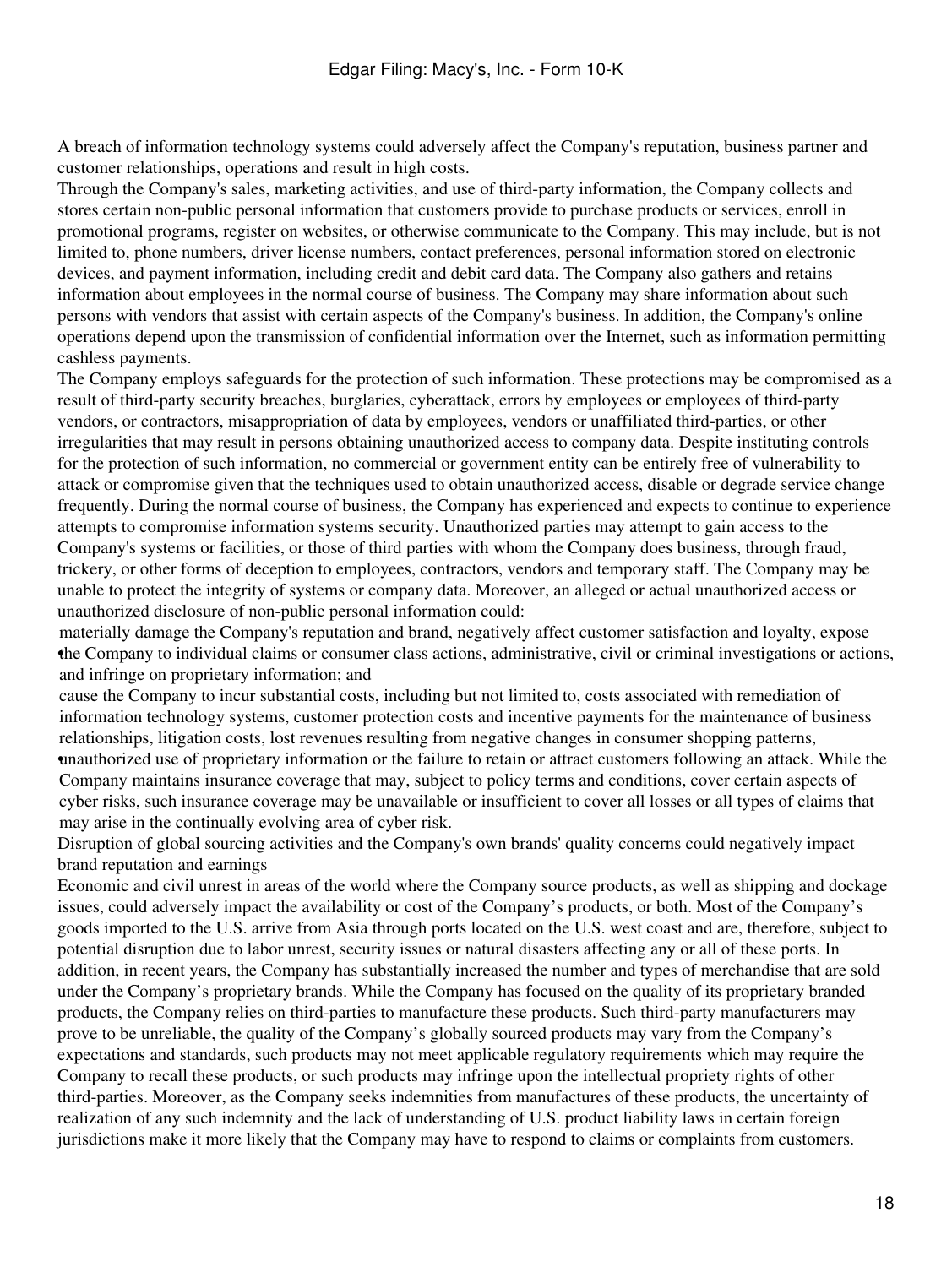Litigation, legislation or regulatory developments could adversely affect the Company's business and results of operations.

The Company is subject to various federal, state and local laws, rules, regulations, inquiries and initiatives in connection with both its core business operations and its credit card and other ancillary operations (including the Credit Card Act of 2009 and the Dodd-Frank Wall Street Reform and Consumer Protection Act of 2010 (the "Dodd-Frank Act")).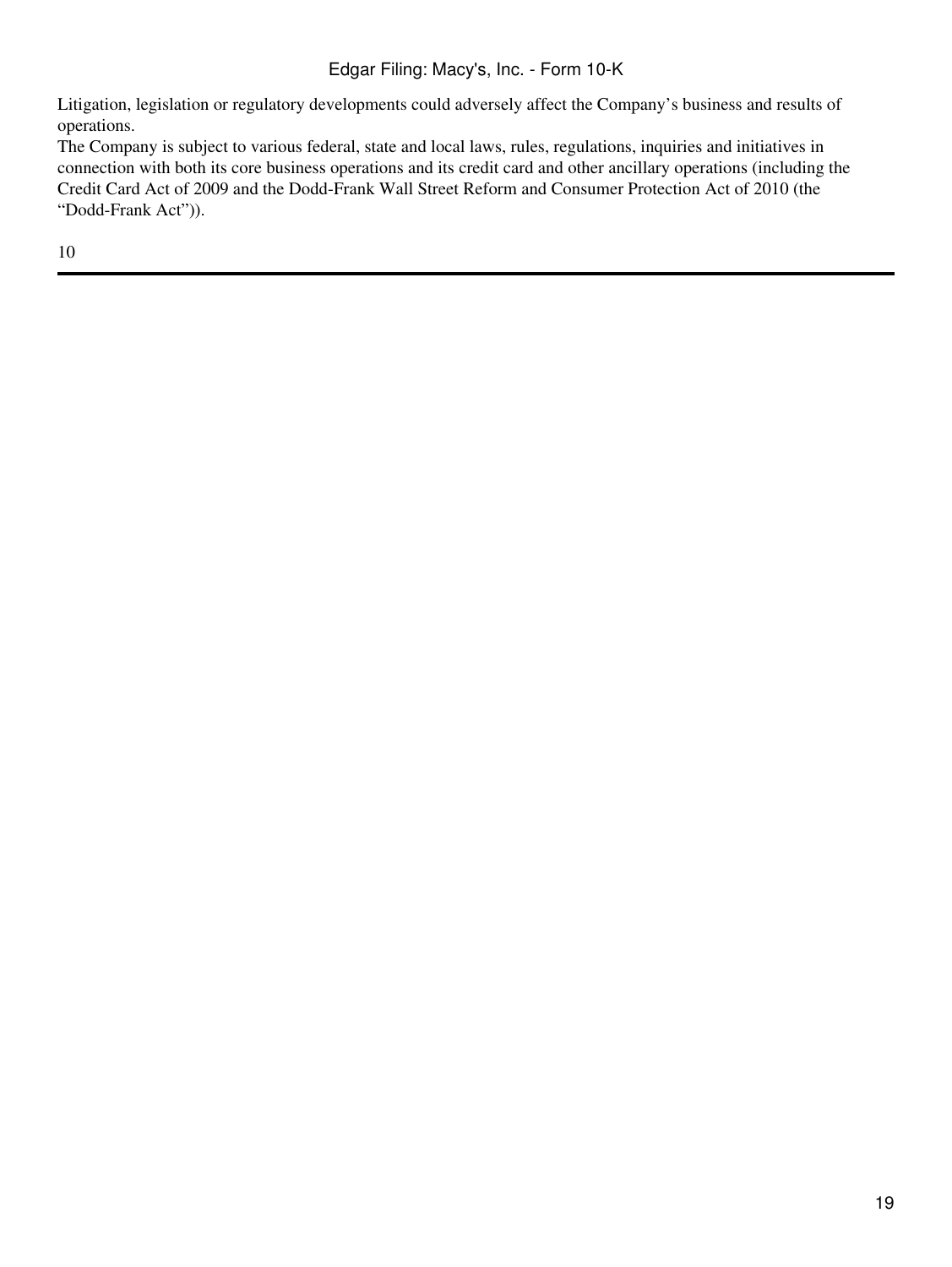Recent and future developments relating to such matters could increase the Company's compliance costs and adversely affect the profitability of its credit card and other operations. The Company is also subject to anti-bribery, customs, child labor, truth-in-advertising and other laws, including consumer protection regulations and zoning and occupancy ordinances that regulate retailers generally and/or govern the importation, promotion and sale of merchandise and the operation of retail stores and warehouse facilities. Although the Company undertakes to monitor changes in these laws, if these laws change without the Company's knowledge, or are violated by importers, designers, manufacturers, distributors or agents, the Company could experience delays in shipments and receipt of goods or be subject to fines or other penalties under the controlling regulations, any of which could negatively affect the Company's business and results of operations. In addition, the Company is regularly involved in various litigation matters that arise in the ordinary course of its business. Adverse outcomes in current or future litigation could negatively affect the Company's financial condition, results of operations and cash flows.

The Company may not be able to successfully execute its real estate strategy.

The Company continues to explore opportunities to monetize its real estate portfolio and is focused on opportunities for sale transactions and, in some cases, redevelopment of assets. This strategy is multi-pronged and may include transactions, strategic alliances or other arrangements with mall developers or unrelated third-parties. Due to the cyclical nature of real estate markets, the performance of the Company's real estate strategy is inherently volatile and could have a significant impact on the Company's results of operations or financial condition.

Factors beyond the Company's control could affect the Company's stock price.

The Company's stock price, like that of other retail companies, is subject to significant volatility because of many factors, including factors beyond the control of the Company. These factors may include:

•general economic, stock, credit and real estate market conditions;

•risks relating to the Company's business and its industry, including those discussed above;

strategic actions by the Company or its competitors;

•variations in the Company's quarterly results of operations;

•future sales or purchases of the Company's common stock; and

**•**<br>investment alternatives. investor perceptions of the investment opportunity associated with the Company's common stock relative to other

In addition, the Company may fail to meet the expectations of its stockholders or of analysts at some time in the future. If the analysts that regularly follow the Company's stock lower their rating or lower their projections for future growth and financial performance, the Company's stock price could decline. Also, sales of a substantial number of shares of the Company's common stock in the public market or the appearance that these shares are available for sale could adversely affect the market price of the Company's common stock.

Item 1B. Unresolved Staff Comments. None.

#### Item 2. Properties.

The properties of the Company consist primarily of stores and related facilities, including a logistics network. The Company also owns or leases other properties, including corporate office space in Cincinnati and New York and other facilities at which centralized operational support functions are conducted. As of January 28, 2017, the operations of the Company included 829 stores in 45 states, the District of Columbia, Puerto Rico and Guam, comprising a total of approximately130 million square feet. Of such stores, 382 were owned, 330 were leased, 113 stores were operated under arrangements where the Company owned the building and leased the land and 4 stores were comprised of partly owned and partly leased buildings. All owned properties are held free and clear of mortgages. Pursuant to various shopping center agreements, the Company is obligated to operate certain stores for periods of up to 20 years. Some of these agreements require that the stores be operated under a particular name. Most leases require the Company to pay real estate taxes, maintenance and other costs; some also require additional payments based on percentages of sales and some contain purchase options. Certain of the Company's real estate leases have terms that extend for a significant number of years and provide for rental rates that increase or decrease over time.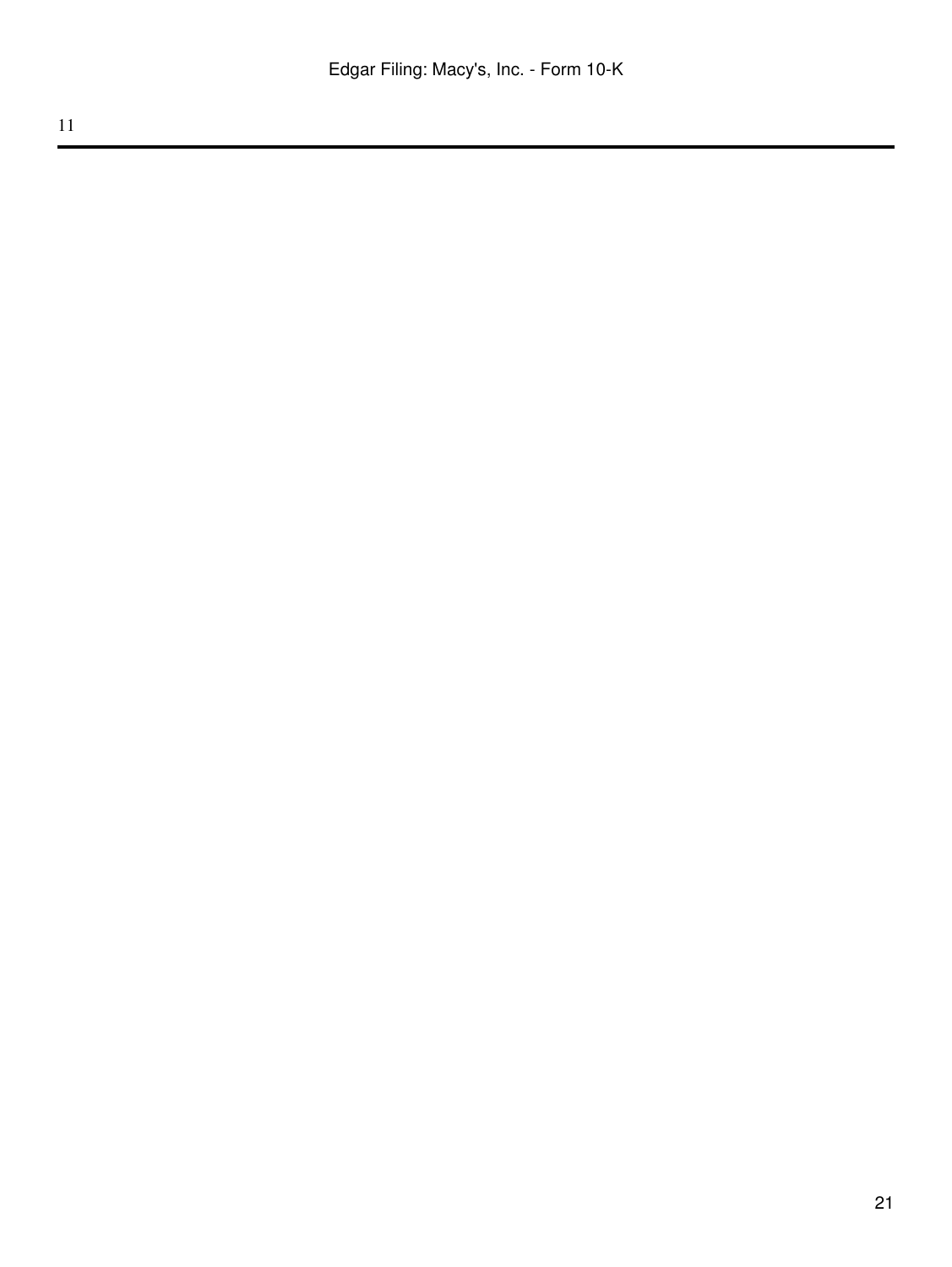The Company's operations were conducted through the following branded store locations:

|                   |      | 2016 2015 2014 |    |
|-------------------|------|----------------|----|
| Macy's            |      | 673 737 773    |    |
| Bloomingdale's 55 |      | 54             | 50 |
| Bluemercury       | -101 | -77            |    |
|                   | 829  | 868 823        |    |

Store count activity was as follows:

|                                                                          | 2016 2015 2014 |         |    |
|--------------------------------------------------------------------------|----------------|---------|----|
| Store count at beginning of fiscal year                                  | 868.           | 823 840 |    |
| Stores opened                                                            | 27             | 26      | -5 |
| Acquisition of Bluemercury stores                                        |                | 62.     |    |
| Stores closed or consolidated into existing centers $(66)$ $(43)$ $(22)$ |                |         |    |
| Store count at end of fiscal year                                        | 829            | 868 823 |    |

Additional information about the Company's stores as of January 28, 2017 is as follows:

| Geographic Region Total Owned Leased |     |     |     | Subject to<br>a Ground<br>Lease | Partly<br>Owned<br>and<br>Partly<br>Leased |
|--------------------------------------|-----|-----|-----|---------------------------------|--------------------------------------------|
| North Central                        | 142 | 84  | 38  | 20                              |                                            |
| <b>Northeast</b>                     | 250 | 90  | 132 | 28                              |                                            |
| <b>Northwest</b>                     | 131 | 44  | 62  | 22                              | 3                                          |
| South                                | 179 | 116 | 42  | 21                              |                                            |
| Southwest                            | 127 | 48  | 56  | 22                              |                                            |
|                                      | 829 | 382 | 330 | 113                             |                                            |

The five geographic regions detailed in the foregoing table are based on the Company's Macy's-branded operational structure. The Company's retail stores are located at urban or suburban sites, principally in densely populated areas across the United States.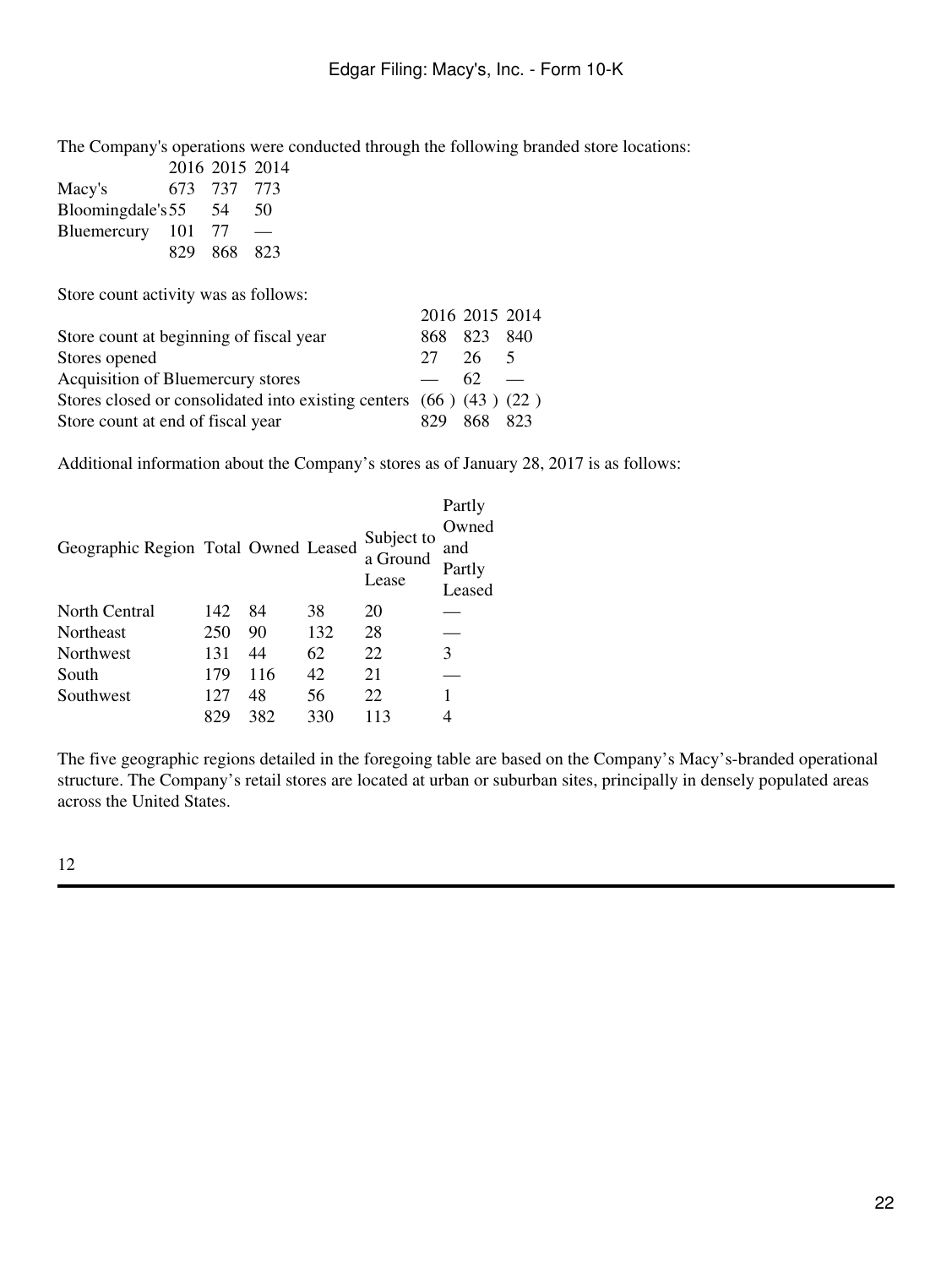|                    |                          |                 | Square      |
|--------------------|--------------------------|-----------------|-------------|
| Location           | <b>Primary Function</b>  | Owned or Leased | Footage     |
|                    |                          |                 | (thousands) |
| Cheshire, CT       | Direct to customer Owned |                 | 565         |
| Chicago, IL        | <b>Stores</b>            | Owned           | 861         |
| Denver, CO         | <b>Stores</b>            | Leased          | 20          |
| Goodyear, AZ       | Direct to customer       | Owned           | 960         |
| Hayward, CA        | <b>Stores</b>            | Owned           | 386         |
| Houston, TX        | <b>Stores</b>            | Owned           | 1,124       |
| Joppa, MD          | <b>Stores</b>            | Owned           | 850         |
| Kapolei, HI        | <b>Stores</b>            | Owned           | 260         |
| Los Angeles, CA    | <b>Stores</b>            | Owned           | 1,178       |
| Martinsburg, WV    | Direct to customer       | Owned           | 1,300       |
| Miami, FL          | <b>Stores</b>            | Leased          | 535         |
| Portland, TN       | Direct to customer       | Owned           | 950         |
| Raritan, NJ        | <b>Stores</b>            | Owned           | 980         |
| Sacramento, CA     | Direct to customer       | Leased          | 385         |
| Secaucus, NJ       | <b>Stores</b>            | Leased          | 675         |
| South Windsor, CT  | <b>Stores</b>            | Owned           | 510         |
| Stone Mountain, GA | <b>Stores</b>            | Owned           | 1,000       |
| Tampa, FL          | <b>Stores</b>            | Owned           | 670         |
| Tulsa, OK          | Direct to customer       | Owned           | 1,300       |
| Tukwila, WA        | <b>Stores</b>            | Leased          | 500         |
| Union City, CA     | <b>Stores</b>            | Leased          | 165         |
| Youngstown, OH     | <b>Stores</b>            | Owned           | 851         |

Additional information about the Company's logistics network as of January 28, 2017 is as follows:

#### Item 3. Legal Proceedings.

The Company and its subsidiaries are involved in various proceedings that are incidental to the normal course of their businesses. As of the date of this report, the Company does not expect that any of such proceedings will have a material adverse effect on the Company's financial position or results of operations.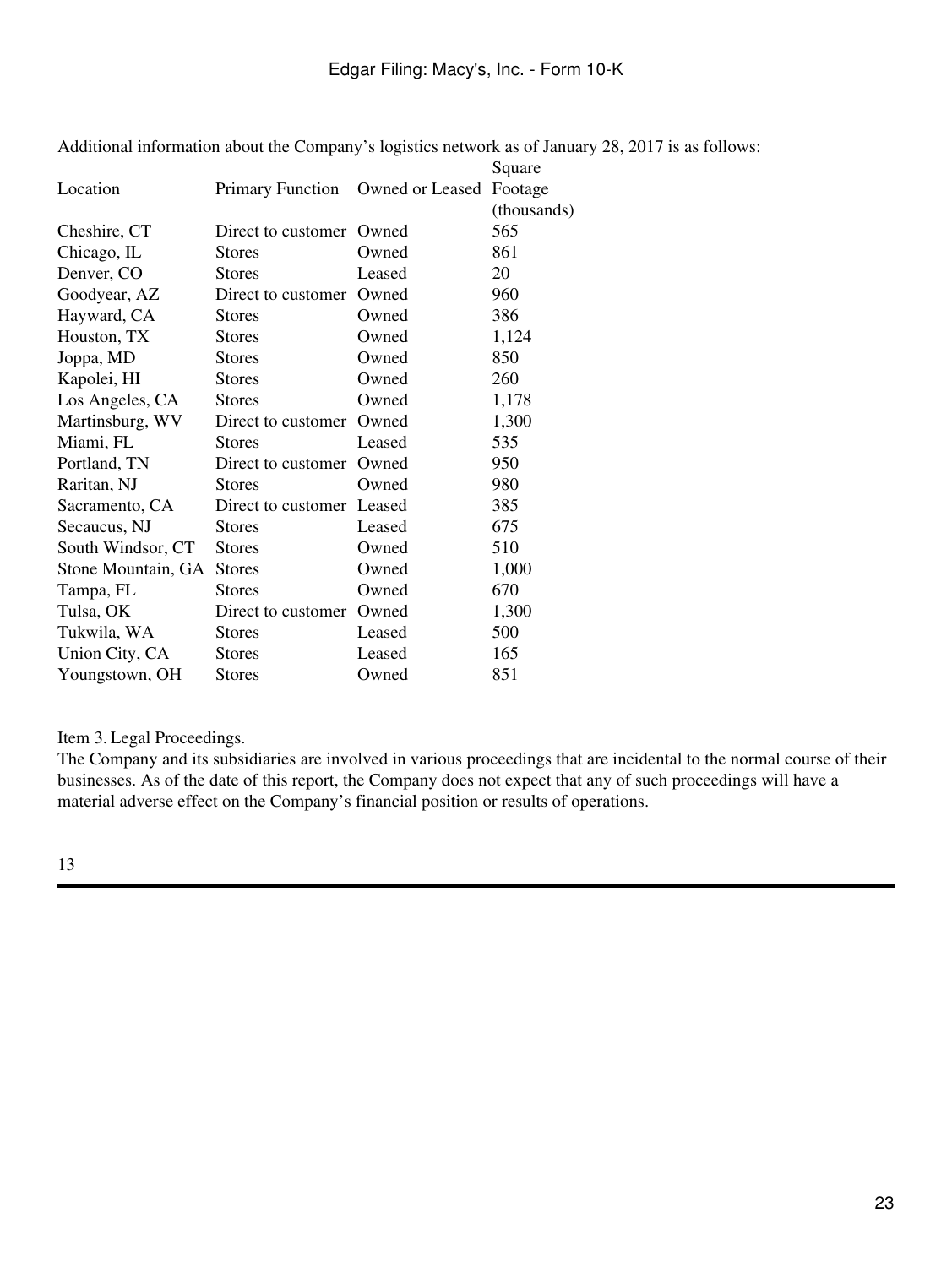# PART II

Item 5. Market for Registrant's Common Equity, Related Stockholder Matters and Issuer Purchases of Equity<br>Securities.

The Common Stock is listed on the NYSE under the trading symbol "M." As of January 28, 2017, the Company had approximately 16,200 stockholders of record. The following table sets forth for each quarter during 2016 and 2015 the high and low sales prices per share of Common Stock as reported on the NYSE and the dividends declared with respect to each quarter on each share of Common Stock.

|                                                   | 2016 |                                     | 2015 |                    |
|---------------------------------------------------|------|-------------------------------------|------|--------------------|
|                                                   |      | Low High Dividend Low High Dividend |      |                    |
| 1st Quarter 37.71 45.50 0.3600 61.10 69.98 0.3125 |      |                                     |      |                    |
| 2nd Quarter 29.94 40.15 0.3775 62.80 73.61 0.3600 |      |                                     |      |                    |
| 3rd Quarter 31.02 40.98 0.3775                    |      |                                     |      | 47.10 70.12 0.3600 |
| 4th Quarter 28.55 45.41 0.3775                    |      |                                     |      | 34.05 52.48 0.3600 |

The declaration and payment of future dividends will be at the discretion of the Company's Board of Directors, are subject to restrictions under the Company's credit facility and may be affected by various other factors, including the Company's earnings, financial condition and legal or contractual restrictions.

The following table provides information regarding the Company's purchases of Common Stock during the fourth quarter of 2016.

|                                             | Total                            | Average                                                | Number of Shares Open                          |                            |
|---------------------------------------------|----------------------------------|--------------------------------------------------------|------------------------------------------------|----------------------------|
|                                             | Number<br>of Shares<br>Purchased | Price per<br><b>Share</b><br>$\left( \text{\$}\right)$ | Purchased under Authorization<br>Program $(1)$ | Remaining $(\text{$}5)(1)$ |
|                                             | (thousands)                      |                                                        | (thousands)                                    | (millions)                 |
| October 30, 2016 – November 26, 2016        | -727                             | 42.90                                                  | 727                                            | 1,763                      |
| November 27, 2016 – December 31, 2016 1,152 |                                  | 40.61                                                  | 1,152                                          | 1,716                      |
| January 1, 2017 – January 28, 2017          |                                  |                                                        |                                                | 1,716                      |
|                                             | 1,879                            | 41.49                                                  | 1,879                                          |                            |

<sup>(1)</sup> an expiration date. As of January 28, 2017, \$1,716 million of authorization remained unused. The Company may<br>(1) sortinue, discontinue or resume purpheses of Comman Steels under these or pessible future sutherizations Commencing in January 2000, the Company's Board of Directors has from time to time approved authorizations to purchase, in the aggregate, up to \$18 billion of Common Stock. All authorizations are cumulative and do not have

continue, discontinue or resume purchases of Common Stock under these or possible future authorizations in the open market, in privately negotiated transactions or otherwise at any time and from time to time without prior notice.

\_\_\_\_\_\_\_\_\_\_\_\_\_\_\_\_\_\_\_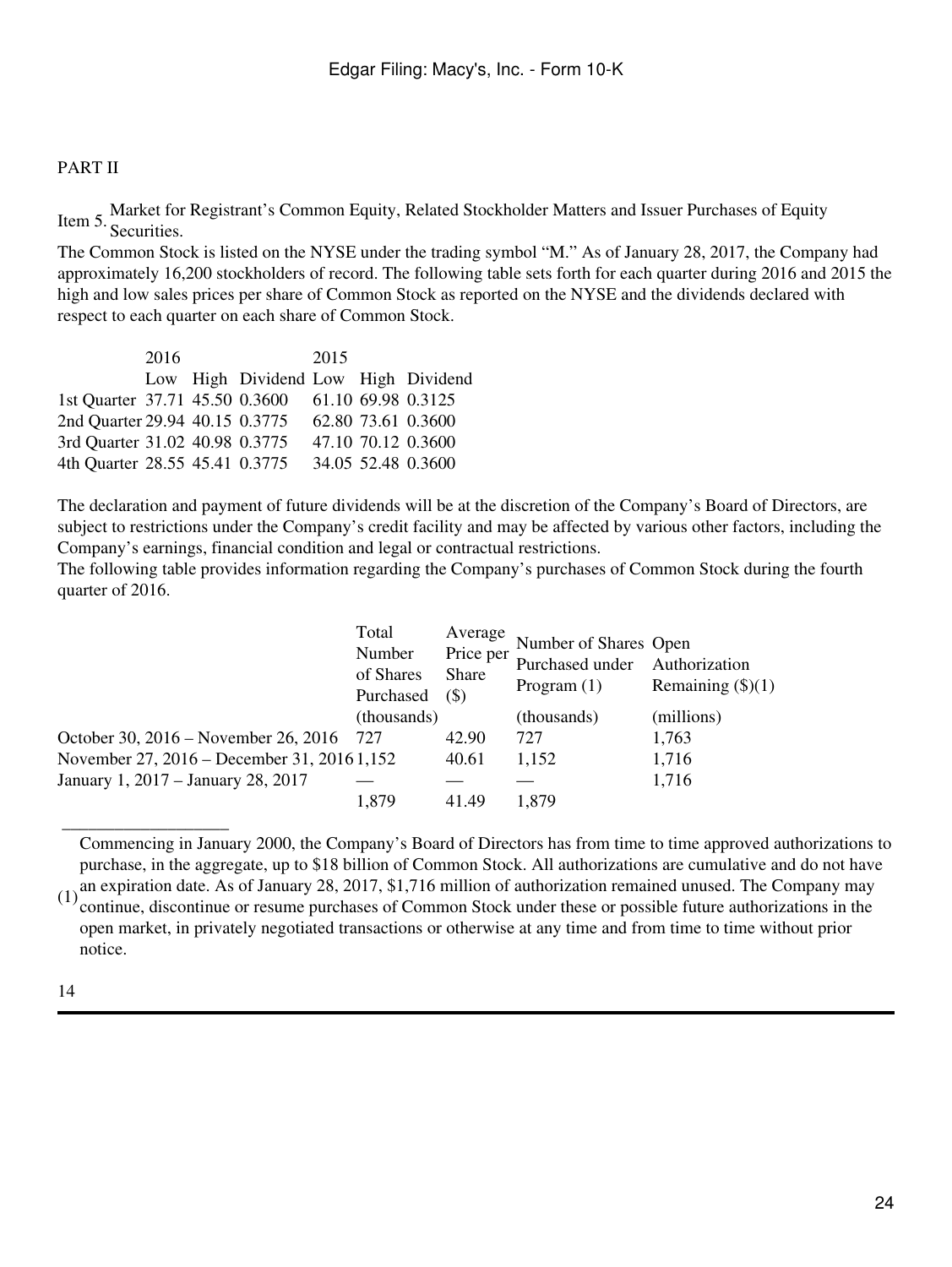The following graph compares the cumulative total stockholder return on the Common Stock with the Standard & Poor's 500 Composite Index and the Company's peer group for the period from January 28, 2012 through January 28, 2017, assuming an initial investment of \$100 and the reinvestment of all dividends, if any.

The companies included in the peer group are Bed, Bath & Beyond, Dillard's, Gap, J.C. Penney, Kohl's, L Brands, Nordstrom, Ross Stores, Sears Holdings, Target, TJX Companies and Wal-Mart.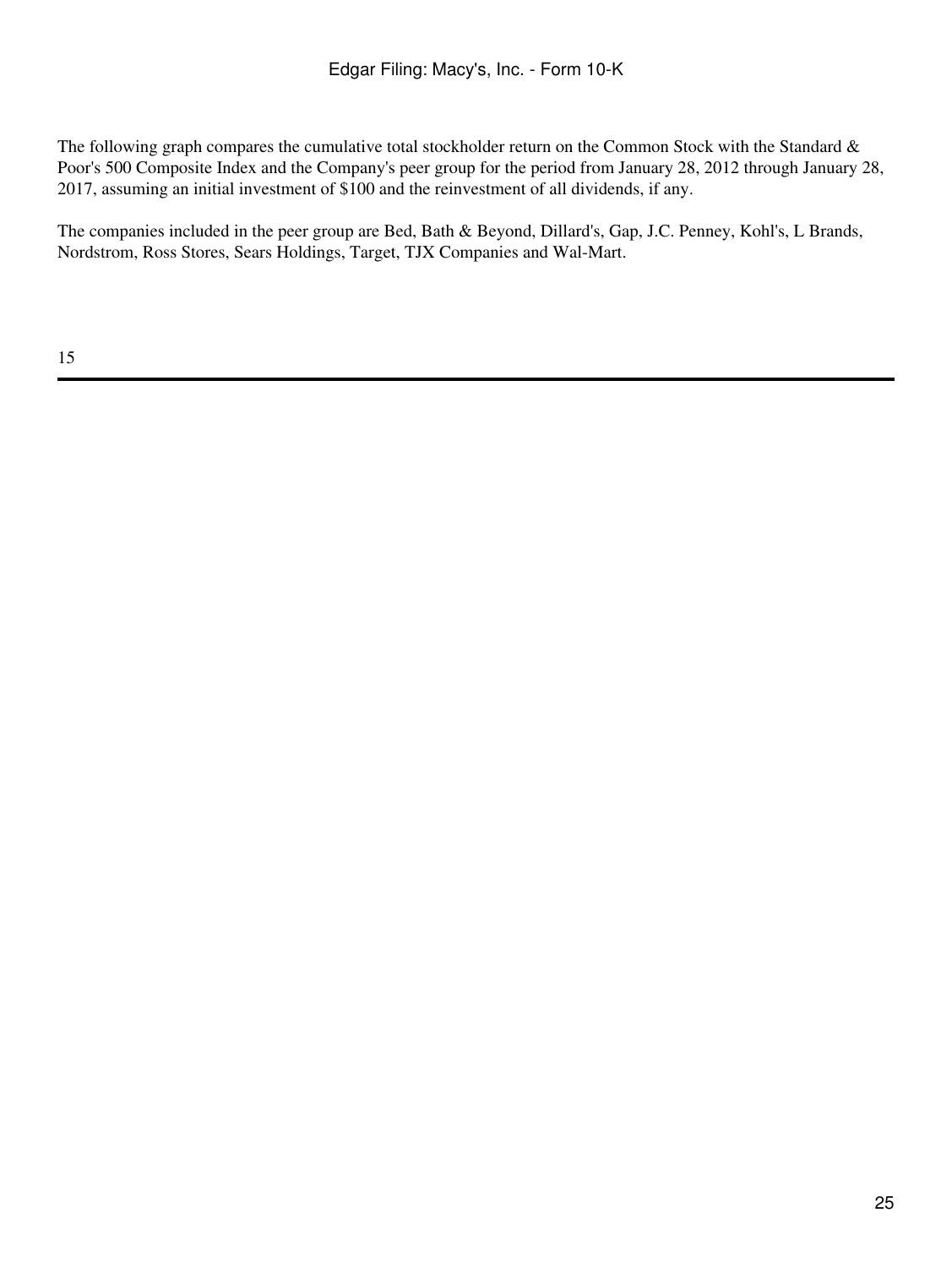## Item 6. Selected Financial Data.

The selected financial data set forth below should be read in conjunction with the Consolidated Financial Statements and the notes thereto and the other information contained elsewhere in this report.

| (millions, except per share)<br>Consolidated Statement of Income Data:                                                    |               |
|---------------------------------------------------------------------------------------------------------------------------|---------------|
|                                                                                                                           |               |
|                                                                                                                           |               |
| Net sales<br>\$25,778<br>\$27,079 \$28,105 \$27,931<br>\$27,686                                                           |               |
| Cost of sales<br>$(15,621)$ $(16,496)$ $(16,863)$ $(16,725)$<br>(16,538)                                                  |               |
| 10,583<br>11,242<br>11,206<br>Gross margin<br>10,157<br>11,148                                                            |               |
| Selling, general and administrative expenses<br>(8,265)<br>(8,256)<br>(8,355)<br>(8,440)<br>(8,482)                       | $\rightarrow$ |
| Impairments, store closing and other costs<br>(88)<br>(5)<br>(479)<br>(288)<br>(87)                                       |               |
| (98)<br>Settlement charges                                                                                                |               |
| Operating income<br>2,678<br>1,315<br>2,039<br>2,800<br>2,661                                                             |               |
| Interest expense<br>(367)<br>(363)<br>(395)<br>) (390)<br>(425)                                                           | $\mathcal{E}$ |
| Premium on early retirement of debt<br>(137)<br>(17)                                                                      | $\mathcal{L}$ |
| 3<br>Interest income<br>$\overline{4}$<br>$\overline{2}$<br>$\overline{2}$<br>$\overline{2}$                              |               |
| Income before income taxes<br>952<br>2,390<br>2,290<br>2,102<br>1,678                                                     |               |
| Federal, state and local income tax expense<br>(341)<br>(608)<br>(864)<br>(804)<br>) (767)                                | $\mathcal{L}$ |
| 611<br>Net income<br>1,070<br>1,526<br>1,486<br>1,335                                                                     |               |
| 8<br>$\overline{2}$<br>Net loss attributable to noncontrolling interest                                                   |               |
| Net income attributable to Macy's, Inc. shareholders<br>\$619<br>\$1,072<br>\$1,526<br>\$1,486<br>\$1,335                 |               |
| Basic earnings per share attributable to<br>\$3.26<br>\$2.01<br>\$4.30<br>\$3.93<br>\$3.29                                |               |
| Macy's, Inc. shareholders                                                                                                 |               |
| Diluted earnings per share attributable to<br>\$1.99<br>\$3.22<br>\$3.86<br>\$3.24<br>\$4.22<br>Macy's, Inc. shareholders |               |
| Average number of shares outstanding<br>308.5<br>328.4<br>355.2<br>378.3<br>405.5                                         |               |
| \$1.3925<br>Cash dividends paid per share<br>\$1.4925<br>\$1.1875<br>\$.9500<br>\$.8000                                   |               |
| Depreciation and amortization<br>\$1,061<br>\$1,058<br>\$1,036<br>\$1,020<br>\$1,049                                      |               |
| Capital expenditures<br>\$912<br>\$1,113<br>\$1,068<br>\$863<br>\$942                                                     |               |
| Balance Sheet Data (at year end):                                                                                         |               |
| \$1,109<br>\$2,246<br>\$2,273<br>\$1,836<br>Cash and cash equivalents<br>\$1,297                                          |               |
| 21,499<br><b>Total assets</b><br>19,851<br>20,576<br>21,330<br>20,858                                                     |               |
| 309<br>642<br>76<br>463<br>124<br>Short-term debt                                                                         |               |
| Long-term debt<br>6,562<br>6,995<br>7,233<br>6,688<br>6,768                                                               |               |
| Total Shareholders' equity<br>4,322<br>4,253<br>5,378<br>6,249<br>6,051                                                   |               |

\* 53 weeks

\_\_\_\_\_\_\_\_\_\_\_\_\_\_\_\_\_\_\_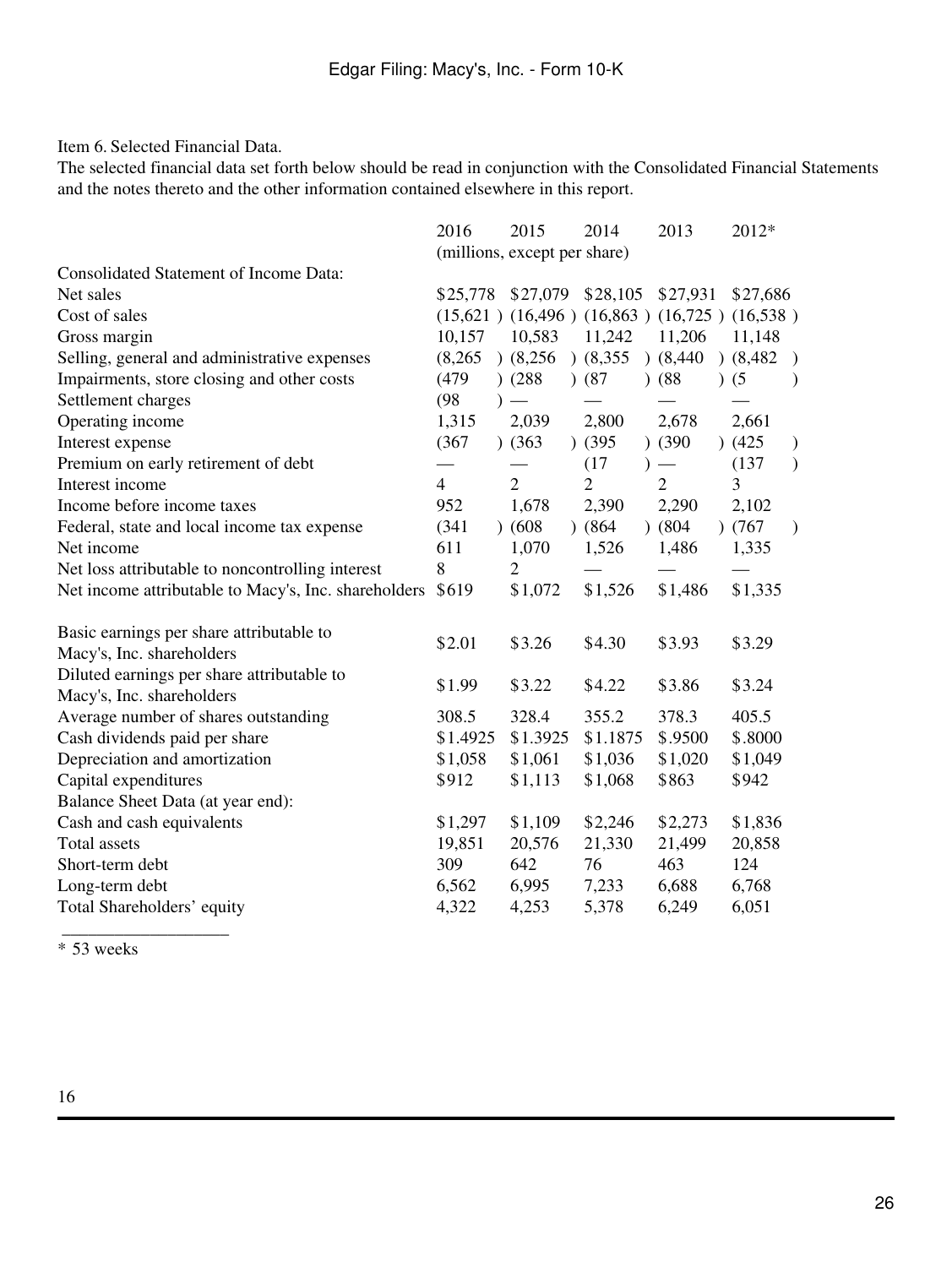Item 7. Management's Discussion and Analysis of Financial Condition and Results of Operations. The discussion in this Item 7 should be read in conjunction with the Consolidated Financial Statements and the related notes included elsewhere in this report. The discussion in this Item 7 contains forward-looking statements that reflect the Company's plans, estimates and beliefs. The Company's actual results could materially differ from those discussed in these forward-looking statements. Factors that could cause or contribute to those differences include, but are not limited to, those discussed below and elsewhere in this report, particularly in "Risk Factors" and "Forward-Looking Statements."

# **Overview**

The Company is an omnichannel retail organization operating stores, websites and mobile applications under three brands (Macy's, Bloomingdale's and Bluemercury) that sell a wide range of merchandise, including apparel and accessories (men's, women's and children's), cosmetics, home furnishings and other consumer goods. The Company operates 829 stores in 45 states, the District of Columbia, Guam and Puerto Rico. As of January 28, 2017, the Company's operations were conducted through Macy's, Bloomingdale's, Bloomingdale's The Outlet, Macy's Backstage, Bluemercury and Macy's China Limited which are aggregated into one reporting segment in accordance with the Financial Accounting Standards Board ("FASB") Accounting Standards Codification ("ASC") Topic 280, "Segment Reporting."

The Company continues to be focused on key strategies for growth in sales, earnings and cash flow in the years ahead that include:

•Transforming the omnichannel business and focusing on key growth areas,

•Embracing customer centricity, including a simplified value proposition, and

•Optimizing value in the real estate portfolio.

These strategies continue to evolve and the Company has developed specific initiatives to deliver an exclusive and distinctive merchandise assortment, including the Company's private brands; expand the digital frontier while delivering repeatable, signature encounters; and develop an omnichannel customer relationship through personalized experiences, powerful brand messaging and strengthened, cross-channel loyalty programs.

The Company remains focused on driving additional profitable sales growth through a series of organic and new business initiatives. The initiatives include a focus on fine jewelry, watches and women's shoes, a reinvention of the beauty business that includes expansion of Bluemercury freestanding locations and inside existing Macy's stores and a focus on enhancements to digital content and mobile technology, an expansion of "Last Act"- a simplified pricing approach to clearance merchandise in Macy's stores, the expansion of Macy's Backstage within existing Macy's store locations, and utilization of different customer incentive programs to increase customer choice and provide value in transactions previously limited by coupon exclusions.

Macy's will continue to focus on customer initiatives including the development and testing of new merchandise concepts and categories, new services to increase traffic and new technology to improve the customer experience and the store's ability to operate more efficiently. Such initiatives will enable the Company's stores to personalize and simplify its customers' shopping experiences, develop meaningful relationships with new customers and deepen relationships with its existing ones.

In January 2017, the Company announced a series of actions to streamline its store portfolio, intensify cost efficiency efforts and execute its real estate strategy. These actions are intended to support the Company's strategy to further invest in omnichannel capabilities, improve customer experience and create shareholder value. In August 2016, the Company announced its intention to close approximately 100 Macy's stores. The Company subsequently announced in January 2017, the closure of sixty-eight Macy's stores by mid-2017, with the balance closing as leases and certain operating covenants expire or are amended and waived. In addition, the Company announced the reorganization of the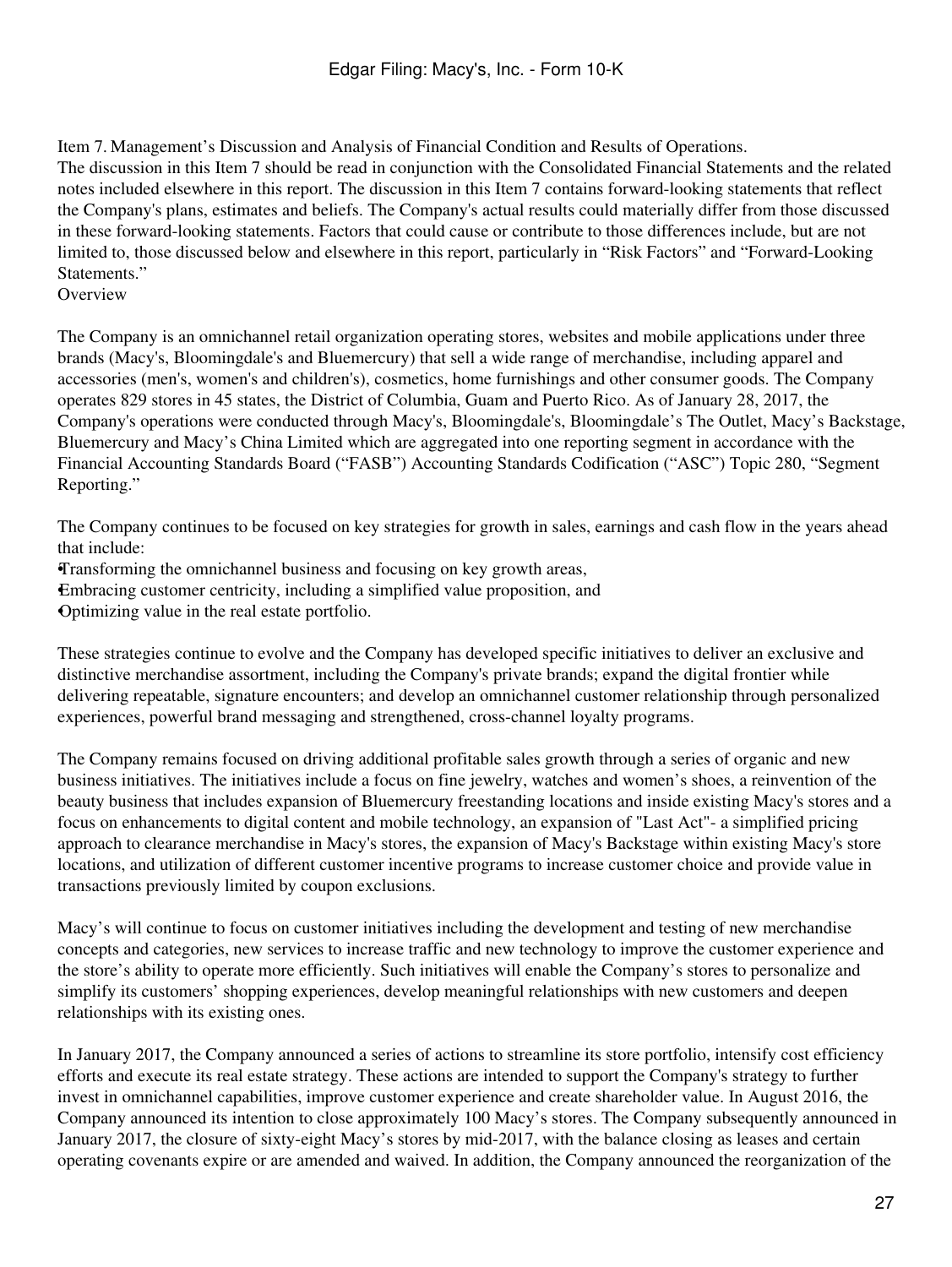# Edgar Filing: Macy's, Inc. - Form 10-K

field structure that supports the remaining stores and a significant restructuring of the Company's central operations to focus resources on strategic priorities, improve organizational agility and reduce expense.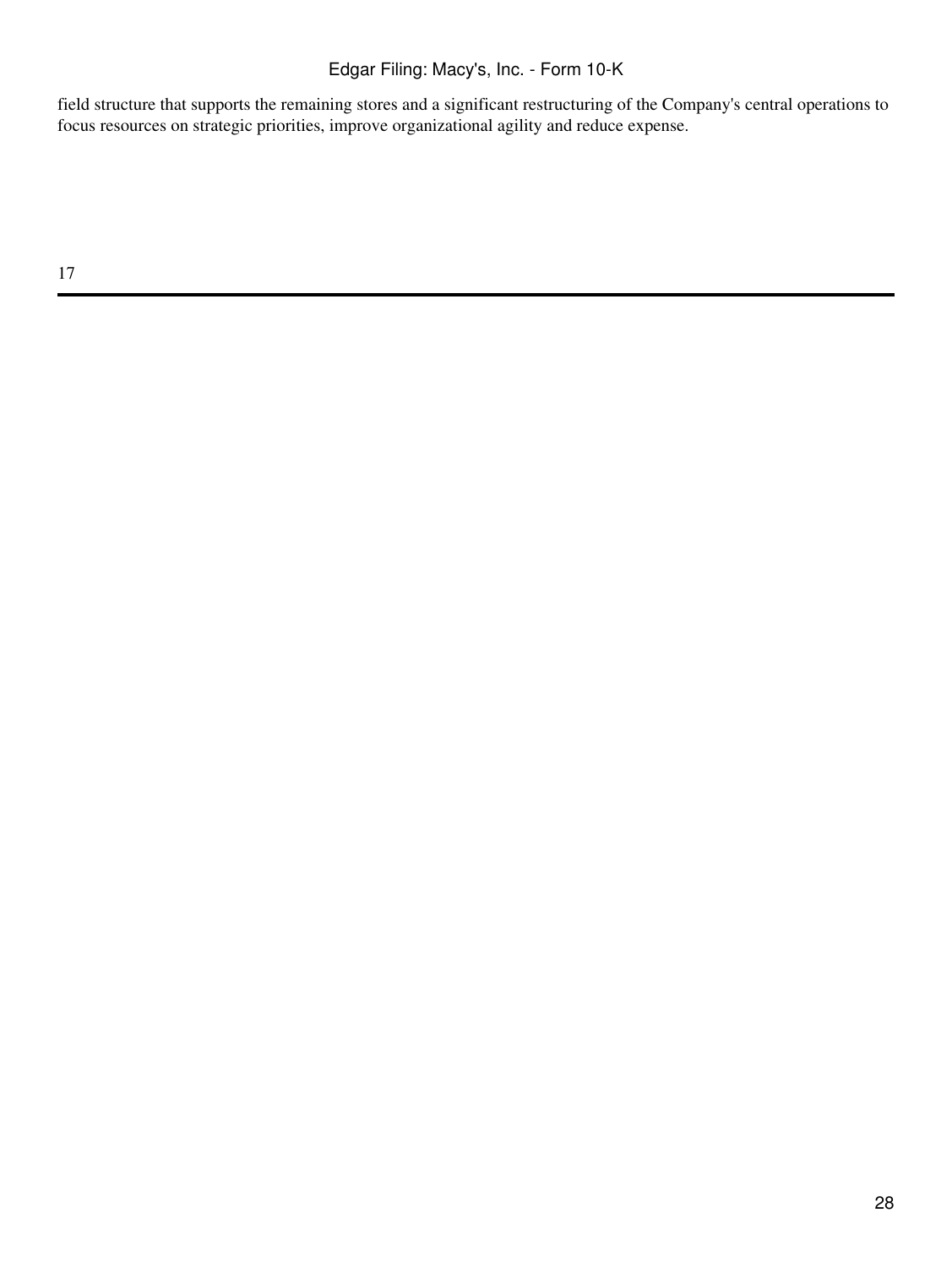The Company's real estate strategy is designed to create value through both monetization and redevelopment of certain assets:

Factively were sold to Tishinan Speyer in a single sates dansaction. This the sates agreement required the Company conduct certain redevelopment activities at Macy's Brooklyn store, the Company is recognizing the gain on t In January 2016, the Company completed a \$270 million real estate transaction to recreate Macy's Brooklyn store. The Company continues to own and operate the first four floors and lower level of its existing nine-story retail store, which is currently being reconfigured and remodeled. The remaining portion of the store and its nearby parking facility were sold to Tishman Speyer in a single sales transaction. As the sales agreement required the Company to transaction, approximately \$250 million, under the percentage of completion method of accounting over the redevelopment period. Accordingly, \$117 million has been recognized to-date and the remaining gain is anticipated to be recognized over the next two years.

of the proceeds to consolidate the Men's store into its main Union Square store. The Company will lease the Men's In 2016, the Company had property and equipment sales, primarily related to real estate, totaling \$673 million in cash proceeds and recognized real estate gains of \$209 million. This includes the sale of its 248,000 square-foot Union Square Men's building in San Francisco for approximately \$250 million in January 2017. The Company will use part store property for two to three years as it completes the reconfiguration of the main store. The Company is expected to recognize a gain of approximately \$235 million in January 2018.

• Company-controlled land parcel adjacent to a store) to the complete redevelopment of an existing store. Once a In January 2017, the Company finalized the formation of a strategic alliance with Brookfield Asset Management, a leading global alternative asset manager, to create increased value in its real estate portfolio. Under the alliance, Brookfield has an exclusive right for up to 24 months to create a "pre-development plan" for each of approximately 50 Macy's real estate assets, with an option for Macy's to continue to identify and add assets into the alliance. The breadth of opportunity within the portfolio ranges from the additional development on a portion of an asset (such as a "pre-development plan" is created, the Company has the option to contribute the asset into a joint venture for the development plan to commence or sell the asset to Brookfield. If the Company chooses to contribute the asset into a joint venture, the Company may elect to participate as a funding or non-funding partner. After development, the joint venture may sell the asset and distribute proceeds accordingly.

• proceeds and a gain of approximately \$47 million that is expected to be recognized in the first quarter of 2017. The On February 28, 2017, the Company sold its downtown Minneapolis store and parking facility for \$59 million of downtown Minneapolis store will close in early 2017.

In 2015, the Company opened the first six freestanding pilot stores in Macy's new off-price business, Macy's Backstage, in the New York City metro area. The Macy's Backstage locations average about 30,000 square feet and sell an assortment of women's, men's and children's apparel, cosmetics, shoes, fashion accessories, housewares, home textiles, toys intimate apparel and jewelry. The Company is now focused on opening Macy's Backstage stores within existing Macy's store locations as a way of increasing store productivity, increasing the number of shopping trips to Macy's and attracting new customers. As of January 28, 2017, the Company is operating 22 Macy's Backstage locations (7 freestanding and 15 inside Macy's stores).

In March 2015, the Company completed its acquisition of Bluemercury, Inc., a luxury beauty products and spa retailer. The Company is focused on accelerating the growth of sales in freestanding Bluemercury stores in urban and suburban markets, enhancing its online capabilities and adding Bluemercury products and boutiques to Macy's stores. During 2016, the Company opened 24 new freestanding Bluemercury stores and 15 new Bluemercury locations inside existing Macy's stores and as of January 28, 2017, the Company is operating 120 Bluemercury locations (101 freestanding and 19 inside Macy's stores).

In August 2015, the Company established a joint venture, Macy's China Limited, of which the Company holds a sixty-five percent ownership interest and Hong Kong-based Fung Retailing Limited holds the remaining thirty-five percent ownership interest. Macy's China Limited began selling merchandise in China in the fourth quarter of 2015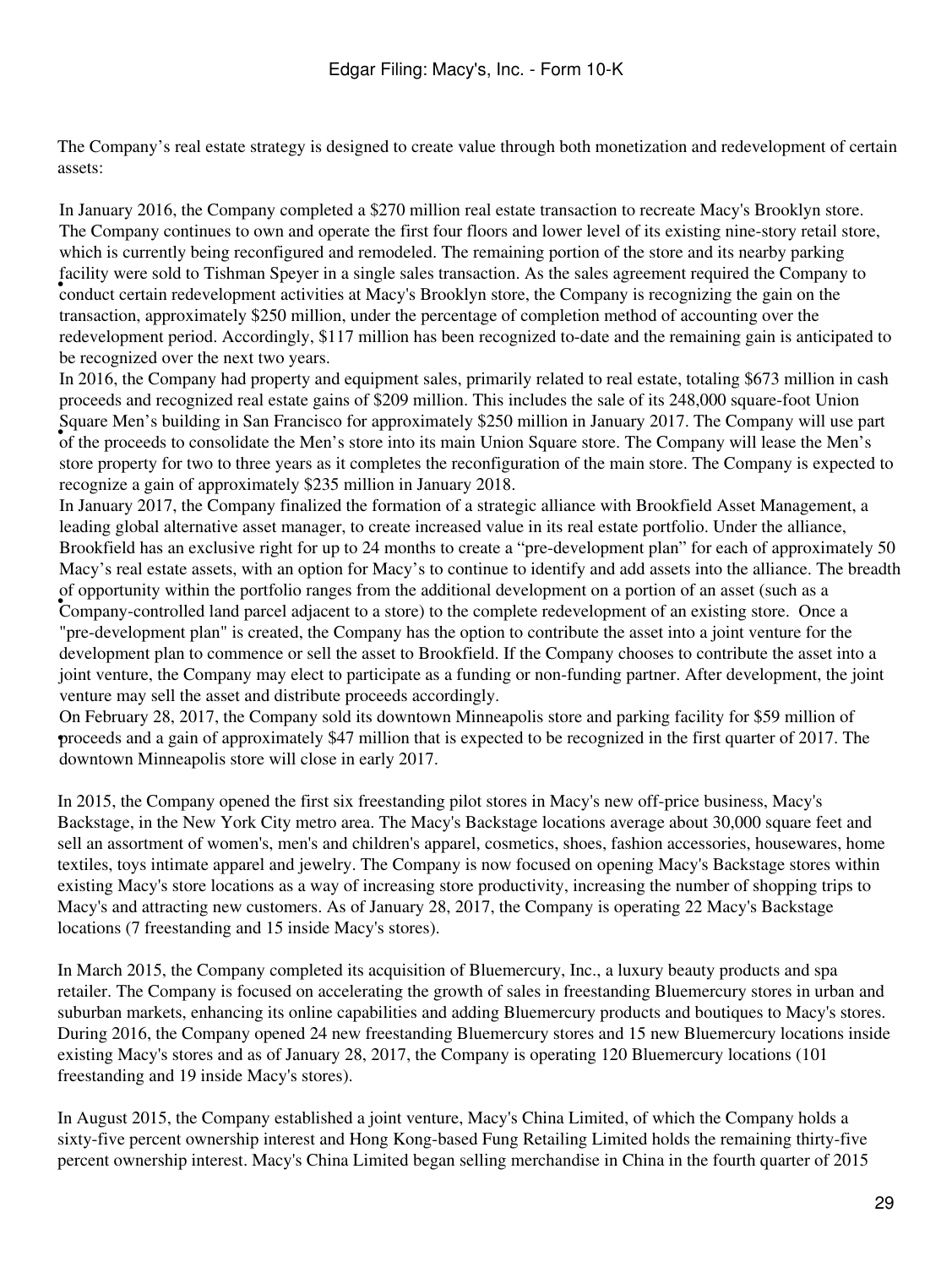through an e-commerce presence on Alibaba Group's Tmall Global. The Company's reporting includes the financial operations of Macy's China Limited, with the thirty-five percent ownership reported as a noncontrolling interest.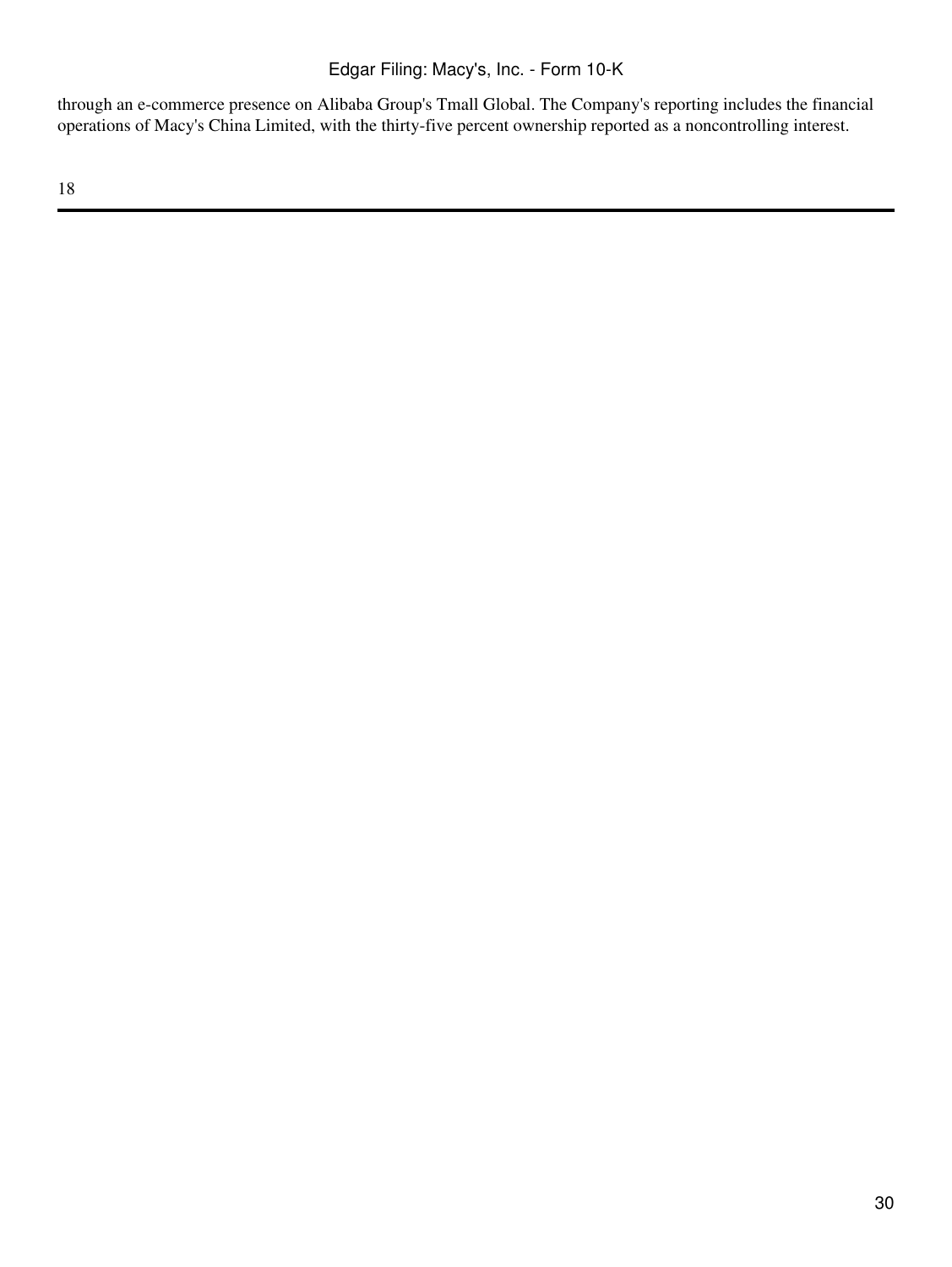In early 2017, the Company opened a Macy's store at Fashion Place in Murray, UT and plans to open a store at Westfield Century City in Los Angeles, CA, later in the year. In addition, the Company expects to open approximately 30 additional Bluemercury locations and approximately 30 Macy's Backstage locations inside Macy's stores. Announced new stores in future years include Bloomingdale's in San Jose, CA (2019), and Norwalk, CT (2019). In addition, under license agreements with Al Tayer Group, a new Bloomingdale's store opened at 360 Mall in Al Zahra, Kuwait in March 2017 and new Macy's and Bloomingdale's stores are planned to open in Al Maryah Central in Abu Dhabi, United Arab Emirates in 2018.

2016 Overview

2016 was another challenging year due in part to changes in consumer buying habits and spending. However, the Company began implementation of a number of initiatives, including those announced in 2015 as well as a major organizational restructuring and streamlining the Company's store portfolio, which are expected to improve performance in the coming years.

Selected results of 2016 include:

 $2.9\%$ . Comparable sales on an owned basis decreased 3.5% and comparable sales on an owned plus licensed basis decreased

• and settlement charges, a decrease of 18.7% and 130 basis points as a percent of sales from 2015 on a comparable Operating income for 2016 was \$1.892 billion or 7.3% of sales, excluding impairments, store closing and other costs basis.

In 2016 from \$3.77 in 2015. Diluted earnings per share attributable to Macy's, Inc. shareholders, excluding certain items, declined 17.5% to \$3.11

other costs and settlement charges) as a percent to net sales was 11.4% in 2016, as compared to 12.5% in 2015. Adjusted EBITDA (earnings before interest, taxes, depreciation and amortization, impairments, store closing and • 2015. Return on invested capital ("ROIC"), a key measure of operating productivity, was 18.5%, a decrease from 20.1% in

compared to 2015. Net cash provided by operating activities, net of cash used by investing activities increased significantly in 2016 as

• annualized dividend rate to \$1.51 per share. This annualized dividend rate represents an increase of 5% and is the The Company repurchased 7.9 million shares of its common stock for \$316 million in 2016, and increased its sixth increase in the dividend in the past five years.

See pages 20 to 23 for reconciliations of the non-GAAP financial measures presented above to the most comparable GAAP financial measures and other important information.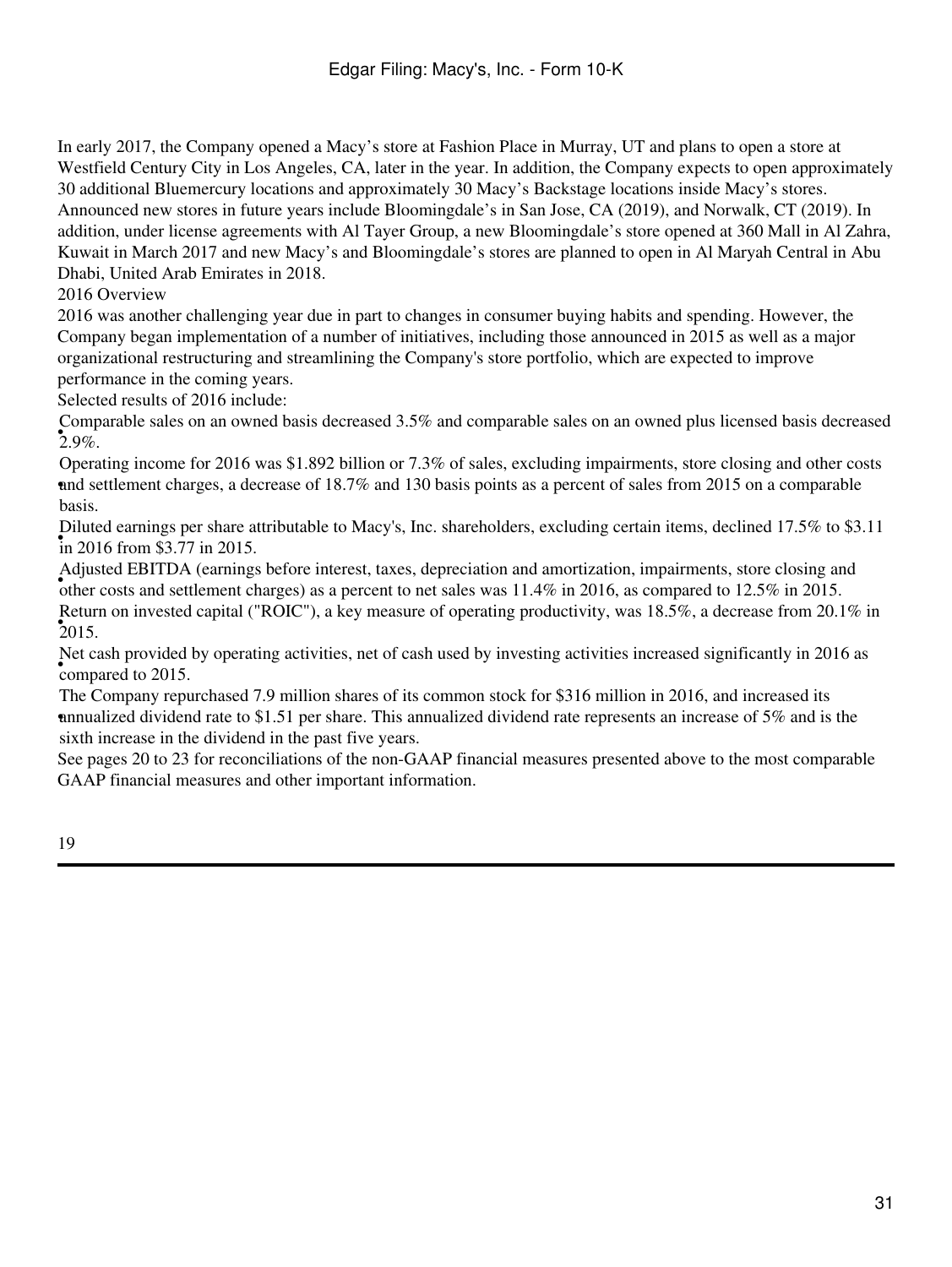## Important Information Regarding Non-GAAP Financial Measures

The Company reports its financial results in accordance with U.S. generally accepted accounting principles ("GAAP"). However, management believes that certain non-GAAP financial measures provide users of the Company's financial information with additional useful information in evaluating operating performance. Management believes that providing supplemental changes in comparable sales on an owned plus licensed basis, which includes the impact of growth in comparable sales of departments licensed to third parties, assists in evaluating the Company's ability to generate sales growth, whether through owned businesses or departments licensed to third parties, and in evaluating the impact of changes in the manner in which certain departments are operated. Management believes that excluding certain items that may vary substantially in frequency and magnitude period-to-period from diluted earnings per share attributable to Macy's, Inc. shareholders and from operating income and EBITDA as percentages to sales provides useful supplemental measures that assist in evaluating the Company's ability to generate earnings and leverage sales, respectively, and to more readily compare these metrics between past and future periods. Management also believes that EBITDA and Adjusted EBITDA are frequently used by investors and securities analysts in their evaluations of companies, and that such supplemental measures facilitate comparisons between companies that have different capital and financing structures and/or tax rates. In addition, management believes that ROIC is a useful supplemental measure in evaluating how efficiently the Company employs its capital. The Company uses some of these non-GAAP financial measures as performance measures for components of executive compensation.

The reconciliation of the forward-looking non-GAAP financial measure of changes in comparable sales on an owned plus licensed basis to GAAP comparable sales (i.e., on an owned basis) is in the same manner as illustrated below, where the impact of growth in comparable sales of departments licensed to third parties is the only reconciling item. In addition, the Company does not provide the most directly comparable forward-looking GAAP measure of diluted earnings per share attributable to Macy's, Inc. shareholders because the timing and amount of excluded items (e.g., asset impairment charges, retirement settlement charges and other store closing related costs) are unreasonably difficult to fully and accurately estimate.

Non-GAAP financial measures should be viewed as supplementing, and not as an alternative or substitute for, the Company's financial results prepared in accordance with GAAP. Certain of the items that may be excluded or included in non-GAAP financial measures may be significant items that could impact the Company's financial position, results of operations and cash flows and should therefore be considered in assessing the Company's actual and future financial condition and performance. Additionally, the amounts received by the Company on account of sales of departments licensed to third parties are limited to commissions received on such sales. The methods used by the Company to calculate its non-GAAP financial measures may differ significantly from methods used by other companies to compute similar measures. As a result, any non-GAAP financial measures presented herein may not be comparable to similar measures provided by other companies.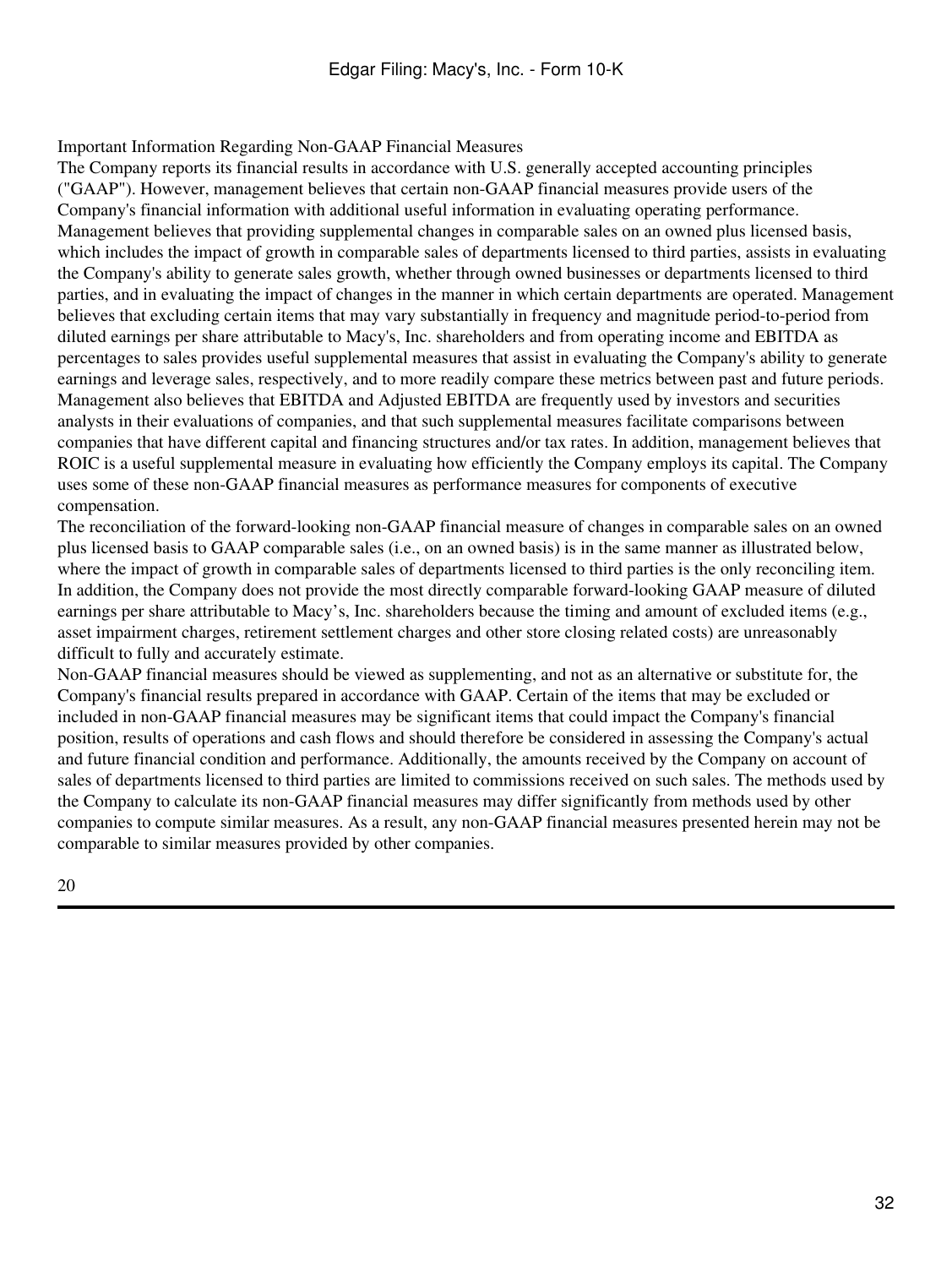## Change in Comparable Sales

The following is a tabular reconciliation of the non-GAAP financial measure of changes in comparable sales on an owned plus licensed basis, to GAAP comparable sales (i.e., on an owned basis), which the Company believes to be the most directly comparable GAAP financial measure. 2016 2015 2014 2013 2012

|                                                                                           | 2016 2015 2014 2013 2012           |  |  |
|-------------------------------------------------------------------------------------------|------------------------------------|--|--|
| Increase (decrease) in comparable sales on an owned<br>basis (note 1)                     | $(3.5)\%$ $(3.0)\%$ 0.7% 1.9% 3.7% |  |  |
| Impact of growth in comparable sales of departments licensed<br>to third parties (note 2) | $0.6\%$ 0.5% 0.7% 0.9% 0.3%        |  |  |
| Increase (decrease) in comparable sales on an owned plus licensed basis<br>Notes:         | $(2.9)\%$ $(2.5)\%$ 1.4% 2.8% 4.0% |  |  |

Represents the period-to-period percentage change in net sales from stores in operation throughout the year presented and the immediately preceding year and all online sales of macys.com and bloomingdales.com, adjusting

(1) for the 53rd week in 2012, excluding commissions from departments licensed to third parties. Stores undergoing  $(1)$  are added to a generalize a graduation complete the stores in algoed for a remodeling, expansion or relocation remain in the comparable sales calculation unless the store is closed for a significant period of time. Definitions and calculations of comparable sales differ among companies in the retail industry.

Represents the impact of including the sales of departments licensed to third parties occurring in stores in operation throughout the year presented and the immediately preceding year and all online sales of macys.com and bloomingdales.com, adjusting for the 53rd week in 2012, in the calculation of comparable sales. The Company licenses third parties to operate certain departments in its stores and online and receives commissions from these

(2) third parties based on a percentage of their net sales. In its financial statements prepared in conformity with GAAP,  $(2)$  the Company includes these commissions (without here seles of the departments licensed to thi the Company includes these commissions (rather than sales of the departments licensed to third parties) in its net sales. The Company does not, however, include any amounts in respect of licensed department sales (or any commissions earned on such sales) in its comparable sales in accordance with GAAP (i.e., on an owned basis). The amounts of commissions earned on sales of departments licensed to third parties are not material to its net sales for the periods presented.

Operating Income, Excluding Certain Items, as a Percent to Net Sales

The following is a tabular reconciliation of the non-GAAP financial measure operating income, excluding certain items, as a percent to net sales to GAAP operating income as a percent to net sales, which the Company believes to be the most directly comparable GAAP financial measure.

|                                                                         | 2016     | 2015<br>(millions, except percentages) | 2014     | 2013     | 2012     |      |
|-------------------------------------------------------------------------|----------|----------------------------------------|----------|----------|----------|------|
| Net sales                                                               | \$25,778 | \$27,079                               | \$28,105 | \$27,931 | \$27,686 |      |
| Operating income                                                        | \$1,315  | \$2,039                                | \$2,800  | \$2,678  | \$2,661  |      |
| Operating income as a percent to net sales                              | 5.1      | % 7.5                                  | % 10.0   | %9.6     | %9.6     | $\%$ |
| Operating income                                                        | \$1,315  | \$2,039                                | \$2,800  | \$2,678  | \$2,661  |      |
| Add back impairments, store closing and<br>other costs                  | 479      | 288                                    | 87       | 88       | 5        |      |
| Add back settlement charges                                             | 98       |                                        |          |          |          |      |
| Operating income, excluding certain items                               | \$1,892  | \$2,327                                | \$2,887  | \$2,766  | \$2,666  |      |
| Operating income, excluding certain items, as a<br>percent to net sales | 7.3      | %8.6                                   | %10.3    | %9.9     | %9.6     | $\%$ |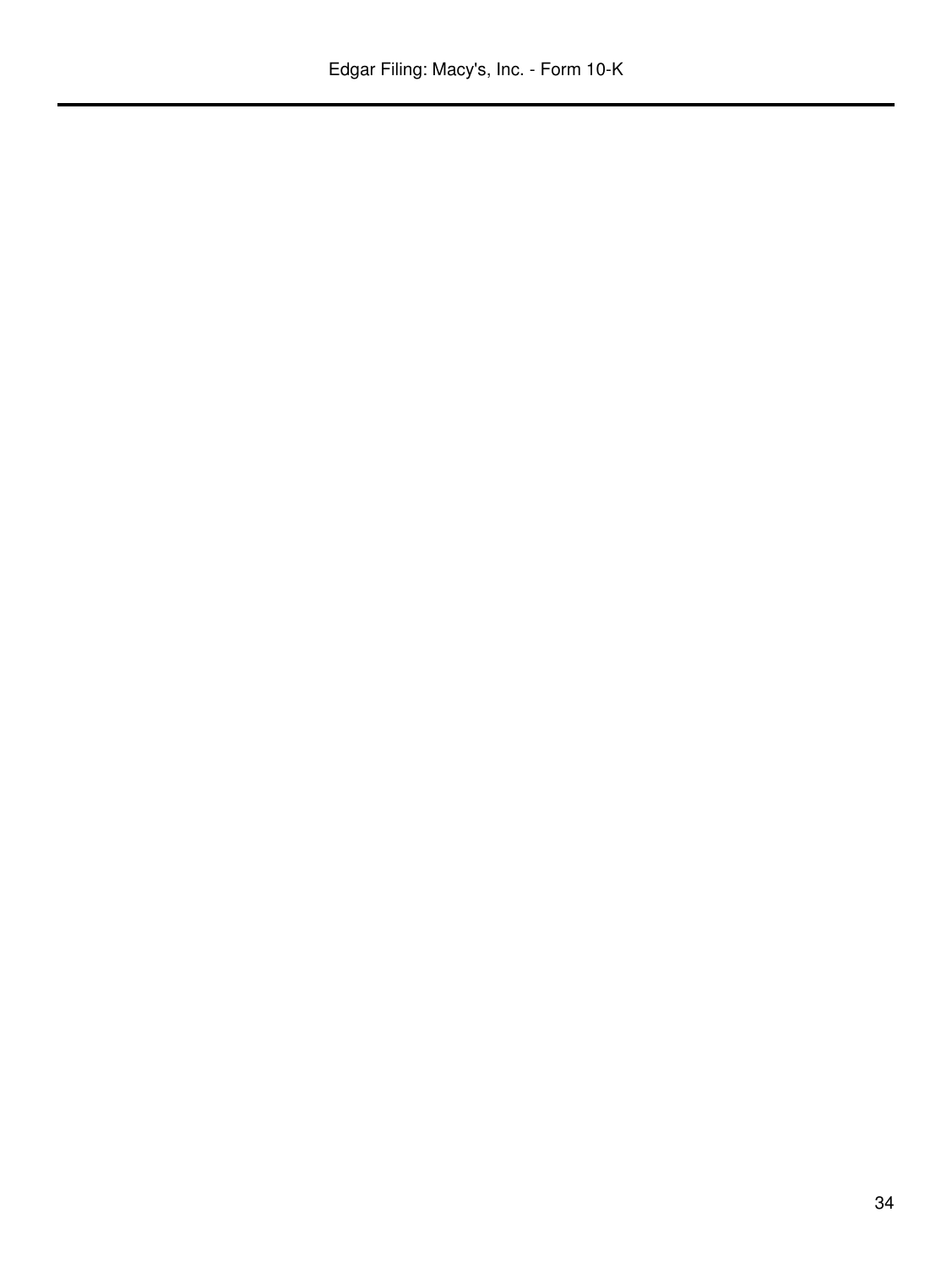Diluted Earnings Per Share Attributable to Macy's, Inc. Shareholders, Excluding Certain Items The following is a tabular reconciliation of the non-GAAP financial measure diluted earnings per share attributable to Macy's, Inc. shareholders, excluding certain items, to GAAP diluted earnings per share attributable to Macy's, Inc. shareholders, which the Company believes to be the most directly comparable GAAP measure.

| 2016                                                                          | 2015 |      |      | 2012                                                                                                                        |
|-------------------------------------------------------------------------------|------|------|------|-----------------------------------------------------------------------------------------------------------------------------|
| \$1.99                                                                        |      |      |      |                                                                                                                             |
|                                                                               |      |      |      |                                                                                                                             |
| 1.54                                                                          | 0.86 | 0.24 |      | 0.01                                                                                                                        |
| 0.31                                                                          |      |      |      |                                                                                                                             |
|                                                                               |      | 0.05 |      | 0.33                                                                                                                        |
|                                                                               |      |      |      |                                                                                                                             |
|                                                                               |      |      |      |                                                                                                                             |
|                                                                               |      |      |      |                                                                                                                             |
|                                                                               |      |      |      | \$3.46                                                                                                                      |
| of impairments, store closing and other costs, settlement charges and premium |      |      | 2014 | 2013<br>\$3.22 \$4.22 \$3.86 \$3.24<br>0.23<br>$(0.73)$ $(0.31)$ $(0.11)$ $(0.09)$ $(0.12)$<br>$$3.11$ \$3.77 \$4.40 \$4.00 |

on early retirement of debt

Adjusted EBITDA as a Percent to Net Sales

The following is a tabular reconciliation of the non-GAAP financial measure earnings before interest, taxes, depreciation and amortization ("EBITDA"), as adjusted to exclude premium on early retirement of debt, impairments, store closing and other costs and settlement charges ("Adjusted EBITDA"), as a percent to net sales to GAAP net income as a percent to net sales, which the Company believes to be the most directly comparable GAAP financial measure.

|                                                 | 2016                           |  | 2015     |      | 2014     |  | 2013     |  | 2012     |      |  |
|-------------------------------------------------|--------------------------------|--|----------|------|----------|--|----------|--|----------|------|--|
|                                                 | (millions, except percentages) |  |          |      |          |  |          |  |          |      |  |
| Net sales                                       | \$25,778                       |  | \$27,079 |      | \$28,105 |  | \$27,931 |  | \$27,686 |      |  |
| Net income                                      | \$611                          |  | \$1,070  |      | \$1,526  |  | \$1,486  |  | \$1,335  |      |  |
| Net income as a percent to net sales            | 2.4                            |  | % 4.0    |      | % 5.4    |  | % 5.3    |  | % 4.8    | $\%$ |  |
| Net income                                      | \$611                          |  | \$1,070  |      | \$1,526  |  | \$1,486  |  | \$1,335  |      |  |
| Add back impairments, store                     | 479                            |  | 288      |      | 87       |  | 88       |  | 5        |      |  |
| closing and other costs                         |                                |  |          |      |          |  |          |  |          |      |  |
| Add back settlement charges                     | 98                             |  |          |      |          |  |          |  |          |      |  |
| Add back interest expense - net                 | 363                            |  | 361      |      | 393      |  | 388      |  | 422      |      |  |
| Add back premium on early retirement<br>of debt |                                |  |          |      | 17       |  |          |  | 137      |      |  |
| Add back federal, state and local income        | 341                            |  | 608      |      | 864      |  | 804      |  | 767      |      |  |
| tax expense                                     |                                |  |          |      |          |  |          |  |          |      |  |
| Add back depreciation and amortization          | 1,058                          |  | 1,061    |      | 1,036    |  | 1,020    |  | 1,049    |      |  |
| Adjusted EBITDA                                 | \$2,950                        |  | \$3,388  |      | \$3,923  |  | \$3,786  |  | \$3,715  |      |  |
| Adjusted EBITDA as a percent to net sales       | 11.4                           |  | % 12.5   | $\%$ | 14.0     |  | % 13.6   |  | % 13.4   | $\%$ |  |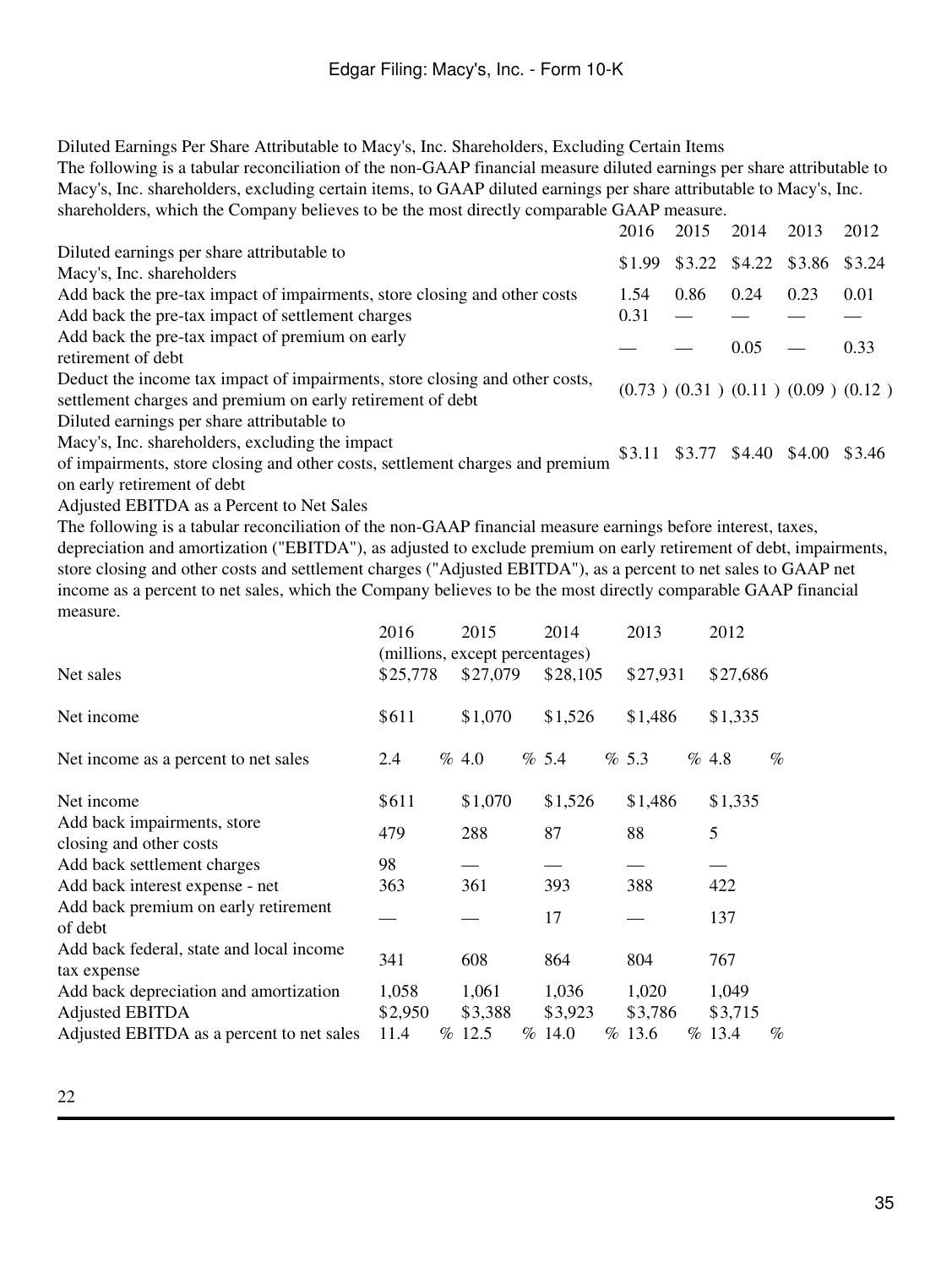## ROIC

The Company defines ROIC as adjusted operating income as a percent to average invested capital. Average invested capital is comprised of an annual two-point (i.e., end of the year presented and the immediately preceding year) average of gross property and equipment, a capitalized value of non-capitalized leases equal to periodic annual reported net rent expense multiplied by a factor of eight and a four-point (i.e., end of each quarter within the period presented) average of other selected assets and liabilities. The calculation of the capitalized value of non-capitalized leases is consistent with industry and credit rating agency practice and the specified assets are subject to a four-point average to compensate for seasonal fluctuations.

The following is a tabular reconciliation of the non-GAAP financial measure of ROIC to operating income as a percent to property and equipment - net, which the Company believes to be the most directly comparable GAAP financial measure.

| (millions, except percentages) |                 |                                      |                                     |                                        |                                     |                                        |                                    |                     |                                                 |
|--------------------------------|-----------------|--------------------------------------|-------------------------------------|----------------------------------------|-------------------------------------|----------------------------------------|------------------------------------|---------------------|-------------------------------------------------|
|                                |                 |                                      |                                     |                                        |                                     |                                        |                                    |                     |                                                 |
| \$7,317                        |                 | \$7,708                              |                                     | \$7,865                                |                                     | \$8,063                                |                                    | \$8,308             |                                                 |
| 18.0                           |                 |                                      |                                     |                                        |                                     |                                        |                                    |                     | $\%$                                            |
| \$1,315                        |                 | \$2,039                              |                                     | \$2,800                                |                                     | \$2,678                                |                                    | \$2,661             |                                                 |
| 479                            |                 | 288                                  |                                     | 87                                     |                                     | 88                                     |                                    | 5                   |                                                 |
| 98                             |                 |                                      |                                     |                                        |                                     |                                        |                                    |                     |                                                 |
| 1,058                          |                 | 1,061                                |                                     | 1,036                                  |                                     | 1,020                                  |                                    | 1,049               |                                                 |
|                                |                 |                                      |                                     |                                        |                                     |                                        |                                    |                     |                                                 |
| 319                            |                 | 301                                  |                                     | 279                                    |                                     | 268                                    |                                    | 258                 |                                                 |
| 11                             |                 | 12                                   |                                     | 12                                     |                                     | 11                                     |                                    | 11                  |                                                 |
| 9                              |                 | 8                                    |                                     | $\overline{7}$                         |                                     | 8                                      |                                    | $\overline{7}$      |                                                 |
| \$3,289                        |                 | \$3,709                              |                                     | \$4,221                                |                                     | \$4,073                                |                                    | \$3,991             |                                                 |
| \$7,317                        |                 | \$7,708                              |                                     | \$7,865                                |                                     | \$8,063                                |                                    | \$8,308             |                                                 |
| 5,088                          |                 | 5,457                                |                                     | 5,830                                  |                                     | 6,007                                  |                                    | 5,967               |                                                 |
| 2,712                          |                 | 2,568                                |                                     | 2,384                                  |                                     | 2,296                                  |                                    | 2,208               |                                                 |
|                                |                 |                                      |                                     |                                        |                                     |                                        |                                    |                     |                                                 |
| 411                            |                 | 338                                  |                                     | 336                                    |                                     | 339                                    |                                    | 322                 |                                                 |
| 6,012                          |                 | 6,226                                |                                     | 6,155                                  |                                     | 6,065                                  |                                    | 5,754               |                                                 |
| 456                            |                 | 453                                  |                                     | 443                                    |                                     | 398                                    |                                    | 390                 |                                                 |
| 881                            |                 | 775                                  |                                     | 784                                    |                                     | 659                                    |                                    | 579                 |                                                 |
| (2,182)                        |                 | (2,366)                              |                                     | (2, 472)                               |                                     | (2,520)                                | $\lambda$                          | (2, 362)            | $\lambda$                                       |
|                                |                 | (2,677)                              |                                     | (2,511)                                |                                     | (2,328)                                |                                    | (2, 333)            | $\rightarrow$                                   |
|                                |                 |                                      |                                     |                                        |                                     |                                        |                                    |                     |                                                 |
| 18.5                           |                 |                                      |                                     |                                        |                                     |                                        |                                    |                     | $\%$                                            |
|                                | 2016<br>\$1,315 | $\rightarrow$<br>(2,924)<br>\$17,771 | 2015<br>\$2,039<br>% 26.5<br>% 20.1 | $\lambda$<br>$\rightarrow$<br>\$18,482 | 2014<br>\$2,800<br>% 35.6<br>% 22.4 | $\lambda$<br>$\rightarrow$<br>\$18,814 | 2013<br>\$2,678<br>%33.2<br>% 21.5 | $\big)$<br>\$18,979 | 2012<br>\$2,661<br>% 32.0<br>\$18,833<br>% 21.2 |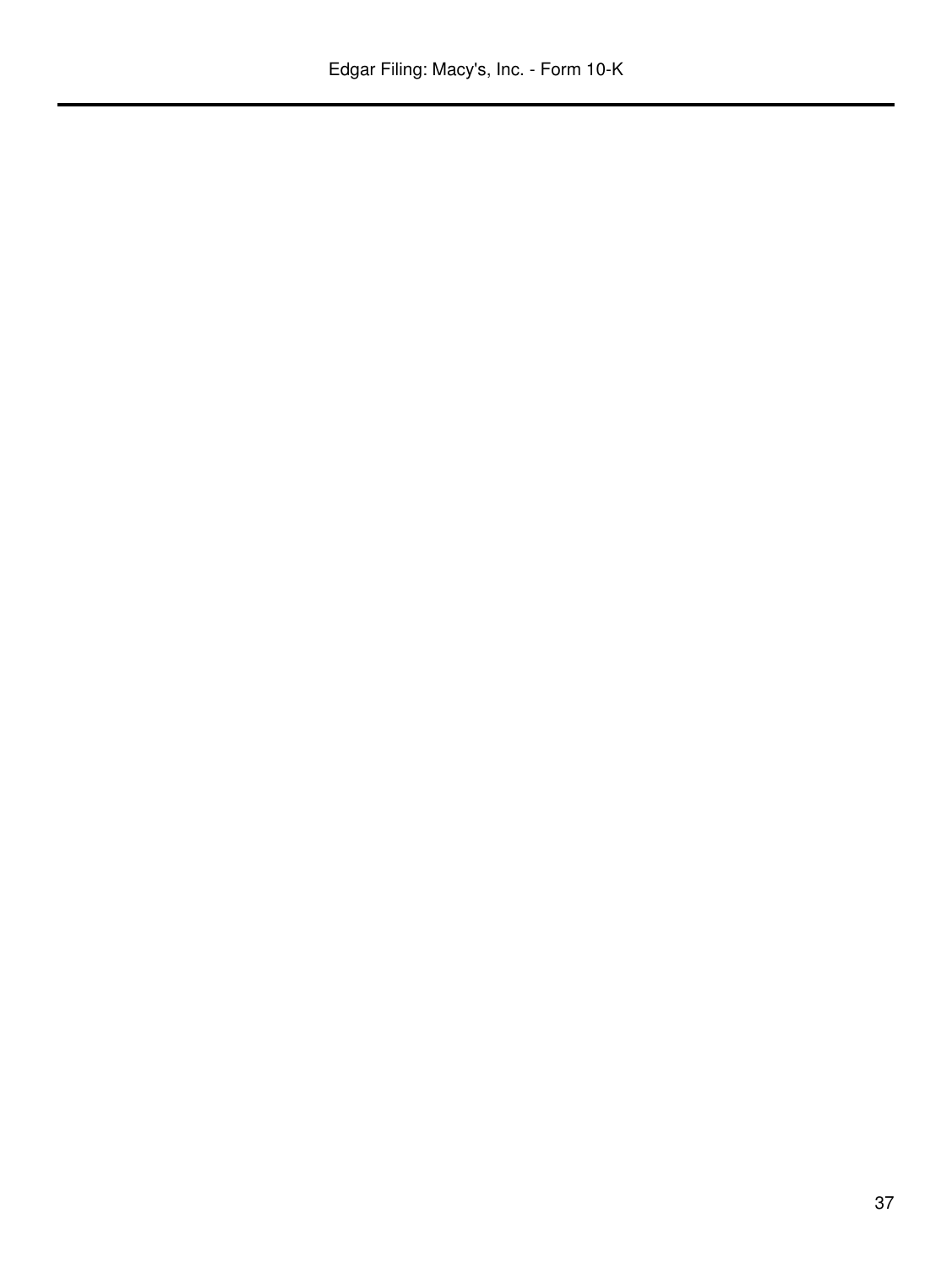# Results of Operations

|                                                                                         | 2016                                            |               |                        | 2015           |               |                        | 2014                         |               |                        |      |
|-----------------------------------------------------------------------------------------|-------------------------------------------------|---------------|------------------------|----------------|---------------|------------------------|------------------------------|---------------|------------------------|------|
|                                                                                         | Amount                                          |               | $%$ to<br><b>Sales</b> | Amount         |               | $%$ to<br><b>Sales</b> | Amount                       |               | $%$ to<br><b>Sales</b> |      |
|                                                                                         | (dollars in millions, except per share figures) |               |                        |                |               |                        |                              |               |                        |      |
| Net sales                                                                               | \$25,778                                        |               |                        | \$27,079       |               |                        | \$28,105                     |               |                        |      |
| Increase (decrease) in sales                                                            | (4.8)                                           |               | $\partial$             | (3.7)          |               | $\mathcal{O}_0$        | 0.6                          |               | $\%$                   |      |
| Increase (decrease) in comparable sales                                                 | (3.5)                                           |               | $\partial$             | (3.0)          |               | $\partial$             | 0.7                          |               | $\%$                   |      |
| Cost of sales                                                                           | $(15,621)$ $(60.6)$                             |               |                        |                |               |                        | $\%$ (16,496)(60.9)%(16,863) |               | $(60.0)\%$             |      |
| Gross margin                                                                            | 10,157                                          |               | 39.4                   | %10,583        |               | 39.1                   | %11,242                      |               | 40.0                   | $\%$ |
| Selling, general and administrative expenses                                            | (8, 265)                                        |               | (32.0)                 | % (8,256)      |               |                        | $(30.5)\%$ $(8,355)$         |               | $(29.7)\%$             |      |
| Impairments, store closing and other costs                                              | (479)                                           |               | (1.9)                  | % (288)        |               | $(1.1) \% (87)$        |                              |               | (0.3)                  | 9%   |
| Settlement charges                                                                      | (98)                                            |               | (0.4)                  | $% -$          |               |                        | $\%$ —                       |               |                        | $\%$ |
| Operating income                                                                        | 1,315                                           |               | 5.1                    | %2,039         |               | 7.5                    | %2,800                       |               | 10.0                   | $\%$ |
| Interest expense - net                                                                  | (363)                                           | $\mathcal{E}$ |                        | (361)          | $\mathcal{E}$ |                        | (393)                        | $\mathcal{Y}$ |                        |      |
| Premium on early retirement of debt                                                     |                                                 |               |                        |                |               |                        | (17)                         | $\mathcal{E}$ |                        |      |
| Income before income taxes                                                              | 952                                             |               |                        | 1,678          |               |                        | 2,390                        |               |                        |      |
| Federal, state and local income tax expense                                             | (341)                                           | $\mathcal{E}$ |                        | (608)          | $\mathcal{E}$ |                        | (864)                        | $\mathcal{E}$ |                        |      |
| Net income                                                                              | 611                                             |               |                        | 1,070          |               |                        | 1,526                        |               |                        |      |
| Net loss attributable to noncontrolling interest                                        | 8                                               |               |                        | $\overline{2}$ |               |                        |                              |               |                        |      |
| Net income attributable to                                                              |                                                 |               |                        |                |               |                        |                              |               |                        |      |
| Macy's, Inc. shareholders                                                               | \$619                                           |               | 2.0                    | $%$ %\$1,072   |               | 4.0                    | % \$1,526                    |               | 5.4                    | $\%$ |
| Diluted earnings per share attributable to<br>Macy's, Inc. shareholders                 | \$1.99                                          |               |                        | \$3.22         |               |                        | \$4.22                       |               |                        |      |
| Supplemental Non-GAAP Financial Measures                                                |                                                 |               |                        |                |               |                        |                              |               |                        |      |
| Increase (decrease) in comparable sales on<br>an owned plus licensed basis              | (2.9)                                           |               | $\partial$             | (2.5)          |               | $\partial$             | 1.4                          |               | $\%$                   |      |
| Operating income, excluding certain items<br>Diluted earnings per share attributable to | \$1,892                                         |               | 7.3                    | % \$2,327      |               | 8.6                    | % \$2,887                    |               | 10.3                   | $\%$ |
| Macy's, Inc. shareholders, excluding<br>certain items                                   | \$3.11                                          |               |                        | \$3.77         |               |                        | \$4.40                       |               |                        |      |
| Adjusted EBITDA as a percent to net sales                                               | 11.4                                            |               | $\%$                   | 12.5           |               | $\%$                   | 14.0                         |               | $\%$                   |      |
| <b>ROIC</b>                                                                             | 18.5                                            |               | $\%$                   | 20.1           |               | $\%$                   | 22.4                         |               | $\%$                   |      |
|                                                                                         |                                                 |               |                        |                |               |                        |                              |               |                        |      |

See pages 20 to 23 for a reconciliation of these non-GAAP financial measures to their most comparable GAAP financial measure and for other important information.

| Store information (at year-end): |       |       |       |
|----------------------------------|-------|-------|-------|
| Stores operated                  | 829   | 868   | 823   |
| Square footage (in millions)     | 130.2 | 141.9 | 147.4 |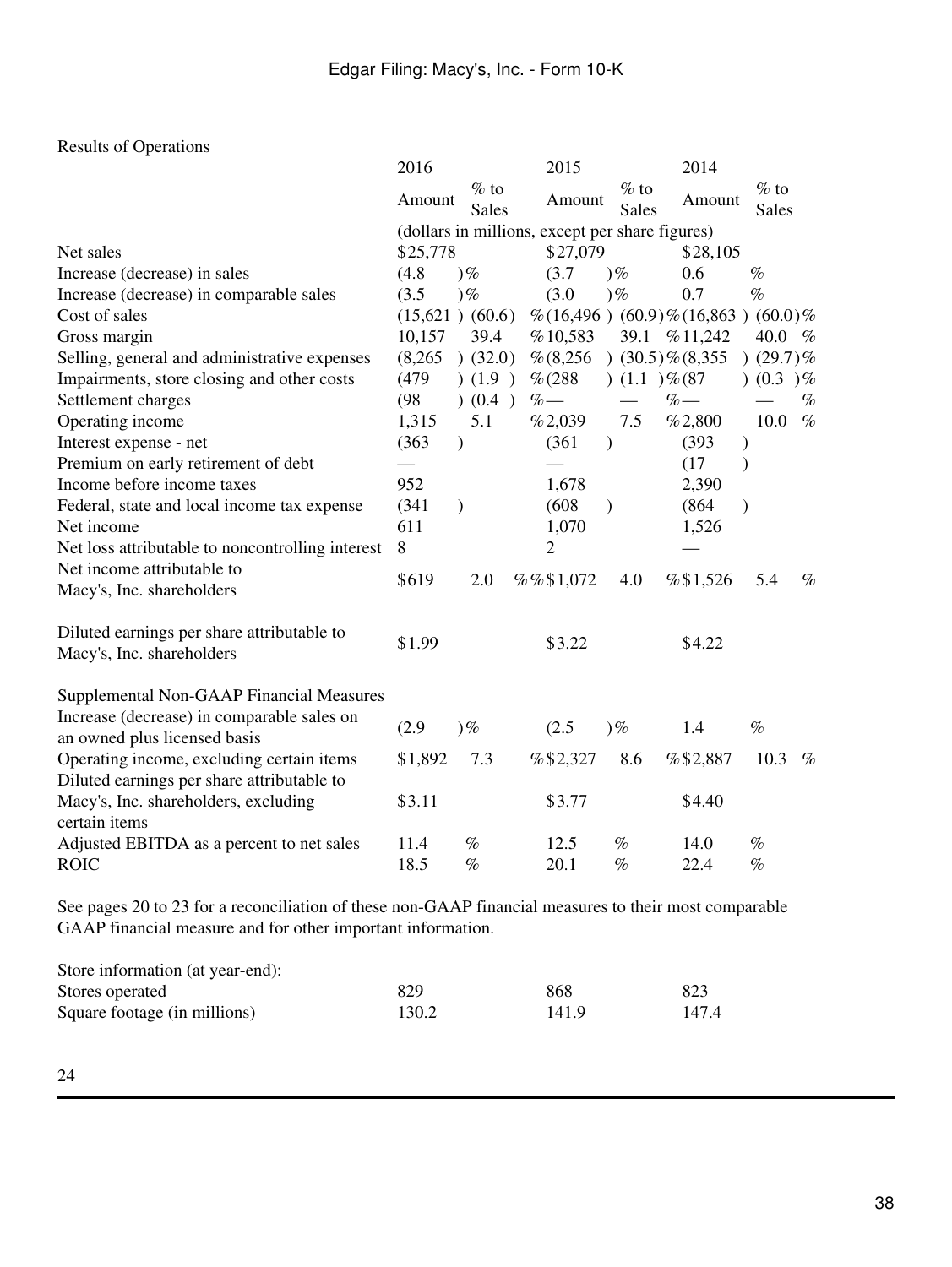Comparison of 2016 and 2015

Net Income Attributable to Macy's, Inc. Shareholders

Net income attributable to Macy's, Inc. shareholders for 2016 decreased compared to 2015, reflecting lower sales and gross margin and higher selling, general and administrative expenses, impairments, store closing costs and other costs, settlement charges and net interest expense, partially offset by lower income taxes in 2016 as compared to 2015. Net Sales

Net sales for 2016 decreased \$1,301 million or 4.8% compared to 2015. The decrease in comparable sales on an owned basis for 2016 was 3.5% compared to 2015. The decrease in comparable sales on an owned plus licensed basis for 2016 was 2.9% compared to 2015. (See pages 20 and 21 for information regarding the Company's calculation of comparable sales, a reconciliation of the non-GAAP measure which takes into account sales of departments licensed to third parties to the most comparable GAAP measure and other important information). The Company experienced an overall weakness in sales, but geographically sales in 2016 were strongest in the Southwest, particularly southern California. Digital sales continued to be strong in 2016 and experienced double digit growth. By family of business, sales in 2016 were strongest in apparel, fine jewelry, shoes, intimate apparel and fragrances. Sales in 2016 were less strong in fashion jewelry, handbags, and fashion watches. Sales of the Company's private label brands represented approximately 20% of net sales in the Macy's-branded operations in 2016 and 2015. Cost of Sales

Cost of sales for 2016 decreased \$875 million from 2015. The cost of sales rate as a percent to net sales of 60.6% was 30 basis points lower in 2016, as compared to 60.9% in 2015, primarily due to fewer markdowns taken in 2016 as compared to 2015 and offset slightly by higher delivery expenses associated with the Company's omnichannel activities and free shipping promotions. The application of the last-in, first-out (LIFO) retail inventory method did not result in the recognition of any LIFO charges or credits affecting cost of sales in either period. SG&A Expenses

SG&A expenses for 2016 increased \$9 million from 2015 and the SG&A rate as a percent to net sales of 32.0% was 150 basis points higher in 2016, as compared to 2015. SG&A expenses in 2016 were impacted by lower income from credit operations and higher expenses associated with the continued investments in the Company's omnichannel operations, investments in Bluemercury, Macy's Backstage and Macy's China Limited. These increases were partially offset by lower retirement expenses (including Pension Plan, SERP and defined contribution plan expenses), lower advertising expense, net of cooperative advertising allowances and the impact of the restructuring announced at the end of 2015. Income from credit operations was \$736 million in 2016 as compared to \$831 million in 2015. SG&A expenses included gains on the sales of certain store locations and surplus properties of \$209 million in 2016 compared to \$212 million in 2015. Retirement expenses were \$44 million in 2016 as compared to \$77 million in 2015. Depreciation and amortization expense was \$1,058 million for 2016, compared to \$1,061 million for 2015. Advertising expense, net of cooperative advertising allowances, was \$1,153 million for 2016 compared to \$1,173 million for 2015. Advertising expense, net of cooperative advertising allowances, as a percent to net sales was 4.5% for 2016 and 4.3% for 2015.

#### Impairments, Store Closing and Other Costs

Impairments, store closing and other costs for 2016 includes costs and expenses primarily associated with the organizational changes and store closings announced in January 2017. During 2016, these costs and expenses included asset impairment charges of \$265 million, \$168 million of severance and other human resource-related costs and \$46 million of other related costs and expenses. Impairments, store closing and other costs for 2015 included costs and expenses primarily associated with organization changes and store closings announced in January 2016. During 2015, these costs and expenses included asset impairment charges of \$148 million, \$123 million of severance and other human resource-related costs and \$17 million of other related costs and expenses.

#### Settlement Charges

\$98 million of non-cash settlement charges were recognized in 2016. These charges relate to the pro-rata recognition of net actuarial losses associated with the Company's defined benefit retirement plans and are the result of an increase in lump sum distributions associated with store closings, a voluntary separation program, organizational restructuring, and periodic distribution activity.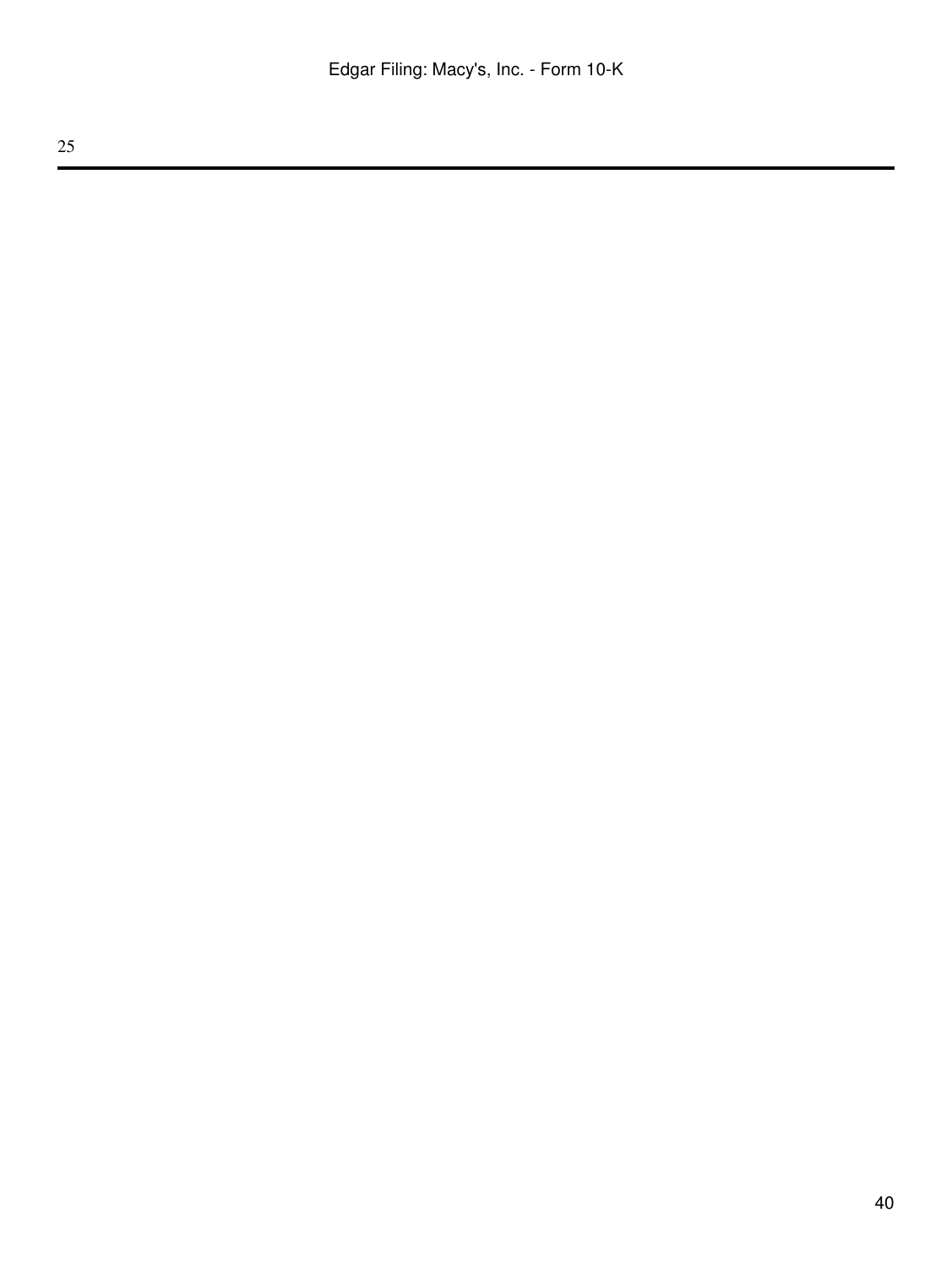### Net Interest Expense

Net interest expense for 2016 increased \$2 million from 2015. Net interest expense for 2016 was impacted by lower capitalized interest associated with the Company's construction projects, offset slightly by lower rates on outstanding borrowings as compared to 2015.

# Effective Tax Rate

The Company's effective tax rate of 35.8% for 2016 and 36.2% for 2015 differ from the federal income tax statutory rate of 35%, and on a comparative basis, principally because of the effect of state and local income taxes, including the settlement of various tax issues and tax examinations.

Comparison of 2015 and 2014

Net Income Attributable to Macy's, Inc. Shareholders

Net income attributable to Macy's, Inc. shareholders for 2015 decreased compared to 2014, reflecting lower sales and gross margin and higher impairments, store closing costs and other costs, partially offset by lower selling, general and administrative expenses, interest expense and income taxes in 2015 as compared to 2014.

Net Sales

Net sales for 2015 decreased \$1,026 million or 3.7% compared to 2014. The decrease in comparable sales on an owned basis for 2015 was 3.0% compared to 2014. The decrease in comparable sales on an owned plus licensed basis for 2015 was 2.5% compared to 2014. (See pages 20 and 21 for information regarding the Company's calculation of comparable sales, a reconciliation of the non-GAAP measure which takes into account sales of departments licensed to third parties to the most comparable GAAP measure and other important information). The Company experienced an overall weakness in sales, but geographically sales in 2015 were stronger in the western and southern regions, where weather was less of a factor, while sales at locations that are frequented by international tourists, such as New York City, Las Vegas, San Francisco and Chicago were negatively impacted by lower levels of spending by these tourists. Digital sales growth continued to be strong in 2015. By family of business, sales in 2015 were strongest in active apparel, cosmetics and fragrances and furniture and mattresses. Sales in 2015 were less strong in fashion watches, cold weather items, and the housewares and tabletop businesses. Sales of the Company's private label brands represented approximately 20% of net sales in the Macy's-branded operations in 2015. Cost of Sales

Cost of sales for 2015 decreased \$367 million from 2014. The cost of sales rate as a percent to net sales of 60.9% was 90 basis points higher in 2015, as compared to 60.0% in 2014, primarily due to higher markdowns resulting from the need to clear inventory based on the weaker sales trend as well as continued growth of the omnichannel businesses and the resulting impact of free shipping. The application of the last-in, first-out (LIFO) retail inventory method did not result in the recognition of any LIFO charges or credits affecting cost of sales in either period. SG&A Expenses

SG&A expenses for 2015 decreased \$99 million from 2014, however the SG&A rate as a percent to net sales of 30.5% was 80 basis points higher in 2015, as compared to 2014. SG&A expenses in 2015 benefited from higher income from credit operations and higher gains on the sale of certain store locations and surplus properties, partially offset by higher retirement expenses (including Pension Plan, SERP and defined contribution plan expenses), higher expenses associated with the continued investments in the Company's omnichannel operations, investments in Bluemercury, Macy's Backstage and Macy's China Limited and higher depreciation and amortization expense. Income from credit operations was \$831 million in 2015 as compared to \$776 million in 2014. SG&A expenses included gains on the sales of certain store locations and surplus properties of \$212 million in 2015 as compared to \$92 million in 2014. Included in the gains on the sales of store locations and surplus properties in 2015 was \$84 million related to the sale of Brooklyn real estate and \$57 million related to the downtown Seattle real estate transaction. Retirement expenses were \$77 million in 2015 as compared to \$65 million in 2014. Depreciation and amortization expense was \$1,061 million for 2015, compared to \$1,036 million for 2014. Advertising expense, net of cooperative advertising allowances, was \$1,173 million for 2015 compared to \$1,177 million for 2014. Advertising expense, net of cooperative advertising allowances, as a percent to net sales was 4.3% for 2015 and 4.2% for 2014.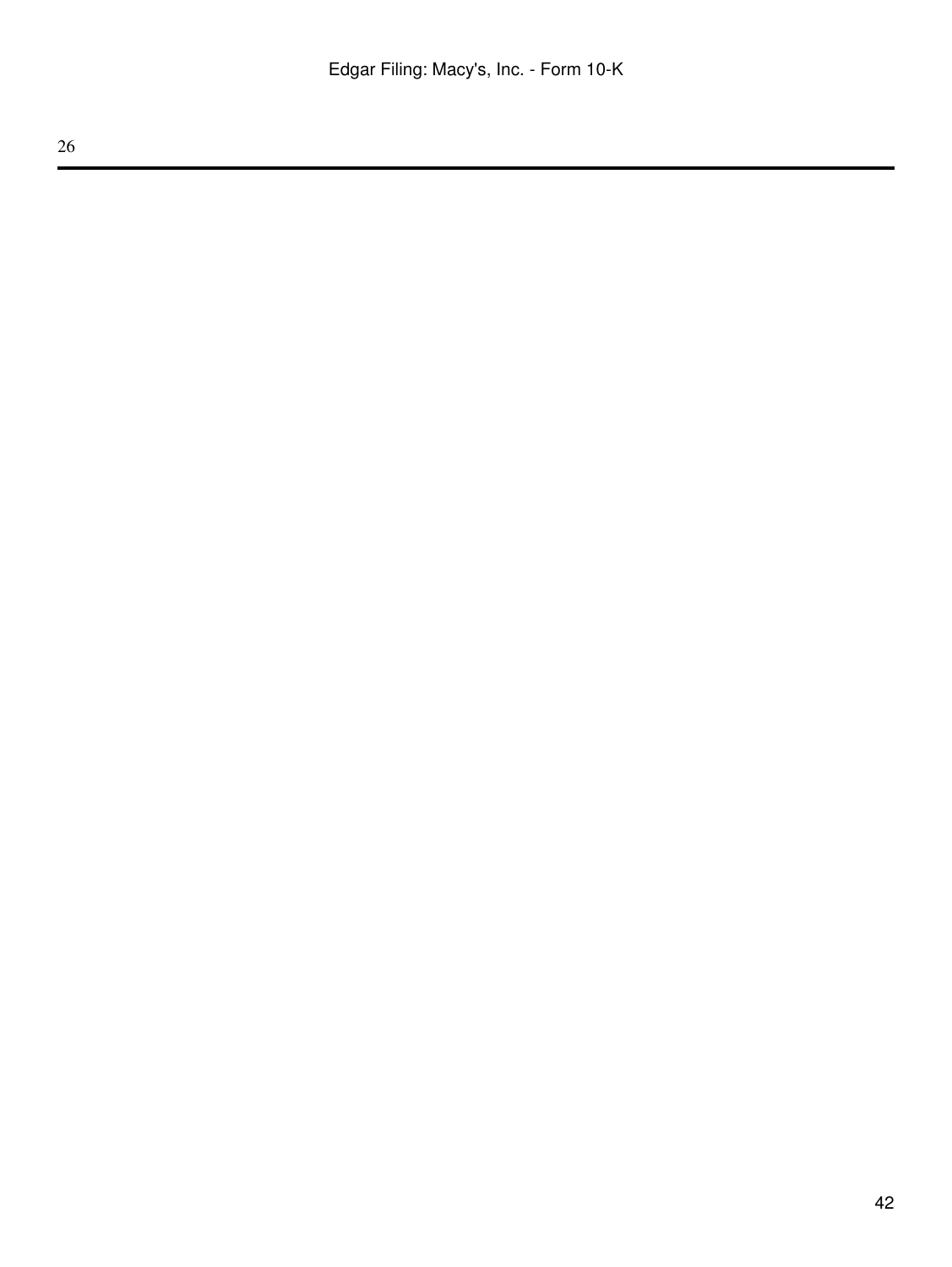Impairments, Store Closing and Other Costs

Impairments, store closing and other costs for 2015 included costs and expenses primarily associated with the cost efficiency initiatives and store closings announced in January 2016. During 2015, these costs and expenses included \$123 million of severance and other human resource-related costs and asset impairment charges of \$148 million. Impairments, store closing and other costs for 2014 included costs and expenses primarily associated with organization changes and store closings announced in January 2015. During 2014, these costs and expenses included \$46 million of severance and other human resource-related costs and asset impairment charges of \$33 million. Net Interest Expense

Net interest expense for 2015 decreased \$32 million from 2014. Net interest expense for 2015 benefited from lower rates on outstanding borrowings as compared to 2014 and from the recognition of unamortized debt premium associated with the \$76 million of 8.125% senior debentures due 2035 which were redeemed at par on August 17, 2015, pursuant to the terms of the debentures.

Premium on Early Retirement of Debt

On November 14, 2014, the Company provided a notice of redemption related to all of the \$407 million of 7.875% senior notes due 2015, as allowed under the terms of the indenture. The price for the redemption was calculated pursuant to the indenture and resulted in the recognition of additional interest expense of \$17 million during 2014. The additional interest expense resulting from this transaction is presented as premium on early retirement of debt on the Consolidated Statements of Income.

#### Effective Tax Rate

The Company's effective tax rate of 36.2% for 2015 and 2014 differ from the federal income tax statutory rate of 35%, and on a comparative basis, principally because of the effect of state and local income taxes, including the settlement of various tax issues and tax examinations. Additionally, income tax expense for 2015 and 2014 benefited from historic rehabilitation tax credits.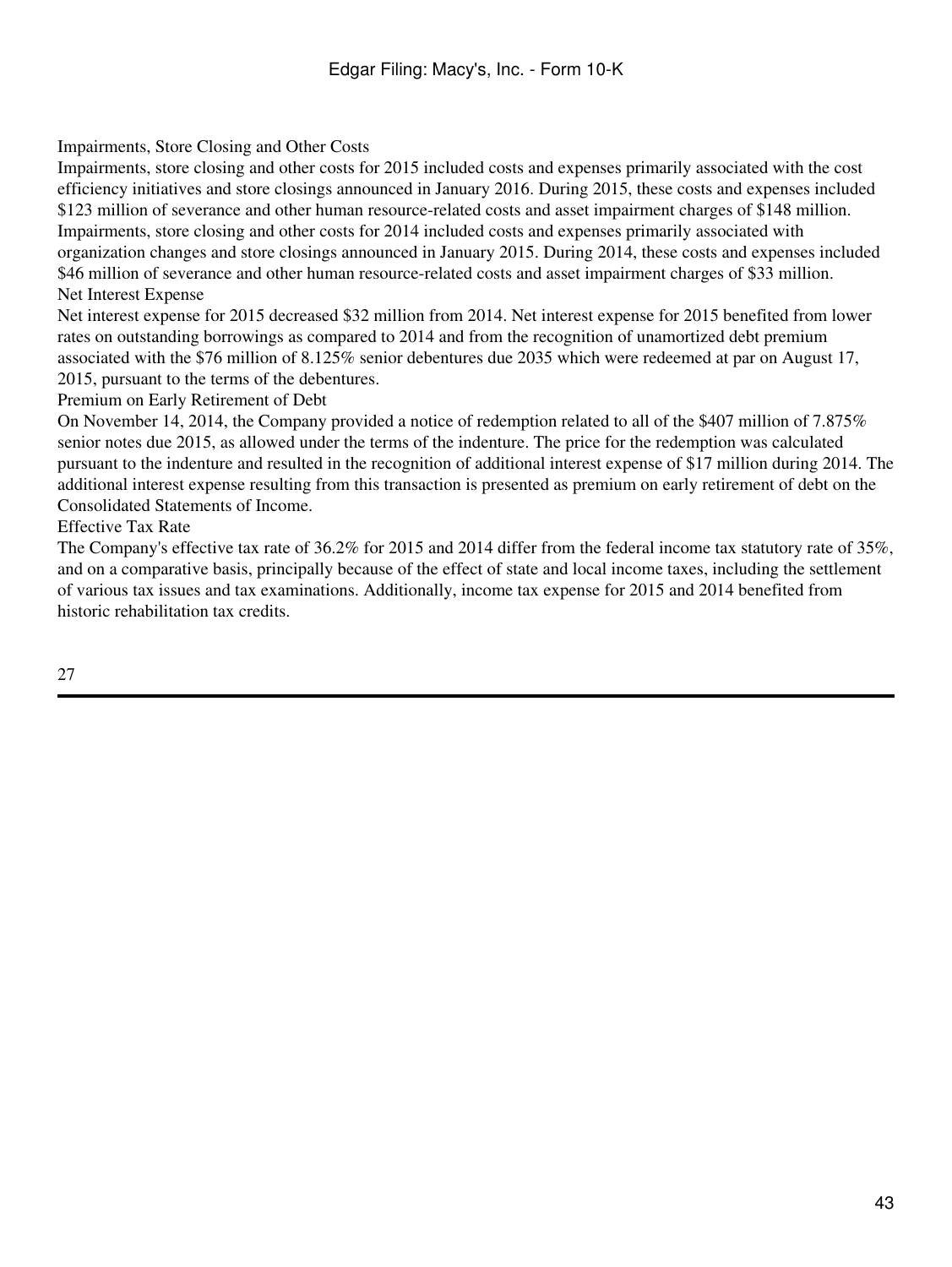# Guidance

The Company's operations are impacted by competitive pressures from department stores, specialty stores, mass merchandisers, online retailers and all other retail channels. The Company's operations are also impacted by general consumer spending levels, including the impact of general economic conditions, consumer disposable income levels, consumer confidence levels, the availability, cost and level of consumer debt, the costs of basic necessities and other goods and the effects of weather or natural disasters and other factors over which the Company has little or no control. In recent years, consumer spending levels have been affected to varying degrees by a number of factors, including modest economic growth, uncertainty regarding governmental spending and tax policies, unemployment levels, tightened consumer credit, an improving housing market and a fluctuating stock market. In addition, consumer spending levels of international customers are impacted by the strength of the U.S. dollar relative to foreign currencies. These factors have affected, to varying degrees, the amount of funds that consumers are willing and able to spend for discretionary purchases, including purchases of some of the merchandise offered by the Company. All economic conditions ultimately affect the Company's overall operations. However, the effects of economic conditions can be experienced differently and at different times, in the various geographic regions in which the Company operates, in relation to the different types of merchandise that the Company offers for sale, or in relation to each of the Company's branded operations.

Based on its assessment of current and anticipated market conditions and its recent performance, the Company's 2017 assumptions include the following:

• Total sales decline of approximately 3.2% - 4.3% from 2016 levels. Total sales in 2017 reflect a 53rd week of sales, whereas comparable sales below are on a 52-week basis.

• licensed basis to decline approximately 2% - 3%. Comparable sales decrease on an owned basis of approximately 2.2% - 3.3%, with comparable sales on an owned plus

with the sale of the Company's Union Square Macy's store and \$100 million of additional gain from the sale of the Asset sale gains of approximately \$415 million - \$435 million, including an expected \$235 million gain associated Brooklyn real estate.

• closures announced at the end of 2016, partially offset by increased growth spending of approximately \$250 million Selling, general and administrative expense savings of approximately \$550 million from the restructuring and store (resulting in a net expense savings of approximately \$300 million).

•Credit income of approximately \$740 million - \$760 million.

associated with store closures, restructuring, or settlement charges associated with company stermed benefit plans.<br>Included in this guidance is the expected gain of approximately \$235 million, or approximately \$.47 per di Adjusted diluted earnings per share attributable to Macy's, Inc. shareholders of \$3.37 to \$3.62, excluding any charges associated with store closures, restructuring, or settlement charges associated with Company's defined benefit plans. associated with the sale of the Company's Union Square Macy's Men's store.

•Capital expenditures of approximately \$900 million.

• July 2017 is expected to be used to repurchase debt. Excess cash after capital expenditures, payment of the Company's dividends and the \$300 million debt maturity in

The Company's budgeted capital expenditures are primarily related to new stores, store remodels, development costs associated with the Brookfield Strategic Alliance joint venture, technology and omnichannel investments, distribution network improvements and new growth initiatives. In early 2017, the Company opened a Macy's store at Fashion Place in Murray, UT and plans to open a store at Westfield Century City in Los Angeles, CA, later in the year. In addition, the Company expects to open approximately 30 additional Bluemercury locations and approximately 30 Macy's Backstage locations inside Macy's stores. Announced new stores in future years include Bloomingdale's in San Jose, CA (2019), and Norwalk, CT (2019). In addition, under license agreements with Al Tayer Group, a new Bloomingdale's store opened at 360 Mall in Al Zahra, Kuwait in March 2017 and new Macy's and Bloomingdale's stores are planned to open in Al Maryah Central in Abu Dhabi, United Arab Emirates in 2018.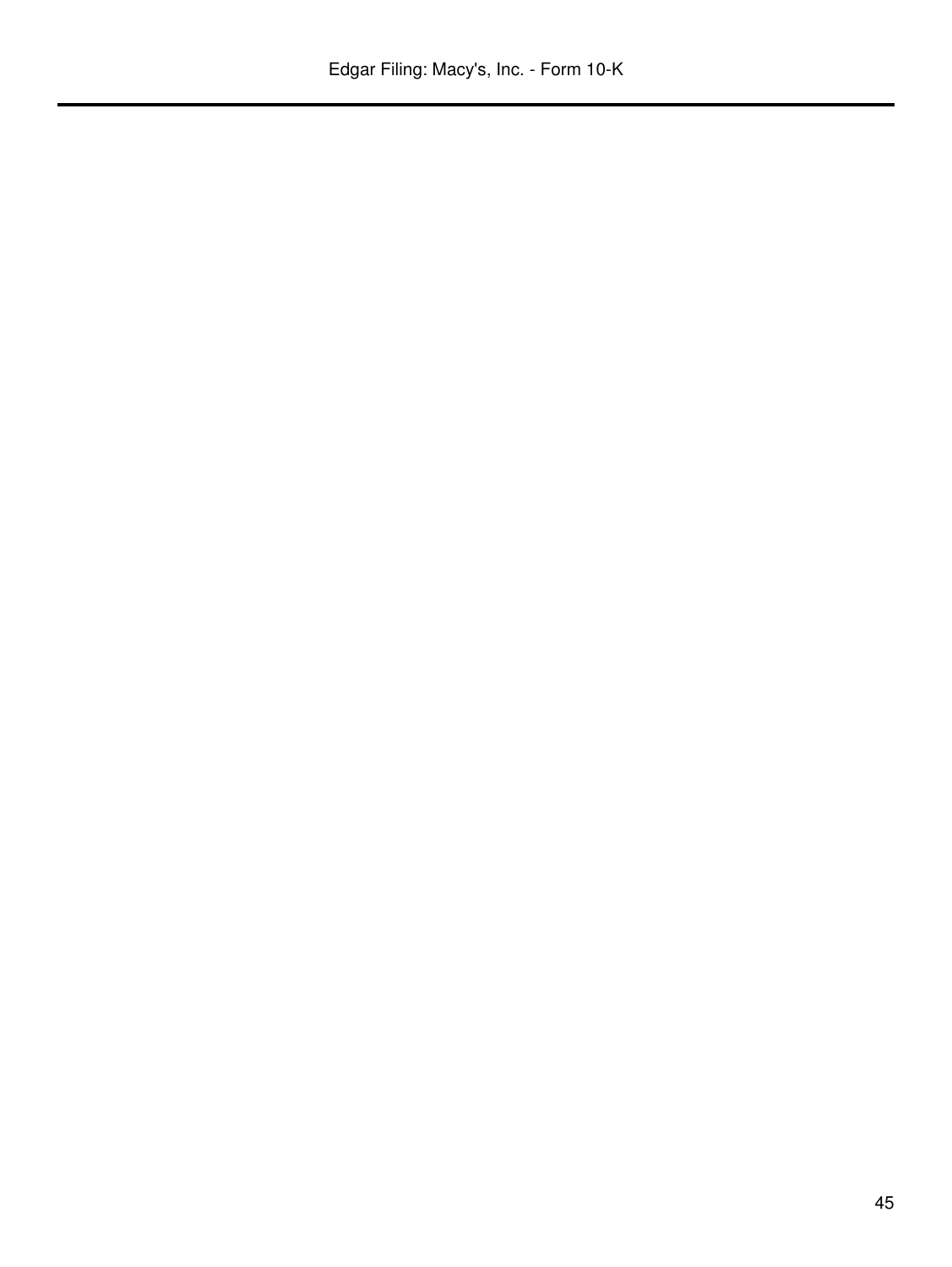# Liquidity and Capital Resources

The Company's principal sources of liquidity are cash from operations, cash on hand and the credit facility described below.

### Operating Activities

Net cash provided by operating activities was \$1,801 million in 2016 compared to \$1,984 million in 2015, reflecting lower net income.

#### Investing Activities

Net cash used by investing activities for 2016 was \$187 million, compared to net cash used by investing activities of \$1,092 million for 2015. Investing activities for 2016 included purchases of property and equipment totaling \$596 million and capitalized software of \$316 million, compared to purchases of property and equipment totaling \$777 million and capitalized software of \$336 million for 2015. Investing activities for 2015 includes the acquisition of Bluemercury, Inc., net of cash acquired, for \$212 million.

In 2016, the Company continued to execute on its real estate strategy that includes creating value through monetization and, in some case, redevelopment of real estate assets. Overall, property and equipment sales, primarily related to real estate, generated cash proceeds of \$673 million in 2016, compared to \$204 million in 2015. During 2016, the Company opened one new Macy's store, one new Bloomingdale's The Outlet store, one new freestanding Macy's Backstage store and 24 new freestanding Bluemercury stores. During 2015, the Company opened one new Macy's store, one new Bloomingdale's store, three new Bloomingdale's The Outlet stores, six new Macy's freestanding Backstage stores and 15 new freestanding Bluemercury stores. Since the acquisition of Bluemercury in March 2015, the Company has opened 39 freestanding Bluemercury stores and 19 locations within an existing Macy's. Financing Activities

Net cash used by the Company for financing activities was \$1,426 million for 2016, including the acquisition of the Company's common stock under its share repurchase program at an approximate cost of \$316 million, the repayment of \$751 million of debt and the payment of \$459 million of cash dividends, partially offset by the issuance of \$36 million of common stock, primarily related to the exercise of stock options, and an increase in outstanding checks of \$61 million.

On August 15, 2016, the Company redeemed at par the principal amount of \$108 million of 7.875% senior debentures due 2036, pursuant to the terms of the debentures. Interest expense in 2016 benefited from the recognition of unamortized debt premium associated with this debt. On October 14, 2016, the Company repaid \$59 million of 7.45% senior debentures at maturity. On December 1, 2016, the Company repaid \$577 million of 5.9% senior notes at maturity.

The Company entered into a new credit agreement with certain financial institutions on May 6, 2016 providing for revolving credit borrowings and letters of credit in an aggregate amount not to exceed \$1,500 million (which may be increased to \$1,750 million at the option of the Company, subject to the willingness of existing or new lenders to provide commitments for such additional financing) outstanding at any particular time. This agreement is set to expire May 6, 2021 and replaced the prior agreement which was set to expire May 10, 2018.

As of January 28, 2017, and January 30, 2016, there were no revolving credit loans outstanding under this credit agreement, and there were no borrowings under the agreement throughout all of 2016 and 2015. In addition, there were no standby letters of credit outstanding at January 28, 2017 and there were less than \$1 million of standby letters of credit outstanding at January 30, 2016. Revolving loans under the credit agreement bear interest based on various published rates.

The Company is party to a \$1,500 million unsecured commercial paper program. The Company may issue and sell commercial paper in an aggregate amount outstanding at any particular time not to exceed its then-current combined borrowing availability under the bank credit agreement with certain financial institutions. The amount of borrowings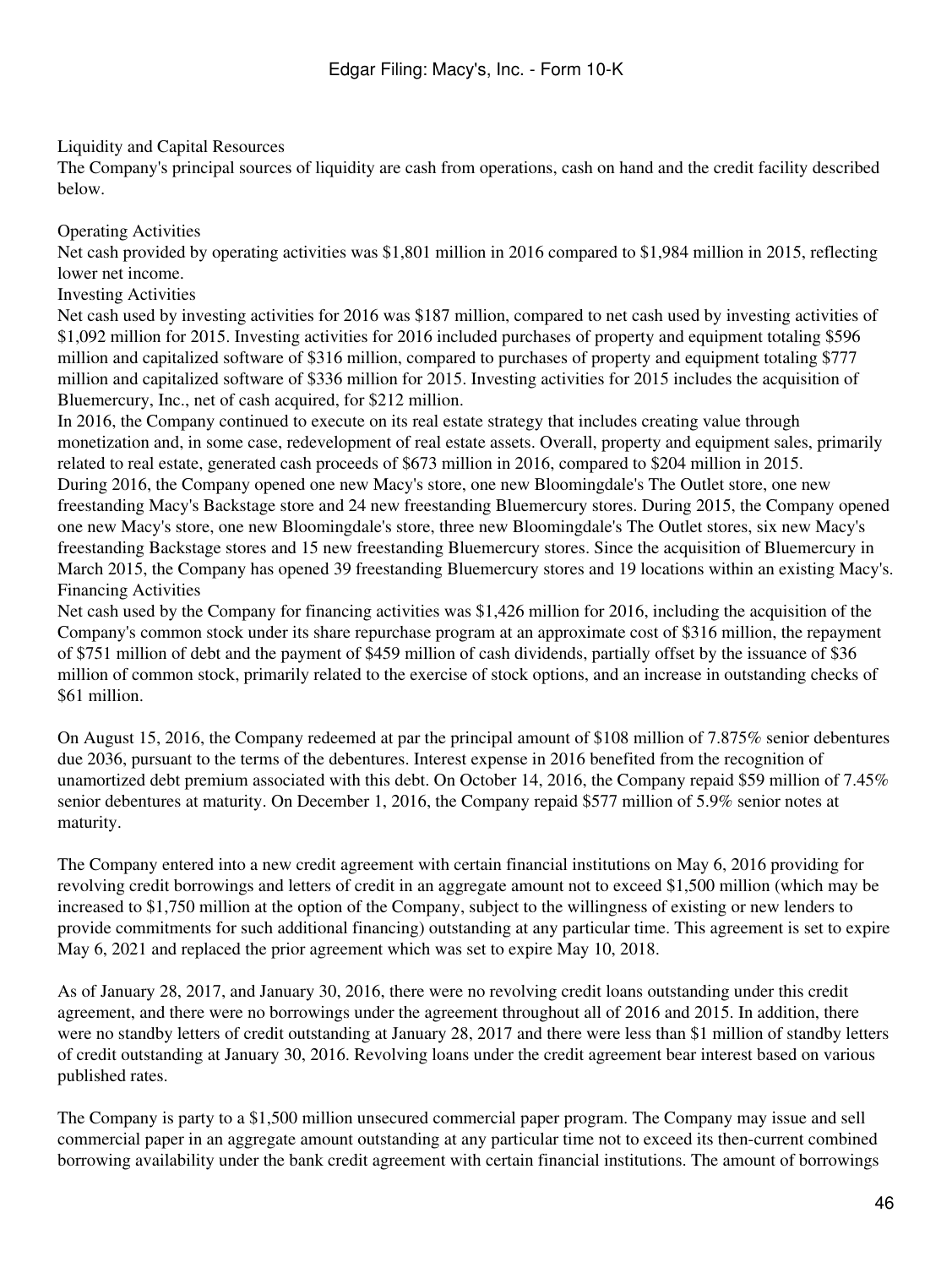under the commercial paper program increased to its highest level for 2016 of approximately \$388 million during the fourth quarter. As of January 28, 2017, there were no remaining borrowings outstanding under the commercial paper program.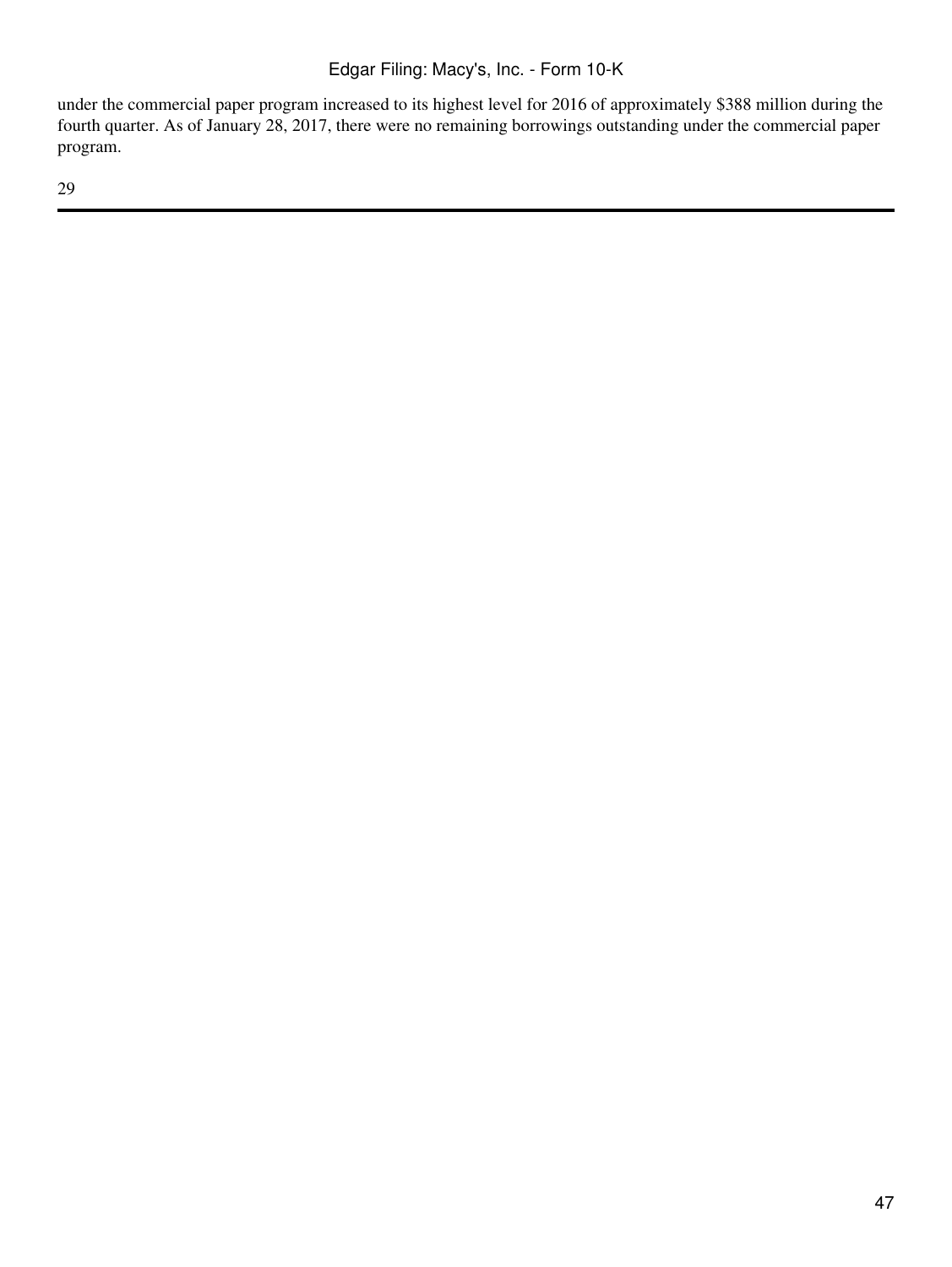Net cash used by the Company for financing activities was \$2,029 million for 2015 and included the acquisition of the Company's common stock under its share repurchase program at an approximate cost of \$2,000 million, the repayment of \$152 million of debt and the payment of \$456 million of cash dividends and a decrease in outstanding checks of \$83 million, partially offset by the issuance of approximately \$500 million of debt and the issuance of \$163 million of common stock, primarily related to the exercise of stock options.

On June 1, 2015, the Company repaid \$69 million of 7.5% senior debentures at maturity. On August 17, 2015, the Company redeemed at par the principal amount of \$76 million of 8.125% senior debentures due 2035, pursuant to the terms of the debentures. Interest expense in 2015 benefited from the recognition of unamortized debt premium associated with the \$76 million of 8.125% senior debentures.

The credit agreement requires the Company to maintain a specified interest coverage ratio for the latest four quarters of no less than 3.25 and a specified leverage ratio as of and for the latest four quarters of no more than 3.75. The Company's interest coverage ratio for 2016 was 7.36 and its leverage ratio at January 28, 2017 was 2.38, in each case as calculated in accordance with the credit agreement. The interest coverage ratio is defined as EBITDA divided by net interest expense and the leverage ratio is defined as debt divided by EBITDA. For purposes of these calculations EBITDA is calculated as net income plus interest expense, taxes, depreciation, amortization, non-cash impairment of goodwill, intangibles and real estate, non-recurring cash charges not to exceed in the aggregate \$300 million and extraordinary losses less interest income and non-recurring or extraordinary gains. Debt is adjusted to exclude the premium on acquired debt and net interest is adjusted to exclude the amortization of premium on acquired debt and premium on early retirement of debt.

A breach of a restrictive covenant in the Company's credit agreement or the inability of the Company to maintain the financial ratios described above could result in an event of default under the credit agreement. In addition, an event of default would occur under the credit agreement if any indebtedness of the Company in excess of an aggregate principal amount of \$150 million becomes due prior to its stated maturity or the holders of such indebtedness become able to cause it to become due prior to its stated maturity. Upon the occurrence of an event of default, the lenders could, subject to the terms and conditions of the credit agreement, elect to declare the outstanding principal, together with accrued interest, to be immediately due and payable. Moreover, most of the Company's senior notes and debentures contain cross-default provisions based on the non-payment at maturity, or other default after an applicable grace period, of any other debt, the unpaid principal amount of which is not less than \$100 million that could be triggered by an event of default under the credit agreement. In such an event, the Company's senior notes and debentures that contain cross-default provisions would also be subject to acceleration.

At January 28, 2017, no notes or debentures contain provisions requiring acceleration of payment upon a debt rating downgrade. However, the terms of approximately \$4,250 million in aggregate principal amount of the Company's senior notes outstanding at that date require the Company to offer to purchase such notes at a price equal to 101% of their principal amount plus accrued and unpaid interest in specified circumstances involving both a change of control (as defined in the applicable indenture) of the Company and the rating of the notes by specified rating agencies at a level below investment grade.

On February 26, 2016, the Company's board of directors approved an additional \$1,500 million in authorization to purchase Common Stock. During 2016, the Company repurchased approximately 7.9 million shares of its common stock for a total of approximately \$316 million. As of January 28, 2017, the Company had \$1,716 million of authorization remaining under its share repurchase program. The Company may continue or, from time to time, suspend repurchases of shares under its share repurchase program, depending on prevailing market conditions, alternate uses of capital and other factors.

On February 24, 2017, the Company's board of directors declared a quarterly dividend of 37.75 cents per share on its common stock, payable April 3, 2017 to Macy's shareholders of record at the close of business on March 15, 2017.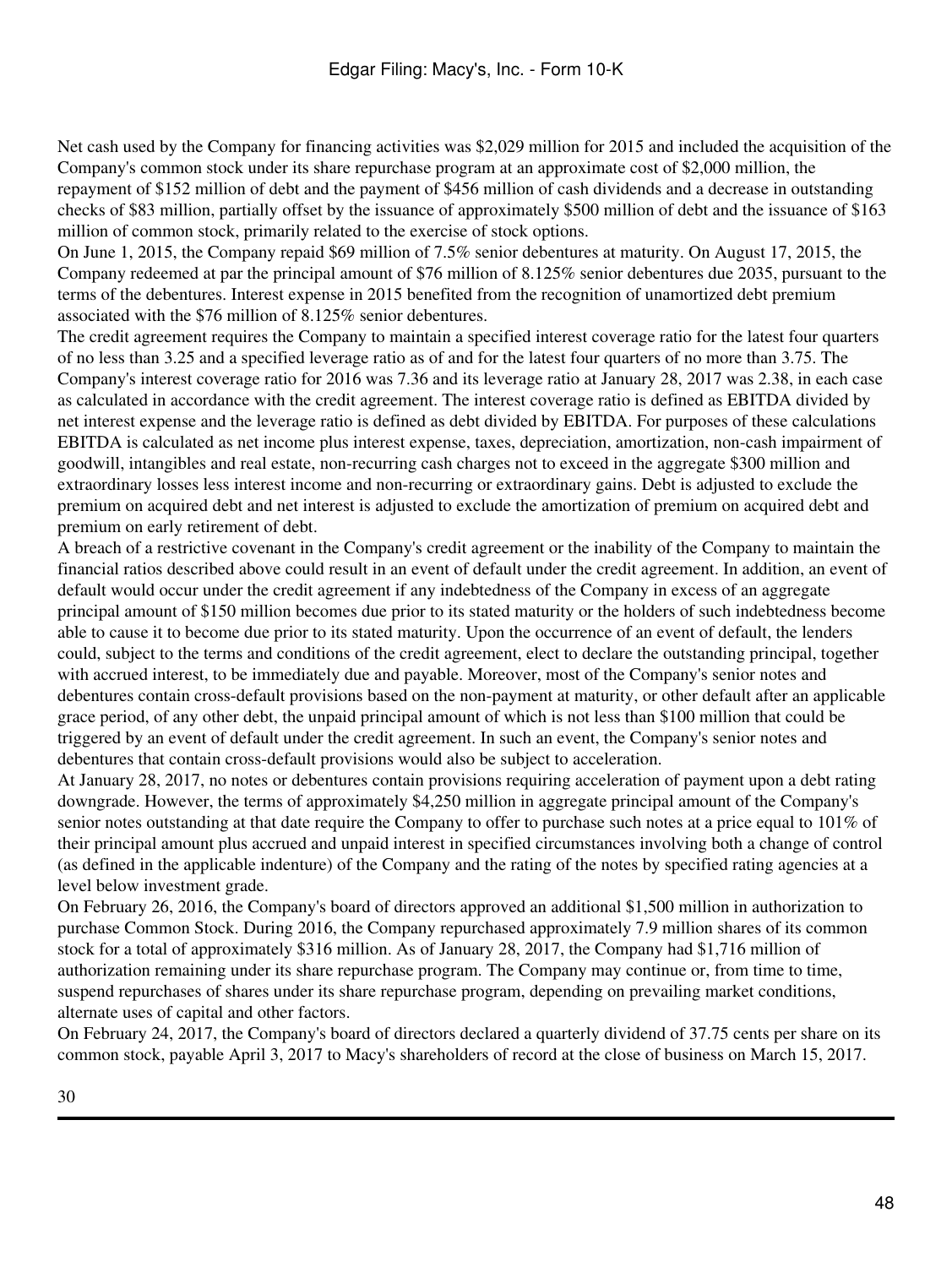#### Contractual Obligations and Commitments

At January 28, 2017, the Company had contractual obligations (within the scope of Item 303(a)(5) of Regulation S-K) as follows:

|                              |                  | Obligations Due, by Period |       |         |                          |
|------------------------------|------------------|----------------------------|-------|---------|--------------------------|
|                              |                  | Less than $1-3$            |       | $3 - 5$ | More than                |
|                              | Total            | 1 Year                     | Years | Years   | 5 Years                  |
|                              | (millions)       |                            |       |         |                          |
| Short-term debt              | \$308            | \$308                      |       |         |                          |
| Long-term debt               | 6,459            |                            | 48    | 1,092   | 5,319                    |
| Interest on debt             | 4,162            | 342                        | 658   | 631     | 2,531                    |
| Capital lease obligations 52 |                  | 3                          | 6     | 6       | 37                       |
| <b>Operating leases</b>      | 3,683            | 321                        | 587   | 486     | 2,289                    |
| Letters of credit            | 30               | 30                         |       |         |                          |
| Other obligations            | 4,325            | 2,744                      | 470   | 279     | 832                      |
|                              | \$19,019 \$3,748 |                            |       |         | \$1,769 \$2,494 \$11,008 |

"Other obligations" in the foregoing table includes post employment and postretirement benefits, self-insurance reserves, group medical/dental/life insurance programs, merchandise purchase obligations and obligations under outsourcing arrangements, construction contracts, energy and other supply agreements identified by the Company and liabilities for unrecognized tax benefits that the Company expects to settle in cash in the next year. The Company's merchandise purchase obligations fluctuate on a seasonal basis, typically being higher in the summer and early fall and being lower in the late winter and early spring. The Company purchases a substantial portion of its merchandise inventories and other goods and services otherwise than through binding contracts. Consequently, the amounts shown as "Other obligations" in the foregoing table do not reflect the total amounts that the Company would need to spend on goods and services in order to operate its businesses in the ordinary course.

The Company has not included in the contractual obligations table \$157 million of long-term liabilities for unrecognized tax benefits for various tax positions taken or \$54 million of related accrued federal, state and local interest and penalties. These liabilities may increase or decrease over time as a result of tax examinations, and given the status of examinations, the Company cannot reliably estimate the period of any cash settlement with the respective taxing authorities. The Company has included in the contractual obligations table \$6 million of liabilities for unrecognized tax benefits that the Company expects to settle in cash in the next year.

Liquidity and Capital Resources Outlook

Management believes that, with respect to the Company's current operations, cash on hand and funds from operations, together with its credit facility and other capital resources, will be sufficient to cover the Company's reasonably foreseeable working capital, capital expenditure and debt service requirements and other cash requirements in both the near term and over the longer term. The Company's ability to generate funds from operations may be affected by numerous factors, including general economic conditions and levels of consumer confidence and demand; however, the Company expects to be able to manage its working capital levels and capital expenditure amounts so as to maintain sufficient levels of liquidity. To the extent that the Company's cash balances from time to time exceed amounts that are needed to fund its immediate liquidity requirements, the Company will consider alternative uses of some or all of such excess cash. Such alternative uses may include, among others, the redemption or repurchase of debt, equity or other securities through open market purchases, privately negotiated transactions or otherwise, and the funding of pension related obligations. Depending upon its actual and anticipated sources and uses of liquidity, conditions in the capital markets and other factors, the Company will from time to time consider the issuance of debt or other securities, or other possible capital markets transactions, for the purpose of raising capital which could be used to refinance current indebtedness or for other corporate purposes including the redemption or repurchase of debt, equity or other securities through open market purchases, privately negotiated transactions or otherwise, and the funding of pension related obligations.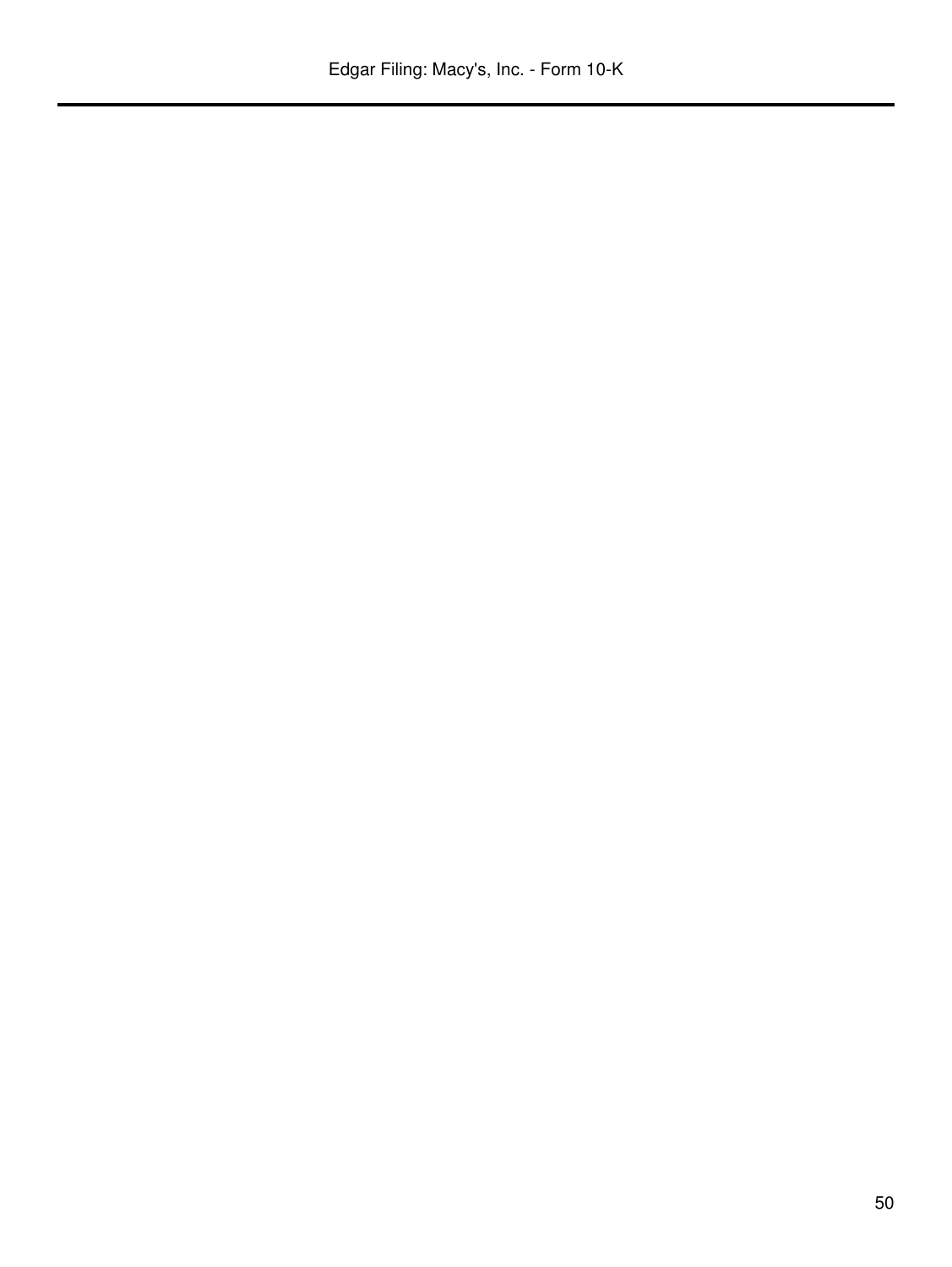The Company intends from time to time to consider additional acquisitions of, and investments in, retail businesses and other complementary assets and companies. Acquisition transactions, if any, are expected to be financed from one or more of the following sources: cash on hand, cash from operations, borrowings under existing or new credit facilities and the issuance of long-term debt or other securities, including common stock.

### Critical Accounting Policies

### Merchandise Inventories

Merchandise inventories are valued at the lower of cost or market using the last-in, first-out (LIFO) retail inventory method. Under the retail inventory method, inventory is segregated into departments of merchandise having similar characteristics, and is stated at its current retail selling value. The retail inventory method inherently requires management judgments and estimates, such as the amount and timing of permanent markdowns to clear unproductive or slow-moving inventory, which may impact the ending inventory valuation as well as gross margins. Permanent markdowns designated for clearance activity are recorded when the utility of the inventory has diminished. Factors considered in the determination of permanent markdowns include current and anticipated demand, customer preferences, age of the merchandise and fashion trends. When a decision is made to permanently mark down merchandise, the resulting gross profit reduction is recognized in the period the markdown is recorded. Long-Lived Asset Impairment and Restructuring Charges

The carrying values of long-lived assets are periodically reviewed by the Company whenever events or changes in circumstances indicate that the carrying value may not be recoverable, such as historical operating losses or plans to close stores before the end of their previously estimated useful lives. Additionally, on an annual basis, the recoverability of the carrying values of individual stores is evaluated. A potential impairment has occurred if projected future undiscounted cash flows are less than the carrying value of the assets. The estimate of cash flows includes management's assumptions of cash inflows and outflows directly resulting from the use of those assets in operations. When a potential impairment has occurred, an impairment write-down is recorded if the carrying value of the long-lived asset exceeds its fair value. The Company believes its estimated cash flows are sufficient to support the carrying value of its long-lived assets. If estimated cash flows significantly differ in the future, the Company may be required to record asset impairment write-downs.

If the Company commits to a plan to dispose of a long-lived asset before the end of its previously estimated useful life, estimated cash flows are revised accordingly, and the Company may be required to record an asset impairment write-down. Additionally, related liabilities arise such as severance, contractual obligations and other accruals associated with store closings from decisions to dispose of assets. The Company estimates these liabilities based on the facts and circumstances in existence for each restructuring decision. The amounts the Company will ultimately realize or disburse could differ from the amounts assumed in arriving at the asset impairment and restructuring charge recorded.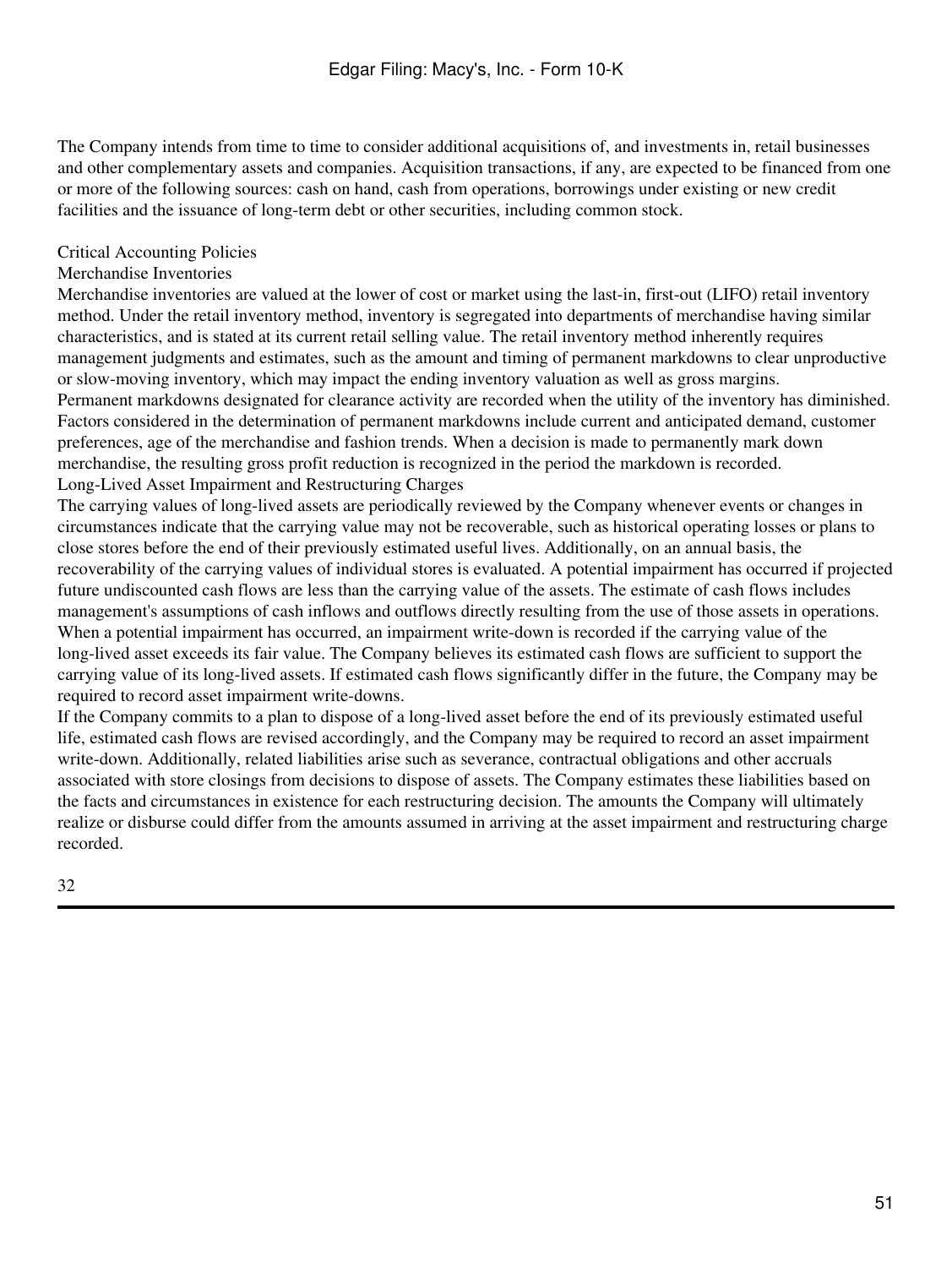#### Income Taxes

Income taxes are estimated based on the tax statutes, regulations and case law of the various jurisdictions in which the Company operates. Deferred income tax assets and liabilities are recognized for the future tax consequences attributable to differences between the financial statement carrying amounts of existing assets and liabilities and their respective tax bases, and net operating loss and tax credit carryforwards. Deferred income tax assets and liabilities are measured using enacted tax rates expected to apply to taxable income in the years in which those temporary differences are expected to be recovered or settled. Deferred income tax assets are evaluated for recoverability based on all available evidence, including past operating results, estimates of future taxable income, and the feasibility of tax planning strategies. Deferred income tax assets are reduced by a valuation allowance when it is more likely than not that some portion of the deferred income tax assets will not be realized.

Uncertain tax positions are recognized if the weight of available evidence indicates that it is more likely than not that the tax position will be sustained on examination, including resolution of any related appeals or litigation processes, based on the technical merits of the position. Uncertain tax positions meeting the more-likely-than-not recognition threshold are then measured to determine the amount of benefit eligible for recognition in the financial statements. Each uncertain tax position is measured at the largest amount of benefit that is more likely than not to be realized upon ultimate settlement. Uncertain tax positions are evaluated and adjusted as appropriate, while taking into account the progress of audits of various taxing jurisdictions. The Company does not anticipate that resolution of these matters will have a material impact on the Company's consolidated financial position, results of operations or cash flows. Significant judgment is required in evaluating the Company's uncertain tax positions, provision for income taxes, and any valuation allowance recorded against deferred tax assets. Although the Company believes that its judgments are reasonable, no assurance can be given that the final tax outcome of these matters will not be different from that which is reflected in the Company's historical income provisions and accruals.

Pension and Supplementary Retirement Plans

The Company has a funded defined benefit pension plan (the "Pension Plan") and an unfunded defined benefit supplementary retirement plan (the "SERP"). The Company accounts for these plans in accordance with ASC Topic 715, "Compensation - Retirement Benefits." Under ASC Topic 715, an employer recognizes the funded status of a defined benefit postretirement plan as an asset or liability on the balance sheet and recognizes changes in that funded status in the year in which the changes occur through comprehensive income. Additionally, pension expense is generally recognized on an accrual basis over the average remaining lifetime of participants. The pension expense calculation is generally independent of funding decisions or requirements.

The Pension Protection Act of 2006 provides the funding requirements for the Pension Plan which are different from the employer's accounting for the plan as outlined in ASC Topic 715. No funding contributions were required, and the Company made no funding contributions to the Pension Plan in 2016. As of the date of this report, the Company does not anticipate making funding contributions to the Pension Plan in 2017. Management believes that, with respect to the Company's current operations, cash on hand and funds from operations, together with available borrowing under its credit facility and other capital resources, will be sufficient to cover the Company's Pension Plan cash requirements in both the near term and also over the longer term.

At January 28, 2017, the Company had unrecognized actuarial losses of \$1,232 million for the Pension Plan and \$248 million for the SERP. The unrecognized losses for the Pension Plan and the SERP will be recognized as a component of pension expense in future years in accordance with ASC Topic 715, and is expected to impact 2017 Pension and SERP net periodic benefit costs by approximately \$41 million. The Company generally amortizes unrecognized gains and losses on a straight-line basis over the average remaining lifetime of participants using the corridor approach. In addition, approximately \$80 to 90 million of net actuarial losses are also expected to be recognized in 2017 as part of a non-cash settlement charge, resulting from an anticipated increase in lump sum distributions associated with store closings, a voluntary separation program and organizational restructuring and small balance force outs, in addition to annual distribution activity.

The calculation of pension expense and pension liabilities requires the use of a number of assumptions. Changes in these assumptions can result in different expense and liability amounts, and future actual experience may differ significantly from current expectations. The Company believes that the most critical assumptions relate to the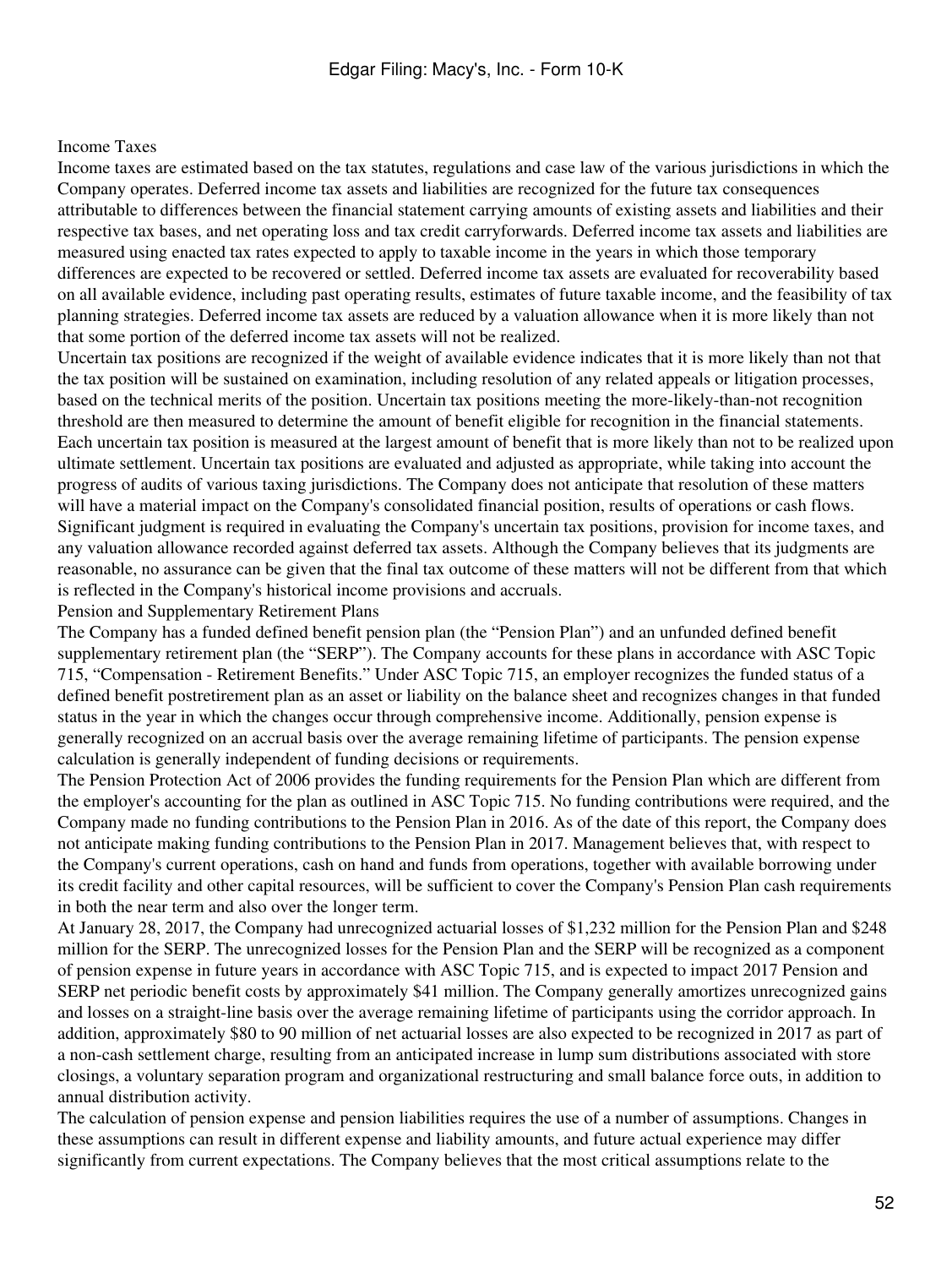long-term rate of return on plan assets (in the case of the Pension Plan) and the discount rate used to determine the present value of projected benefit obligations.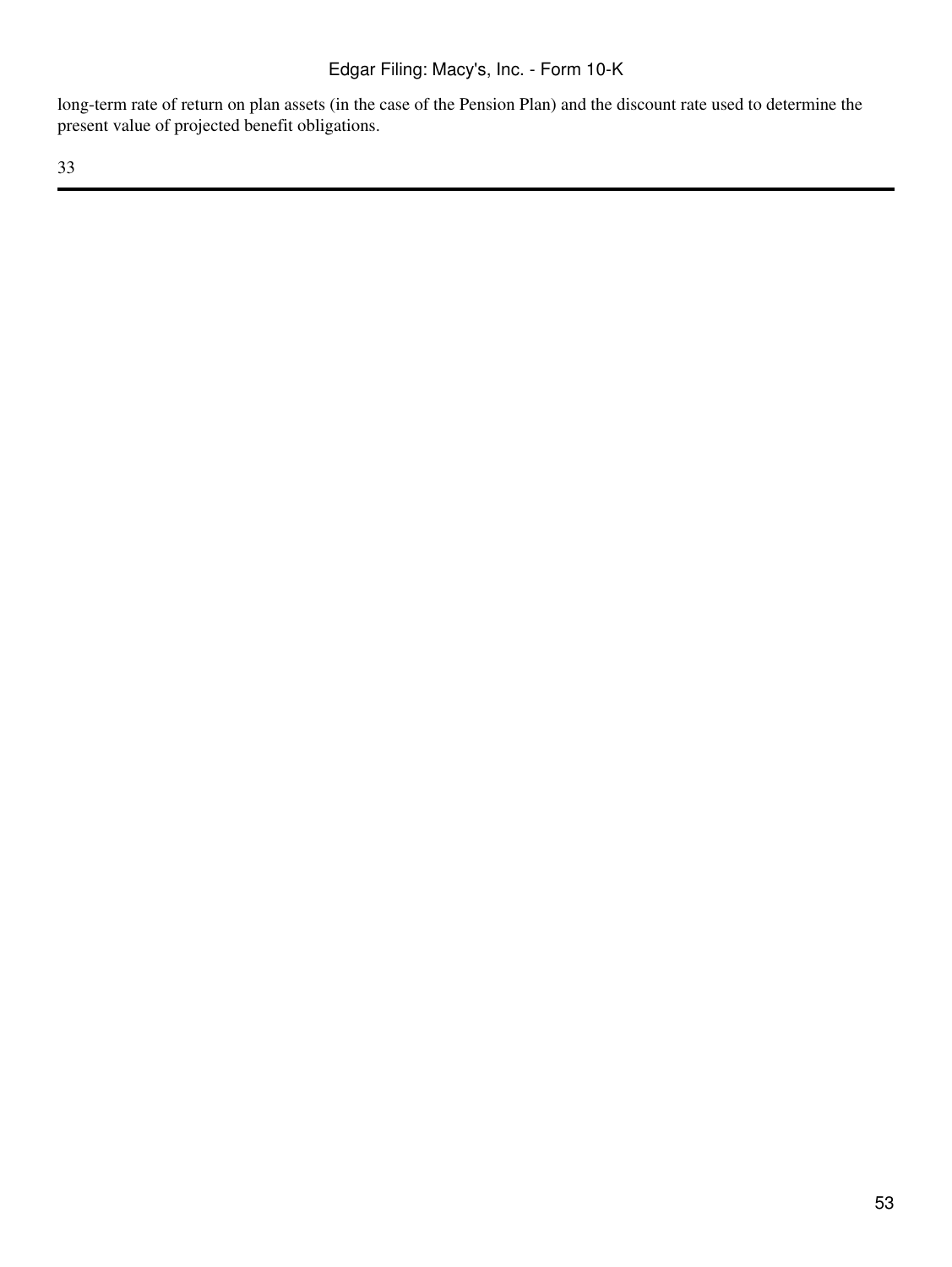As of January 31, 2015, the Company lowered the assumed annual long-term rate of return for the Pension Plan's assets from 7.50% to 7.00% based on expected future returns on the portfolio of assets. The Company develops its expected long-term rate of return assumption by evaluating input from several professional advisors taking into account the asset allocation of the portfolio and long-term asset class return expectations, as well as long-term inflation assumptions. Pension expense increases or decreases as the expected rate of return on the assets of the Pension Plan decreases or increases, respectively. Lowering or raising the expected long-term rate of return assumption on the Pension Plan's assets by 0.25% would increase or decrease the estimated 2017 pension expense by approximately \$8 million.

The Company discounted its future pension obligations using a weighted-average rate of 4.00% at January 28, 2017 and 4.17% at January 30, 2016 for the Pension Plan and 4.07% at January 28, 2017 and 4.23% at January 30, 2016 for the SERP. The discount rate used to determine the present value of the Company's Pension Plan and SERP obligations is based on a yield curve constructed from a portfolio of high quality corporate debt securities with various maturities. Each year's expected future benefit payments are discounted to their present value at the appropriate yield curve rate, thereby generating the overall discount rate for Pension Plan and SERP obligations. As the discount rate is reduced or increased, pension liability would increase or decrease, respectively, and future pension expense would decrease or increase, respectively. Lowering the discount rates by 0.25% would increase the projected benefit obligations at January 28, 2017 by approximately \$105 million and would decrease estimated 2017 pension expense by approximately \$3 million. Increasing the discount rates by 0.25% would decrease the projected benefit obligations at January 28, 2017 by approximately \$99 million and would increase estimated 2017 pension expense by approximately \$3 million.

In 2016, the Company changed the method used to estimate the service and interest cost components of net periodic benefit costs for the Pension Plan and SERP. The new method uses a full yield curve approach in the estimation of these components of net periodic benefit costs. Under this approach, the Company applies discounting using individual spot rates from the yield curve composed of the rates of return from a portfolio of high quality corporate debt securities available at the measurement date. These spot rates align to each of the projected benefit obligation and service cost cash flows. Historically, the Company estimated the service and interest cost components using a single weighted-average discount rate derived from the yield curve used to measure the benefit obligations. The Company made this change to improve the correlation between projected benefit cash flows and the corresponding yield curve spot rates and to provide a more precise measurement of service and interest costs. The Company accounted for this change as a change in estimate prospectively starting in 2016. The 2016 reduction in service cost and interest cost for the Pension Plan and SERP associated with this change was approximately \$36 million.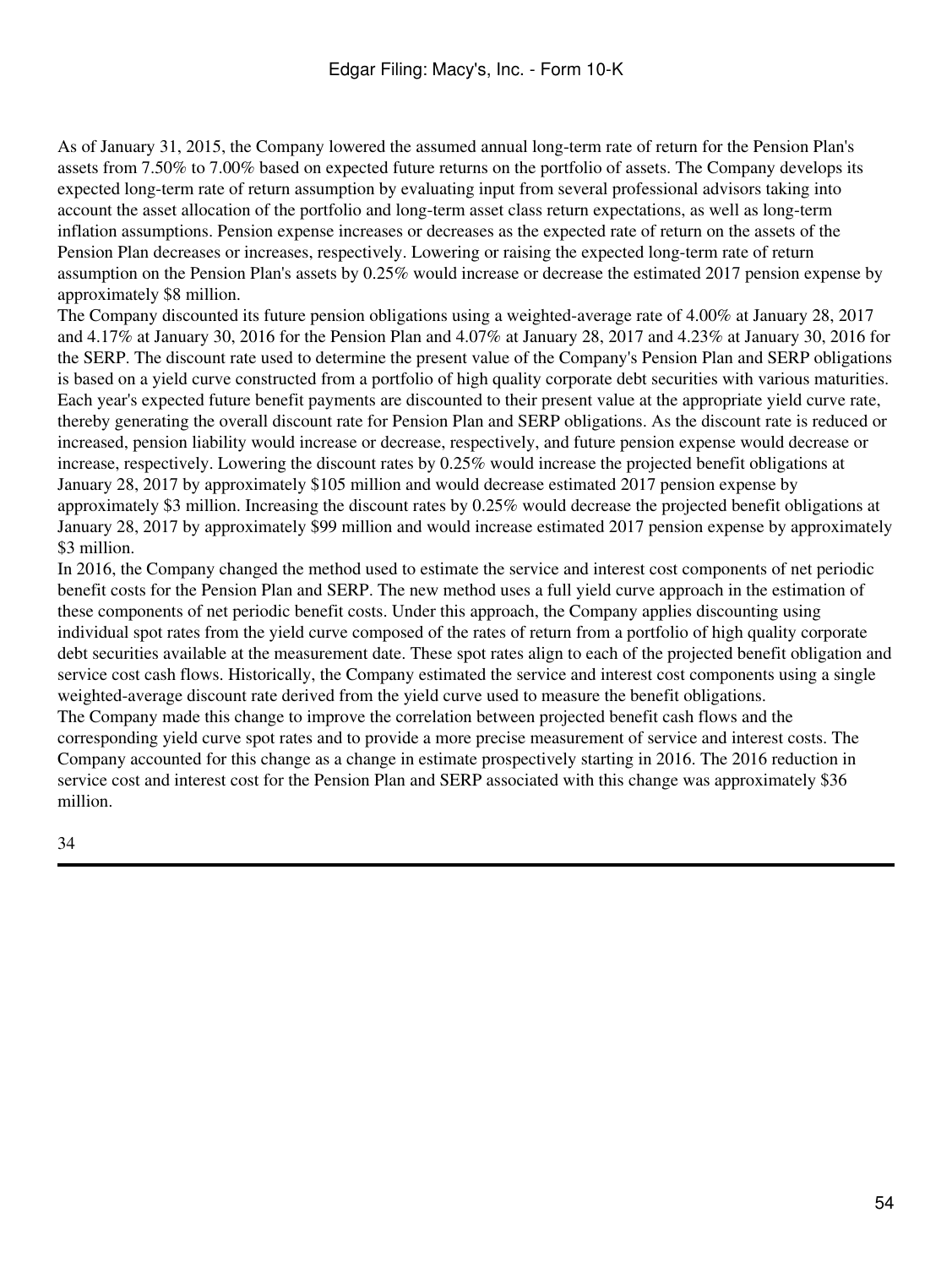#### New Pronouncements

In May 2014, the Financial Accounting Standards Board ("FASB") issued Accounting Standards Update ("ASU") No. 2014-09, Revenue from Contracts with Customers, which establishes principles to report useful information to financial statements users about the nature, timing and uncertainty of revenue from contracts with customers. ASU No. 2014-09 along with related amendments ASU Nos. 2016-20, 2016-12, 2016-10, 2016-08, and 2015-14 comprise ASC Topic 606, Revenue from Contracts with Customers, and provide guidance that is applicable to all contracts with customers regardless of industry-specific or transaction-specific fact patterns . The new standard and its related updates are effective for the Company beginning on February 4, 2018. Early adoption is permitted in 2017; however, Macy's will not early adopt the new guidance. On the effective date, the Company will apply the new guidance retrospectively to each prior reporting period presented, or retrospectively with the cumulative effect of initially applying the guidance recognized at the date of initial application. The Company is currently evaluating the methods of adoption and has not yet decided on the method to be applied when the new revenue guidance is effective. Combined with the guidance in ASU No. 2017-05, Other Income - Gains and Losses from the Derecognition of Nonfinancial Assets (Subtopic 610-20), the Company currently estimates the material impacts to its consolidated financial statements to include changes in the presentation of estimates for future sales returns and related recoverable assets, presentation of earnings from credit operations, timing of certain real estate gains (particularly those with leaseback components) and the presentation of certain consignment and license arrangements.

The Company does not expect the new guidance to materially impact the revenue recognition associated with gift card breakage as well as the accounting for its warranty arrangements, loyalty programs and other customer incentive arrangements. The Company is continuing to evaluate the impact of the new standards and the final determinations of the impact of the new guidance may differ from these initial estimates.

In February 2016, the FASB issued ASU No. 2016-02, Leases (Topic 842), which requires lessees to recognize substantially all leases on-balance sheet and disclose key information about leasing arrangements. The new standard establishes a right of use (ROU) model that requires a lessee to recognize a ROU asset and lease liability on the balance sheet for all leases with a term longer than 12 months. Leases will be classified as finance or operating, with classification affecting the pattern and classification of expense recognition in the income statement.

The new standard is effective for the Company on February 3, 2019, with early adoption permitted. The new standard is to be adopted utilizing a modified retrospective transition approach for leases existing at, or entered into after, the beginning of the earliest comparative period presented in the consolidated financial statements, with certain practical expedients available. The Company has not yet decided whether it will early adopt the new standard but the Company currently plans to elect all of the standard's available practical expedients on adoption.

The Company expects that the new lease standard will have a material impact on the Company's consolidated financial statements. While the Company is continuing to assess the effects of adoption, the Company currently believes the most significant changes relate to the recognition of new ROU assets and lease liabilities on the consolidated balance sheets for real property and personal property operating leases as well as changes to the timing of recognition of certain real estate asset sale gains in the consolidated statements of income due to application of the new sale-leaseback guidance and ASU No. 2017-05 as discussed above. The Company expects that substantially all of its operating lease commitments disclosed in Note 4, "Properties and Leases", to the consolidated financial statements will be subject to the new guidance and will be recognized as operating lease liabilities and ROU assets upon adoption. A significant change in leasing activity between the date of this report and adoption is not expected. In March 2016, the FASB issued ASU No. 2016-09, Compensation - Stock Compensation (Topic 718) Improvements to Employee Share-Based Payment Accounting. The new guidance includes multiple provisions intended to simplify various aspects of the accounting for share-based payments, including accounting for income taxes, earnings per share and forfeitures. This guidance requires all excess tax benefits and tax deficiencies to be recorded in income tax expense when the awards vest or are settled, with prospective application required. The new standard is effective for the Company on January 29, 2017. The impact of the new standard will vary based on the intrinsic value of vested awards when exercised or expired but is not currently expected to have a material impact on the Company's consolidated financial position, results of operations and cash flows.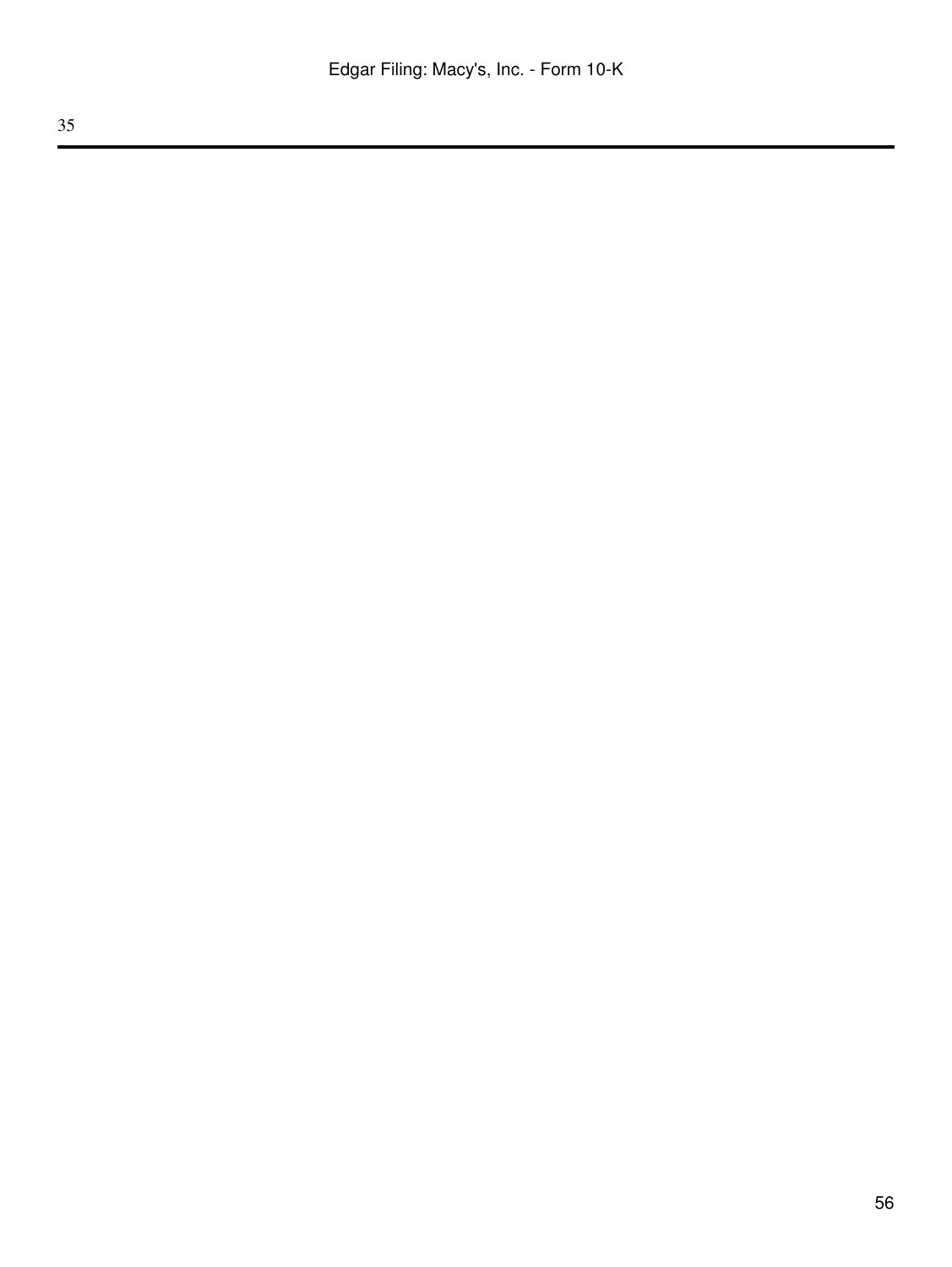In March 2017, the FASB issued ASU No. 2017-07, Compensation-Retirement Benefits (Topic 715), which requires employers to disaggregate the service cost component from other components of net periodic benefit costs and to disclose the amounts of net periodic benefit costs that are included in each income statement line item. The standard requires employers to report the service cost component in the same line item as other compensation costs and to report the other components of net periodic benefit costs (which include interest costs, expected return on plan assets, amortization of prior service cost or credits and actuarial gains and losses) separately and outside a subtotal of operating income. The income statement guidance requires application on a retrospective basis. The new standard is effective for the Company beginning in the first quarter of 2018, with early adoption permitted. The Company is currently evaluating the impact this standard will have on its consolidated financial position, results of operations, cash flows and related disclosures. The Company plans to adopt this standard on February 4, 2018. The Company does not anticipate that the adoption of any other recent accounting pronouncements will have a material impact on the Company's consolidated financial position, results of operations or cash flows.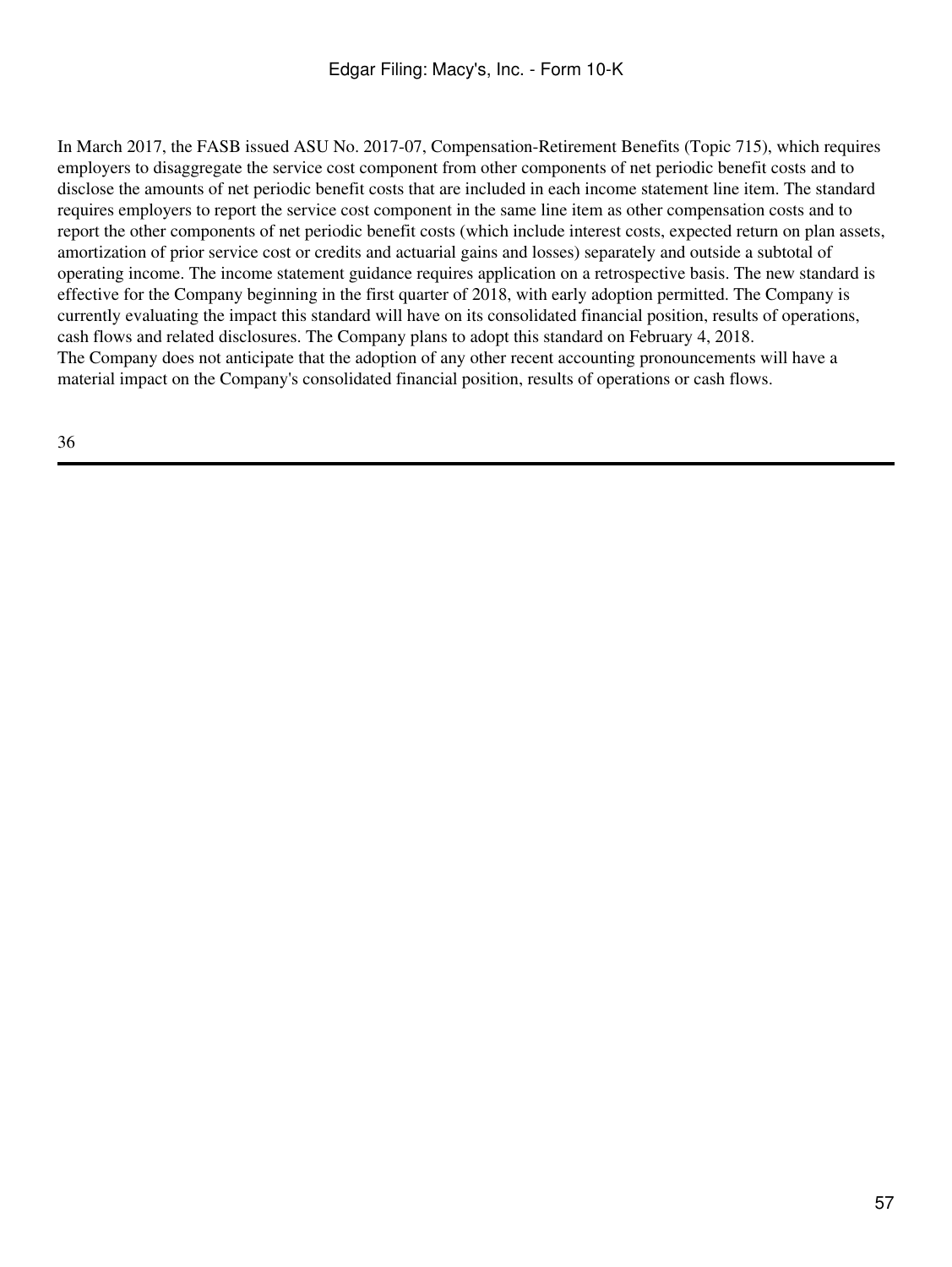Item 7A. Quantitative and Qualitative Disclosures About Market Risk.

The Company is exposed to market risk from changes in interest rates that may adversely affect its financial position, results of operations and cash flows. In seeking to minimize the risks from interest rate fluctuations, the Company manages exposures through its regular operating and financing activities and, when deemed appropriate, through the use of derivative financial instruments. The Company does not use financial instruments for trading or other speculative purposes and is not a party to any leveraged financial instruments.

The Company is exposed to interest rate risk through its borrowing activities, which are described in Note 6 to the Consolidated Financial Statements. All of the Company's borrowings are under fixed rate instruments. However, the Company, from time to time, may use interest rate swap and interest rate cap agreements to help manage its exposure to interest rate movements and reduce borrowing costs. At January 28, 2017, the Company was not a party to any derivative financial instruments and based on the Company's lack of market risk sensitive instruments outstanding at January 28, 2017, the Company has determined that there was no material market risk exposure to the Company's consolidated financial position, results of operations or cash flows as of such date.

Item 8. Consolidated Financial Statements and Supplementary Data.

Information called for by this item is set forth in the Company's Consolidated Financial Statements and supplementary data contained in this report and is incorporated herein by this reference. Specific financial statements and supplementary data can be found at the pages listed in the following index:

# INDEX

| Page  |
|-------|
| $F-2$ |
| $F-3$ |
| $F-4$ |
|       |
|       |
| $F-5$ |
| F-6   |
| $F-7$ |
|       |
| $F-8$ |
|       |
| F-9   |
|       |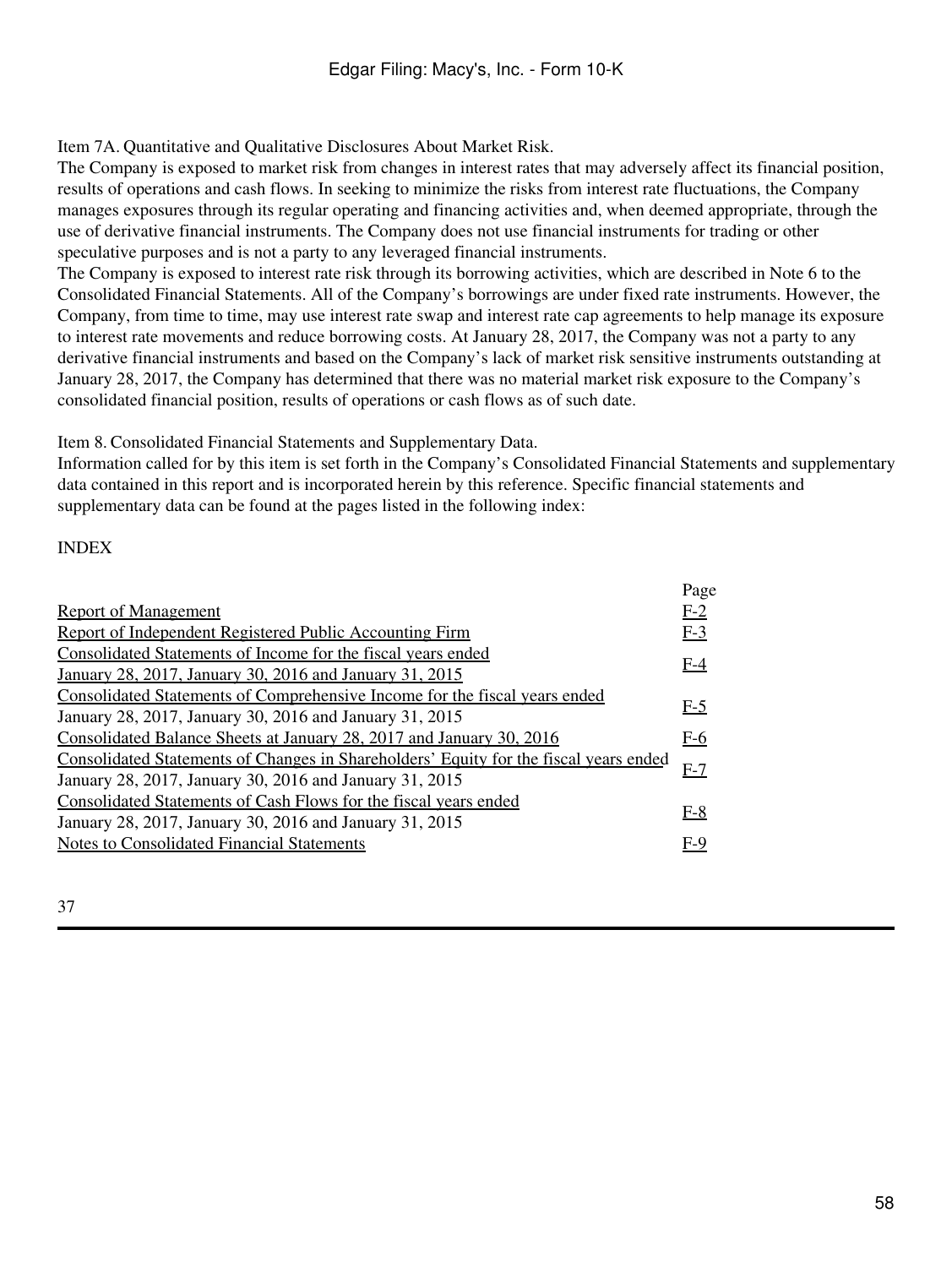Item 9. Changes in and Disagreements with Accountants on Accounting and Financial Disclosure. None.

Item 9A. Controls and Procedures.

# a. Disclosure Controls and Procedures

The Company's Chief Executive Officer and Chief Financial Officer have carried out, as of January 28, 2017, with the participation of the Company's management, an evaluation of the effectiveness of the Company's disclosure controls and procedures, as defined in Rule 13a-15(e) under the Exchange Act. Based upon this evaluation, the Chief Executive Officer and Chief Financial Officer have concluded that the Company's disclosure controls and procedures are effective to provide reasonable assurance that information required to be disclosed by the Company in reports the Company files under the Exchange Act is recorded, processed, summarized and reported, within the time periods specified in the SEC rules and forms, and that information required to be disclosed by the Company in the reports the Company files or submits under the Exchange Act is accumulated and communicated to the Company's management, including its Chief Executive Officer and Chief Financial Officer, as appropriate to allow timely decisions regarding required disclosure.

b. Management's Report on Internal Control over Financial Reporting

The Company's management is responsible for establishing and maintaining adequate internal control over financial reporting, as defined in Exchange Act Rule 13a-15(f). The Company's management conducted an assessment of the Company's internal control over financial reporting based on the framework established by the Committee of Sponsoring Organizations of the Treadway Commission in Internal Control – Integrated Framework (2013). Based on this assessment, the Company's management has concluded that, as of January 28, 2017, the Company's internal control over financial reporting is effective.

The Company's independent registered public accounting firm, KPMG LLP, has audited the effectiveness of the Company's internal control over financial reporting as of January 28, 2017 and has issued an attestation report expressing an unqualified opinion on the effectiveness of the Company's internal control over financial reporting, as stated in their report located on page F-3.

c. Changes in Internal Control over Financial Reporting

There were no changes in the Company's internal controls over financial reporting that occurred during the Company's most recently completed quarter that materially affected, or are reasonably likely to materially affect, the Company's internal control over financial reporting.

# PART III

Item 10. Directors, Executive Officers and Corporate Governance.

The information required by this item for executive officers is set forth under "Item 1. Business - Executive Officers of the Registrant" in this report. The other information called for by this item is set forth under "Item 1 - Election of Directors" and "Further Information Concerning the Board of Directors - Committees of the Board" and "Section 16(a) Beneficial Ownership Reporting Compliance" in the Proxy Statement to be delivered to stockholders in connection with the 2017 Annual Meeting of Shareholders (the "Proxy Statement"), and incorporated herein by reference. The Company's Code of Conduct is in compliance with the applicable rules of the SEC that apply to the principal executive officer, principal financial officer and principal accounting officer or comptroller, or persons performing similar functions. A copy of the Code of Conduct is available, free of charge, through the Company's website at http://www.macysinc.com . We intend to satisfy any disclosure requirement under Item 5 of Form 8-K regarding an amendment to or waiver from, a provision of the Code of Conduct by posting such information to the Company's website at the address and location specified above.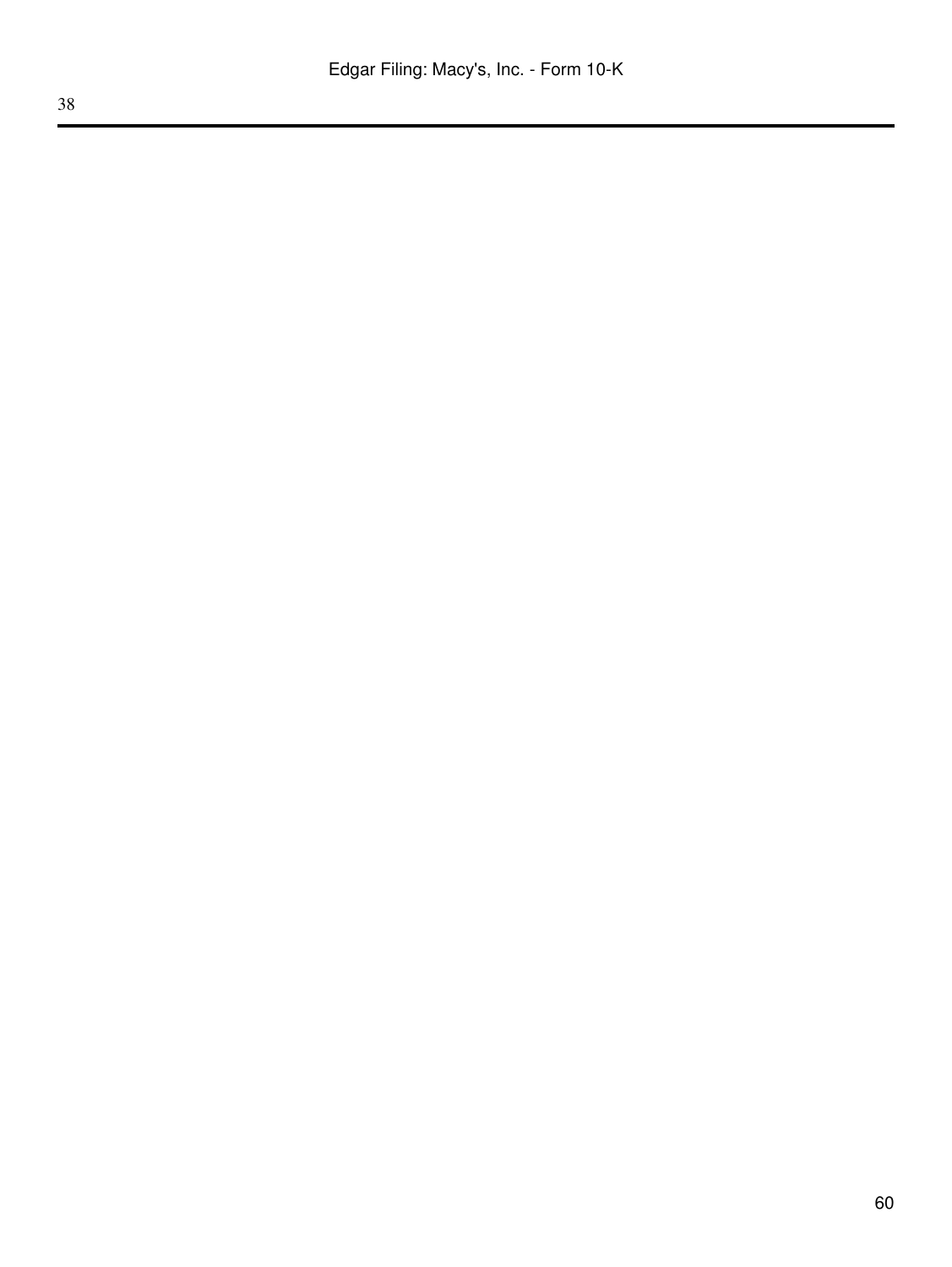Set forth below are the names, ages and principal occupations of the Company's non-employee directors as of March 24, 2017.

| Age | Director<br>Since | Principal Occupation                                                                                                                                                                               |
|-----|-------------------|----------------------------------------------------------------------------------------------------------------------------------------------------------------------------------------------------|
| 67  | 2015              | Former Chairman and Chief Executive Officer of The Home Depot, Inc.                                                                                                                                |
| 51  |                   | Chairman of the Board of Kellogg Company since July 2014 and President and<br>Chief Executive Officer since January 2011.                                                                          |
| 56  |                   | Former President, North American Pharmaceuticals of GlaxoSmithKline, a<br>global pharmaceutical company.                                                                                           |
| 44  |                   | Chief Operating Officer since 2016, Chief Financial Officer since 2007 and<br>Executive Vice President since 2013 of RLJ Lodging Trust, a publicly-traded<br>lodging real estate investment trust. |
| 40  |                   | President and Chief Executive Officer of Four Corners Property Trust, Inc., a real<br>estate investment trust, since August 2015.                                                                  |
| 66  | 1997              | Co-Founder and Director of Katapult, a digital entertainment company making<br>products for today's creative generation, since April 2013.                                                         |
| 70  |                   | Former President and Chief Executive Officer of Girls Incorporated, a national<br>non-profit research, education and advocacy organization.                                                        |
| 53  |                   | Chairman of Brown-Forman Corporation, a spirits and wine company, since<br>August 2007 and Chief Executive Officer since 2005.                                                                     |
| 69  | 1993              | Former Chief Executive Officer of Allianz Global Investors Capital, a diversified<br>global investment firm.                                                                                       |
| 48  |                   | Executive Vice President of Starbucks Corporation since September 2009, with<br>responsibility for global loyalty and digital development since September 2015.                                    |
|     |                   | 2015<br>2008<br>2015<br>2016<br>2006<br>2012<br>2014                                                                                                                                               |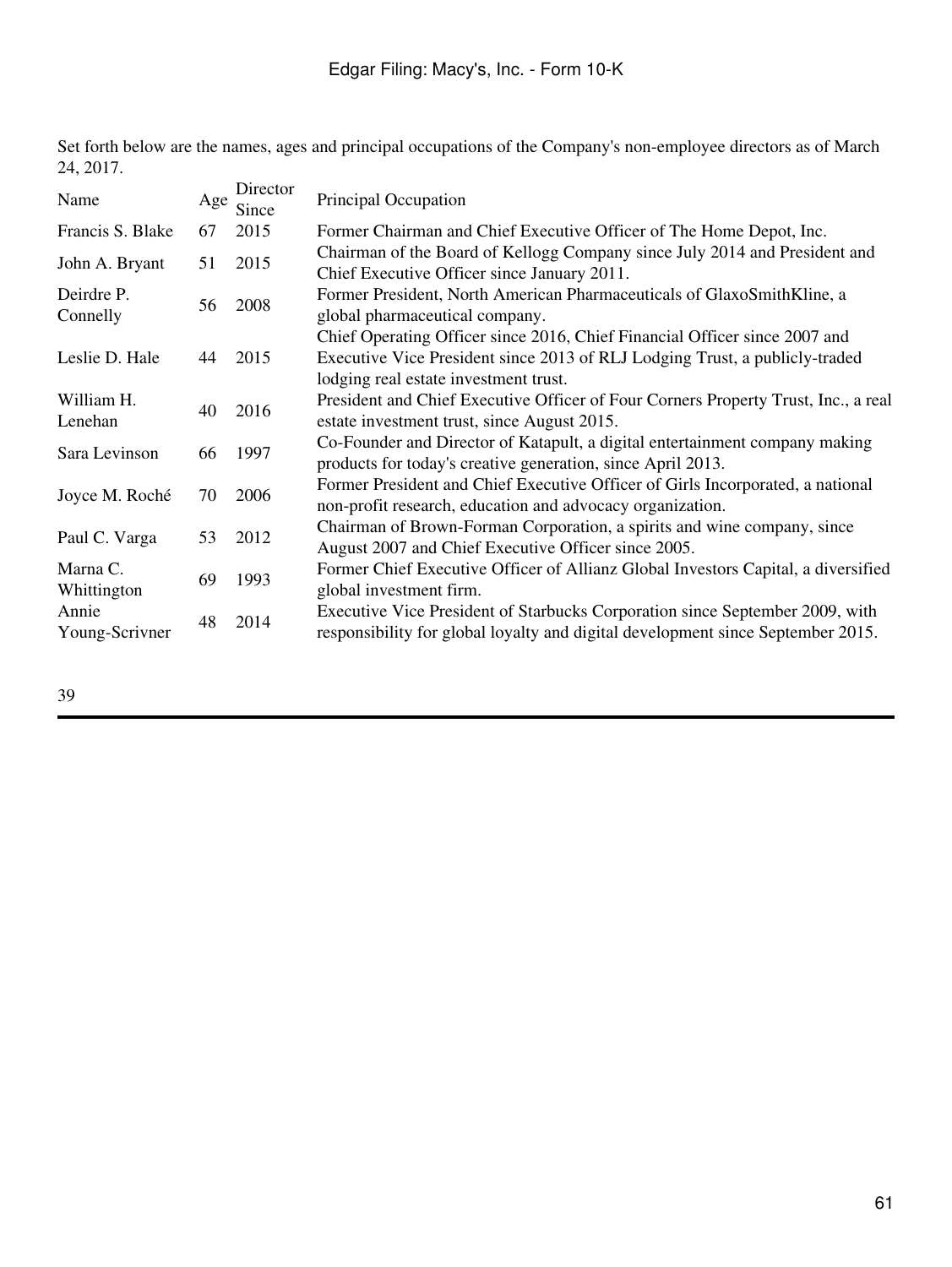Item 11. Executive Compensation.

Information called for by this item is set forth under "Compensation Discussion & Analysis," "Compensation of the Named Executives for 2016," "Compensation Committee Report", "Compensation Committee Interlocks and Insider Participation" and "Further Information Concerning the Board of Directors-Risk Oversight" in the Proxy Statement and incorporated herein by reference.

Item 12. Security Ownership of Certain Beneficial Owners and Management and Related Stockholder Matters. Information called for by this item is set forth under "Stock Ownership – Certain Beneficial Owners" and "Stock Ownership – Stock Ownership of Directors and Executive Officers" in the Proxy Statement and incorporated herein by reference.

Item 13. Certain Relationships and Related Transactions, and Director Independence.

Information called for by this item is set forth under "Further Information Concerning the Board of Directors – Director Independence" and "Policy on Related Person Transactions" in the Proxy Statement and incorporated herein by reference.

Item 14. Principal Accountant Fees and Services.

Information called for by this item is set forth under "Item 2 – Appointment of Independent Registered Public Accounting Firm" in the Proxy Statement and incorporated herein by reference.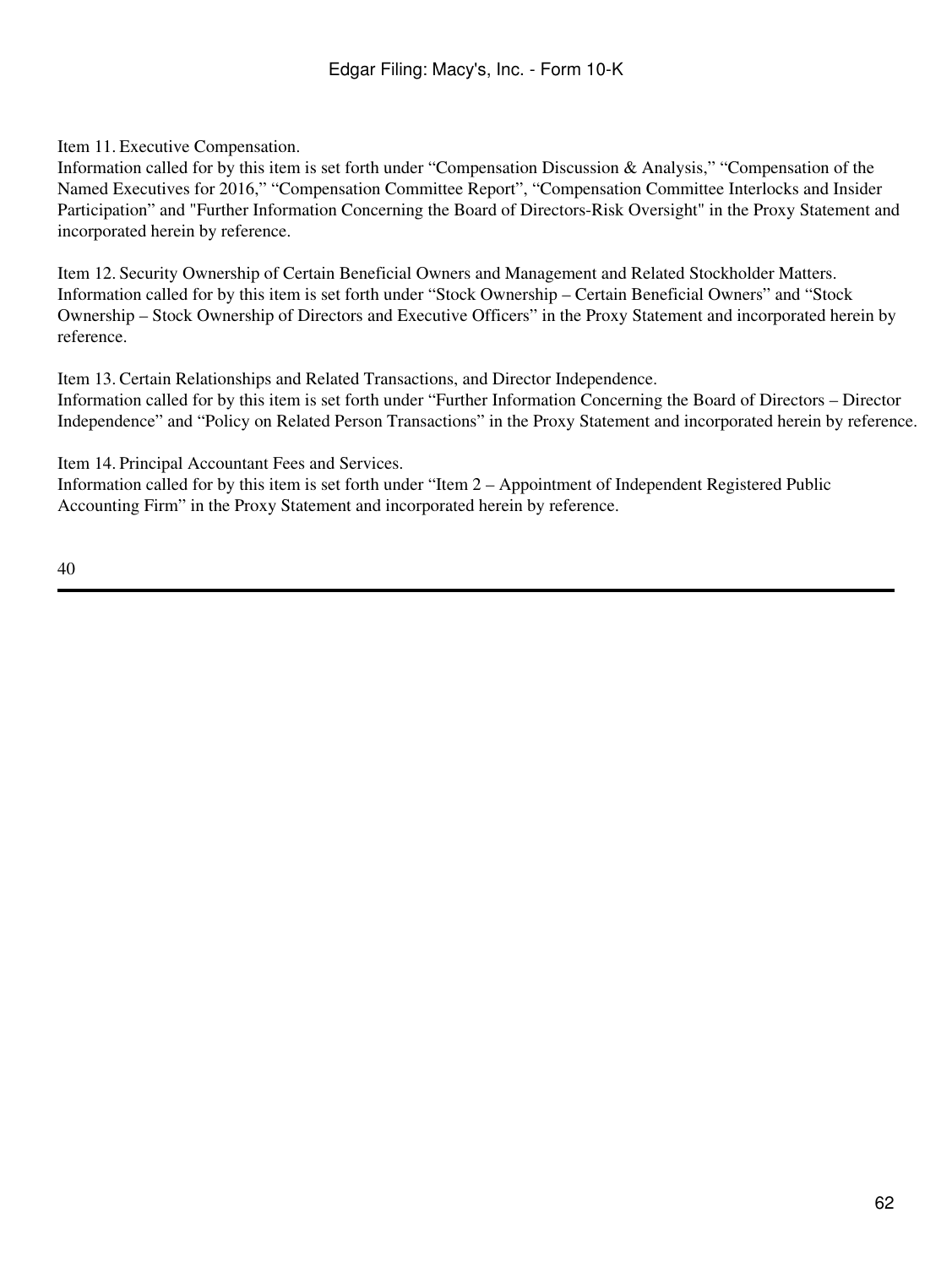# PART IV

Item 15. Exhibits and Financial Statement Schedules. (a) The following documents are filed as part of this report: 1. Financial Statements: The list of financial statements required by this item is set forth in Item 8 "Consolidated Financial Statements and Supplementary Data" and is incorporated herein by reference. 2. Financial Statement Schedules: All schedules are omitted because they are inapplicable, not required, or the information is included elsewhere in the Consolidated Financial Statements or the notes thereto. 3. Exhibits: Exhibit EXILION Description Document if Incorporated by Reference 3.1 Amended and Restated Certificate of Incorporation Exhibit 3.1 to the Company's Current Report on Form 8-K filed on May 18, 2010 3.1.1 Certificate of Designations of Series A Junior Participating Preferred Stock Exhibit 3.1.1 to the Company's Annual Report on Form 10-K (File No. 1-13536) for the fiscal year ended January 28, 1995 3.1.2 Article Seventh of the Amended and Restated Certificate of Exhibit 3.1 to the Company's Current Report on<br>
Form 8 K filed on May 24, 2011 Incorporation Form 8-K filed on May 24, 2011 3.2 Amended and Restated By-Laws Exhibit 3.1 to the Company's Current Report on Form 8-K filed on September 30, 2016 4.1 Amended and Restated Certificate of Incorporation See Exhibits 3.1, 3.1.1 and 3.1.2 4.2 Amended and Restated By-Laws See Exhibit 3.2 4.3 Indenture, dated as of January 15, 1991, among the Company (as successor to The May Department Stores Company ("May Delaware")), Macy's Retail Holdings, Inc. ("Macy's Retail") (f/k/a The May Department Stores Company (NY) or "May New York") and The Bank of New York Mellon Trust Company, N.A. ("BNY Mellon", successor to J.P. Morgan Trust Company and as successor to The First National Bank of Chicago), as Trustee (the "1991 Indenture") Exhibit 4(2) to May New York's Current Report on Form 8-K filed on January 15, 1991 4.3.1 Guarantee of Securities, dated as of August 30, 2005, by the on<br>Company relating to the 1001 Indenture Company relating to the 1991 Indenture Exhibit 10.13 to the Company's Current Report Form 8-K filed on August 30, 2005 (the "August 30, 2005 Form 8-K") 4.4 Indenture, dated as of December 15, 1994, between the Company and U.S. Bank National Association (successor to Statement on Form S-3 (Registration Exhibit 4.1 to the Company's Registration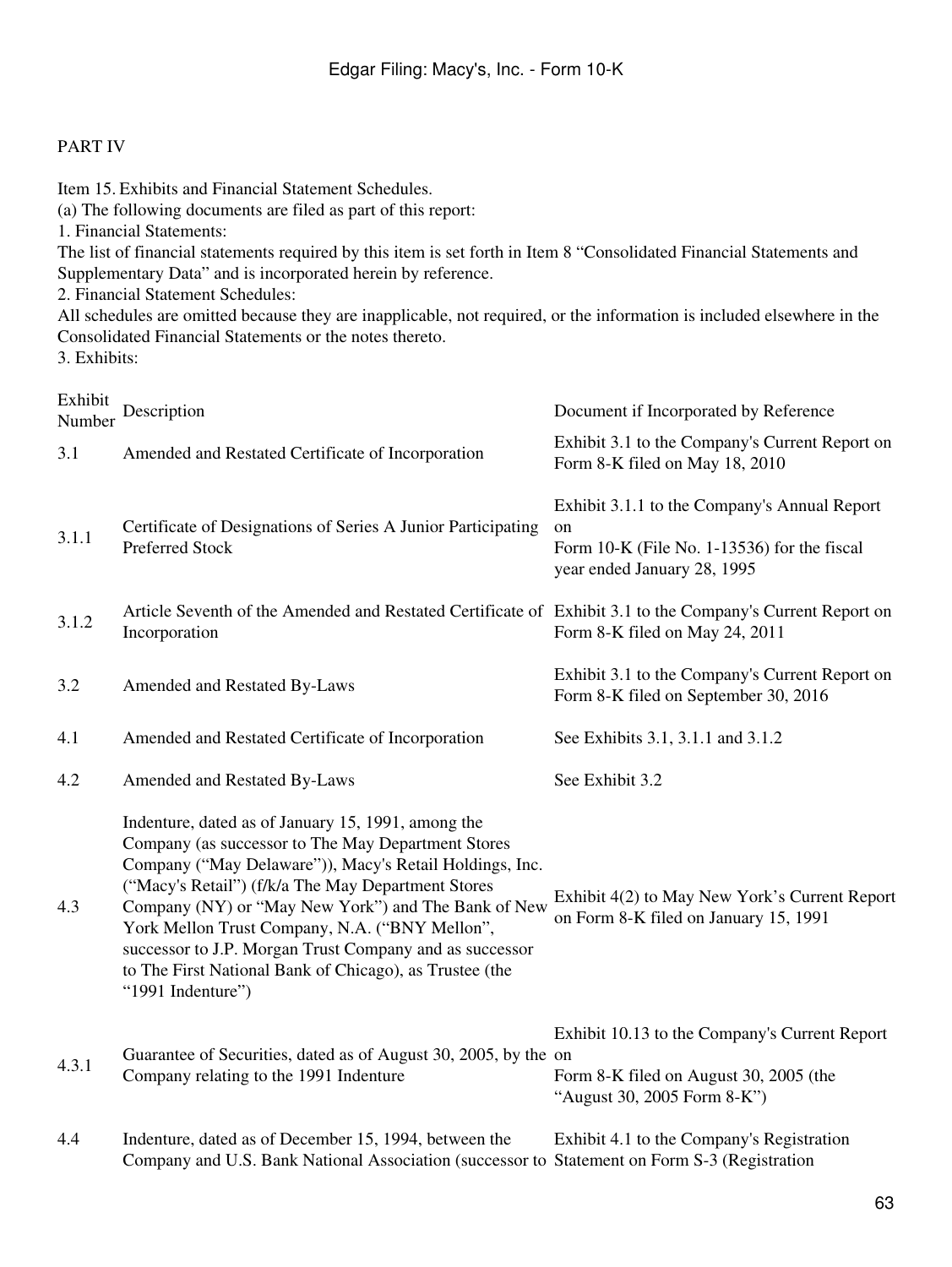#### Edgar Filing: Macy's, Inc. - Form 10-K

State Street Bank and Trust Company and The First National Bank of Boston), as Trustee (the "1994 Indenture") No. 33-88328) filed on January 9, 1995

Eighth Supplemental Indenture to the 1994 Indenture, dated

4.4.1 as of July 14, 1997, between the Company and U.S. Bank National Association (successor to State Street Bank and Trust Company and The First National Bank of Boston), as 1997 Form 8-K") Trustee

Exhibit 2 to the Company's Current Report on Form 8-K filed on July 15, 1997 (the "July 15,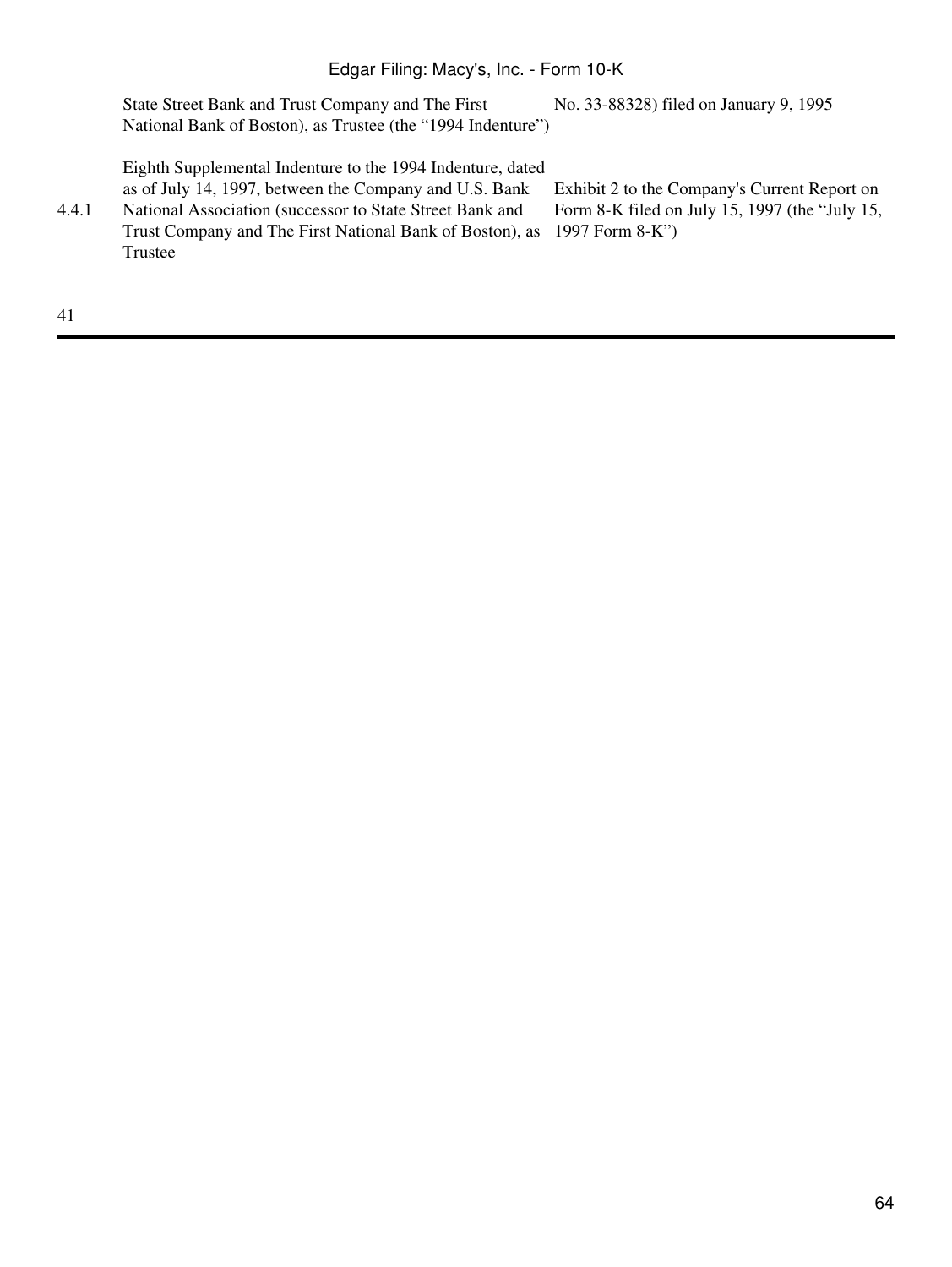| Exhibit<br>Number | Description                                                                                                                                                                                                                                                                                 | Document if Incorporated by Reference                                                                                           |
|-------------------|---------------------------------------------------------------------------------------------------------------------------------------------------------------------------------------------------------------------------------------------------------------------------------------------|---------------------------------------------------------------------------------------------------------------------------------|
| 4.4.2             | Ninth Supplemental Indenture to the 1994 Indenture,<br>dated as of July 14, 1997, between the Company and<br>U.S. Bank National Association (successor to State<br>Street Bank and Trust Company and The First<br>National Bank of Boston), as Trustee                                      | Exhibit 3 to the July 15, 1997 Form 8-K                                                                                         |
| 4.4.3             | Tenth Supplemental Indenture to the 1994 Indenture,<br>dated as of August 30, 2005, among the Company,<br>Macy's Retail and U.S. Bank National Association (as<br>successor to State Street Bank and Trust Company and<br>as successor to The First National Bank of Boston), as<br>Trustee | Exhibit 10.14 to the August 30, 2005 Form 8-K                                                                                   |
| 4.4.4             | Guarantee of Securities, dated as of August 30, 2005,<br>by the Company relating to the 1994 Indenture                                                                                                                                                                                      | Exhibit 10.16 to the August 30, 2005 Form 8-K                                                                                   |
| 4.5               | Indenture, dated as of September 10, 1997, between<br>the Company and U.S. Bank National Association<br>(successor to Citibank, N.A.), as Trustee (the "1997<br>Indenture")                                                                                                                 | Exhibit 4.4 to the Company's Amendment No. 1 to<br>Form S-3 (Registration No. 333-34321) filed on<br>September 11, 1997         |
| 4.5.1             | First Supplemental Indenture to the 1997 Indenture,<br>dated as of February 6, 1998, between the Company<br>and U.S. Bank National Association (successor to<br>Citibank, N.A.), as Trustee                                                                                                 | Exhibit 2 to the Company's Current Report on Form<br>8-K filed on February 6, 1998                                              |
| 4.5.2             | Third Supplemental Indenture to the 1997 Indenture,<br>dated as of March 24, 1999, between the Company<br>and U.S. Bank National Association (successor to<br>Citibank, N.A.), as Trustee                                                                                                   | Exhibit 4.2 to the Company's Registration Statement<br>on Form S-4 (Registration No. 333-76795) filed on<br>April 22, 1999      |
| 4.5.3             | Seventh Supplemental Indenture to the 1997<br>Indenture, dated as of August 30, 2005 among the<br>Company, Macy's Retail and U.S. Bank National<br>Association (successor to Citibank, N.A.), as Trustee                                                                                    | Exhibit 10.15 to the August 30, 2005 Form 8-K                                                                                   |
| 4.5.4             | Guarantee of Securities, dated as of August 30, 2005,<br>by the Company relating to the 1997 Indenture                                                                                                                                                                                      | Exhibit 10.17 to the August 30, 2005 Form 8-K                                                                                   |
| 4.6               | Indenture, dated as of June 17, 1996, among the<br>Company (as successor to May Delaware), Macy's<br>Retail (f/k/a May New York) and The Bank of New<br>York Mellon Trust Company, N.A. ("BNY Mellon",<br>successor to J.P. Morgan Trust Company), as Trustee<br>(the "1996 Indenture")     | Exhibit 4.1 to the Registration Statement on<br>Form S-3 (Registration No. 333-06171) filed on<br>June 18, 1996 by May Delaware |
| 4.6.1             |                                                                                                                                                                                                                                                                                             | Exhibit 10.9 to the August 30, 2005 Form 8-K                                                                                    |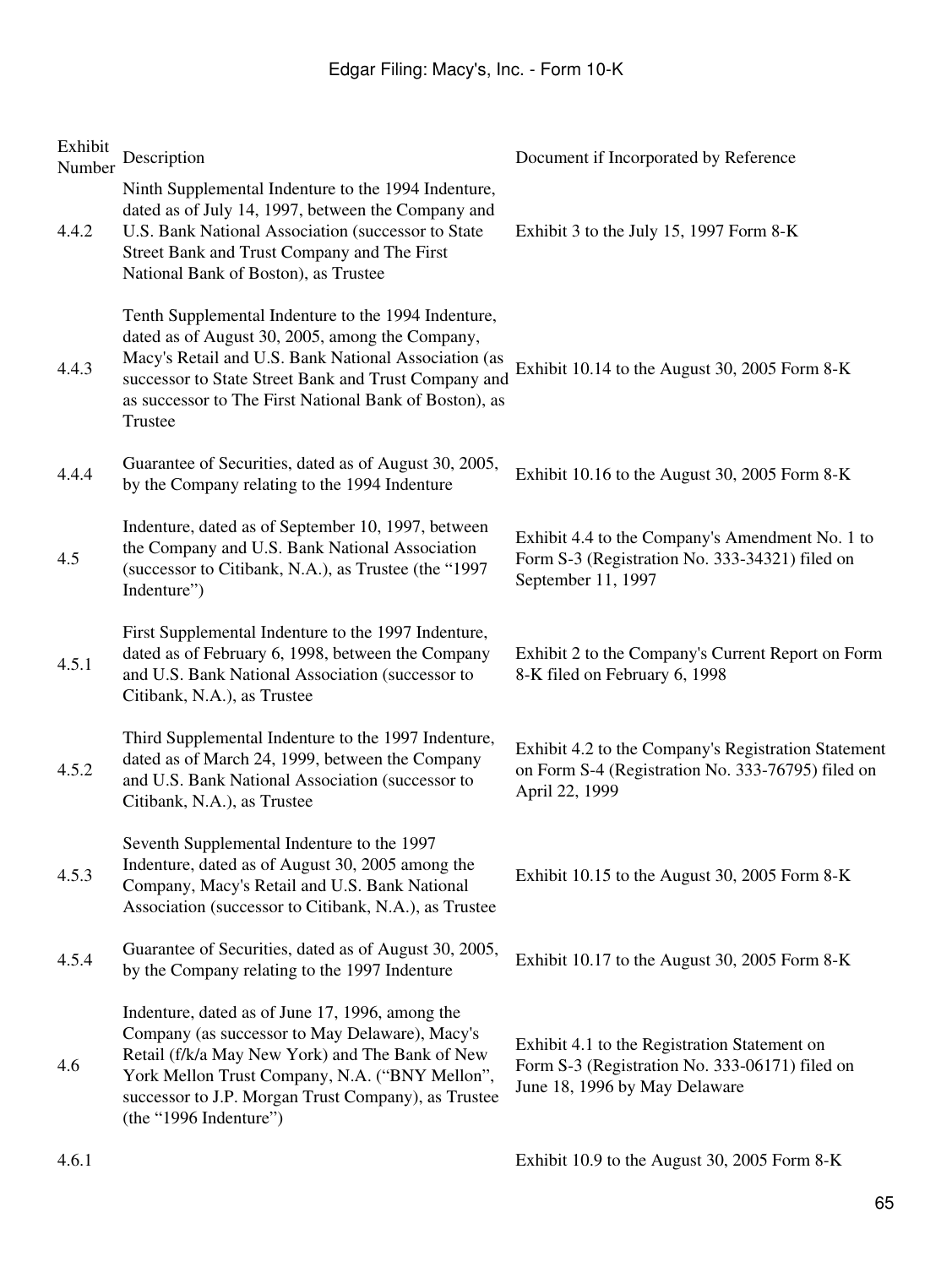|       | First Supplemental Indenture to the 1996 Indenture,<br>dated as of August 30, 2005, by and among the<br>Company (as successor to May Delaware), Macy's<br>Retail (f/k/a May New York) and BNY Mellon, as<br>Trustee |                                                                                                                 |
|-------|---------------------------------------------------------------------------------------------------------------------------------------------------------------------------------------------------------------------|-----------------------------------------------------------------------------------------------------------------|
| 4.7   | Indenture, dated as of July 20, 2004, among the<br>Company (as successor to May Delaware), Macy's<br>Retail (f/k/a May New York) and BNY Mellon, as<br>Trustee (the "2004 Indenture")                               | Exhibit 4.1 to the Current Report on Form 8-K (File<br>No. 001-00079) filed on July 21, 2004 by May<br>Delaware |
| 4.7.1 | First Supplemental Indenture to the 2004 Indenture,<br>dated as of August 30, 2005 among the Company (as<br>successor to May Delaware), Macy's Retail and BNY<br>Mellon, as Trustee                                 | Exhibit 10.10 to the August 30, 2005 Form 8-K                                                                   |
| 4.8   | Indenture, dated as of November 2, 2006, by and<br>among Macy's Retail, the Company and U.S. Bank<br>National Association, as Trustee (the "2006 Indenture") filed on November 2, 2006                              | Exhibit 4.6 to the Company's Registration Statement<br>on Form S-3ASR (Registration No. 333-138376)             |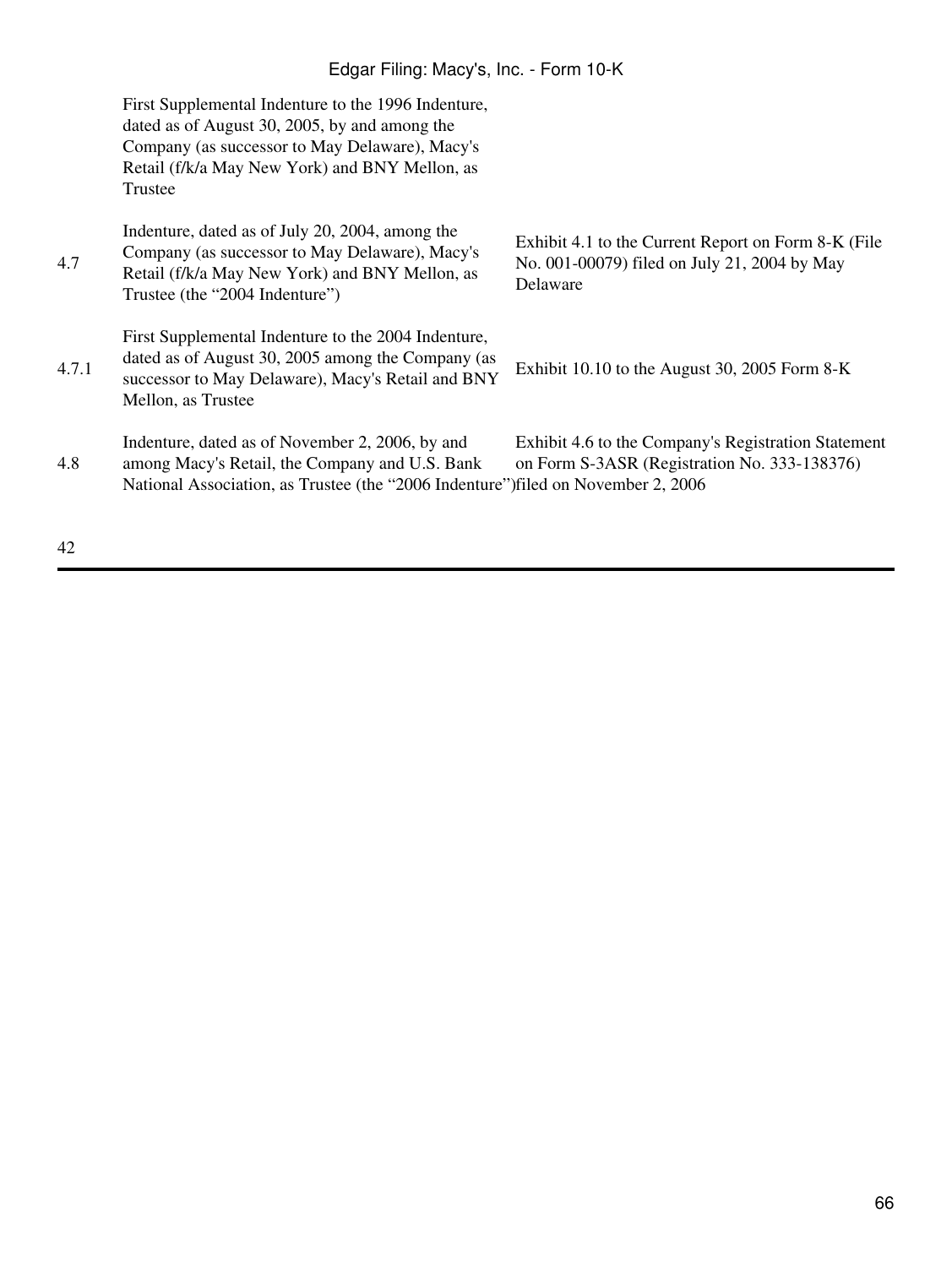| Exhibit<br>Number | Description                                                                                                                                                                             | Document if Incorporated by Reference                                                                                       |
|-------------------|-----------------------------------------------------------------------------------------------------------------------------------------------------------------------------------------|-----------------------------------------------------------------------------------------------------------------------------|
| 4.8.1             | First Supplemental Indenture to the 2006<br>Indenture, dated November 29, 2006, among<br>Macy's Retail, the Company and U.S. Bank<br>National Association, as Trustee                   | Exhibit 4.1 to the Company's Current Report on<br>Form 8-K filed on November 29, 2006                                       |
| 4.8.2             | Third Supplemental Indenture to the 2006<br>Indenture, dated March 12, 2007, among Macy's<br>Retail, the Company and U.S. Bank National<br>Association, as Trustee                      | Exhibit 4.2 to the Company's Current Report on Form<br>8-K filed on March 12, 2007                                          |
| 4.8.3             | Sixth Supplemental Indenture to the 2006<br>Indenture, dated December 10, 2015, among<br>Macy's Retail, the Company and U.S. Bank<br>National Association, as Trustee                   | Exhibit 4.2 to the Company's Current Report on Form<br>8-K filed on December 10, 2015                                       |
| 4.9               | Indenture, dated as of January 13, 2012, among<br>Macy's Retail, the Company and BNY Mellon, as<br>Trustee (the "2012 Indenture")                                                       | Exhibit 4.1 to the Company's Current Report on<br>Form 8-K filed on January 13, 2012 (the "January 13,<br>2012 Form 8-K")   |
| 4.9.1             | First Supplemental Trust Indenture to the 2012<br>Indenture, dated as of January 13, 2012, among<br>Macy's Retail, as issuer, the Company, as<br>guarantor, and BNY Mellon, as trustee  | Exhibit 4.2 to the January 13, 2012 Form 8-K                                                                                |
| 4.9.2             | Second Supplemental Trust Indenture to the 2012<br>Indenture, dated as of January 13, 2012, among<br>Macy's Retail, as issuer, the Company, as<br>guarantor, and BNY Mellon, as trustee | Exhibit 4.3 to the January 13, 2012 Form 8-K                                                                                |
| 4.9.3             | Third Supplemental Trust Indenture, dated as of<br>November 20, 2012, among Macy's Retail, as<br>issuer, the Company, as guarantor, and BNY<br>Mellon, as trustee                       | Exhibit 4.2 to the Company's Current Report on Form<br>8-K filed on November 20, 2012 (the "November 20,<br>2012 Form 8-K") |
| 4.9.4             | Fourth Supplemental Trust Indenture, dated as of<br>November 20, 2012, among Macy's Retail, as<br>issuer, the Company, as guarantor, and BNY<br>Mellon, as trustee                      | Exhibit 4.3 to the November 20, 2012 Form 8-K                                                                               |
| 4.9.5             | Fifth Supplemental Trust Indenture, dated as of<br>September 6, 2013, among Macy's Retail, as<br>issuer, the Company, as guarantor, and BNY<br>Mellon, as trustee                       | Exhibit 4.2 to the Company's Current Report on Form<br>8-K filed on September 6, 2013                                       |
| 4.9.6             | Sixth Supplemental Trust Indenture, dated as of<br>May 23, 2014, among Macy's Retail, as issuer, the 8-K filed on May 23, 2014<br>Company, as guarantor, and BNY Mellon, as             | Exhibit 4.2 to the Company's Current Report on Form                                                                         |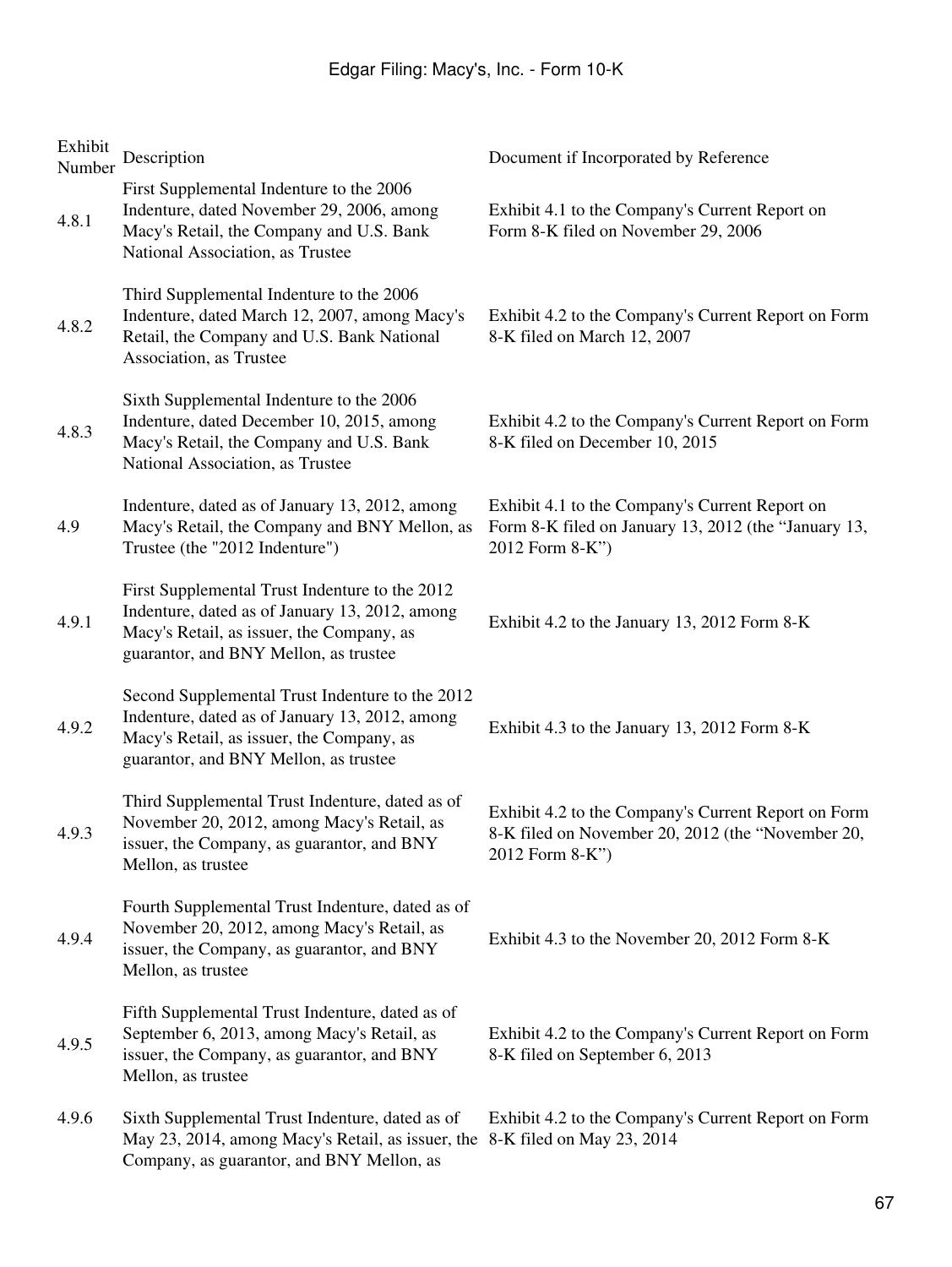#### trustee

| 4.9.7 | Seventh Supplemental Trust Indenture, dated as of<br>November 18, 2014, among Macy's Retail, as<br>issuer, the Company, as guarantor, and BNY<br>Mellon, as trustee                                                                            | Exhibit 4.2 to the Company's Current Report on Form<br>8-K filed on November 18, 2014                                                               |
|-------|------------------------------------------------------------------------------------------------------------------------------------------------------------------------------------------------------------------------------------------------|-----------------------------------------------------------------------------------------------------------------------------------------------------|
| 10.1  | Credit Agreement, dated as of May 6, 2016,<br>among the Company, Macy's Retail, the lenders<br>party thereto and JPMorgan Chase Bank, N.A., as<br>administrative agent and paying agent, and Bank<br>of America, N.A., as administrative agent | Exhibit 10.01 to the Company's Current Report on Form<br>8-K filed on May 11, 2016 (the "May 11, 2016 Form 8-K")                                    |
| 10.2  | Guarantee Agreement, dated as of May 16, 2016,<br>among the Company, Macy's Retail, certain<br>subsidiary guarantors and JPM organ Chase Bank,<br>N.A., as paying agent                                                                        | Exhibit 10.02 to the May 11, 2016 Form $8-K$                                                                                                        |
| 10.3  | Tax Sharing Agreement, dated as of October 31,<br>2014, among Macy's, Inc. and members of the<br><b>Affiliated Group</b>                                                                                                                       | Exhibit 10.7 to the Company's Annual Report on Form<br>10-K (File No. 1-13536) for the fiscal year ended<br>January 31, 2015 (the "2014 Form 10-K") |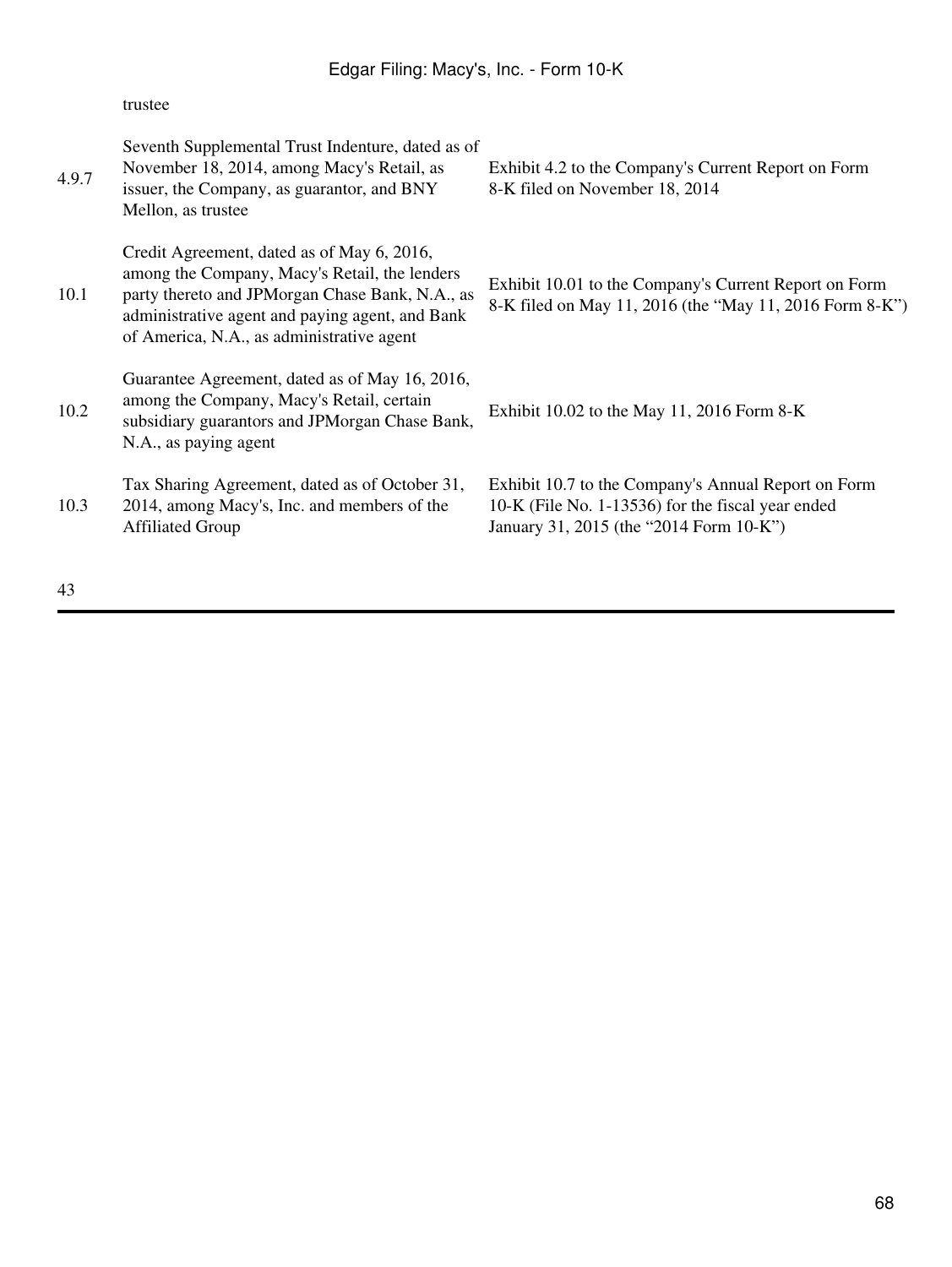| Exhibit<br>Number | Description                                                                                                                                                                                                                                                                             | Document if Incorporated by Reference                                                                                                                |
|-------------------|-----------------------------------------------------------------------------------------------------------------------------------------------------------------------------------------------------------------------------------------------------------------------------------------|------------------------------------------------------------------------------------------------------------------------------------------------------|
| $10.4+$           | Amended and Restated Credit Card Program<br>Agreement, dated November 10, 2014, among the<br>Company, FDS Bank, Macy's Credit and Customer<br>Services, Inc. ("MCCS"), Macy's West Stores, Inc.,<br>Bloomingdales, Inc., Department Stores National<br>Bank ("DSNB") and Citibank, N.A. | Exhibit 10.1 to the Company's Quarterly Report on<br>Form 10-Q filed on December 8, 2014                                                             |
| 10.5              | 1995 Executive Equity Incentive Plan, as amended<br>and restated as of June 1, 2007 (the "1995 Plan") *                                                                                                                                                                                 | Exhibit 10.11 to the Company's Annual Report on<br>Form 10-K (File No. 1-13536) for the fiscal year<br>ended January 31, 2009 (the "2008 Form 10-K") |
| 10.6              | Senior Executive Incentive Compensation Plan *                                                                                                                                                                                                                                          | Appendix B to the Company's Proxy Statement dated<br>March 28, 2012                                                                                  |
| 10.7              | 1994 Stock Incentive Plan, as amended and restated<br>as of June 1, 2007 *                                                                                                                                                                                                              | Exhibit 10.13 to the 2008 Form 10-K                                                                                                                  |
| 10.8              | Form of Indemnification Agreement *                                                                                                                                                                                                                                                     | Exhibit 10.14 to the Registration Statement on<br>Form 10 (File No. 1-10951), filed on November 27,<br>1991                                          |
| 10.9              | Executive Severance Plan, effective November 1,<br>2009, as revised and restated January 1, 2014 *                                                                                                                                                                                      | Exhibit 10.14 to the Company's Annual Report on<br>Form 10-K (File No. 1-13536) for the fiscal year<br>ended February 1, 2014 (the "2013 Form 10-K") |
| 10.10             | Form of Non-Qualified Stock Option Agreement for<br>the 1995 Plan (for Executives and Key Employees) *                                                                                                                                                                                  | Exhibit 10.2 to the Company's Current Report on<br>Form 8-K filed on March 29, 2005                                                                  |
| 10.10.1           | Form of Non-Qualified Stock Option Agreement for<br>the 1995 Plan (for Executives and Key Employees),<br>as amended *                                                                                                                                                                   | Exhibit 10.33.1 to the Company's Annual Report<br>Form 10-K (File No. 1-13536) for the fiscal year<br>ended January 28, 2006                         |
| 10.10.2           | Form of Non-Qualified Stock Option Agreement for<br>the 1994 Stock Incentive Plan *                                                                                                                                                                                                     | Exhibit 10.7 to the Current Report on From 8-K (File<br>No. 001-00079) filed on March 23, 2005 by May<br>Delaware (the "March 23, 2005 Form 8-K")    |
| 10.10.3           | Form of Nonqualified Stock Option Agreement under Exhibit 10.15.3 to the Company's Annual Report on<br>the 2009 Omnibus Incentive Compensation Plan (for Form 10-K (File No. 1-13536) for the fiscal year<br>Executives and Key Employees) *                                            | ended February 2, 2013 (the "2012 Form 10-K")                                                                                                        |
| 10.10.4           | Form of Nonqualified Stock Option Agreement under<br>the Amended and Restated 2009 Omnibus Incentive<br>Compensation Plan (for Executives and Key<br>Employees) *                                                                                                                       | Exhibit 10.14.4 to the 2014 Form $10-K$                                                                                                              |
| 10.11             | Nonqualified Stock Option Agreement, dated as of<br>October 26, 2007, by and between the Company and                                                                                                                                                                                    | Exhibit 10.1 to the Company's Current Report on<br>Form 8-K filed on November 1, 2007                                                                |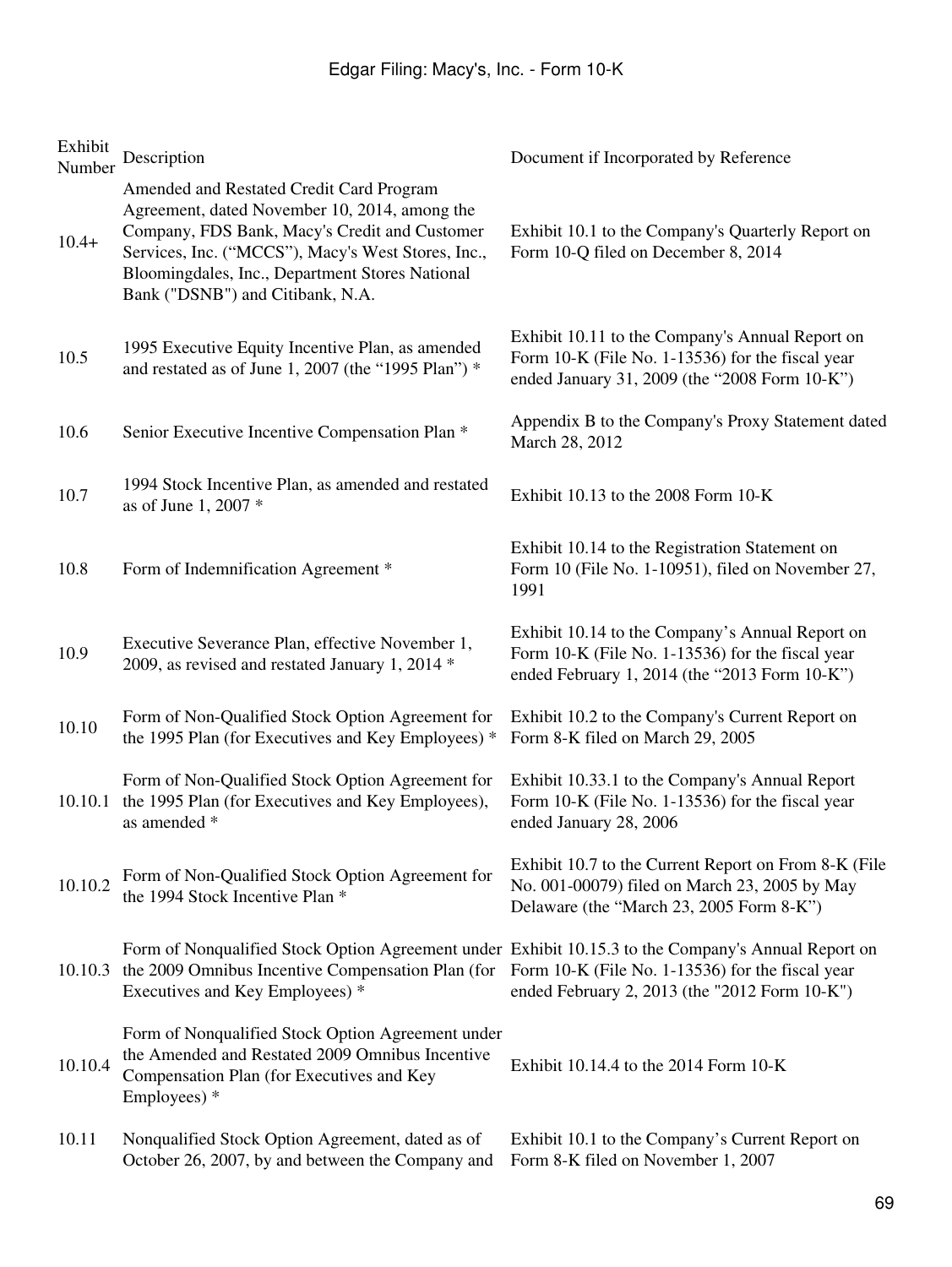Terry Lundgren \*

| 10.12   | Form of Restricted Stock Agreement for the 1994<br>Stock Incentive Plan *                                                                                                         | Exhibit 10.4 to the March 23, 2005 Form 8-K                                         |
|---------|-----------------------------------------------------------------------------------------------------------------------------------------------------------------------------------|-------------------------------------------------------------------------------------|
|         | Form of Time-Based Restricted Stock Agreement<br>10.12.1 under the 2009 Omnibus Incentive Compensation<br>Plan $*$                                                                | Exhibit 10.3 to the Company's Current Report on<br>Form 8-K filed on March 25, 2010 |
| 10.13   | Form of Performance-Based Restricted Stock Unit<br>Agreement under the Amended and Restated 2009<br>Omnibus Incentive Compensation Plan for the<br>2015-2017 performance period * | Exhibit 10.17.2 to the 2014 Form $10-K$                                             |
| 10.13.1 | 2016-2018 Performance-Based Restricted Stock Unit<br>Terms and Conditions *                                                                                                       | Exhibit 10.13.2 to the 2015 Form $10-K$                                             |
| 10.13.2 | 2017-2019 Performance-Based Restricted Stock Unit<br>Terms and Conditions *                                                                                                       |                                                                                     |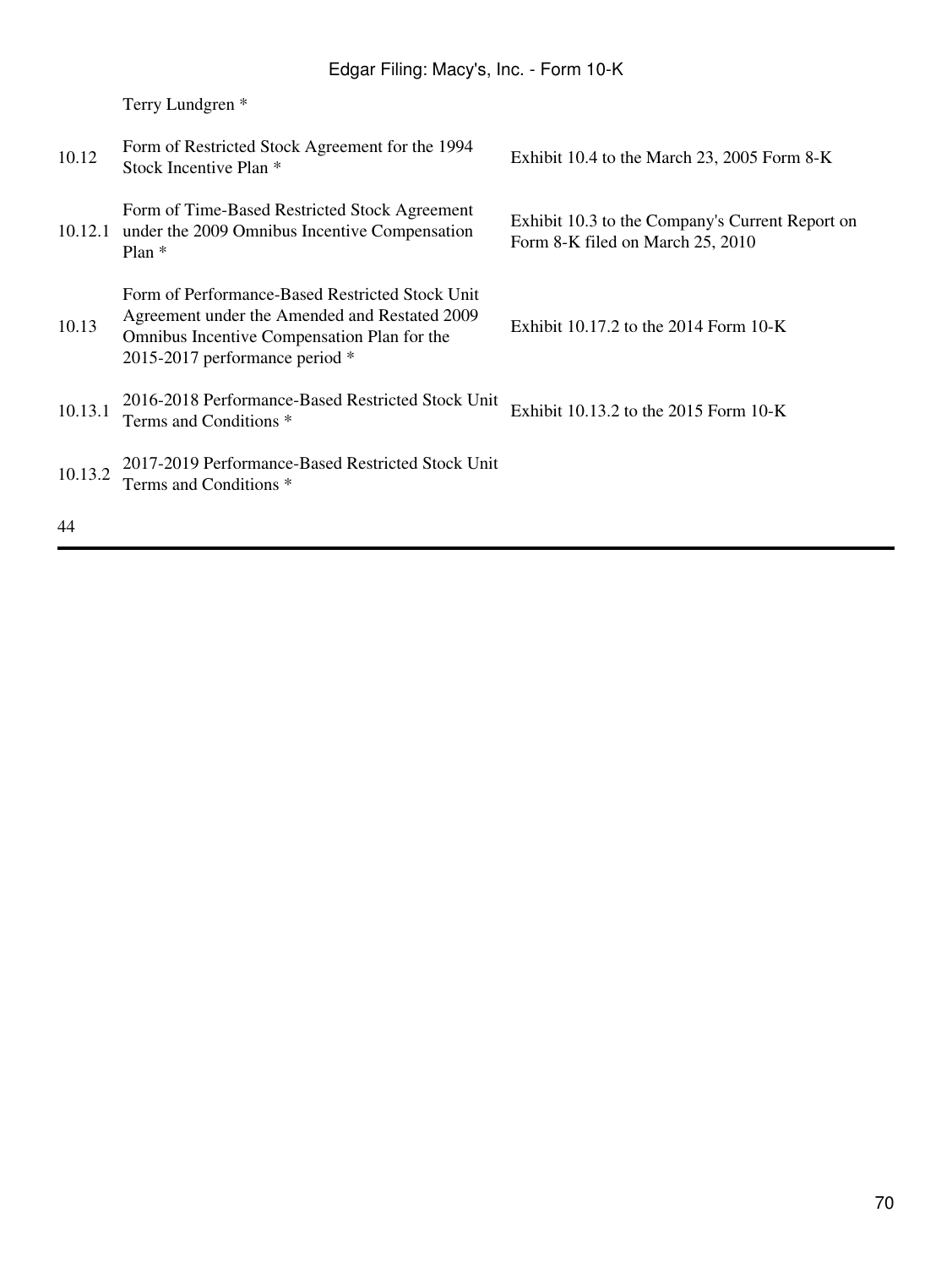| Exhibit<br>Number | Description                                                                                                                                                                              | Document if Incorporated by Reference                                                                                           |
|-------------------|------------------------------------------------------------------------------------------------------------------------------------------------------------------------------------------|---------------------------------------------------------------------------------------------------------------------------------|
| 10.14             | Form of Time-Based Restricted Stock Unit<br>Agreement under the 2009 Omnibus Incentive<br>Compensation Plan *                                                                            | Exhibit 10.19 to the 2012 Form 10-K                                                                                             |
| 10.14.1           | Form of Time-Based Restricted Stock Unit<br>Agreement under the Amended and Restated<br>2009 Omnibus Incentive Compensation Plan *                                                       | Exhibit 10.18.1 to the 2014 Form 10-K                                                                                           |
| 10.15             | Supplementary Executive Retirement Plan *                                                                                                                                                | Exhibit 10.29 to the 2008 Form 10-K                                                                                             |
| 10.15.1           | First Amendment to the Supplementary<br>Executive Retirement Plan effective January 1,<br>$2012 *$                                                                                       | Exhibit 10.21.1 to the Company's Annual Report on Form<br>10-K (File No. 1-13536) for the fiscal year ended January<br>28, 2012 |
| 10.15.2           | Second Amendment to Supplementary Executive<br>Retirement Plan effective January 1, 2012 *                                                                                               | Exhibit 10.20.2 to the 2012 Form 10-K                                                                                           |
| 10.15.3           | Third Amendment to Supplementary Executive<br>Retirement Plan effective December 31, 2013 *                                                                                              | Exhibit 10.20.3 to the 2013 Form 10-K                                                                                           |
| 10.16             | Executive Deferred Compensation Plan *                                                                                                                                                   | Exhibit 10.30 to the 2008 Form 10-K                                                                                             |
| 10.16.1           | First Amendment to Executive Deferred<br>Compensation Plan effective December 19, 2013 Exhibit 10.21.1 to the 2013 Form 10-K<br>$\ast$                                                   |                                                                                                                                 |
| 10.17             | Macy's, Inc. 401(k) Retirement Investment Plan<br>(the "Plan") (amending and restating the Macy's,<br>Inc. 401(k) Retirement Investment Plan) effective<br>as of January 1, 2014 $*$     | Exhibit 10.22 to the 2013 Form 10-K                                                                                             |
| 10.17.1           | First Amendment to the Plan regarding matching<br>contributions with respect to the Plan's plan years<br>beginning on and after January 1, 2014, effective<br>January 1, 2014 *          | Exhibit 10.21.1 to the 2014 Form 10-K                                                                                           |
| 10.17.2           | Second Amendment to the Plan regarding<br>marriage status, effective January 1, 2014 *                                                                                                   | Exhibit 10.21.2 to the 2014 Form 10-K                                                                                           |
| 10.17.3           | Third Amendment to the Plan regarding matching<br>contributions with respect to the Plan's plan years Exhibit 10.21.3 to the 2014 Form 10-K<br>beginning on and after January 1, 2014 *  |                                                                                                                                 |
| 10.17.4           | Fourth Amendment to the Plan regarding rules<br>applicable to Puerto Rico participants effective<br>January 1, 2011 (and for the Plan's plan years<br>beginning on and after that date)* | Exhibit 10.17.4 to the 2015 Form 10-K                                                                                           |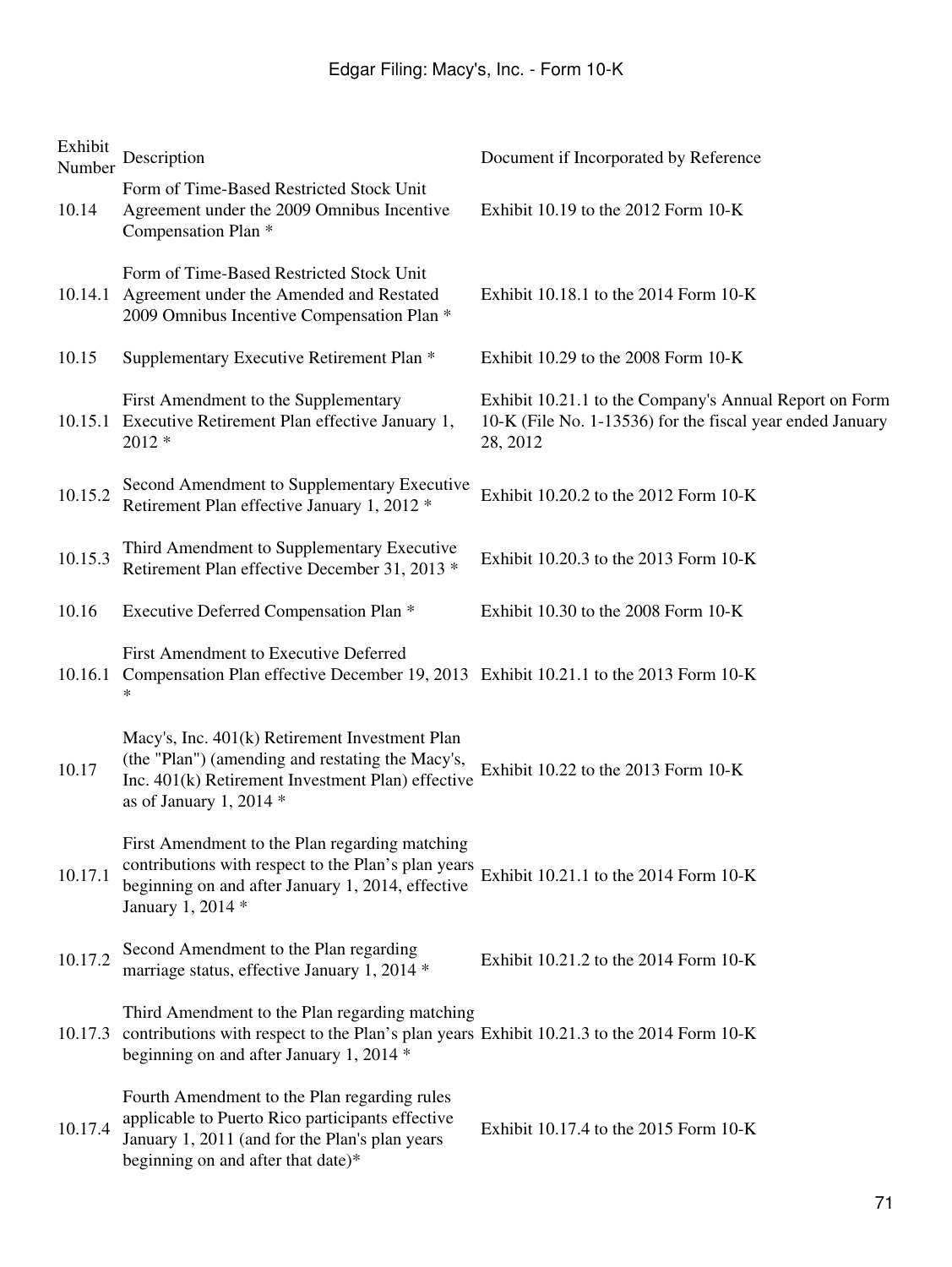|         | Fifth Amendment to the Plan regarding eligible<br>10.17.5 associates to participate (pre-tax deferrals only,<br>no match) immediately upon hire*      | Exhibit 10.17.5 to the 2015 Form $10-K$                                                                                        |
|---------|-------------------------------------------------------------------------------------------------------------------------------------------------------|--------------------------------------------------------------------------------------------------------------------------------|
| 10.18   | Director Deferred Compensation Plan *                                                                                                                 | Exhibit 10.33 to the 2008 Form $10-K$                                                                                          |
| 10.19   | Macy's, Inc. Amended and Restated 2009<br>Omnibus Incentive Compensation Plan *                                                                       | Appendix B to the Company's Proxy Statement dated<br>April 2, 2014                                                             |
| 10.20   | Macy's, Inc. Deferred Compensation Plan *                                                                                                             | Exhibit 4.5 to the Company's Registration Statement on<br>Form S-8 (Registration No. 333-192917) filed on<br>December 18, 2013 |
| 10.20.1 | First Amendment to Deferred Compensation Plan<br>regarding special rules of eligibility for newly<br>eligible participants, effective April 1, 2014 * | Exhibit $10.24.1$ to the 2014 Form $10-K$                                                                                      |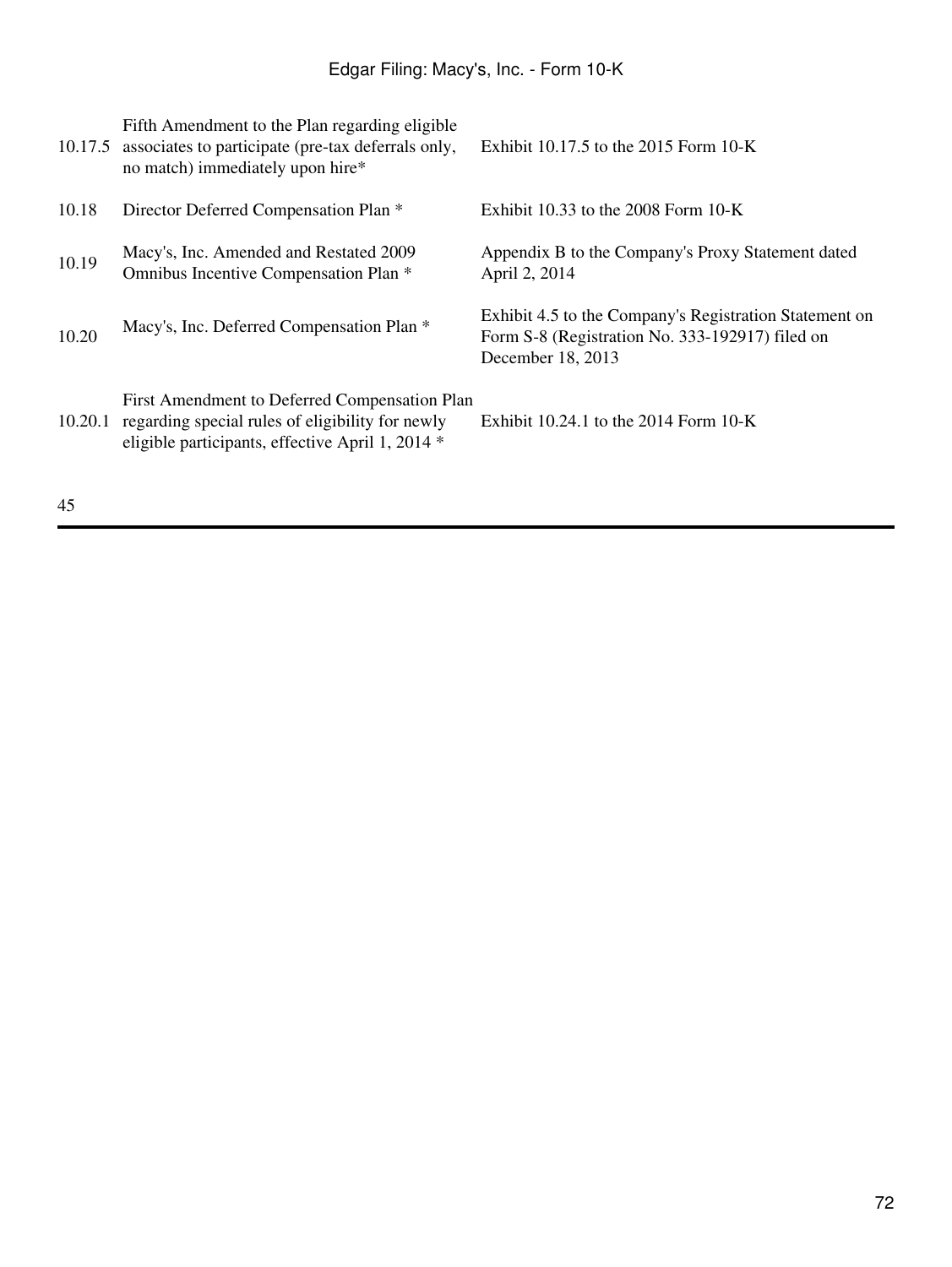| Exhibit<br>Number | Description                                                                                                                                                                                                                                                                                                                                                                                                                                                                                                                             | Document if Incorporated by Reference                                                        |
|-------------------|-----------------------------------------------------------------------------------------------------------------------------------------------------------------------------------------------------------------------------------------------------------------------------------------------------------------------------------------------------------------------------------------------------------------------------------------------------------------------------------------------------------------------------------------|----------------------------------------------------------------------------------------------|
| 10.20.2           | Second Amendment to Deferred Compensation Plan regarding<br>payment rules for plan years that begin on or after January 1,<br>2015, effective January 1, 2014 $*$                                                                                                                                                                                                                                                                                                                                                                       | Exhibit 10.24.2 to the 2014 Form 10-K                                                        |
| 10.20.3           | Third Amendment to Deferred Compensation Plan regarding a<br>lump sum distribution from account if its balance does not<br>exceed a certain amount, effective July 1, 2015*                                                                                                                                                                                                                                                                                                                                                             | Exhibit 10.20.3 to the 2015 Form 10-K                                                        |
| 10.21             | Change in Control Plan, effective November 1, 2009, as<br>revised and restated January 1, 2014 *                                                                                                                                                                                                                                                                                                                                                                                                                                        | Exhibit 10.26 to the 2013 Form 10-K                                                          |
| 10.22             | Amended and Restated Time Sharing Agreement between<br>Macy's, Inc. and Terry J. Lundgren, dated August 21, 2014 *                                                                                                                                                                                                                                                                                                                                                                                                                      | Exhibit 10.2 to the Company's Quarterly<br>Report on Form 10-Q filed on September 8,<br>2014 |
| 10.23             | General Release with Addendum between Macy's, Inc. and<br>Peter R. Sachse *                                                                                                                                                                                                                                                                                                                                                                                                                                                             |                                                                                              |
| 21                | Subsidiaries                                                                                                                                                                                                                                                                                                                                                                                                                                                                                                                            |                                                                                              |
| 23                | <b>Consent of KPMG LLP</b>                                                                                                                                                                                                                                                                                                                                                                                                                                                                                                              |                                                                                              |
| 24                | Powers of Attorney                                                                                                                                                                                                                                                                                                                                                                                                                                                                                                                      |                                                                                              |
| 31.1              | Certification of Chief Executive Officer pursuant to Rule<br>$13a-14(a)$                                                                                                                                                                                                                                                                                                                                                                                                                                                                |                                                                                              |
| 31.2              | Certification of Chief Financial Officer pursuant to Rule<br>$13a-14(a)$                                                                                                                                                                                                                                                                                                                                                                                                                                                                |                                                                                              |
| 32.1              | Certification by Chief Executive Officer under Section 906 of<br>the Sarbanes-Oxley Act                                                                                                                                                                                                                                                                                                                                                                                                                                                 |                                                                                              |
| 32.2              | Certification by Chief Financial Officer under Section 906 of<br>the Sarbanes-Oxley Act                                                                                                                                                                                                                                                                                                                                                                                                                                                 |                                                                                              |
| 101               | The following financial statements from Macy's, Inc.'s Annual<br>Report on Form 10-K for the year ended January 28, 2017,<br>filed on March 29, 2017, formatted in XBRL: (i) Consolidated<br>Statements of Income, (ii) Consolidated Statements of<br>Comprehensive Income, (iii) Consolidated Balance Sheets, (iv)<br>Consolidated Statements of Changes in Shareholders' Equity,<br>(v) Consolidated Statements of Cash Flows, and (vi) the Notes<br>to Consolidated Financial Statements, tagged as blocks of text<br>and in detail. |                                                                                              |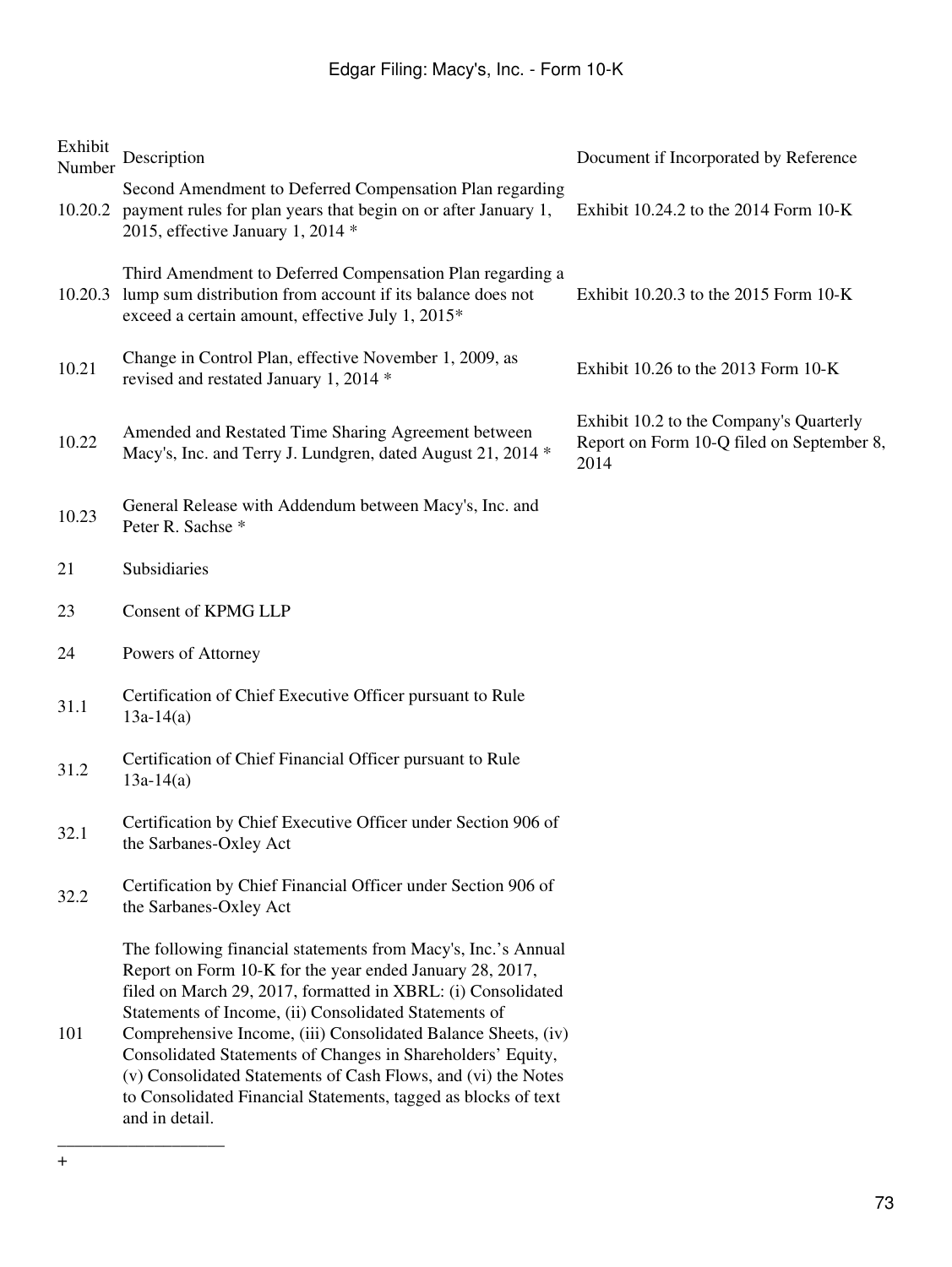Portions of the exhibit have been omitted pursuant to a request for confidential treatment. The confidential portions have been provided to the SEC.

\*Constitutes a compensatory plan or arrangement.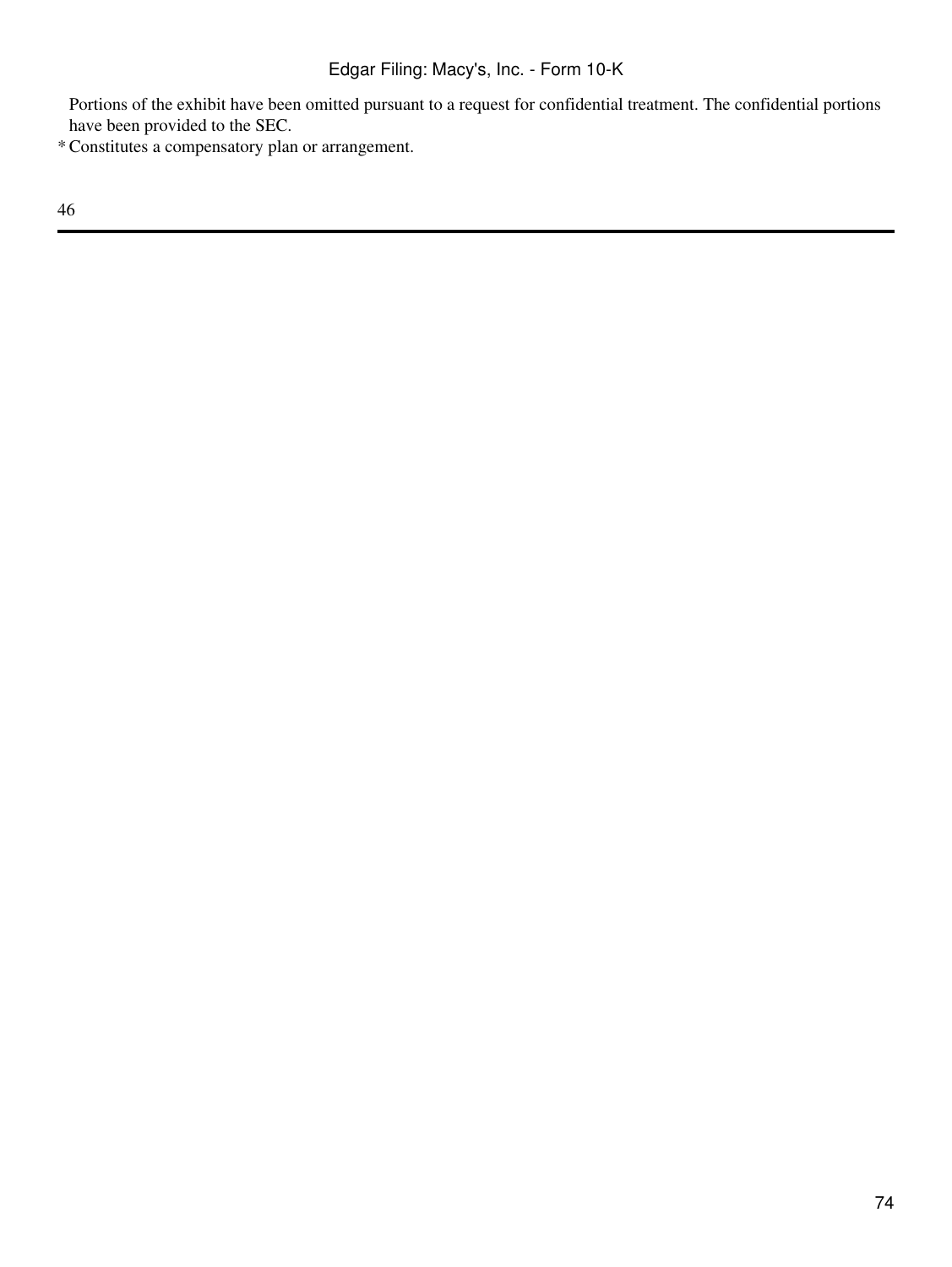## SIGNATURES

Pursuant to the requirements of Section 13 or 15(d) of the Securities Exchange Act of 1934, the Registrant has duly caused this report to be signed on its behalf by the undersigned, thereunto duly authorized. MACY'S, INC.

By:/s/ ELISA D. GARCIA Elisa D. Garcia Chief Legal Officer and Secretary

Date: March 29, 2017

Pursuant to the requirements of the Securities Exchange Act of 1934, this report has been signed below by the following persons on behalf of the Registrant and in the capacities indicated on March 29, 2017.

| $\ast$                                                                               | $\ast$                                                          | $\ast$                                                                                        |
|--------------------------------------------------------------------------------------|-----------------------------------------------------------------|-----------------------------------------------------------------------------------------------|
| <b>Jeff Gennette</b>                                                                 | Karen M. Hoguet                                                 | Felicia Williams                                                                              |
| President, Chief Executive Officer<br>(principal executive officer), and<br>Director | <b>Chief Financial Officer</b><br>(principal financial officer) | Executive Vice President, Controller and<br>Enterprise Risk (principal accounting<br>officer) |
| $\ast$                                                                               | $\ast$                                                          | $\ast$                                                                                        |
| Terry J. Lundgren                                                                    | Francis S. Blake                                                | John A. Bryant                                                                                |
| Executive Chairman, Chairman of the<br><b>Board and Director</b>                     | Director                                                        | Director                                                                                      |
| $\ast$                                                                               | $\ast$                                                          | $\ast$                                                                                        |
| Deirdre P. Connelly                                                                  | Leslie D. Hale                                                  | William H. Lenehan                                                                            |
| Director                                                                             | Director                                                        | Director                                                                                      |
| $\ast$                                                                               | $\ast$                                                          | $\ast$                                                                                        |
| Sara Levinson                                                                        | Joyce M. Roché                                                  | Paul C. Varga                                                                                 |
| Director                                                                             | Director                                                        | Director                                                                                      |
| $\ast$                                                                               | $\ast$                                                          |                                                                                               |
| Marna C. Whittington                                                                 | Annie Young-Scrivner                                            |                                                                                               |
| Director                                                                             | Director                                                        |                                                                                               |
|                                                                                      |                                                                 |                                                                                               |

<sup>\*</sup>The undersigned, by signing his name hereto, does sign and execute this Annual Report on Form 10-K pursuant to<br>\* the Dowers of Attorney around by the shave named officers and directors and filed herewith the Powers of Attorney executed by the above-named officers and directors and filed herewith.

By:/s/ ELISA D. GARCIA Elisa D. Garcia Attorney-in-Fact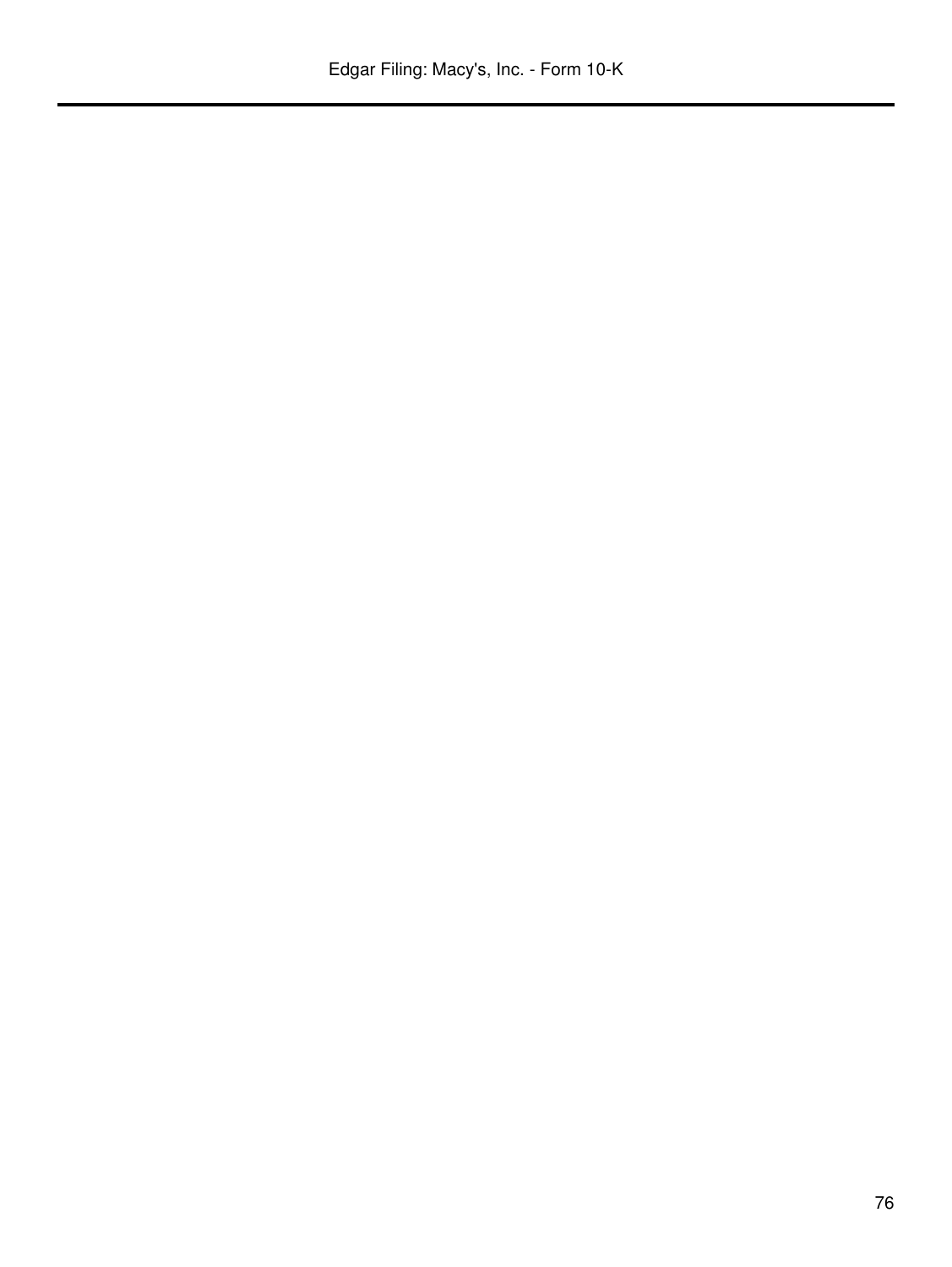## INDEX TO CONSOLIDATED FINANCIAL STATEMENTS

|                                                                                       | Page  |
|---------------------------------------------------------------------------------------|-------|
| <b>Report of Management</b>                                                           | $E-2$ |
| Report of Independent Registered Public Accounting Firm                               | $F-3$ |
| Consolidated Statements of Income for the fiscal years ended                          | $F-4$ |
| January 28, 2017, January 30, 2016 and January 31, 2015                               |       |
| Consolidated Statements of Comprehensive Income for the fiscal years ended            | $F-5$ |
| January 28, 2017, January 30, 2016 and January 31, 2015                               |       |
| Consolidated Balance Sheets at January 28, 2017 and January 30, 2016                  | $F-6$ |
| Consolidated Statements of Changes in Shareholders' Equity for the fiscal years ended | $F-7$ |
| January 28, 2017, January 30, 2016 and January 31, 2015                               |       |
| Consolidated Statements of Cash Flows for the fiscal years ended                      | $F-8$ |
| January 28, 2017, January 30, 2016 and January 31, 2015                               |       |
| Notes to Consolidated Financial Statements                                            | $F-9$ |
|                                                                                       |       |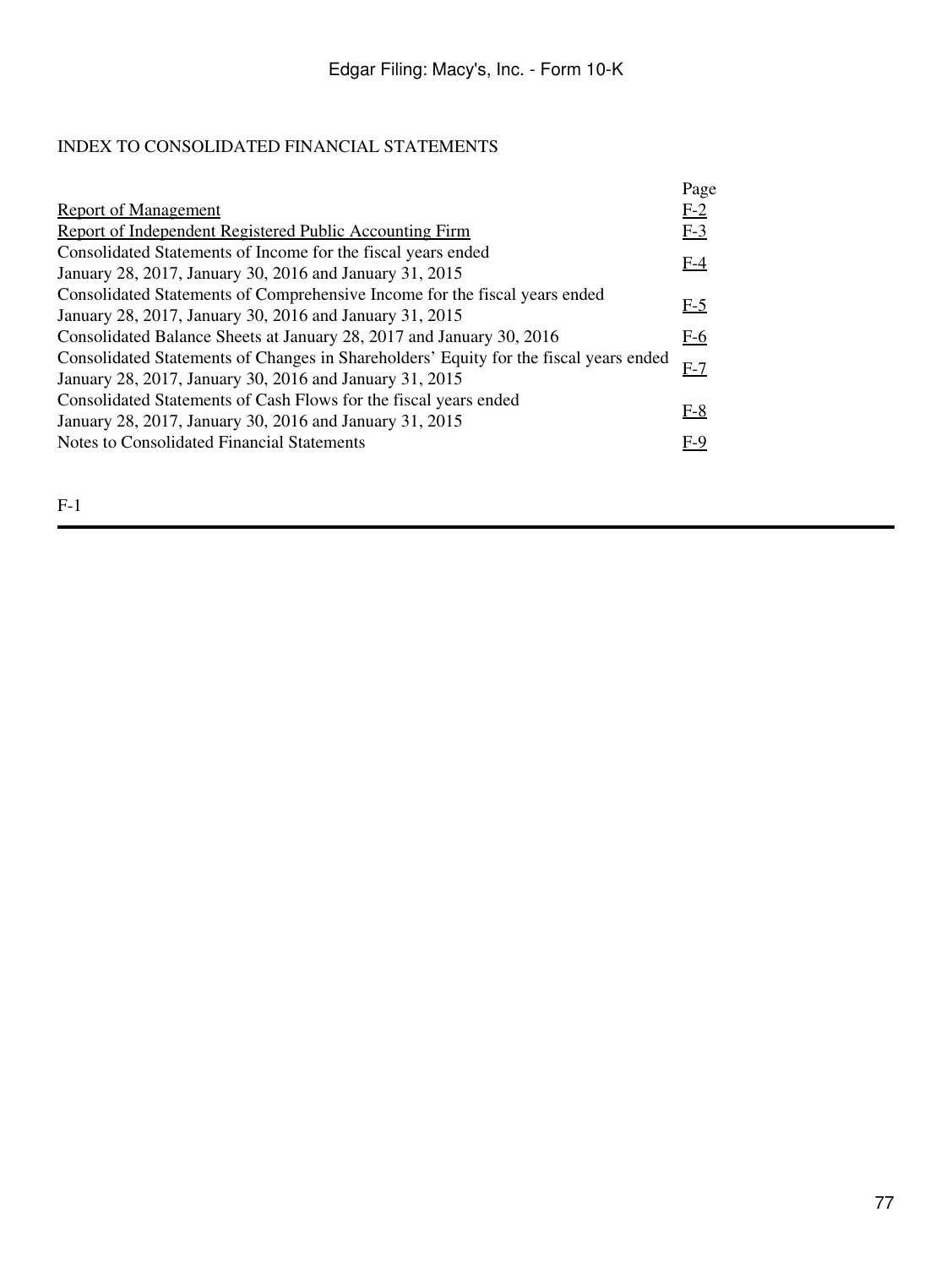## <span id="page-77-0"></span>REPORT OF MANAGEMENT

To the Shareholders of Macy's, Inc.:

The integrity and consistency of the Consolidated Financial Statements of Macy's, Inc. and subsidiaries, which were prepared in accordance with accounting principles generally accepted in the United States of America, are the responsibility of management and properly include some amounts that are based upon estimates and judgments. The Company maintains a system of internal accounting controls, which is supported by a program of internal audits with appropriate management follow-up action, to provide reasonable assurance, at appropriate cost, that the Company's assets are protected and transactions are properly recorded. Additionally, the integrity of the financial accounting system is based on careful selection and training of qualified personnel, organizational arrangements which provide for appropriate division of responsibilities and communication of established written policies and procedures.

The Company's management is responsible for establishing and maintaining adequate internal control over financial reporting, as defined in Exchange Act Rule 13a-15(f) and has issued Management's Report on Internal Control over Financial Reporting.

The Consolidated Financial Statements of the Company have been audited by KPMG LLP. Their report expresses their opinion as to the fair presentation, in all material respects, of the financial statements and is based upon their independent audits.

The Audit Committee, composed solely of outside directors, meets periodically with KPMG LLP, the internal auditors and representatives of management to discuss auditing and financial reporting matters. In addition, KPMG LLP and the Company's internal auditors meet periodically with the Audit Committee without management representatives present and have free access to the Audit Committee at any time. The Audit Committee is responsible for recommending to the Board of Directors the engagement of the independent registered public accounting firm and the general oversight review of management's discharge of its responsibilities with respect to the matters referred to above.

Terry J. Lundgren Executive Chairman and Chairman of the Board

Jeff Gennette President and Chief Executive Officer Karen M. Hoguet Chief Financial Officer Felicia Williams Executive Vice President, Controller and Enterprise Risk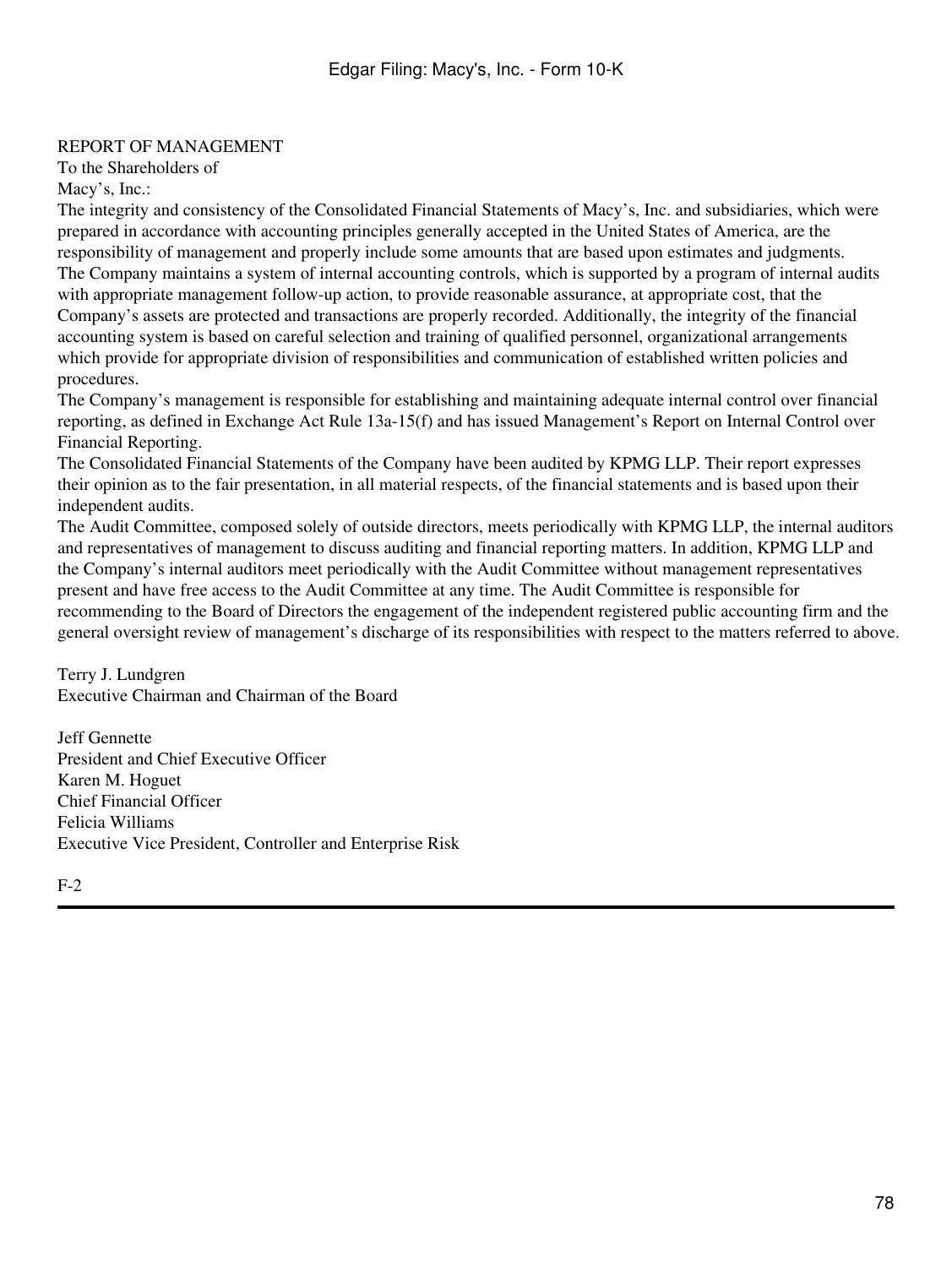<span id="page-78-0"></span>Report of Independent Registered Public Accounting Firm The Board of Directors and Shareholders Macy's, Inc.:

We have audited the accompanying consolidated balance sheets of Macy's, Inc. and subsidiaries as of January 28, 2017 and January 30, 2016, and the related consolidated statements of income, comprehensive income, changes in shareholders' equity, and cash flows for each of the years in the three-year period ended January 28, 2017. We also have audited Macy's, Inc.'s internal control over financial reporting as of January 28, 2017, based on criteria established in Internal Control - Integrated Framework 2013 issued by the Committee of Sponsoring Organizations of the Treadway Commission (COSO). Macy's, Inc.'s management is responsible for these consolidated financial statements, for maintaining effective internal control over financial reporting, and for its assessment of the effectiveness of internal control over financial reporting, included in the accompanying Item 9A(b), "Management's Report On Internal Control over Financial Reporting." Our responsibility is to express an opinion on these consolidated financial statements and an opinion on Macy's, Inc.'s internal control over financial reporting based on our audits. We conducted our audits in accordance with the standards of the Public Company Accounting Oversight Board (United States). Those standards require that we plan and perform the audits to obtain reasonable assurance about whether the financial statements are free of material misstatement and whether effective internal control over financial reporting was maintained in all material respects. Our audits of the consolidated financial statements included examining, on a test basis, evidence supporting the amounts and disclosures in the financial statements, assessing the accounting principles used and significant estimates made by management, and evaluating the overall financial statement presentation. Our audit of internal control over financial reporting included obtaining an understanding of internal control over financial reporting, assessing the risk that a material weakness exists, and testing and evaluating the design and operating effectiveness of internal control based on the assessed risk. Our audits also included performing such other procedures as we considered necessary in the circumstances. We believe that our audits provide a reasonable basis for our opinions.

A company's internal control over financial reporting is a process designed to provide reasonable assurance regarding the reliability of financial reporting and the preparation of financial statements for external purposes in accordance with generally accepted accounting principles. A company's internal control over financial reporting includes those policies and procedures that (1) pertain to the maintenance of records that, in reasonable detail, accurately and fairly reflect the transactions and dispositions of the assets of the company; (2) provide reasonable assurance that transactions are recorded as necessary to permit preparation of financial statements in accordance with generally accepted accounting principles, and that receipts and expenditures of the company are being made only in accordance with authorizations of management and directors of the company; and (3) provide reasonable assurance regarding prevention or timely detection of unauthorized acquisition, use, or disposition of the company's assets that could have a material effect on the financial statements.

Because of its inherent limitations, internal control over financial reporting may not prevent or detect misstatements. Also, projections of any evaluation of effectiveness to future periods are subject to the risk that controls may become inadequate because of changes in conditions, or that the degree of compliance with the policies or procedures may deteriorate.

In our opinion, the consolidated financial statements referred to above present fairly, in all material respects, the financial position of Macy's, Inc. and subsidiaries as of January 28, 2017 and January 30, 2016, and the results of their operations and their cash flows for each of the years in the three-year period ended January 28, 2017, in conformity with U.S. generally accepted accounting principles. Also in our opinion, Macy's, Inc. maintained, in all material respects, effective internal control over financial reporting as of January 28, 2017, based on criteria established in Internal Control - Integrated Framework 2013 issued by the Committee of Sponsoring Organizations of the Treadway Commission.

/s/ KPMG LLP Cincinnati, Ohio March 29, 2017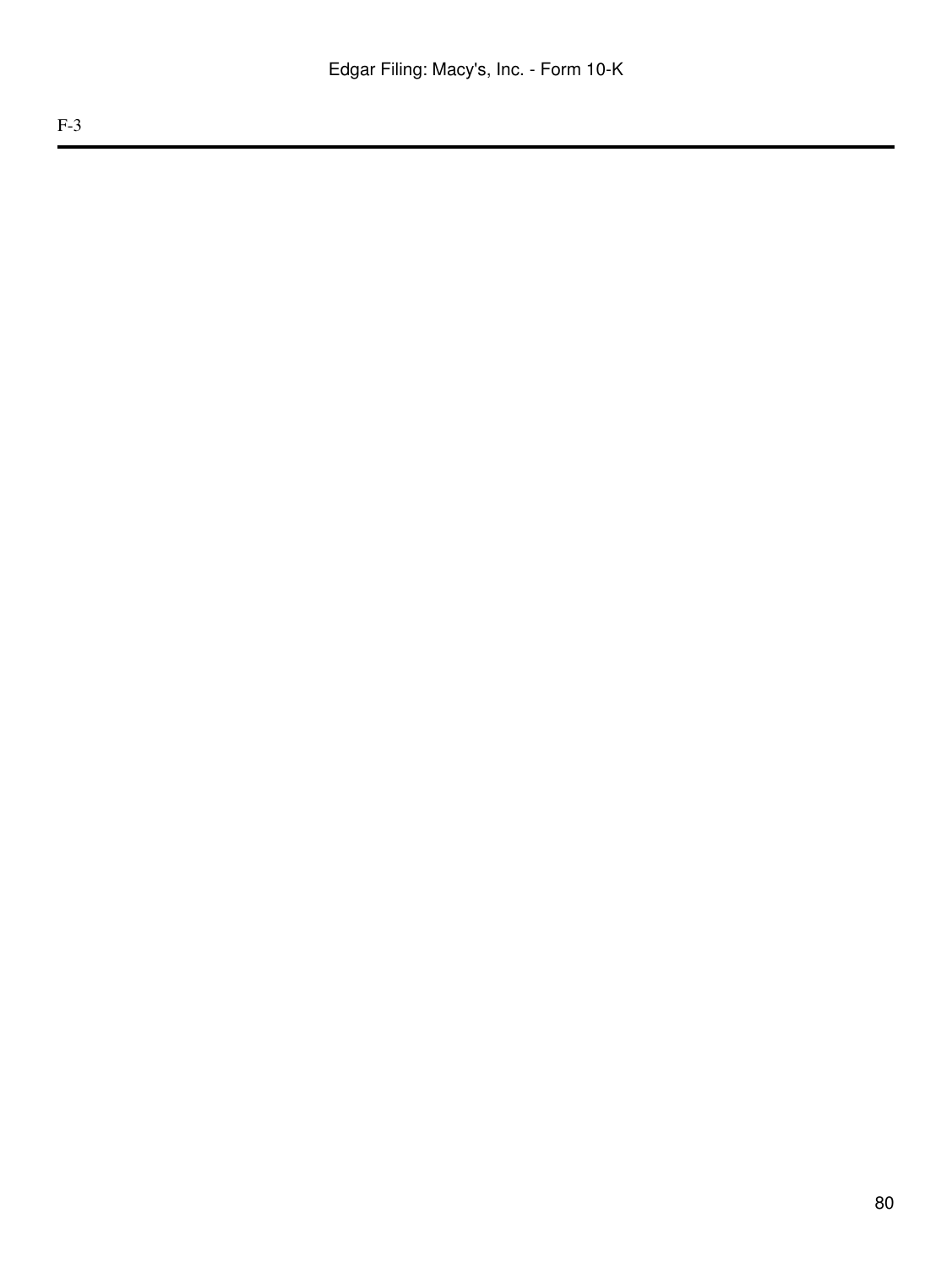## <span id="page-80-0"></span>MACY'S, INC. CONSOLIDATED STATEMENTS OF INCOME (millions, except per share data)

|                                                      | 2016     | 2015           | 2014                             |               |
|------------------------------------------------------|----------|----------------|----------------------------------|---------------|
| Net sales                                            | \$25,778 | \$27,079       | \$28,105                         |               |
| Cost of sales                                        |          |                | $(15,621)$ $(16,496)$ $(16,863)$ |               |
| Gross margin                                         | 10,157   | 10,583         | 11,242                           |               |
| Selling, general and administrative expenses         | (8,265)  | (8,256)        | (8,355)                          | $\rightarrow$ |
| Impairments, store closing and other costs           | (479)    | (288)          | (87)                             |               |
| Settlement charges                                   | (98      |                |                                  |               |
| Operating income                                     | 1,315    | 2,039          | 2,800                            |               |
| Interest expense                                     | (367)    | (363)          | (395)                            |               |
| Premium on early retirement of debt                  |          |                | (17)                             |               |
| Interest income                                      | 4        | $\overline{2}$ | 2                                |               |
| Income before income taxes                           | 952      | 1,678          | 2,390                            |               |
| Federal, state and local income tax expense          | (341)    | (608)          | (864)                            |               |
| Net income                                           | 611      | 1,070          | 1,526                            |               |
| Net loss attributable to noncontrolling interest     | 8        | 2              |                                  |               |
| Net income attributable to Macy's, Inc. shareholders | \$619    | \$1,072        | \$1,526                          |               |
| Basic earnings per share attributable to             | \$2.01   | \$3.26         | \$4.30                           |               |
| Macy's, Inc. shareholders                            |          |                |                                  |               |
| Diluted earnings per share attributable to           | \$1.99   | \$3.22         | \$4.22                           |               |
| Macy's, Inc. shareholders                            |          |                |                                  |               |

The accompanying notes are an integral part of these Consolidated Financial Statements.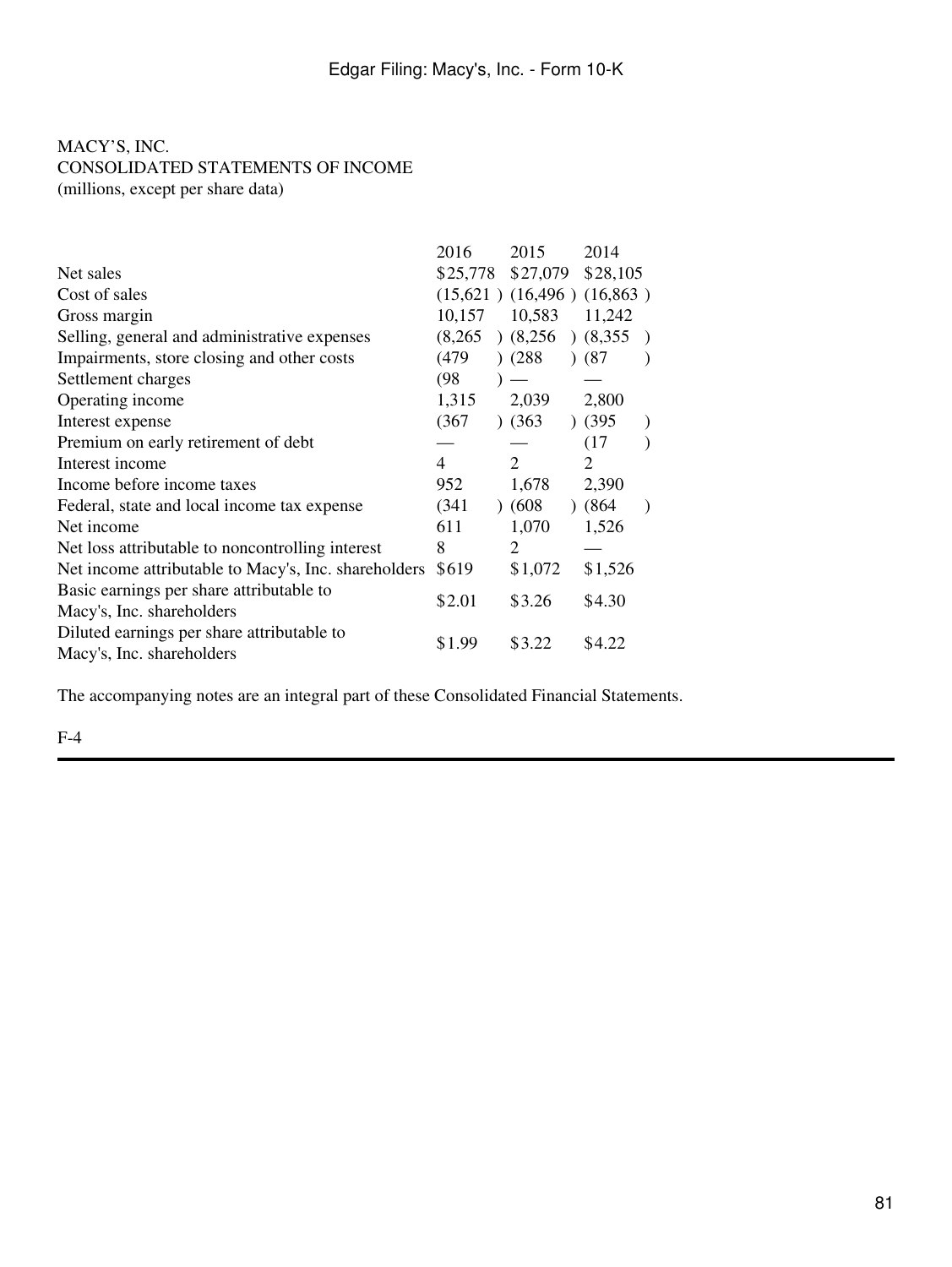## <span id="page-81-0"></span>MACY'S, INC. CONSOLIDATED STATEMENTS OF COMPREHENSIVE INCOME (millions)

|                                                                 |     | 2016 2015 2014        |       |
|-----------------------------------------------------------------|-----|-----------------------|-------|
| Net income                                                      |     | \$611 \$1,070 \$1,526 |       |
| Other comprehensive income (loss), net of taxes:                |     |                       |       |
| Actuarial gain (loss) and prior service cost on post employment |     |                       |       |
| and postretirement benefit plans, net of tax effect of          | 65  |                       | (422) |
| \$42 million and \$269 million                                  |     |                       |       |
| Reclassifications to net income:                                |     |                       |       |
| Net actuarial loss on post employment and postretirement        |     |                       |       |
| benefit plans, net of tax effect of \$14 million, \$19 million  | 22  | 29                    | 15    |
| and \$10 million                                                |     |                       |       |
| Settlement charges, net of tax effect of \$38 million           | 60  |                       |       |
| Total other comprehensive income (loss)                         | 147 | 29                    | (407) |
| Comprehensive income                                            | 758 | 1,099                 | 1,119 |
| Comprehensive loss attributable to noncontrolling interest      | 8   | 2                     |       |
| Comprehensive income attributable to                            |     | \$766 \$1,101 \$1,119 |       |
| Macy's, Inc. shareholders                                       |     |                       |       |

The accompanying notes are an integral part of these Consolidated Financial Statements.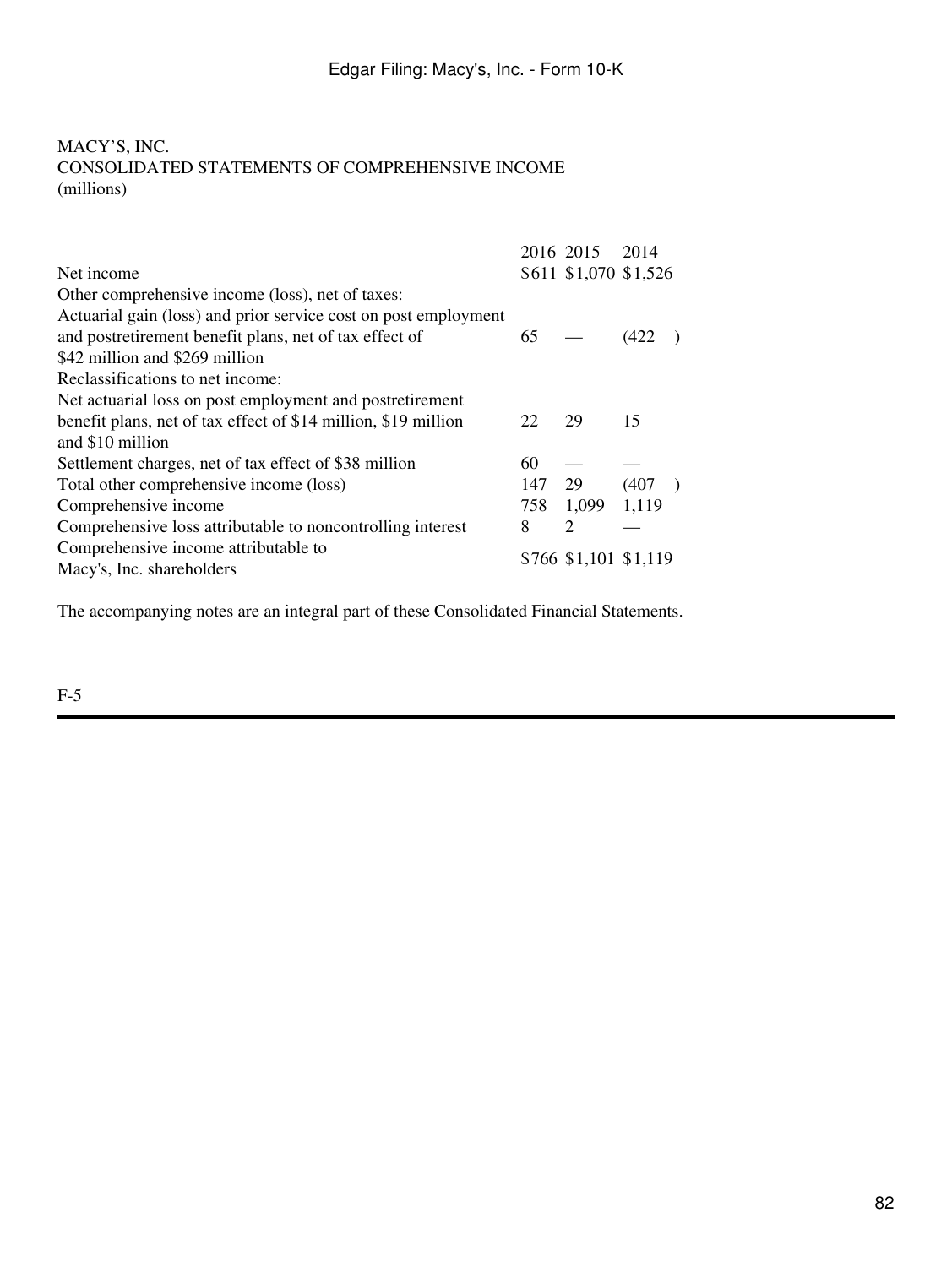## <span id="page-82-0"></span>MACY'S, INC. CONSOLIDATED BALANCE SHEETS (millions)

|                                                   |          | January 28, January 30,  |
|---------------------------------------------------|----------|--------------------------|
|                                                   | 2017     | 2016                     |
| <b>ASSETS</b>                                     |          |                          |
| <b>Current Assets:</b>                            |          |                          |
| Cash and cash equivalents                         | \$1,297  | \$1,109                  |
| Receivables                                       | 522      | 558                      |
| Merchandise inventories                           | 5,399    | 5,506                    |
| Prepaid expenses and other current assets         | 408      | 479                      |
| <b>Total Current Assets</b>                       | 7,626    | 7,652                    |
| Property and Equipment – net                      | 7,017    | 7,616                    |
| Goodwill                                          | 3,897    | 3,897                    |
| Other Intangible Assets – net                     | 498      | 514                      |
| <b>Other Assets</b>                               | 813      | 897                      |
| <b>Total Assets</b>                               | \$19,851 | \$20,576                 |
| LIABILITIES AND SHAREHOLDERS' EQUITY              |          |                          |
| <b>Current Liabilities:</b>                       |          |                          |
| Short-term debt                                   | \$309    | \$642                    |
| Merchandise accounts payable                      | 1,423    | 1,526                    |
| Accounts payable and accrued liabilities          | 3,563    | 3,333                    |
| Income taxes                                      | 352      | 227                      |
| <b>Total Current Liabilities</b>                  | 5,647    | 5,728                    |
| Long-Term Debt                                    | 6,562    | 6,995                    |
| <b>Deferred Income Taxes</b>                      | 1,443    | 1,477                    |
| <b>Other Liabilities</b>                          | 1,877    | 2,123                    |
| Shareholders' Equity:                             |          |                          |
| Common stock (304.1 and 310.3 shares outstanding) | 3        | 3                        |
| Additional paid-in capital                        | 617      | 621                      |
| Accumulated equity                                | 6,088    | 6,334                    |
| Treasury stock                                    | (1, 489) | (1,665)<br>$\mathcal{)}$ |
| Accumulated other comprehensive loss              | (896)    | (1,043)<br>$\lambda$     |
| Total Macy's, Inc. Shareholders' Equity           | 4,323    | 4,250                    |
| Noncontrolling interest                           | (1)      | )3                       |
| <b>Total Shareholders' Equity</b>                 | 4,322    | 4,253                    |
| Total Liabilities and Shareholders' Equity        | \$19,851 | \$20,576                 |

The accompanying notes are an integral part of these Consolidated Financial Statements.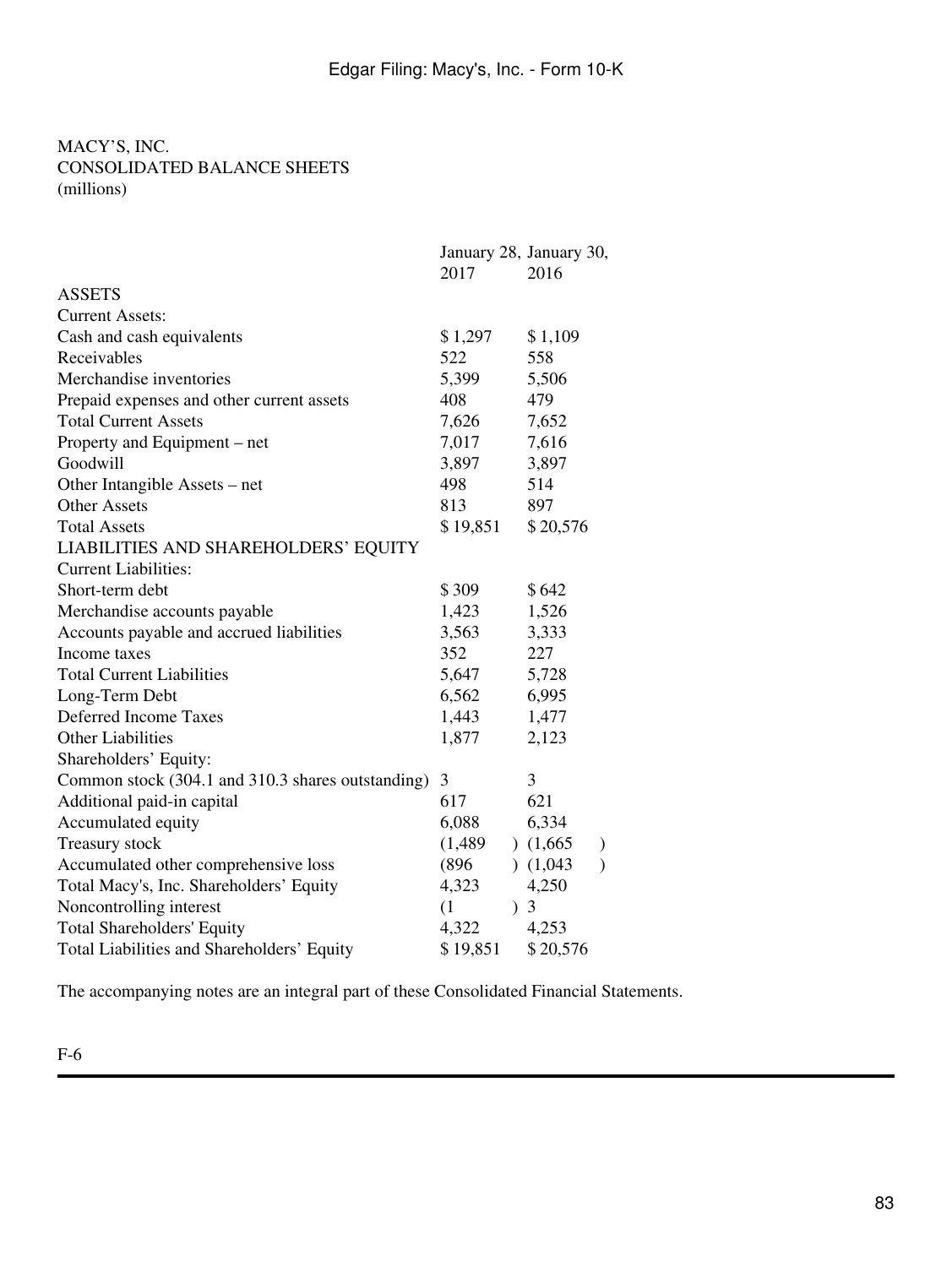## <span id="page-83-0"></span>MACY'S, INC. CONSOLIDATED STATEMENTS OF CHANGES IN SHAREHOLDERS' EQUITY (millions)

|                                                                                         |                      |                                                                    |               |                                             |               |                     | Accumulated Total                           |                                   |               |                      |           |                                                                |  |
|-----------------------------------------------------------------------------------------|----------------------|--------------------------------------------------------------------|---------------|---------------------------------------------|---------------|---------------------|---------------------------------------------|-----------------------------------|---------------|----------------------|-----------|----------------------------------------------------------------|--|
|                                                                                         | Stock                | $\displaystyle\underset{\text{Paid-In}}{\text{Commop}}$<br>Capital |               | Additional<br>Accumulated reasury<br>Equity |               | Stock               | Other<br>ComprehensIne.<br>Income<br>(Loss) | Macy's,<br>Shareholders<br>Equity |               | Interest             |           | Total<br>Non-controlling<br>Literation Shareholders'<br>Equity |  |
| Balance at February 1, 2014<br>Net income<br>Other comprehensive income                 | \$4                  | \$2,522                                                            |               | \$6,235<br>1,526                            |               | \$(1,847)           | \$ (665)<br>(407)                           | \$6,249<br>1,526<br>(407)         | $\mathcal{E}$ | \$                   |           | \$6,249<br>1,526<br>(407)                                      |  |
| Common stock dividends                                                                  |                      |                                                                    |               | (421)                                       |               |                     |                                             | (421)                             | $\mathcal{E}$ |                      |           | (421)                                                          |  |
| $($1.1875$ per share)<br>Stock repurchases                                              |                      |                                                                    |               |                                             |               | (1,901)             |                                             | (1,901)                           | $\mathcal{E}$ |                      |           | (1,901)                                                        |  |
| Stock-based compensation<br>expense                                                     |                      | 72                                                                 |               |                                             |               |                     |                                             | 72                                |               |                      |           | 72                                                             |  |
| Stock issued under stock plans                                                          |                      | (66)                                                               |               |                                             |               | 324                 |                                             | 258                               |               |                      |           | 258                                                            |  |
| Retirement of common stock                                                              |                      | (1,480)                                                            | $\rightarrow$ |                                             |               | 1,480               |                                             |                                   |               |                      |           |                                                                |  |
| Deferred compensation<br>plan distributions                                             |                      |                                                                    |               |                                             |               | $\overline{2}$      |                                             | $\overline{2}$                    |               |                      |           | $\overline{2}$                                                 |  |
| Balance at January 31, 2015<br>Net income (loss)                                        | 4                    | 1,048                                                              |               | 7,340<br>1,072                              |               | $(1,942)$ $(1,072)$ |                                             | 5,378<br>1,072                    |               | (2)                  | $\lambda$ | 5,378<br>1,070                                                 |  |
| Other comprehensive loss                                                                |                      |                                                                    |               |                                             |               |                     | 29                                          | 29                                |               |                      |           | 29                                                             |  |
| Common stock dividends                                                                  |                      |                                                                    |               |                                             |               |                     |                                             |                                   |               |                      |           |                                                                |  |
| $($1.3925$ per share)                                                                   |                      |                                                                    |               | (456)                                       |               |                     |                                             | (456)                             | $\mathcal{E}$ |                      |           | (456)                                                          |  |
| Stock repurchases                                                                       |                      |                                                                    |               |                                             |               | (2,001)             |                                             | (2,001)                           | $\mathcal{E}$ |                      |           | (2,001)                                                        |  |
| Stock-based compensation<br>expense                                                     |                      | 64                                                                 |               |                                             |               |                     |                                             | 64                                |               |                      |           | 64                                                             |  |
| Stock issued under stock plans                                                          |                      | (64)                                                               |               |                                             |               | 226                 |                                             | 162                               |               |                      |           | 162                                                            |  |
| Retirement of common stock                                                              | (1)<br>$\mathcal{L}$ | (427)                                                              |               | (1,622)                                     |               | 2,050               |                                             |                                   |               |                      |           |                                                                |  |
| Deferred compensation<br>plan distributions                                             |                      |                                                                    |               |                                             |               | $\overline{2}$      |                                             | 2                                 |               |                      |           | $\overline{2}$                                                 |  |
| Macy's China Limited                                                                    |                      |                                                                    |               |                                             |               |                     |                                             |                                   |               | 5                    |           | 5                                                              |  |
| Balance at January 30, 2016                                                             | 3                    | 621                                                                |               | 6,334                                       |               | $(1,665)$ $(1,043)$ |                                             | 4,250                             |               | 3                    |           | 4,253                                                          |  |
| Net income (loss)                                                                       |                      |                                                                    |               | 619                                         |               |                     |                                             | 619                               |               | (8)                  | $\lambda$ | 611                                                            |  |
| Other comprehensive income                                                              |                      |                                                                    |               |                                             |               |                     | 147                                         | 147                               |               |                      |           | 147                                                            |  |
| Common stock dividends                                                                  |                      |                                                                    |               | (459)                                       | $\rightarrow$ |                     |                                             | (459)                             | $\mathcal{L}$ |                      |           | (459)                                                          |  |
| $($1.4925$ per share)                                                                   |                      |                                                                    |               |                                             |               |                     |                                             |                                   |               |                      |           |                                                                |  |
| Stock repurchases<br>Stock-based compensation                                           |                      |                                                                    |               |                                             |               | (316)               |                                             | (316)                             |               |                      |           | (316)                                                          |  |
| expense                                                                                 |                      | 60                                                                 |               |                                             |               |                     |                                             | 60                                |               |                      |           | 60                                                             |  |
| Stock issued under stock plans                                                          |                      | (64)                                                               |               |                                             |               | 81                  |                                             | 17                                |               |                      |           | 17                                                             |  |
| Retirement of common stock                                                              |                      |                                                                    |               | (406)                                       |               | )406                |                                             |                                   |               |                      |           |                                                                |  |
| Deferred compensation<br>plan distributions                                             |                      |                                                                    |               |                                             |               | 5                   |                                             | 5                                 |               |                      |           | 5                                                              |  |
| Macy's China Limited                                                                    |                      |                                                                    |               |                                             |               |                     |                                             |                                   |               |                      |           | 4                                                              |  |
| Balance at January 28, 2017                                                             | \$3                  | \$617                                                              |               | \$6,088                                     |               | $$(1,489)$ \; (896) |                                             | \$4,323                           |               | $\mathcal{S}$<br>(1) |           | \$4,322                                                        |  |
| The accompanying notes are an integral part of these Consolidated Financial Statements. |                      |                                                                    |               |                                             |               |                     |                                             |                                   |               |                      |           |                                                                |  |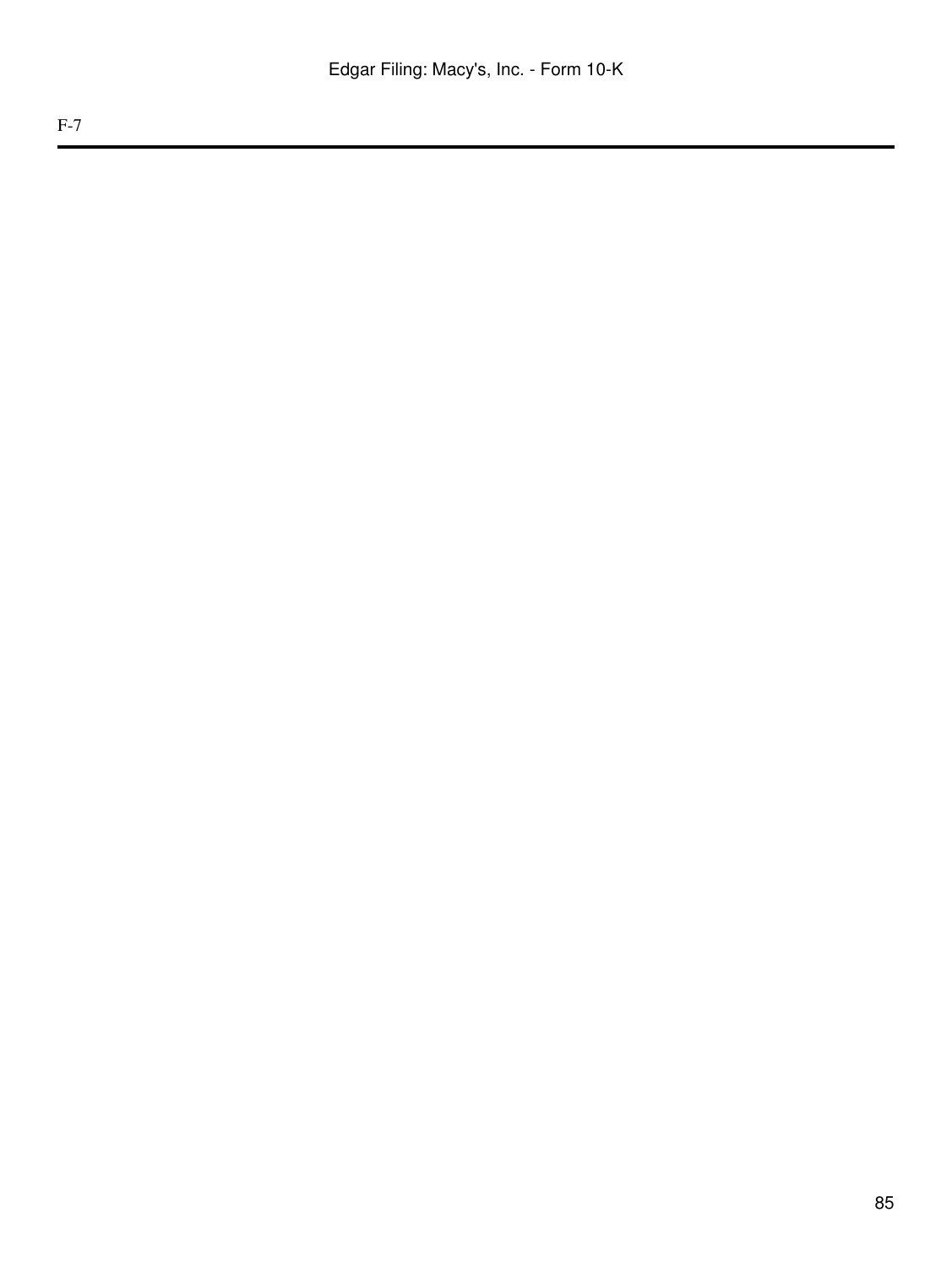## <span id="page-85-0"></span>MACY'S, INC. CONSOLIDATED STATEMENTS OF CASH FLOWS (millions)

|                                                                       | 2016           | 2015             | 2014                          |               |
|-----------------------------------------------------------------------|----------------|------------------|-------------------------------|---------------|
| Cash flows from operating activities:                                 |                |                  |                               |               |
| Net income                                                            | \$611          | \$1,070          | \$1,526                       |               |
| Adjustments to reconcile net income to net cash provided by operating |                |                  |                               |               |
| activities:                                                           |                |                  |                               |               |
| Impairments, store closing and other costs                            | 479            | 288              | 87                            |               |
| Settlement charges                                                    | 98             |                  |                               |               |
| Depreciation and amortization                                         | 1,058          | 1,061            | 1,036                         |               |
| Stock-based compensation expense                                      | 61             | 65               | 73                            |               |
| Gains on sale of real estate                                          | (209)          | (212)            | ) (92)                        | $\mathcal{E}$ |
| Amortization of financing costs and premium on acquired debt          | (14)           | (14)             | (5)                           | $\mathcal{E}$ |
| Changes in assets and liabilities:                                    |                |                  |                               |               |
| (Increase) decrease in receivables                                    | (1)            | (45)             | 22                            |               |
| (Increase) decrease in merchandise inventories                        | 107            | (60)             | )44                           |               |
| Increase in prepaid expenses and other current assets                 | (8)            | $)$ —            | (3)                           | $\mathcal{Y}$ |
| Increase in other assets not separately identified                    |                | $(1 -$           | ) (61)                        | $\mathcal{E}$ |
| Decrease in merchandise accounts payable                              | (132)          | ) (78)           | $)$ (21)                      | $\lambda$     |
| Increase (decrease) in accounts payable, accrued                      |                |                  |                               |               |
| liabilities and other items not separately identified                 | (162)          | 68               | 129                           |               |
| Increase (decrease) in current income taxes                           | 125            | (69)             | (65)                          | $\mathcal{L}$ |
| Increase (decrease) in deferred income taxes                          | (139)          | (1)              | )29                           |               |
| Increase (decrease) in other liabilities not separately identified    | (73)           | $)$ (88)         | 10                            |               |
| Net cash provided by operating activities                             | 1,801          | 1,984            | 2,709                         |               |
| Cash flows from investing activities:                                 |                |                  |                               |               |
| Purchase of property and equipment                                    | (596)          | (777)            | (770)                         | $\mathcal{Y}$ |
| Capitalized software                                                  | (316)          | ) (336)          | (298)                         | $\mathcal{L}$ |
| Acquisition of Bluemercury, Inc., net of cash acquired                |                | (212)            |                               |               |
| Disposition of property and equipment                                 | 673            | 204              | 172                           |               |
| Other, net                                                            | 52             | 29               | (74)                          | $\mathcal{Y}$ |
| Net cash used by investing activities                                 | (187)          | $(1,092)$ (970)  |                               | $\lambda$     |
| Cash flows from financing activities:                                 |                |                  |                               |               |
| Debt issued                                                           | $\overline{2}$ | 499              | 1,044                         |               |
| Financing costs                                                       | (3)            | (4)              | (9)                           | $\lambda$     |
| Debt repaid                                                           | (751)          | (152)            | $)$ (870)                     | $\mathcal{E}$ |
| Dividends paid                                                        | (459)          | (456)            | ) (421)                       | $\rightarrow$ |
| Increase (decrease) in outstanding checks                             | 61             | (83)             | ) 133                         |               |
| Acquisition of treasury stock                                         | (316)          |                  | $(2,001)$ $(1,901)$           |               |
| Issuance of common stock                                              | 36             | 163              | 258                           |               |
| Proceeds from noncontrolling interest                                 | $\overline{4}$ | 5                |                               |               |
| Net cash used by financing activities                                 |                |                  | $(1,426)$ $(2,029)$ $(1,766)$ |               |
| Net increase (decrease) in cash and cash equivalents                  | 188            | $(1,137)$ $(27)$ |                               | $\rightarrow$ |
| Cash and cash equivalents beginning of period                         | 1,109          | 2,246            | 2,273                         |               |
| Cash and cash equivalents end of period                               | \$1,297        | \$1,109          | \$2,246                       |               |
| Supplemental cash flow information:                                   |                |                  |                               |               |
| Interest paid                                                         | \$396          | \$383            | \$413                         |               |
|                                                                       |                |                  |                               |               |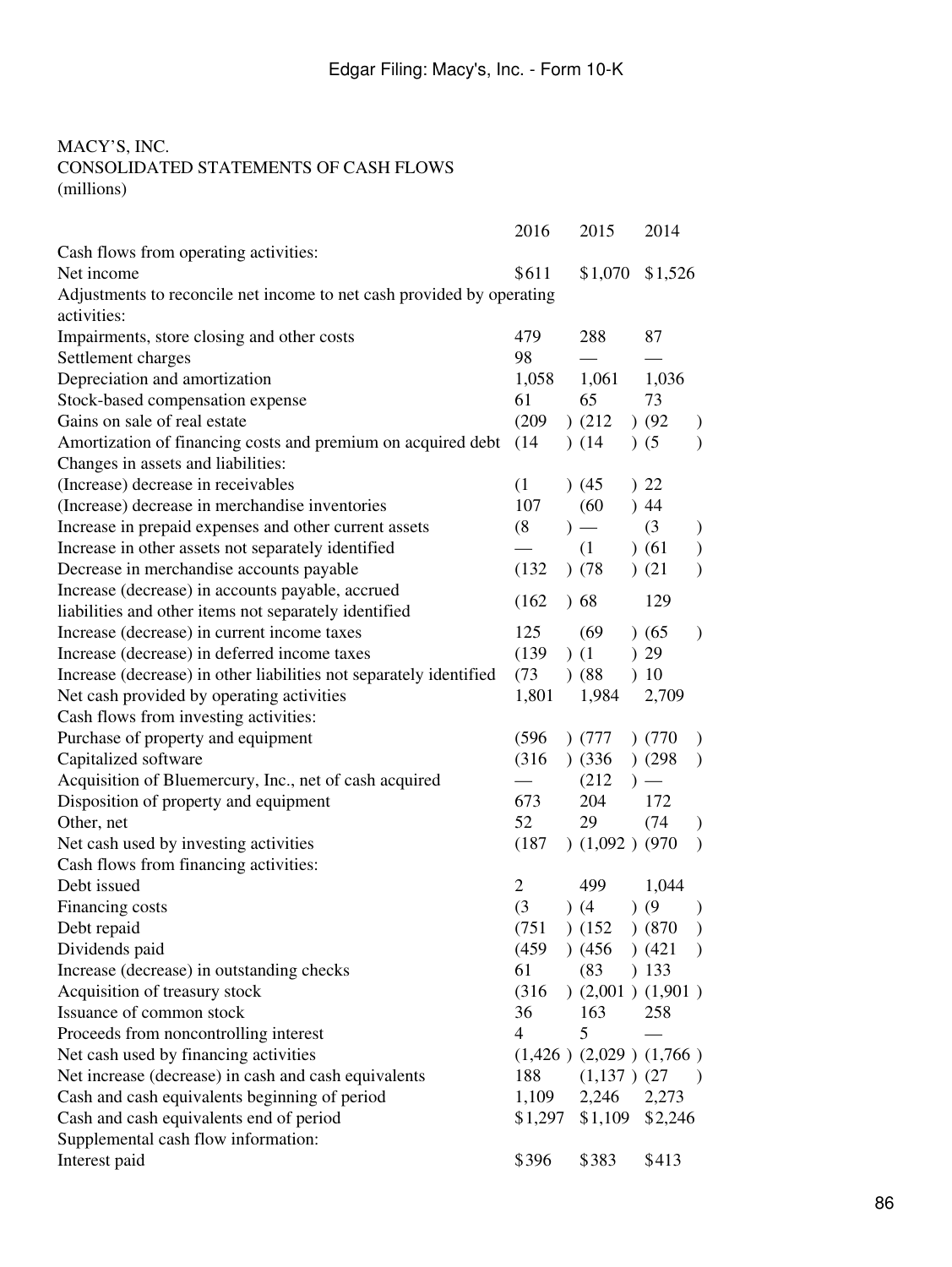# Edgar Filing: Macy's, Inc. - Form 10-K

| Interest received                                                                       | 4 2     |       |
|-----------------------------------------------------------------------------------------|---------|-------|
| Income taxes paid (net of refunds received)                                             | 352 635 | - 834 |
| The accompanying notes are an integral part of these Consolidated Financial Statements. |         |       |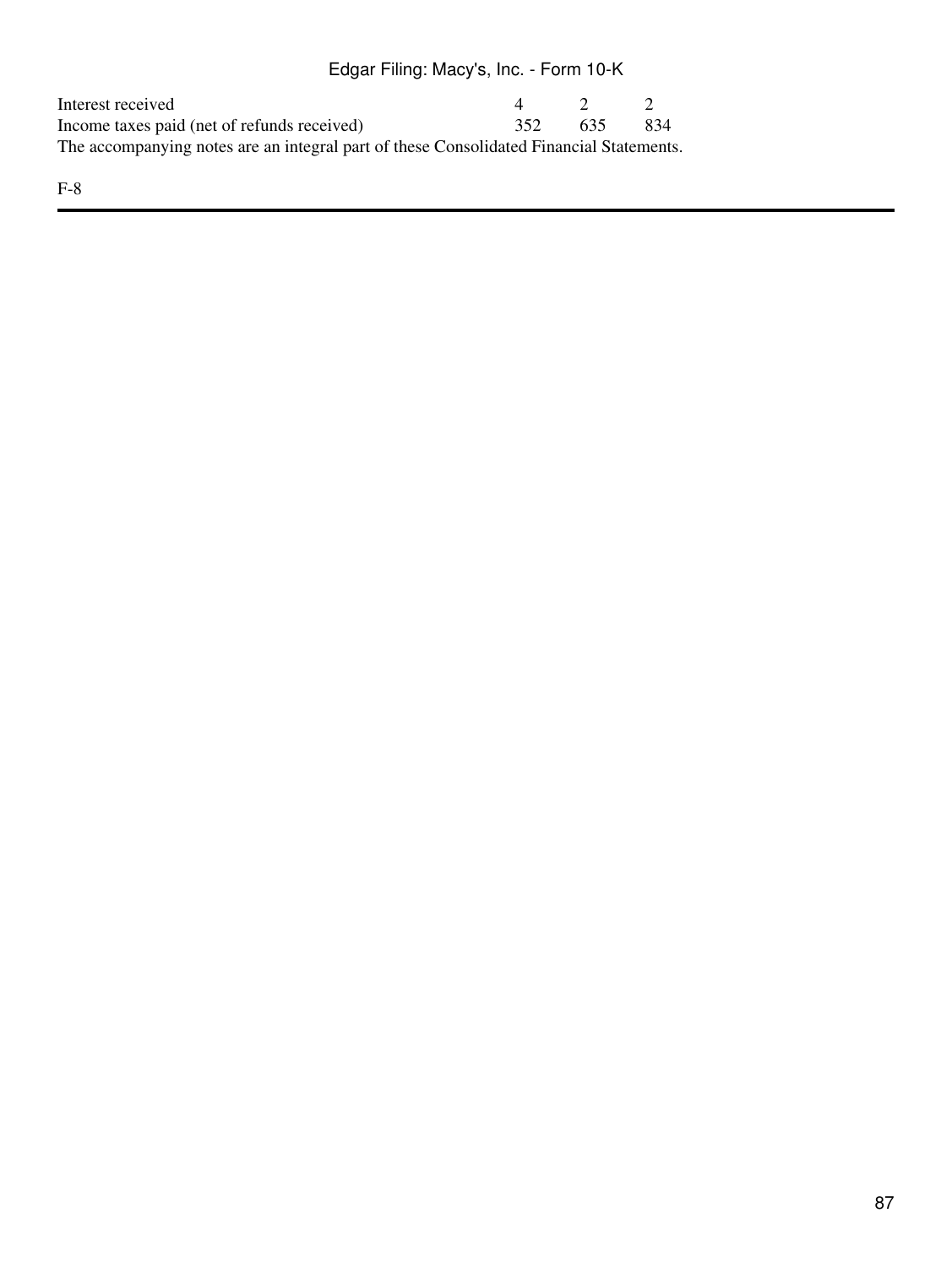## <span id="page-87-0"></span>MACY'S, INC. NOTES TO CONSOLIDATED FINANCIAL STATEMENTS

## 1.Organization and Summary of Significant Accounting Policies

Nature of Operations

Macy's, Inc. and subsidiaries (the "Company") is an omnichannel retail organization operating stores, websites and mobile applications under three brands (Macy's, Bloomingdale's and Bluemercury) that sell a wide range of merchandise, including apparel and accessories (men's, women's and children's), cosmetics, home furnishings and other consumer goods. The Company has stores in 45 states, the District of Columbia, Guam and Puerto Rico. As of January 28, 2017, the Company's operations and reportable segments were conducted through Macy's, Bloomingdale's, Bloomingdale's The Outlet, Macy's Backstage, Bluemercury and Macy's China Limited, which are aggregated into one reporting segment in accordance with the Financial Accounting Standards Board ("FASB") Accounting Standards Codification ("ASC") Topic 280, "Segment Reporting." The metrics used by management to assess the performance of the Company's operating divisions include sales trends, gross margin rates, expense rates, and rates of earnings before interest and taxes ("EBIT") and earnings before interest, taxes, depreciation and amortization ("EBITDA"). The Company's operating divisions have historically had similar economic characteristics and are expected to have similar economic characteristics and long-term financial performance in future periods.

For 2016, 2015 and 2014, the following merchandise constituted the following percentages of sales:

|                                                                                       |     | 2016 2015 2014      |     |  |
|---------------------------------------------------------------------------------------|-----|---------------------|-----|--|
| Women's Accessories, Intimate Apparel, Shoes, Cosmetics and Fragrances 38 % 38 % 38 % |     |                     |     |  |
| Women's Apparel                                                                       | 23  | 23                  | 23  |  |
| Men's and Children's                                                                  | 23  | 23                  | 23  |  |
| Home/Miscellaneous                                                                    | 16. | -16 -               | -16 |  |
|                                                                                       |     | $100\%$ 100\% 100\% |     |  |

#### Fiscal Year

The Company's fiscal year ends on the Saturday closest to January 31. Fiscal years 2016, 2015 and 2014 ended on January 28, 2017, January 30, 2016 and January 31, 2015, respectively, and each included 52 weeks. References to years in the Consolidated Financial Statements relate to fiscal years rather than calendar years. Basis of Presentation

In August 2015, the Company established a joint venture, Macy's China Limited, of which the Company holds a sixty-five percent ownership interest and Hong Kong-based Fung Retailing Limited holds the remaining thirty-five percent ownership interest. Macy's China Limited sells merchandise in China through an e-commerce presence on Alibaba Group's Tmall Global. The Consolidated Financial Statements include the accounts of Macy's, Inc. and its 100%-owned subsidiaries and the newly established majority-owned subsidiary, Macy's China Limited. The noncontrolling interest represents the Fung Retailing Limited's thirty-five percent proportionate share of the results of Macy's China Limited. All significant intercompany transactions have been eliminated.

Certain reclassifications were made to prior years' amounts to conform to the classifications of such amounts for the most recent year.

Use of Estimates

The preparation of financial statements in conformity with accounting principles generally accepted in the United States of America requires management to make estimates and assumptions that affect the reported amounts of assets and liabilities and disclosure of contingent assets and liabilities at the date of the financial statements and the reported amounts of revenues and expenses during the reporting period. Such estimates and assumptions are subject to inherent uncertainties, which may result in actual amounts differing from reported amounts.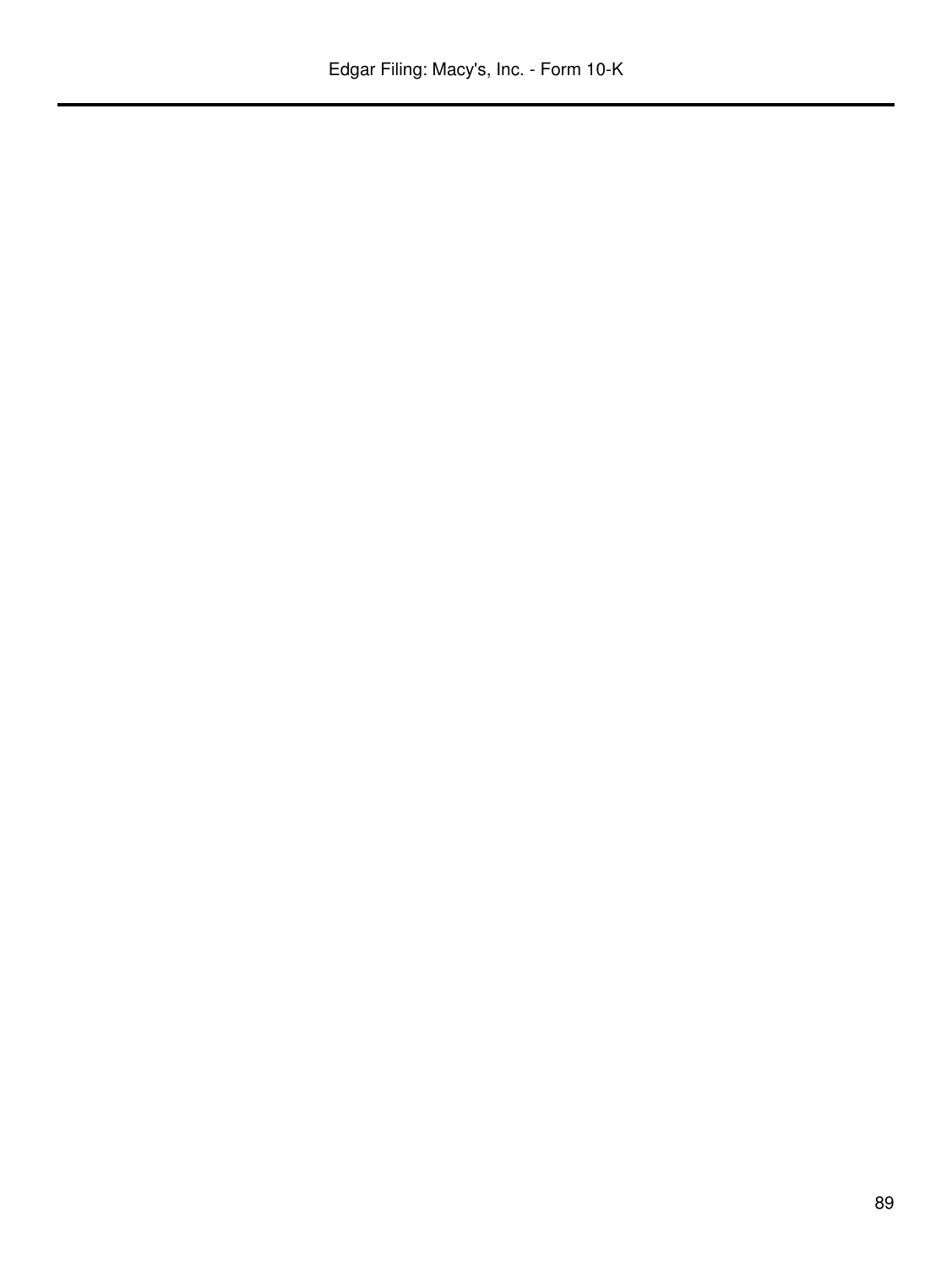Net Sales

Net sales include merchandise sales, licensed department income, shipping and handling fees, sales of private brand goods directly to third party retailers and sales of excess inventory to third parties. Sales of merchandise are recorded at the time of delivery to the customer and are reported net of merchandise returns. The Company licenses third parties to operate certain departments in its stores. The Company receives commissions from these licensed departments based on a percentage of net sales. Commissions are recognized as income at the time merchandise is sold to customers. Sales taxes collected from customers are not considered revenue and are included in accounts payable and accrued liabilities until remitted to the taxing authorities.

Cost of Sales

Cost of sales consists of the cost of merchandise, including inbound freight, and shipping and handling costs. An estimated allowance for future sales returns is recorded and cost of sales is adjusted accordingly. Cash and Cash Equivalents

Cash and cash equivalents include cash and liquid investments with original maturities of three months or less. Cash and cash equivalents includes amounts due in respect of credit card sales transactions that are settled early in the following period in the amount of \$119 million at January 28, 2017 and \$128 million at January 30, 2016. Investments

The Company from time to time invests in debt and equity securities, including companies engaged in complementary businesses. All marketable equity and debt securities held by the Company are accounted for under ASC Topic 320, "Investments – Debt and Equity Securities." Unrealized holding gains and losses on trading securities are recognized in the Consolidated Statements of Income and unrealized holding gains and losses on available-for-sale securities are included as a separate component of accumulated other comprehensive income, net of income tax effect, until realized. At January 28, 2017, the Company did not hold any held-to-maturity or available-for-sale securities. Receivables

In connection with the sale of most of the Company's credit assets to Citibank, the Company and Citibank entered into a long-term marketing and servicing alliance pursuant to the terms of a Credit Card Program Agreement (the "Program Agreement"). Income earned under the Program Agreement is treated as a reduction of selling, general and administrative ("SG&A") expenses on the Consolidated Statements of Income. Under the Program Agreement, Citibank offers proprietary and non-proprietary credit cards to the Company's customers through previously existing and newly opened accounts.

## Loyalty Programs

The Company maintains customer loyalty programs in which customers earn points based on their spending. Under the Macy's brand, the Company participates in a coalition program (Plenti) whereby customers can earn points based on spending levels with bonus opportunities through various targeted offers and promotions at Macy's and other partners. Coalition partners currently include - American Express, AT&T, Direct Energy, Exxon Mobil, Hulu, Nationwide, and Rite Aid. Under the Bloomingdale's brand, the Company offers a tender neutral points-based program. Benefits also include free delivery and gift wrap services. The Company recognizes the estimated net amount of the rewards that will be earned and redeemed as a reduction to net sales.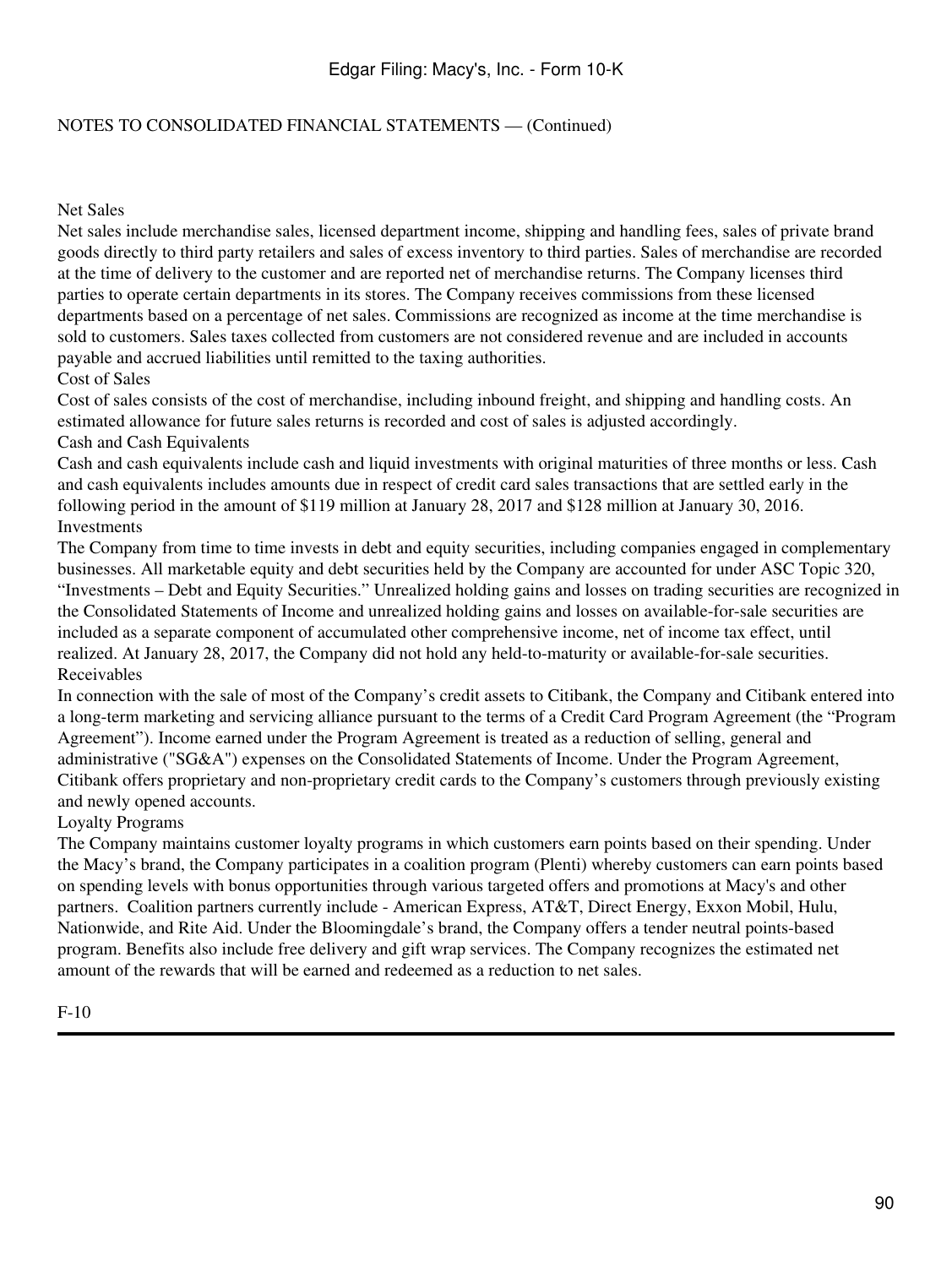#### Merchandise Inventories

Merchandise inventories are valued at lower of cost or market using the last-in, first-out (LIFO) retail inventory method. Under the retail inventory method, inventory is segregated into departments of merchandise having similar characteristics, and is stated at its current retail selling value. Inventory retail values are converted to a cost basis by applying specific average cost factors for each merchandise department. Cost factors represent the average cost-to-retail ratio for each merchandise department based on beginning inventory and the annual purchase activity. At January 28, 2017 and January 30, 2016, merchandise inventories valued at LIFO, including adjustments as necessary to record inventory at the lower of cost or market, approximated the cost of such inventories using the first-in, first-out (FIFO) retail inventory method. The application of the LIFO retail inventory method did not result in the recognition of any LIFO charges or credits affecting cost of sales for 2016, 2015 or 2014. The retail inventory method inherently requires management judgments and estimates, such as the amount and timing of permanent markdowns to clear unproductive or slow-moving inventory, which may impact the ending inventory valuation as well as gross margins. Permanent markdowns designated for clearance activity are recorded when the utility of the inventory has diminished. Factors considered in the determination of permanent markdowns include current and anticipated demand, customer preferences, age of the merchandise and fashion trends. When a decision is made to permanently markdown merchandise, the resulting gross margin reduction is recognized in the period the markdown is recorded. Physical inventories are generally taken within each merchandise department annually, and inventory records are adjusted accordingly, resulting in the recording of actual shrinkage. Physical inventories are taken at all store locations for substantially all merchandise categories approximately three weeks before the end of the year. Shrinkage is estimated as a percentage of sales at interim periods and for this approximate three-week period, based on historical shrinkage rates. While it is not possible to quantify the impact from each cause of shrinkage, the Company has loss prevention programs and policies that are intended to minimize shrinkage, including the use of radio frequency identification cycle counts and interim inventories to keep the Company's merchandise files accurate. Vendor Allowances

The Company receives certain allowances as reimbursement for markdowns taken and/or to support the gross margins earned in connection with the sales of merchandise. These allowances are recognized when earned in accordance with ASC Subtopic 605-50, "Customer Payments and Incentives." The Company also receives advertising allowances from approximately 1,000 of its merchandise vendors pursuant to cooperative advertising programs, with some vendors participating in multiple programs. These allowances represent reimbursements by vendors of costs incurred by the Company to promote the vendors' merchandise and are netted against advertising and promotional costs when the related costs are incurred in accordance with ASC Subtopic 605-50. Advertising allowances in excess of costs incurred are recorded as a reduction of merchandise costs and, ultimately, through cost of sales when the merchandise is sold.

The arrangements pursuant to which the Company's vendors provide allowances, while binding, are generally informal in nature and one year or less in duration. The terms and conditions of these arrangements vary significantly from vendor to vendor and are influenced by, among other things, the type of merchandise to be supported.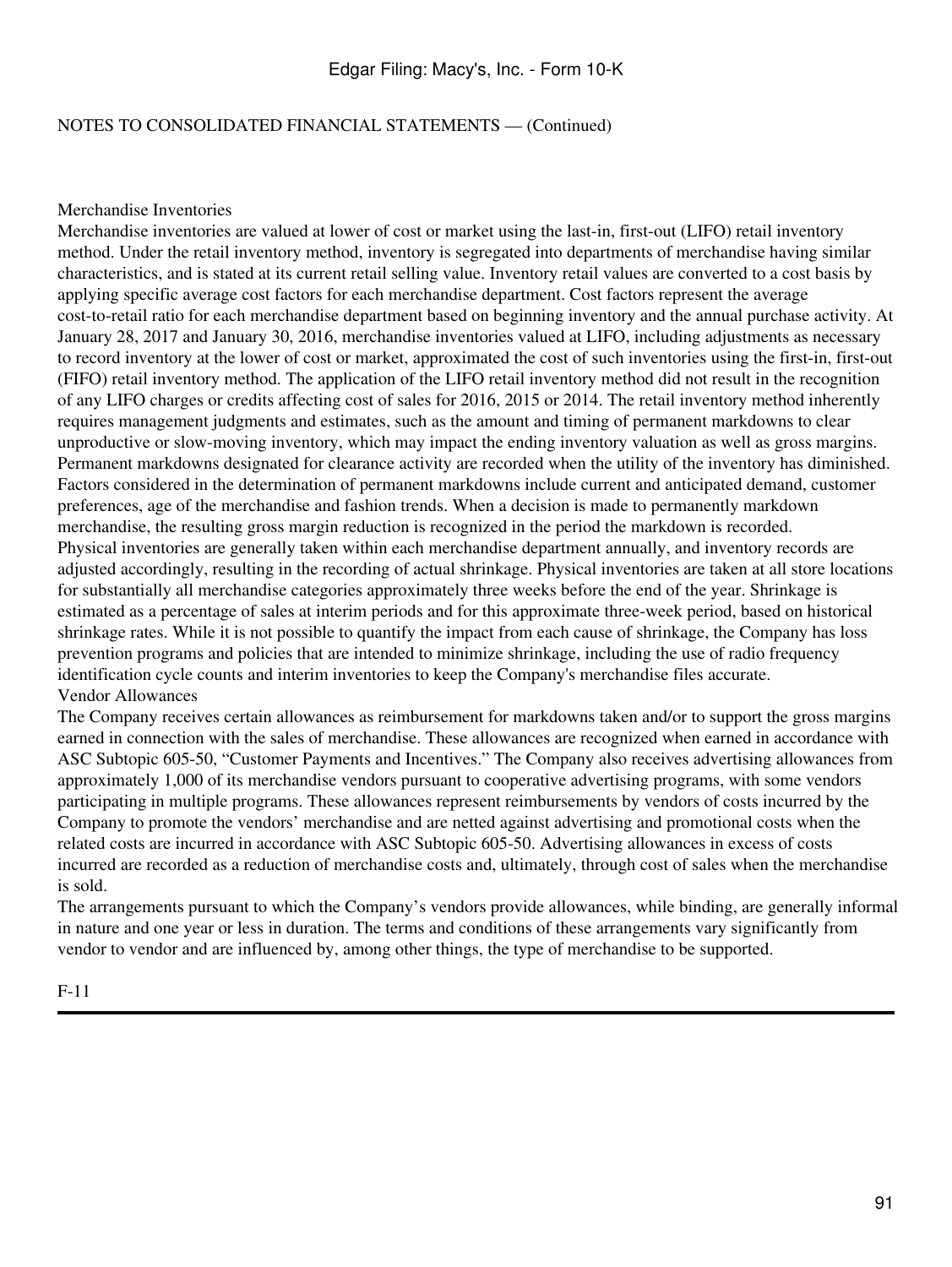#### Advertising

Department store non-direct response advertising and promotional costs are expensed either as incurred or the first time the advertising occurs. Direct response advertising and promotional costs are deferred and expensed over the period during which the sales are expected to occur, generally one to four months. Advertising and promotional costs and cooperative advertising allowances were as follows:

|                                                                                                            | 2016       | 2015     | 2014             |
|------------------------------------------------------------------------------------------------------------|------------|----------|------------------|
|                                                                                                            | (millions) |          |                  |
| Gross advertising and promotional costs                                                                    | \$1,547    | \$1,587  | \$1,602          |
| Cooperative advertising allowances                                                                         | 394        | 414      | 425              |
| Advertising and promotional costs, net of<br>cooperative advertising allowances                            | \$1,153    | \$1,173  | \$1,177          |
| Net sales                                                                                                  | \$25,778   | \$27,079 | \$28,105         |
| Advertising and promotional costs, net of cooperative<br>advertising allowances, as a percent to net sales | 4.5        | $\%$ 43  | $\%$ 4.2<br>$\%$ |

Property and Equipment

Depreciation of owned properties is provided primarily on a straight-line basis over the estimated asset lives, which range from fifteen to fifty years for buildings and building equipment and three to fifteen years for fixtures and equipment. Real estate taxes and interest on construction in progress and land under development are capitalized. Amounts capitalized are amortized over the estimated lives of the related depreciable assets. The Company receives contributions from developers and merchandise vendors to fund building improvement and the construction of vendor shops. Such contributions are generally netted against the capital expenditures.

Buildings on leased land and leasehold improvements are amortized over the shorter of their economic lives or the lease term, beginning on the date the asset is put into use.

The carrying value of long-lived assets is periodically reviewed by the Company whenever events or changes in circumstances indicate that a potential impairment has occurred. For long-lived assets held for use, a potential impairment has occurred if projected future undiscounted cash flows are less than the carrying value of the assets. The estimate of cash flows includes management's assumptions of cash inflows and outflows directly resulting from the use of those assets in operations. When a potential impairment has occurred, an impairment write-down is recorded if the carrying value of the long-lived asset exceeds its fair value. The Company believes its estimated cash flows are sufficient to support the carrying value of its long-lived assets. If estimated cash flows significantly differ in the future, the Company may be required to record asset impairment write-downs.

If the Company commits to a plan to dispose of a long-lived asset before the end of its previously estimated useful life, estimated cash flows are revised accordingly, and the Company may be required to record an asset impairment write-down. Additionally, related liabilities arise such as severance, contractual obligations and other accruals associated with store closings from decisions to dispose of assets. The Company estimates these liabilities based on the facts and circumstances in existence for each restructuring decision. The amounts the Company will ultimately realize or disburse could differ from the amounts assumed in arriving at the asset impairment and restructuring charge recorded.

The Company classifies certain long-lived assets as held for disposal by sale and ceases depreciation when the particular criteria for such classification are met, including the probable sale within one year. For long-lived assets to be disposed of by sale, an impairment charge is recorded if the carrying amount of the asset exceeds its fair value less costs to sell. Such valuations include estimations of fair values and incremental direct costs to transact a sale.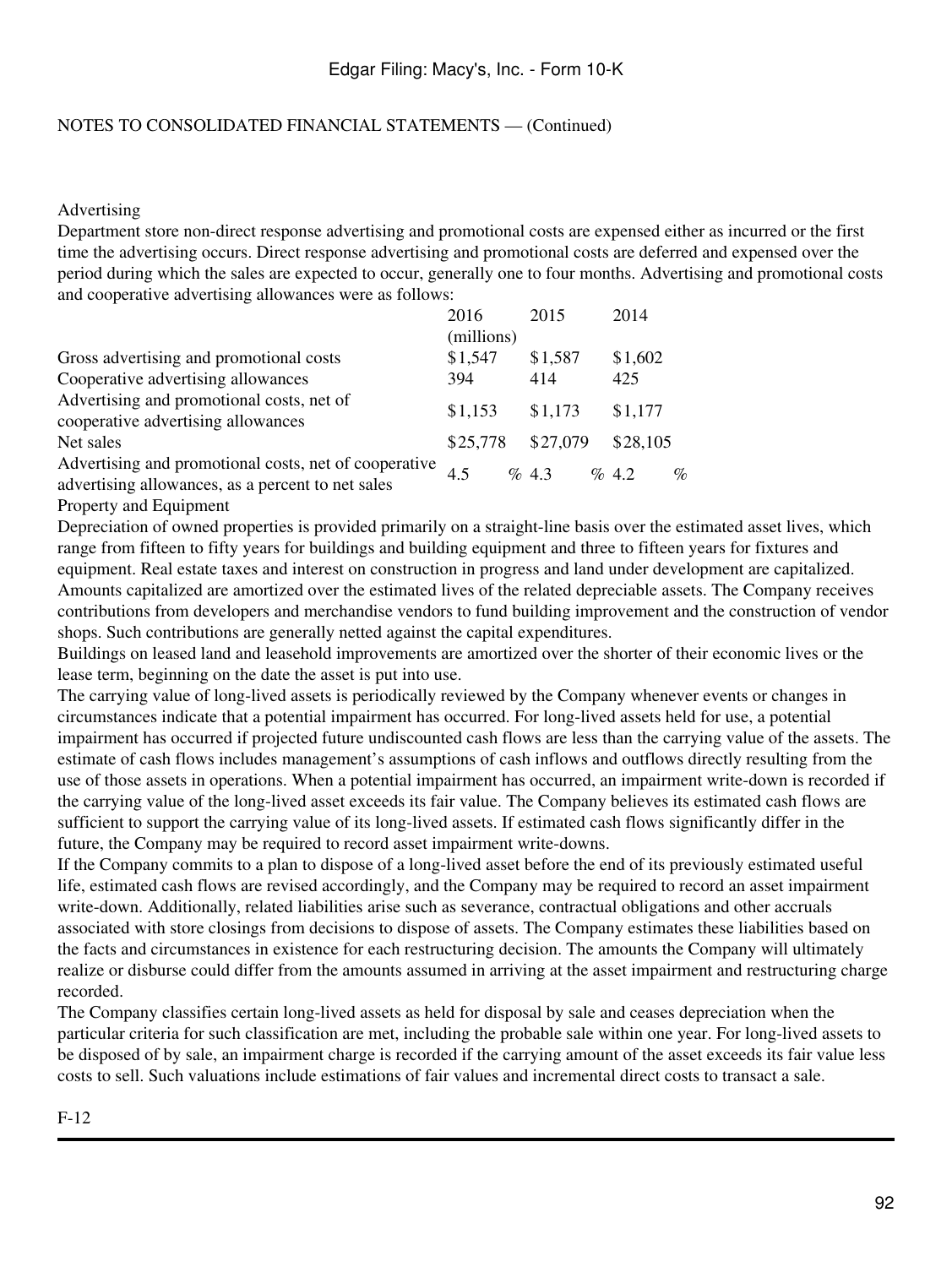Leases

The Company recognizes operating lease minimum rentals on a straight-line basis over the lease term. Executory costs such as real estate taxes and maintenance, and contingent rentals such as those based on a percentage of sales are recognized as incurred.

The lease term, which includes all renewal periods that are considered to be reasonably assured, begins on the date the Company has access to the leased property. The Company receives contributions from landlords to fund buildings and leasehold improvements. Such contributions are recorded as deferred rent and amortized as reductions to lease expense over the lease term.

Goodwill and Other Intangible Assets

The carrying value of goodwill and other intangible assets with indefinite lives are reviewed at least annually for possible impairment in accordance with ASC Subtopic 350-20 "Goodwill." Goodwill and other intangible assets with indefinite lives have been assigned to reporting units for purposes of impairment testing. The reporting units are the Company's retail operating divisions. Goodwill and other intangible assets with indefinite lives are tested for impairment annually at the end of the fiscal month of May. The Company evaluates qualitative factors to determine if it is more likely than not that the fair value of a reporting unit is less than its carrying value and whether it is necessary to perform the two-step goodwill impairment process. If required, the first step involves a comparison of each reporting unit's fair value to its carrying value and the Company estimates fair value based on discounted cash flows. The reporting unit's discounted cash flows require significant management judgment with respect to sales, gross margin and SG&A rates, capital expenditures and the selection and use of an appropriate discount rate. The projected sales, gross margin and SG&A expense rate assumptions and capital expenditures are based on the Company's annual business plan or other forecasted results. Discount rates reflect market-based estimates of the risks associated with the projected cash flows directly resulting from the use of those assets in operations. The estimates of fair value of reporting units are based on the best information available as of the date of the assessment. If the carrying value of a reporting unit exceeds its estimated fair value in the first step, a second step is performed, in which the reporting unit's goodwill is written down to its implied fair value. The second step requires the Company to allocate the fair value of the reporting unit derived in the first step to the fair value of the reporting unit's net assets, with any fair value in excess of amounts allocated to such net assets representing the implied fair value of goodwill for that reporting unit. If the carrying value of an individual indefinite-lived intangible asset exceeds its fair value, such individual indefinite-lived intangible asset is written down by an amount equal to such excess. Capitalized Software

The Company capitalizes purchased and internally developed software and amortizes such costs to expense on a straight-line basis over two to five years. Capitalized software is included in other assets on the Consolidated Balance Sheets.

#### Gift Cards

The Company only offers no-fee, non-expiring gift cards to its customers. At the time gift cards are sold, no revenue is recognized; rather, the Company records an accrued liability to customers. The liability is relieved and revenue is recognized equal to the amount redeemed at the time gift cards are redeemed for merchandise. The Company records income from unredeemed gift cards (breakage) as a reduction of SG&A expenses, and income is recorded in proportion and over the time period gift cards are actually redeemed. At least three years of historical data, updated annually, is used to determine actual redemption patterns.

Self-Insurance Reserves

The Company, through its insurance subsidiary, is self-insured for workers compensation and general liability claims up to certain maximum liability amounts. Although the amounts accrued are actuarially determined based on analysis of historical trends of losses, settlements, litigation costs and other factors, the amounts the Company will ultimately disburse could differ from such accrued amounts.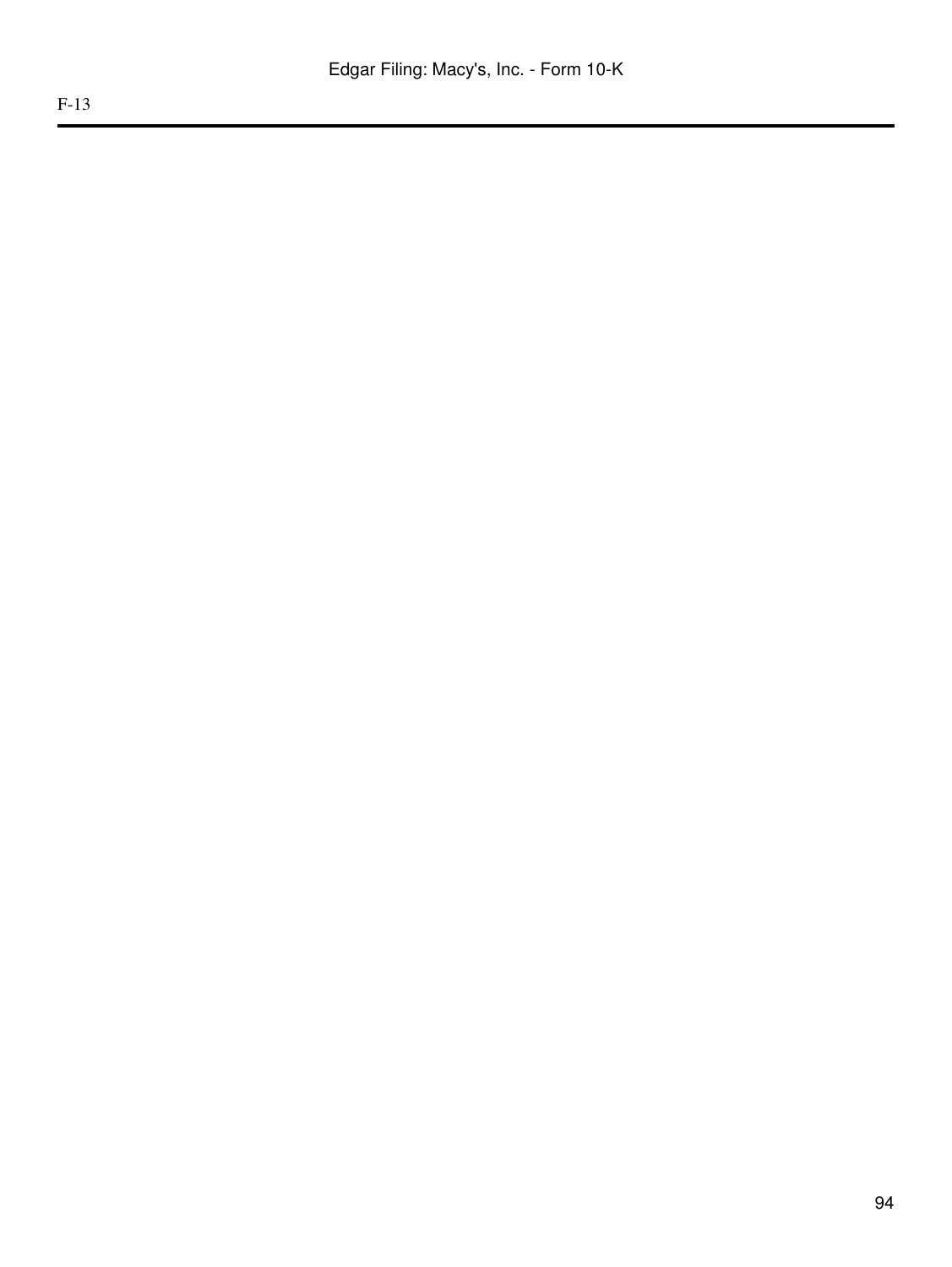#### Post Employment and Postretirement Obligations

The Company, through its actuaries, utilizes assumptions when estimating the liabilities for pension and other employee benefit plans. These assumptions, where applicable, include the discount rates used to determine the actuarial present value of projected benefit obligations, the rate of increase in future compensation levels, the long-term rate of return on assets and the growth in health care costs. The Company measures post employment and postretirement assets and obligations using the month-end that is closest to the Company's fiscal year-end. The benefit expense is generally recognized in the Consolidated Financial Statements on an accrual basis over the average remaining lifetime of participants, and the accrued benefits are reported in accounts payable and accrued liabilities and other liabilities on the Consolidated Balance Sheets, as appropriate.

Income Taxes

Income taxes are accounted for under the asset and liability method. Deferred income tax assets and liabilities are recognized for the future tax consequences attributable to differences between the financial statement carrying amounts of existing assets and liabilities and their respective tax bases, and net operating loss and tax credit carryforwards. Deferred income tax assets and liabilities are measured using enacted tax rates expected to apply to taxable income in the years in which those temporary differences are expected to be recovered or settled. The effect on deferred income tax assets and liabilities of a change in tax rates is recognized in the Consolidated Statements of Income in the period that includes the enactment date. Deferred income tax assets are reduced by a valuation allowance when it is more likely than not that some portion of the deferred income tax assets will not be realized. **Derivatives** 

The Company records derivative transactions according to the provisions of ASC Topic 815 "Derivatives and Hedging," which establishes accounting and reporting standards for derivative instruments and hedging activities and requires recognition of all derivatives as either assets or liabilities and measurement of those instruments at fair value. The Company makes limited use of derivative financial instruments. The Company does not use financial instruments for trading or other speculative purposes and is not a party to any leveraged financial instruments. On the date that the Company enters into a derivative contract, the Company designates the derivative instrument as either a fair value hedge, a cash flow hedge or as a free-standing derivative instrument, each of which would receive different accounting treatment. Prior to entering into a hedge transaction, the Company formally documents the relationship between hedging instruments and hedged items, as well as the risk management objective and strategy for undertaking various hedge transactions. Derivative instruments that the Company may use as part of its interest rate risk management strategy include interest rate swap and interest rate cap agreements and Treasury lock agreements. At January 28, 2017, the Company was not a party to any derivative financial instruments. Stock Based Compensation

The Company records stock-based compensation expense according to the provisions of ASC Topic 718, "Compensation – Stock Compensation." ASC Topic 718 requires all share-based payments to employees, including grants of employee stock options, to be recognized in the financial statements based on their fair values. Under the provisions of ASC Topic 718, the Company determines the appropriate fair value model to be used for valuing share-based payments and the amortization method for compensation cost.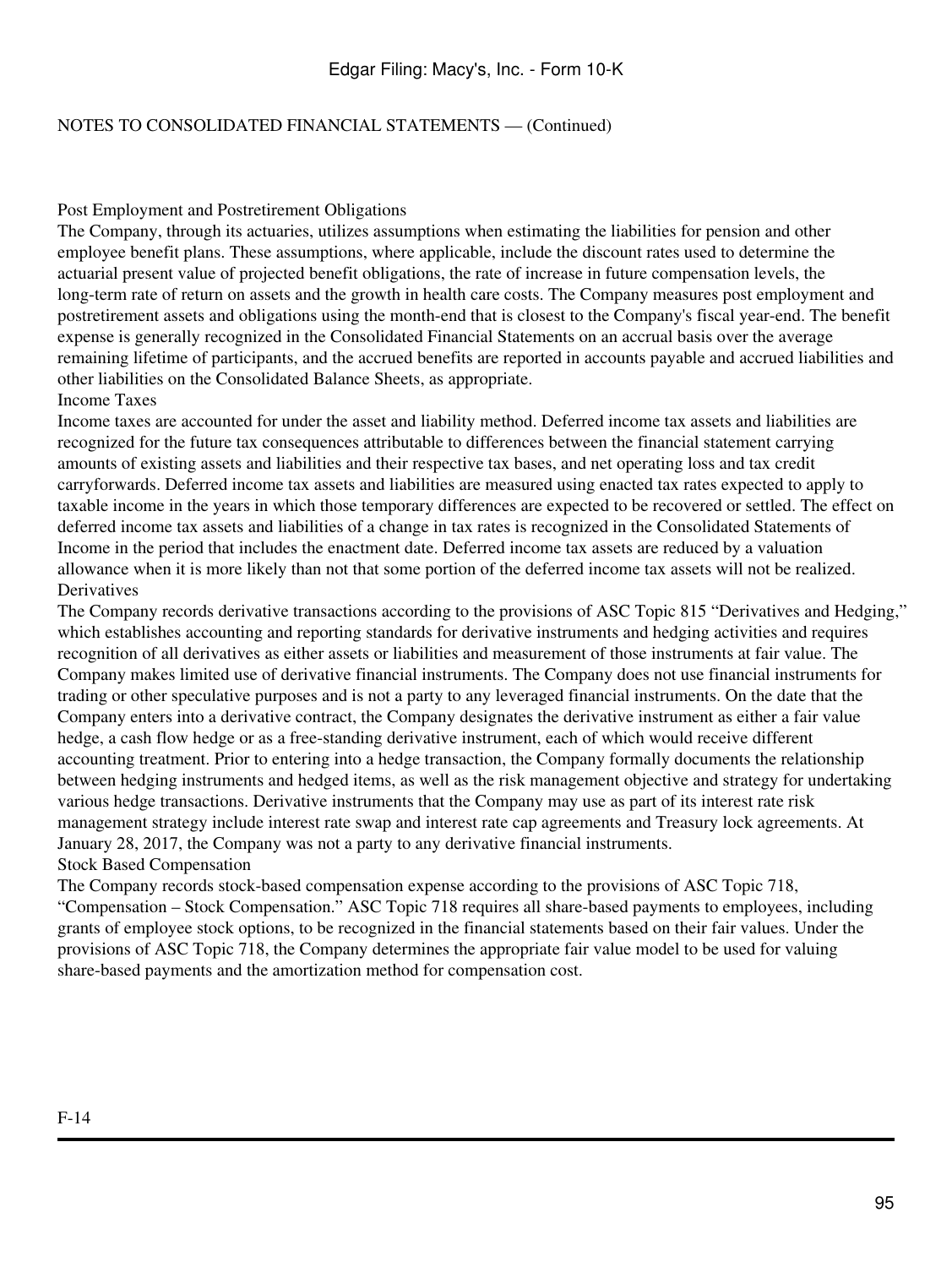2. Impairments, Store Closing and Other

Costs

Impairments, store closing and other costs consist of the following:

|                                    |            | 2016 2015 2014   |     |
|------------------------------------|------------|------------------|-----|
|                                    | (millions) |                  |     |
| Asset Impairments \$265 \$148 \$33 |            |                  |     |
| Severance                          | 168 123    |                  | -46 |
| Other                              | 46 17      |                  | 8   |
|                                    |            | \$479 \$288 \$87 |     |

During January 2017, the Company announced a series of actions to streamline its store portfolio, intensify cost efficiency efforts and execute its real estate strategy. These actions are intended to support the Company's strategy to further invest in omnichannel capabilities, improve customer experience and create shareholder value. These actions include the announced closure of sixty-eight Macy's stores and the reorganization of the field structure that supports the remaining stores and a significant restructuring of the Company's operations to focus resources on strategic priorities, improve organizational agility and reduce expense.

During January 2016, the Company announced a series of cost-efficiency and process improvement measures, including organization changes that combine certain region and district organizations of the My Macy's store management structure, adjusting staffing levels in each Macy's and Bloomingdale's store, implementing a voluntary separation opportunity for certain senior executives in stores, office and support functions who meet certain age and service requirements, reducing additional positions in back-office organizations, consolidating the four existing Macy's, Inc. credit and customer service center facilities into three, and decreasing non-payroll budgets company-wide.

During January 2015, the Company announced a series of initiatives to evolve its business model and invest in continued growth opportunities, including a restructuring of merchandising and marketing functions at Macy's and Bloomingdale's consistent with the Company's omnichannel approach to retailing, as well as a series of adjustments to its field and store operations to increase productivity and efficiency.

During January 2017, the Company announced the closure of sixty-eight Macy's stores, part of the approximately 100 planned closings announced in August 2016; during January 2016, the Company announced the closure of forty Macy's stores; and during January 2015, the Company announced the closure of fourteen Macy's stores.

In connection with these announcements and the plans to dispose of these locations, the Company incurred severance and other human resource-related costs and other costs related to obligations and other store liabilities.

As a result of the Company's projected undiscounted future cash flows related to certain store locations and other assets being less than their carrying value, the Company recorded impairment charges, including properties that were the subject of announced store closings. The fair values of these assets were calculated based on the projected cash flows and an estimated risk-adjusted rate of return that would be used by market participants in valuing these assets or based on prices of similar assets.

The Company expects to pay out the majority of the 2016 accrued severance costs, which are included in accounts payable and accrued liabilities on the Consolidated Balance Sheets, prior to July 29, 2017. The 2015 and 2014 accrued severance costs, which were included in accounts payable and accrued liabilities on the Consolidated Balance Sheets, were paid out in the year subsequent to incurring such severance costs.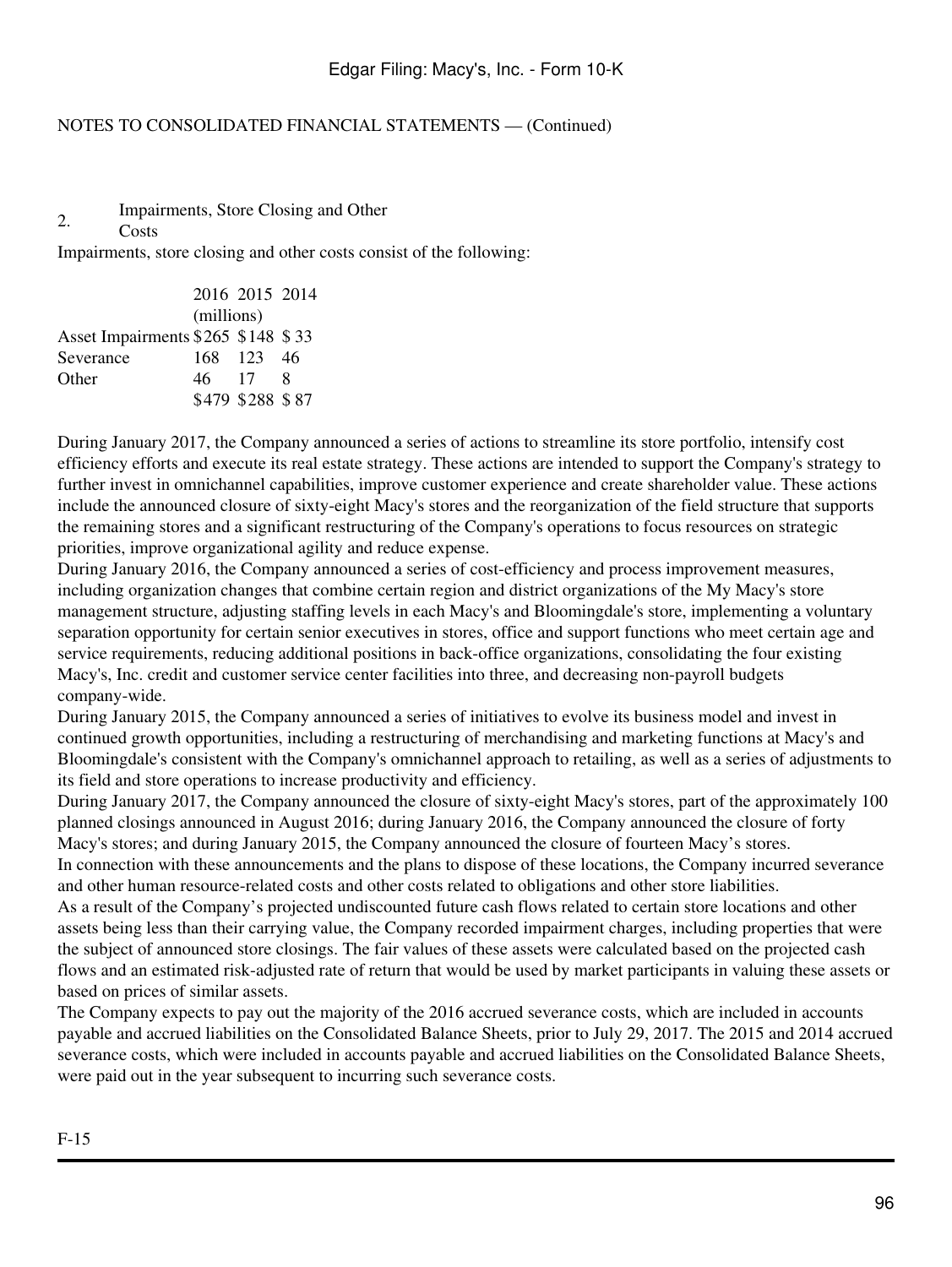#### 3.Receivables

Receivables were \$522 million at January 28, 2017, compared to \$558 million at January 30, 2016. In January 2016, the Company completed a \$270 million real estate transaction that will enable a re-creation of Macy's Brooklyn store. The Company will continue to own and operate the first four floors and lower level of its existing nine-story retail store, which will be reconfigured and remodeled. The remaining portion of the store and its nearby parking facility were sold to Tishman Speyer in a single sales transaction. The Company has received approximately \$209 million of cash (\$68 million in 2015 and \$141 million in 2016) from Tishman Speyer for these real estate assets and will receive \$61 million of additional cash over the next two years,. This receivable is backed by a guarantee. In connection with the sale of most of the Company's credit card accounts and related receivable balances to Citibank, the Company and Citibank entered into a long-term marketing and servicing alliance pursuant to the terms of a Credit Card Program Agreement with an initial term of 10 years which was to expire on July 17, 2016. During 2014, the Company entered into an amended and restated Credit Card Program Agreement (the "Program Agreement") with substantially similar financial terms as the prior credit card program agreement. The Program Agreement is now set to expire March 31, 2025, subject to an additional renewal term of three years. The Program Agreement provides for, among other things, (i) the ownership by Citibank of the accounts purchased by Citibank, (ii) the ownership by Citibank of new accounts opened by the Company's customers, (iii) the provision of credit by Citibank to the holders of the credit cards associated with the foregoing accounts, (iv) the servicing of the foregoing accounts, and (v) the allocation between Citibank and the Company of the economic benefits and burdens associated with the foregoing and other aspects of the alliance.

Pursuant to the Program Agreement, the Company continues to provide certain servicing functions related to the accounts and related receivables owned by Citibank and receives compensation from Citibank for these services. The amounts earned under the Program Agreement related to the servicing functions are deemed adequate compensation and, accordingly, no servicing asset or liability has been recorded on the Consolidated Balance Sheets. Amounts received under the Program Agreement were \$912 million for 2016, \$1,026 million for 2015 and \$975 million for 2014, and are treated as reductions of SG&A expenses on the Consolidated Statements of Income. The Company's earnings from credit operations, net of servicing expenses, were \$736 million for 2016, \$831 million for 2015, and \$776 million for 2014.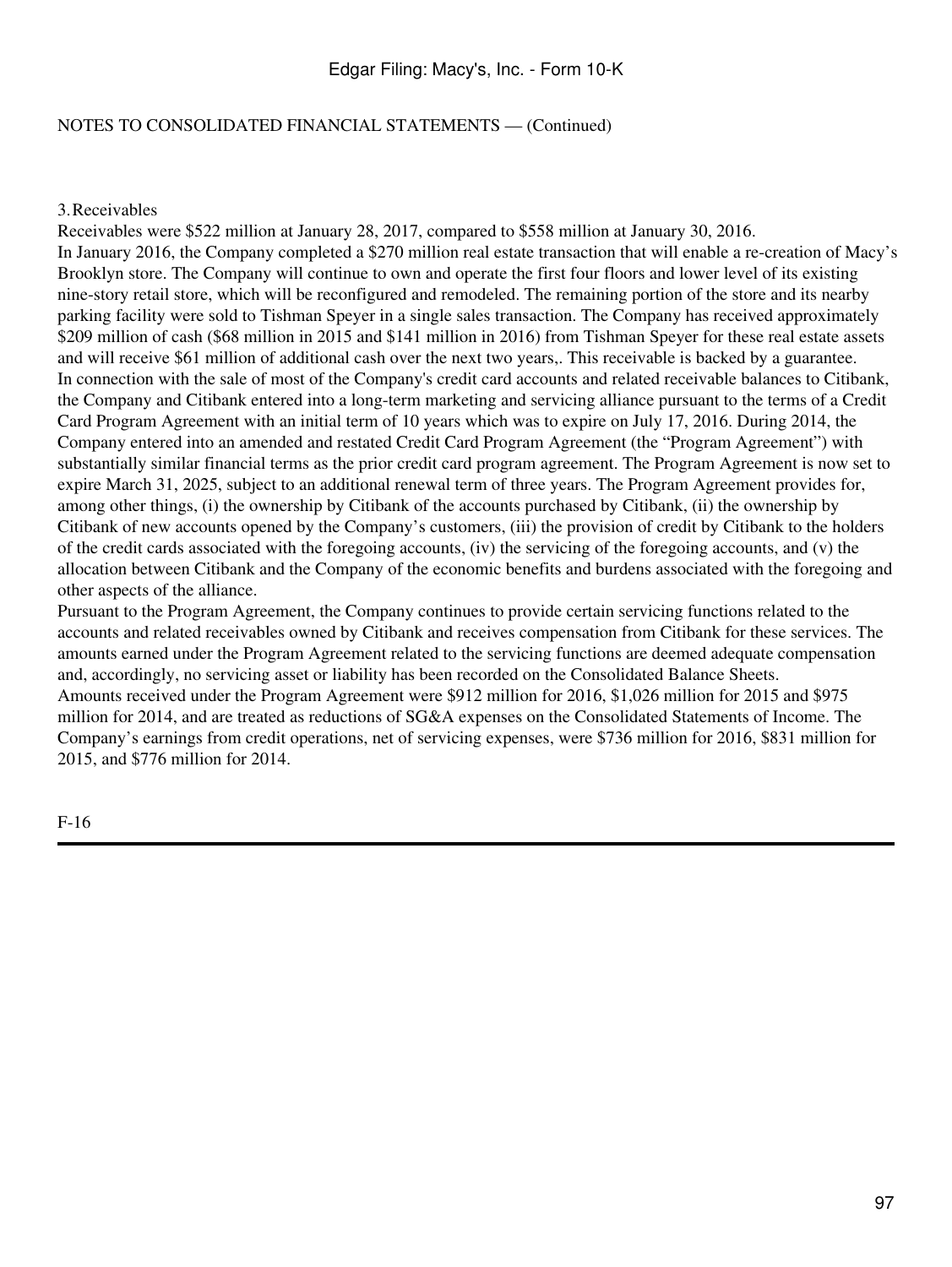#### 4.Properties and Leases

|                                                     | January Lanuary 30, |                   |  |
|-----------------------------------------------------|---------------------|-------------------|--|
|                                                     | 2017 2016           |                   |  |
|                                                     | (millions)          |                   |  |
| Land                                                |                     | $$1,541$ \$ 1,629 |  |
| Buildings on owned land                             | 4,212 4,690         |                   |  |
| Buildings on leased land and leasehold improvements | 1,545 1,672         |                   |  |
| Fixtures and equipment                              | 4,541 4,910         |                   |  |
| Leased properties under capitalized leases          | 34                  | 34                |  |
|                                                     |                     | 11,873 12,935     |  |
| Less accumulated depreciation and amortization      | 4,856               | 5,319             |  |
|                                                     |                     | \$7,017 \$7,616   |  |

In connection with various shopping center agreements, the Company is obligated to operate certain stores within the centers for periods of up to twenty years. Some of these agreements require that the stores be operated under a particular name.

The Company leases a portion of the real estate and personal property used in its operations. Most leases require the Company to pay real estate taxes, maintenance and other executory costs; some also require additional payments based on percentages of sales and some contain purchase options. Certain of the Company's real estate leases have terms that extend for significant numbers of years and provide for rental rates that increase or decrease over time. In addition, certain of these leases contain covenants that restrict the ability of the tenant (typically a subsidiary of the Company) to take specified actions (including the payment of dividends or other amounts on account of its capital stock) unless the tenant satisfies certain financial tests.

Minimum rental commitments (excluding executory costs) at January 28, 2017, for noncancellable leases are:

|                                                         |      | Capitolpized ting<br>Total<br>Leasdseases |         |  |
|---------------------------------------------------------|------|-------------------------------------------|---------|--|
|                                                         |      | (millions)                                |         |  |
| Fiscal year                                             |      |                                           |         |  |
| 2017                                                    | \$3  | \$ 321                                    | \$324   |  |
| 2018                                                    | 3    | 304                                       | 307     |  |
| 2019                                                    | 3    | 283                                       | 286     |  |
| 2020                                                    | 3    | 249                                       | 252     |  |
| 2021                                                    | 3    | 237                                       | 240     |  |
| After 2021                                              | 37   | 2,289                                     | 2,326   |  |
| Total minimum lease payments                            | 52   | \$3,683                                   | \$3,735 |  |
| Less amount representing interest                       | 24   |                                           |         |  |
| Present value of net minimum capitalized lease payments | \$28 |                                           |         |  |

Capitalized leases are included in the Consolidated Balance Sheets as property and equipment while the related obligation is included in short-term (\$1 million) and long-term (\$27 million) debt. Amortization of assets subject to capitalized leases is included in depreciation and amortization expense. Total minimum lease payments shown above have not been reduced by minimum sublease rentals of \$17 million on operating leases.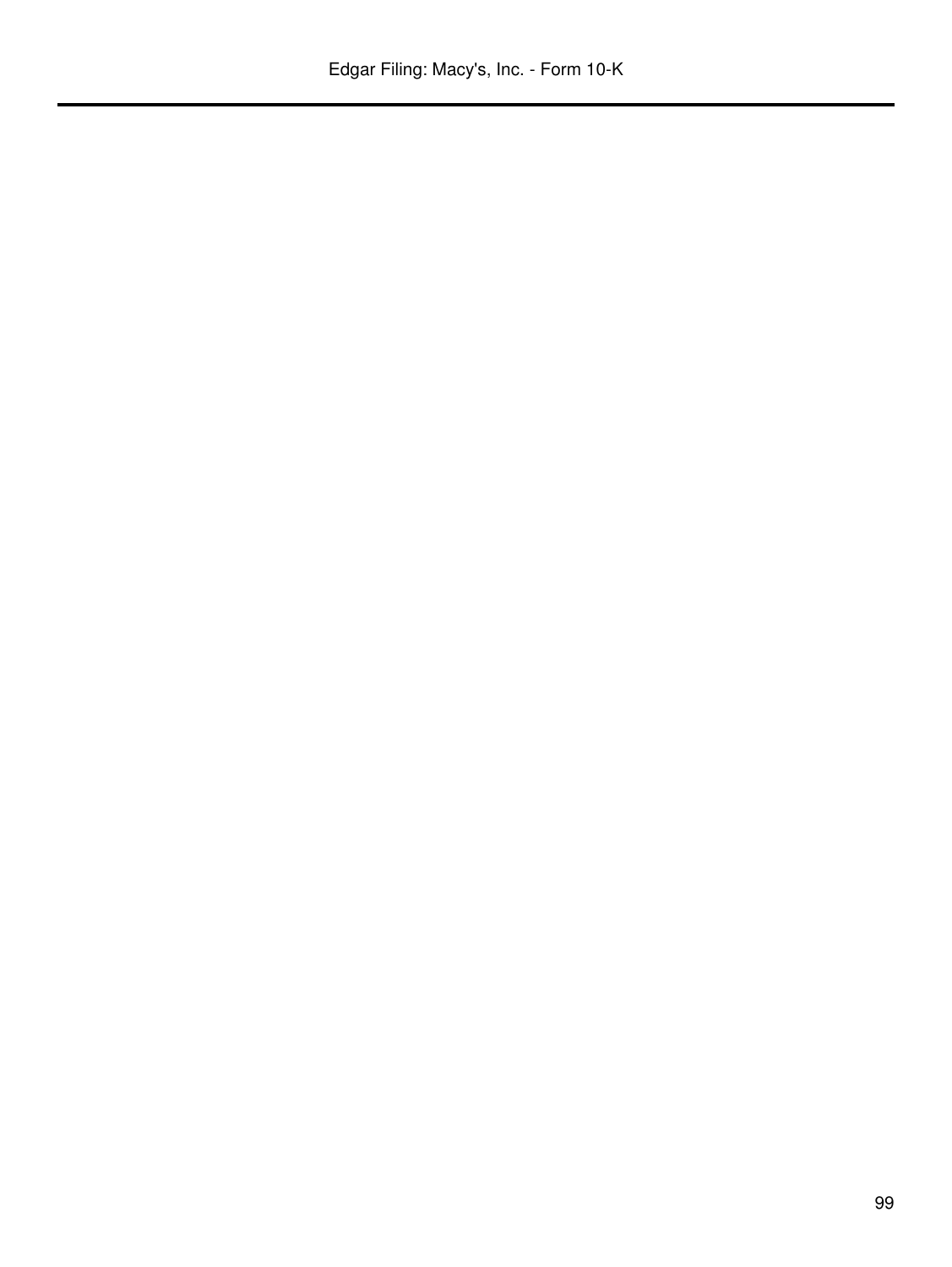The Company is a guarantor with respect to certain lease obligations associated with The May Department Stores Company and previously disposed subsidiaries or businesses. The leases, one of which includes potential extensions to 2070, have future minimum lease payments aggregating \$284 million and are offset by payments from existing tenants and subtenants. In addition, the Company is liable for other expenses related to the above leases, such as property taxes and common area maintenance, which are also payable by existing tenants and subtenants. Potential liabilities related to these guarantees are subject to certain defenses by the Company. The Company believes that the risk of significant loss from the guarantees of these lease obligations is remote. Rental expense consists of:

|                                         | (millions)      | 2016 2015 2014    |      |
|-----------------------------------------|-----------------|-------------------|------|
| Real estate (excluding executory costs) |                 |                   |      |
| Capitalized leases –                    |                 |                   |      |
| Contingent rentals                      |                 | $s-$              |      |
| Operating leases –                      |                 |                   |      |
| Minimum rentals                         | 312             | 288               | 265  |
| Contingent rentals                      | 12 <sub>1</sub> | 19                | 22   |
|                                         | 324             | 307               | 287  |
| Less income from subleases –            |                 |                   |      |
| <b>Operating leases</b>                 |                 | (5) (6) (8)       |      |
|                                         |                 | \$319 \$301 \$279 |      |
| Personal property – Operating leases    | \$11            | \$12              | \$12 |

Included as a reduction to the expense above is deferred rent amortization of \$9 million, \$8 million and \$7 million for 2016, 2015 and 2014, respectively, related to contributions received from landlords.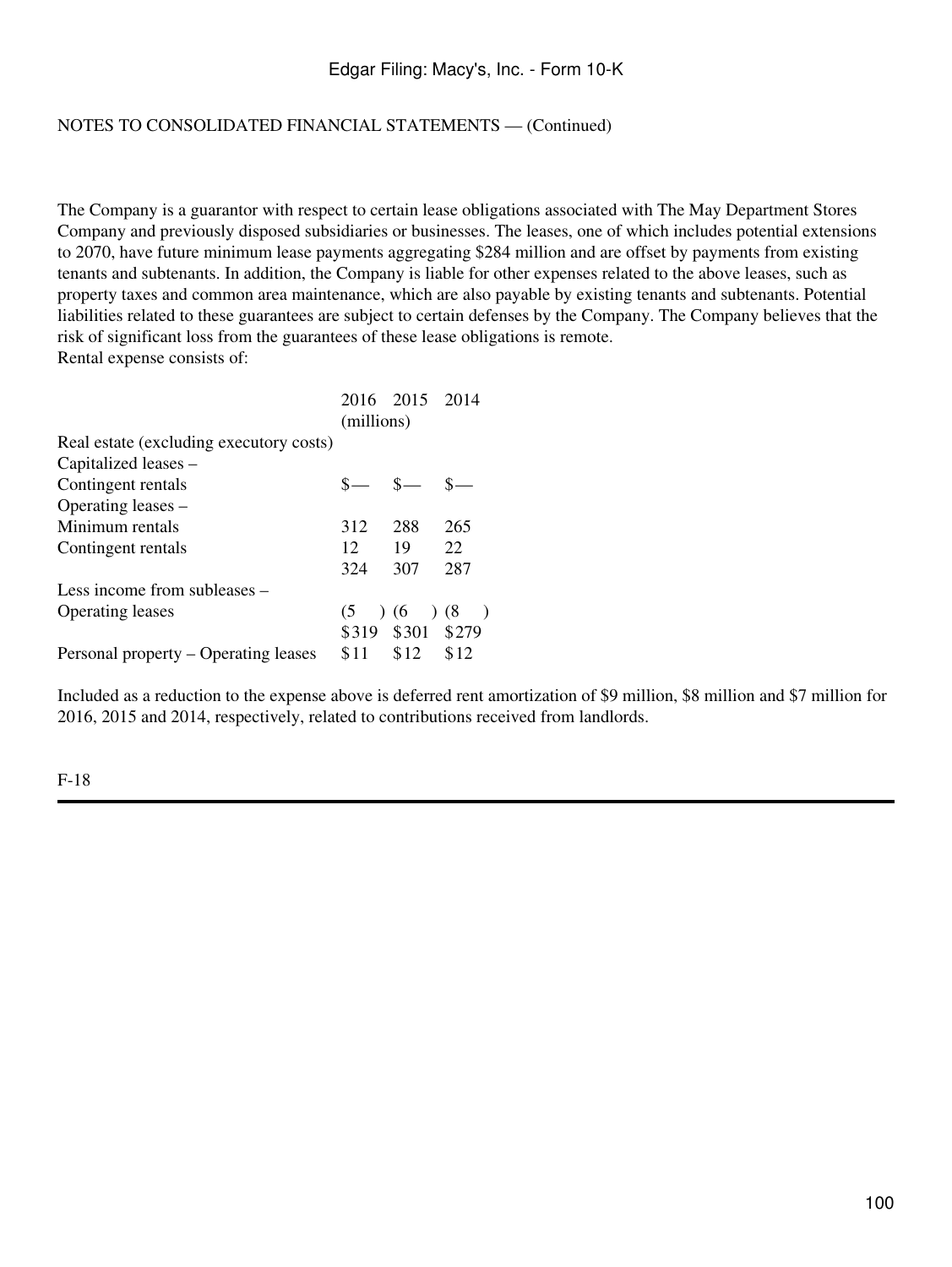#### 5.Goodwill and Other Intangible Assets

The following summarizes the Company's goodwill and other intangible assets:

|                                                     | January 28 muary 30, |       |  |
|-----------------------------------------------------|----------------------|-------|--|
|                                                     | 2017 2016            |       |  |
|                                                     | (millions)           |       |  |
| Non-amortizing intangible assets                    |                      |       |  |
| Goodwill                                            | \$9,279 \$9,279      |       |  |
| Accumulated impairment losses                       | $(5,382)$ $(5,382)$  |       |  |
|                                                     | 3,897 3,897          |       |  |
| <b>Tradenames</b>                                   | 403 414              |       |  |
|                                                     | $$4,300 \$4,311$     |       |  |
| Amortizing intangible assets                        |                      |       |  |
| Favorable leases and other contractual assets \$141 |                      | \$149 |  |
| Tradenames                                          | 43                   | 43    |  |
|                                                     | 184                  | 192   |  |
| Accumulated amortization                            |                      |       |  |
| Favorable leases and other contractual assets (85   |                      | (90)  |  |
| <b>Tradenames</b>                                   | $(4 -$               | (2)   |  |
|                                                     | (89) (92)            |       |  |
|                                                     | \$95                 | \$100 |  |

In March 2015, the Company completed its acquisition of Bluemercury, Inc., a luxury beauty products and spa retailer. Goodwill during 2015 increased as a result of this acquisition. Also as a result of the acquisition of Bluemercury, the Company established intangible assets relating to definite lived tradenames and favorable leases. Definite lived tradenames are being amortized over their respective useful lives of 20 years. Favorable lease intangible assets are being amortized over their respective lease terms (weighted average remaining life of approximately six years). Customer relationship intangible assets relating to the acquisition of The May Department Stores Company were being amortized in 2015 and 2014 and were fully amortized as of January 30, 2016. Intangible amortization expense amounted to \$10 million for 2016, \$23 million for 2015 and \$31 million for 2014. Future estimated intangible amortization expense is shown below:

|             | (millions) |    |  |
|-------------|------------|----|--|
| Fiscal year |            |    |  |
| 2017        | S.         | 10 |  |
| 2018        | 10         |    |  |
| 2019        | q          |    |  |
| 2020        | 8          |    |  |
| 2021        | 6          |    |  |
|             |            |    |  |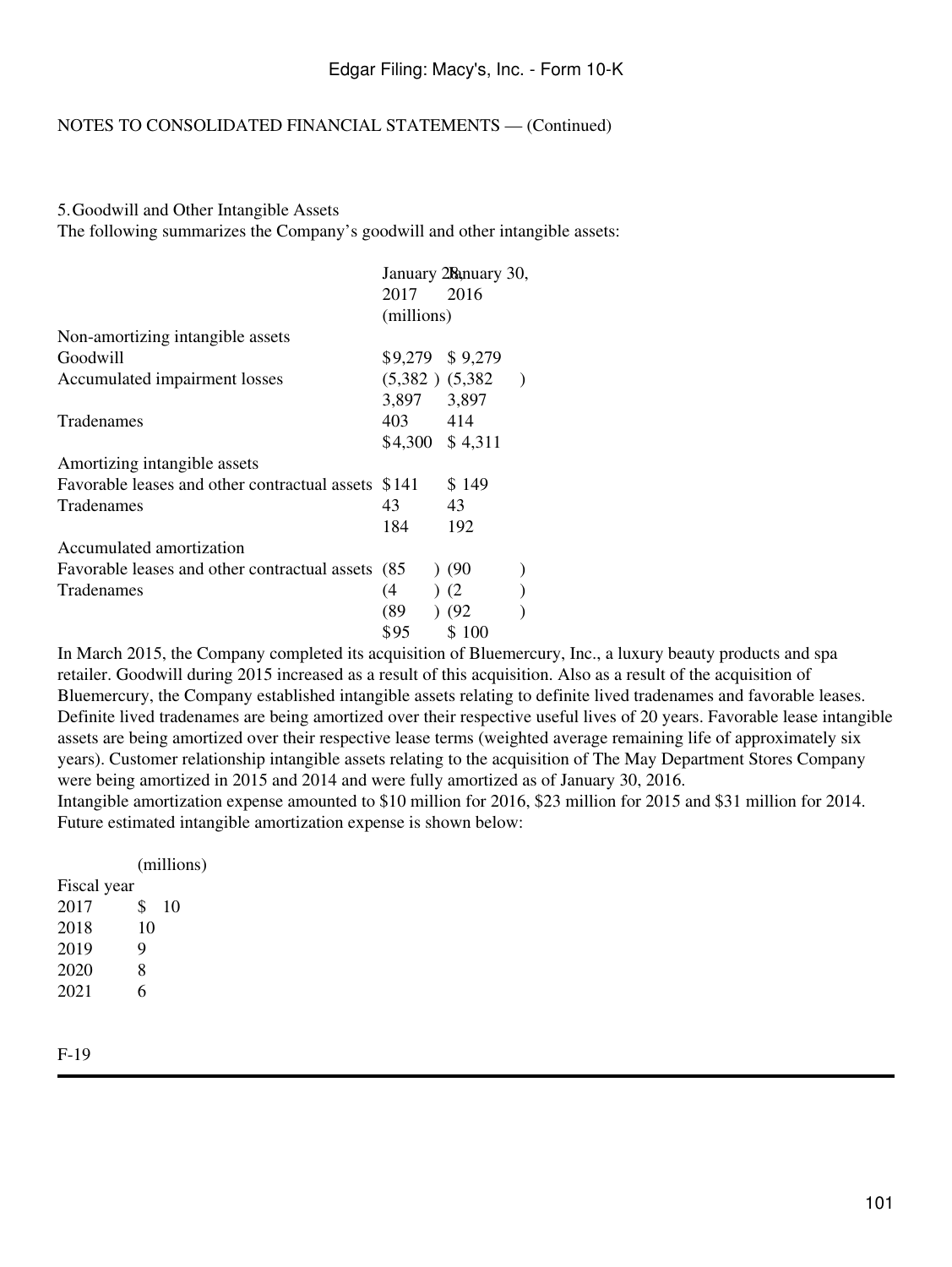6.Financing

The Company's debt is as follows:

|                                                                  |            | January 28 muary 30, |               |
|------------------------------------------------------------------|------------|----------------------|---------------|
|                                                                  | 2017       | 2016                 |               |
|                                                                  | (millions) |                      |               |
| Short-term debt:                                                 |            |                      |               |
| 7.45% Senior debentures due 2017                                 | \$300      | $\frac{1}{2}$        |               |
| 5.9% Senior notes due 2016                                       |            | 577                  |               |
| 7.45% Senior debentures due 2016                                 |            | 59                   |               |
| Capital lease and current portion of other long-term obligations | 9<br>\$309 | 6<br>\$642           |               |
| Long-term debt:                                                  |            |                      |               |
| 2.875% Senior notes due 2023                                     | \$750      | \$750                |               |
| 3.875% Senior notes due 2022                                     | 550        | 550                  |               |
| 4.5% Senior notes due 2034                                       | 550        | 550                  |               |
| 3.45% Senior notes due 2021                                      | 500        | 500                  |               |
| 3.625% Senior notes due 2024                                     | 500        | 500                  |               |
| 6.375% Senior notes due 2037                                     | 500        | 500                  |               |
| 4.375% Senior notes due 2023                                     | 400        | 400                  |               |
| 6.9% Senior debentures due 2029                                  | 400        | 400                  |               |
| 6.7% Senior debentures due 2034                                  | 400        | 400                  |               |
| 7.45% Senior debentures due 2017                                 |            | 300                  |               |
| 6.65% Senior debentures due 2024                                 | 300        | 300                  |               |
| 7.0% Senior debentures due 2028                                  | 300        | 300                  |               |
| 6.9% Senior debentures due 2032                                  | 250        | 250                  |               |
| 5.125% Senior debentures due 2042                                | 250        | 250                  |               |
| 4.3% Senior notes due 2043                                       | 250        | 250                  |               |
| 6.7% Senior debentures due 2028                                  | 200        | 200                  |               |
| 6.79% Senior debentures due 2027                                 | 165        | 165                  |               |
| 7.875% Senior debentures due 2036                                |            | 108                  |               |
| 8.75% Senior debentures due 2029                                 | 61         | 61                   |               |
| 8.5% Senior debentures due 2019                                  | 36         | 36                   |               |
| 10.25% Senior debentures due 2021                                | 33         | 33                   |               |
| 7.6% Senior debentures due 2025                                  | 24         | 24                   |               |
| 7.875% Senior debentures due 2030                                | 18         | 18                   |               |
| 9.5% amortizing debentures due 2021                              | 14         | 17                   |               |
| 9.75% amortizing debentures due 2021                             | 8          | 9                    |               |
| Unamortized debt issue costs                                     | (29)       | ) (32)               | $\mathcal{E}$ |
| Unamortized debt discount                                        | (16)       | (16)                 |               |
| Premium on acquired debt, using an effective                     | 121        | 143                  |               |
| interest yield of $5.542\%$ to $6.021\%$                         |            |                      |               |
| Capital lease and other long-term obligations                    | 27         | 29                   |               |
|                                                                  | \$6,562    | \$6,995              |               |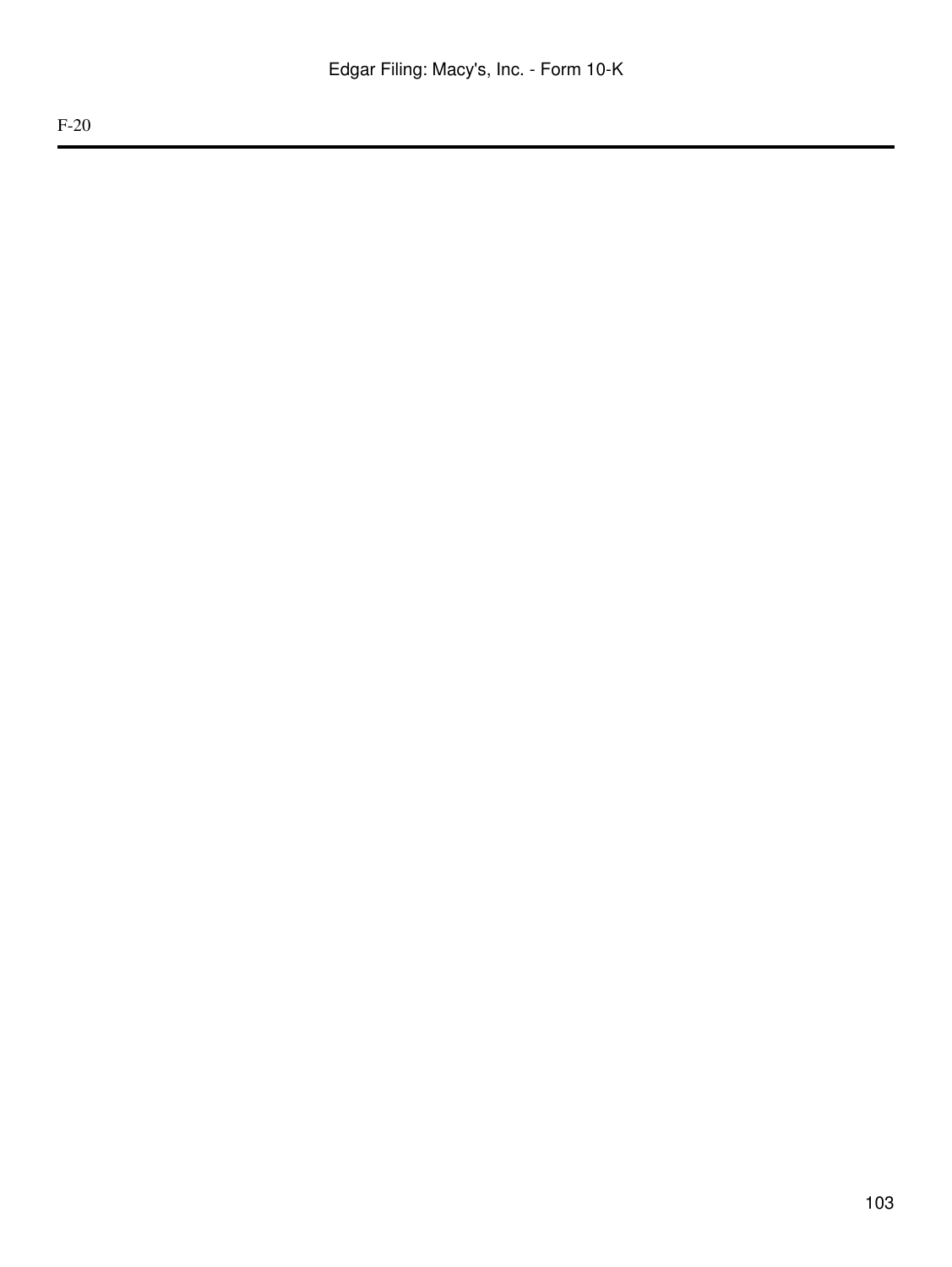Interest expense and premium on early retirement of debt is as follows:

|                                                     |            | 2016 2015 2014    |                      |
|-----------------------------------------------------|------------|-------------------|----------------------|
|                                                     | (millions) |                   |                      |
| Interest on debt                                    |            | \$392 \$393 \$411 |                      |
| Amortization of debt premium                        |            |                   | $(22)$ $(21)$ $(12)$ |
| Amortization of financing costs and debt discount 5 |            | 6                 |                      |
| Interest on capitalized leases                      |            |                   | 2                    |
|                                                     | 377        | 380               | 408                  |
| Less interest capitalized on construction           | 10         | 17                | 13                   |
| Interest expense                                    | \$367      | \$363             | \$395                |
| Premium on early retirement of debt                 |            |                   | \$17                 |

On August 15, 2016, the Company redeemed at par the principal amount of \$108 million of 7.875% senior debentures due 2036, pursuant to the terms of the debentures. Interest expense in 2016 benefited from the recognition of unamortized debt premium associated with this debt.

On August 17, 2015, the Company redeemed at par the principal amount of \$76 million of 8.125% senior debentures due 2035, pursuant to the terms of the debentures. Interest expense in 2015 benefited from the recognition of unamortized debt premium associated with this debt.

On November 14, 2014, the Company provided a notice of redemption related to all of the \$407 million of 7.875% senior notes due 2015, as allowed under the terms of the indenture. The price for the redemption was calculated pursuant to the indenture and resulted in the recognition of additional interest expense of \$17 million during 2014. This additional interest expense is presented as premium on early retirement of debt on the Consolidated Statements of Income.

Future maturities of long-term debt, other than capitalized leases, are shown below:

(millions) Fiscal year 2018 \$ 6 2019 42 2020 539 2021 553  $2022 -$ After 2022 5,319

During 2016, 2015 and 2014, the Company repaid \$636 million, \$69 million and \$453 million, respectively, of indebtedness at maturity.

On December 7, 2015, the Company issued \$500 million aggregate principal amount of 3.45% senior notes due 2021, the proceeds of which were used for general corporate purposes.

On November 18, 2014, the Company issued \$550 million aggregate principal amount of 4.5% senior notes due 2034. This debt was used to pay for the redemption of the \$407 million of 7.875% senior notes due 2015 described above. On May 23, 2014, the Company issued \$500 million aggregate principal amount of 3.625% senior unsecured notes due 2024, the proceeds of which were used for general corporate purposes.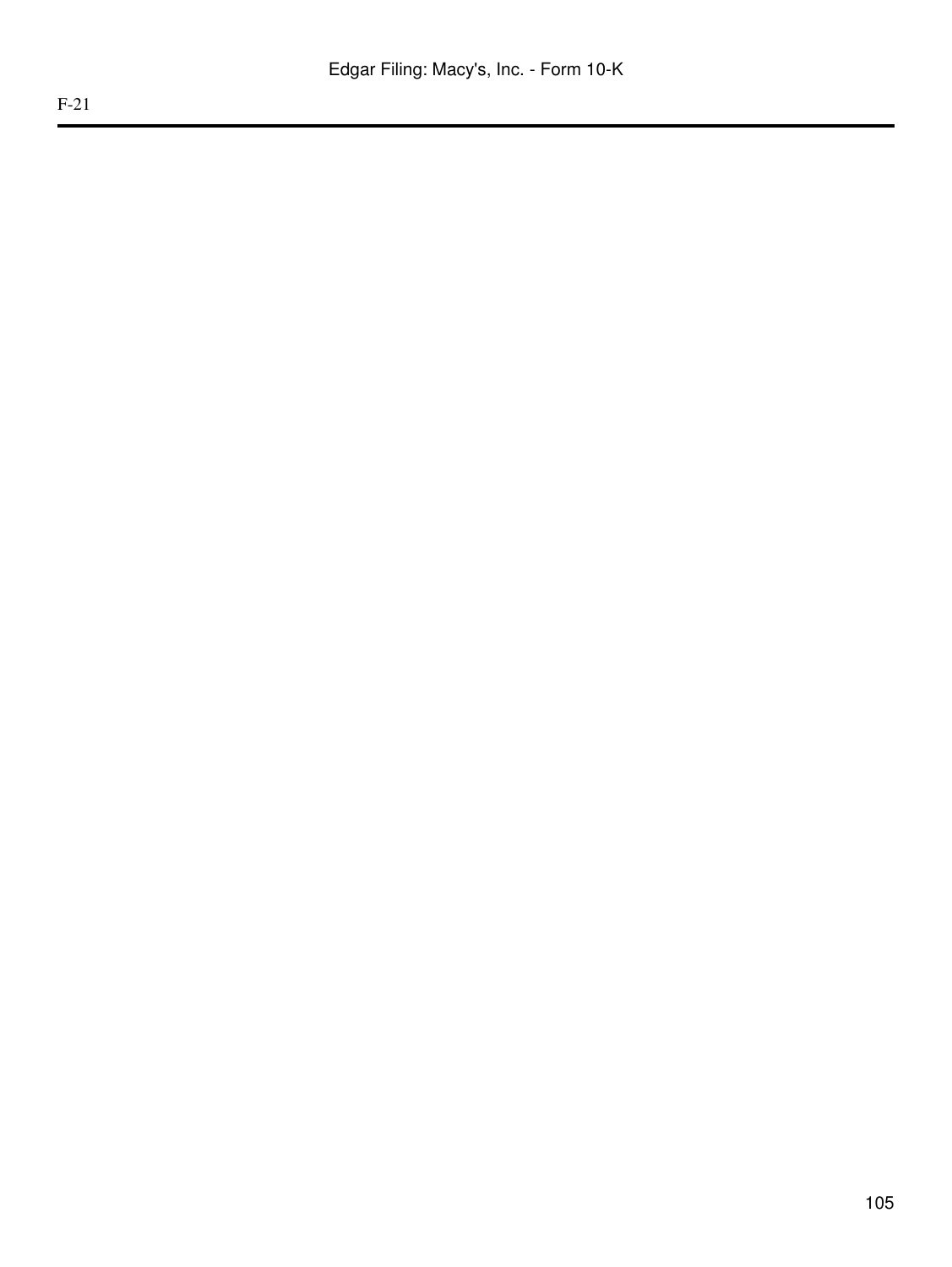The following table shows the detail of debt repayments: 2016 2015 2014

|                                        |            | 2010 2013 2014           |                          |
|----------------------------------------|------------|--------------------------|--------------------------|
|                                        | (millions) |                          |                          |
| 5.9% Senior notes due 2016             | $$577S-$   |                          | $S-$                     |
| 7.875\% Senior notes due 2036          | 108        | $\overline{\phantom{a}}$ |                          |
| 7.45% Senior debentures due 2016       | 59         |                          |                          |
| 7.5% Senior debentures due 2015        |            | 69                       | $\overline{\phantom{0}}$ |
| 8.125\% Senior debentures due 2035     |            | 76                       |                          |
| 5.75% Senior notes due 2014            |            | $\overline{\phantom{0}}$ | 453                      |
| 7.875\% Senior debentures due 2015     |            |                          | 407                      |
| 9.5% amortizing debentures due 2021    | 4          | $\overline{4}$           | 4                        |
| 9.75% amortizing debentures due 2021 2 |            | 3                        | 2                        |
| Capital leases and other obligations   |            |                          | 4                        |
|                                        |            | \$751 \$152 \$870        |                          |

The following summarizes certain components of the Company's debt:

#### Bank Credit Agreement

The Company entered into a new credit agreement with certain financial institutions on May 6, 2016 providing for revolving credit borrowings and letters of credit in an aggregate amount not to exceed \$1,500 million (which may be increased to \$1,750 million at the option of the Company, subject to the willingness of existing or new lenders to provide commitments for such additional financing) outstanding at any particular time. The agreement is set to expire May 6, 2021 and replaced the prior agreement which was set to expire May 10, 2018.

As of January 28, 2017, and January 30, 2016, there were no revolving credit loans outstanding under this credit agreement, and there were no borrowings under the agreement throughout all of 2016 and 2015. In addition, there were no standby letters of credit outstanding at January 28, 2017 and there were less than \$1 million of standby letters of credit outstanding at January 30, 2016. Revolving loans under the credit agreement bear interest based on various published rates.

The Company's credit agreement, which is an obligation of a 100%-owned subsidiary of Macy's, Inc. ("Parent"), is not secured. However, Parent has fully and unconditionally guaranteed this obligation, subject to specified limitations. The Company's interest coverage ratio for 2016 was 7.36 and its leverage ratio at January 28, 2017 was 2.38, in each case as calculated in accordance with the credit agreement. The credit agreement requires the Company to maintain a specified interest coverage ratio for the latest four quarters of no less than 3.25 and a specified leverage ratio as of and for the latest four quarters of no more than 3.75. The interest coverage ratio is defined as EBITDA (earnings before interest, taxes, depreciation and amortization) divided by net interest expense and the leverage ratio is defined as debt divided by EBITDA. For purposes of these calculations EBITDA is calculated as net income plus interest expense, taxes, depreciation, amortization, non-cash impairment of goodwill, intangibles and real estate, non-recurring cash charges not to exceed in the aggregate \$300 million and extraordinary losses less interest income and non-recurring or extraordinary gains. Debt is adjusted to exclude the premium on acquired debt and net interest is adjusted to exclude the amortization of premium on acquired debt and premium on early retirement of debt.

A breach of a restrictive covenant in the Company's credit agreement or the inability of the Company to maintain the financial ratios described above could result in an event of default under the credit agreement. In addition, an event of default would occur under the credit agreement if any indebtedness of the Company in excess of an aggregate principal amount of \$150 million becomes due prior to its stated maturity or the holders of such indebtedness become able to cause it to become due prior to its stated maturity. Upon the occurrence of an event of default, the lenders could, subject to the terms and conditions of the credit agreement, elect to declare the outstanding principal, together with accrued interest, to be immediately due and payable. Moreover, most of the Company's senior notes and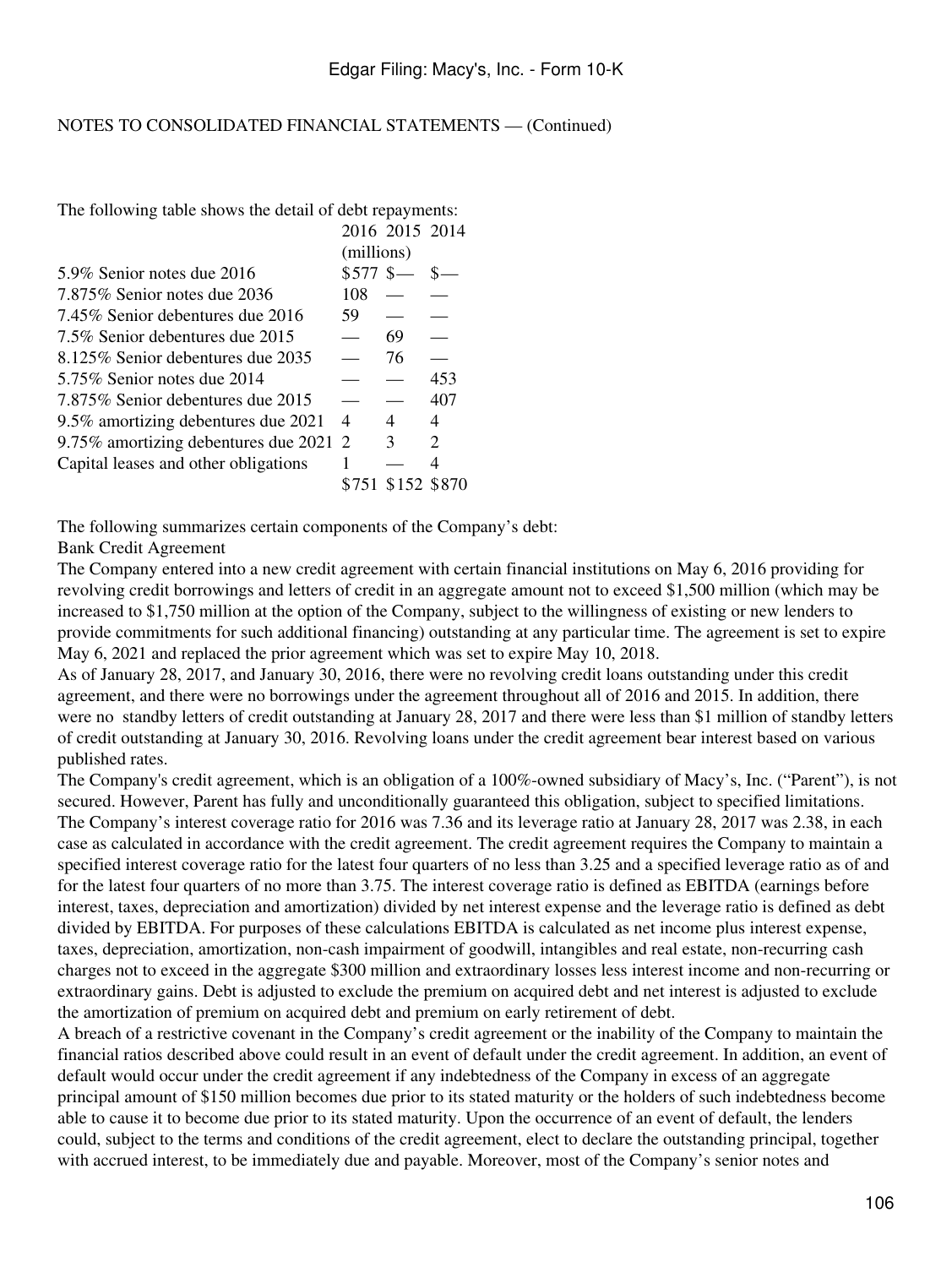## Edgar Filing: Macy's, Inc. - Form 10-K

debentures contain cross-default provisions based on the non-payment at maturity, or other default after an applicable grace period, of any other debt, the unpaid principal amount of which is not less than \$100 million that could be triggered by an event of default under the credit agreement. In such an event, the Company's senior notes and debentures that contain cross-default provisions would also be subject to acceleration.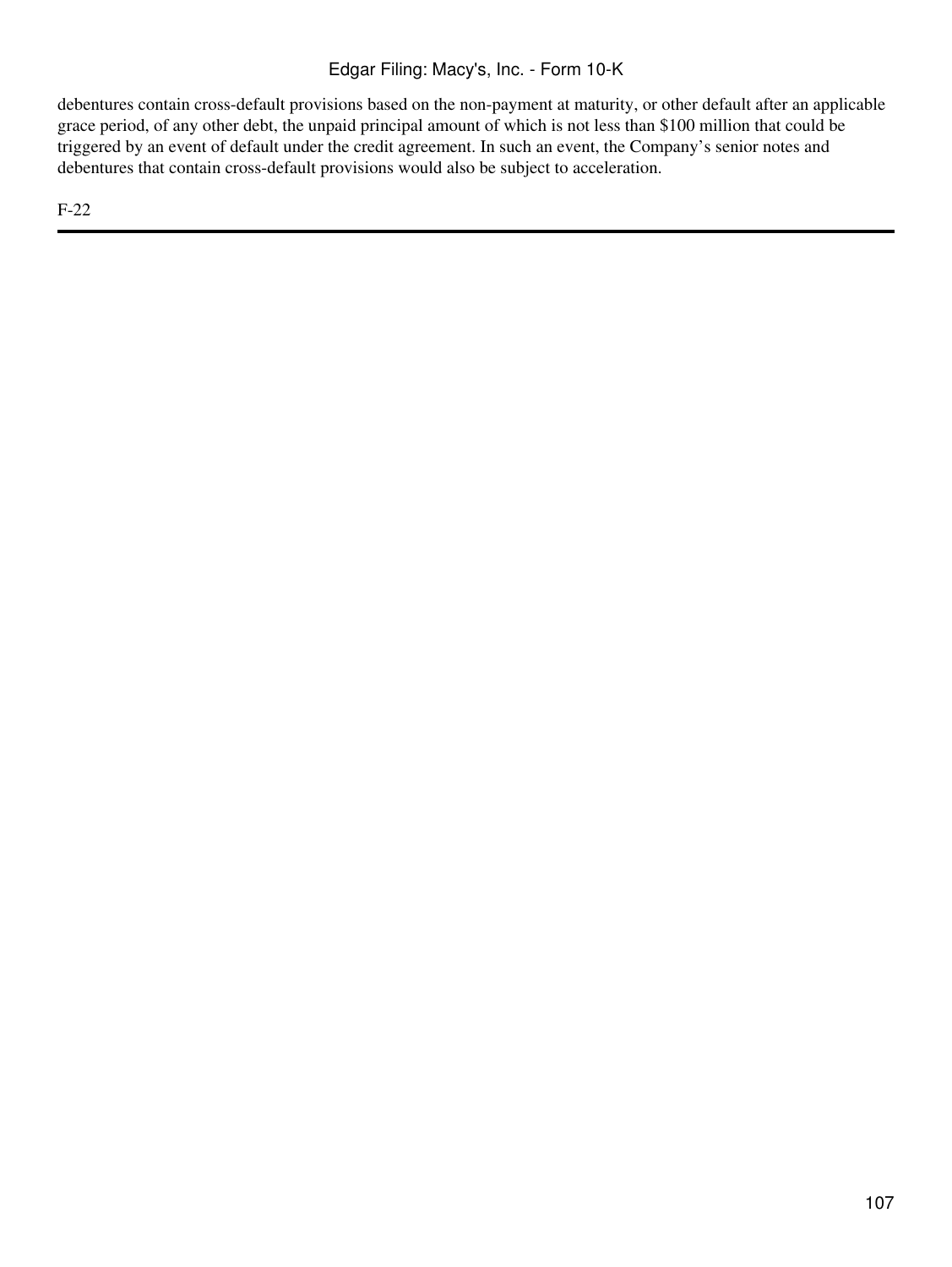Commercial Paper

The Company is a party to a \$1,500 million unsecured commercial paper program. The Company may issue and sell commercial paper in an aggregate amount outstanding at any particular time not to exceed its then-current combined borrowing availability under the bank credit agreement described above. The issuance of commercial paper will have the effect, while such commercial paper is outstanding, of reducing the Company's borrowing capacity under the bank credit agreement by an amount equal to the principal amount of such commercial paper. During 2016 and 2015, the Company utilized seasonal borrowings available under this commercial paper program. The amount of borrowings under the commercial paper program increased to its highest level for 2016 of approximately \$388 million during the fourth quarter. As of January 28, 2017, there were no remaining borrowings outstanding under the commercial paper program.

This program, which is an obligation of a 100%-owned subsidiary of Macy's, Inc., is not secured. However, Parent has fully and unconditionally guaranteed the obligations.

Senior Notes and Debentures

The senior notes and the senior debentures are unsecured obligations of a 100%-owned subsidiary of Macy's, Inc. and Parent has fully and unconditionally guaranteed these obligations (see Note 16, "Condensed Consolidating Financial Information").

Other Financing Arrangements

At January 28, 2017 and January 30, 2016, the Company had dedicated \$37 million of cash, included in prepaid expenses and other current assets, which is used to collateralize the Company's issuances of standby letters of credit. There were \$30 million and \$21 million of other standby letters of credit outstanding at January 28, 2017 and January 30, 2016, respectively.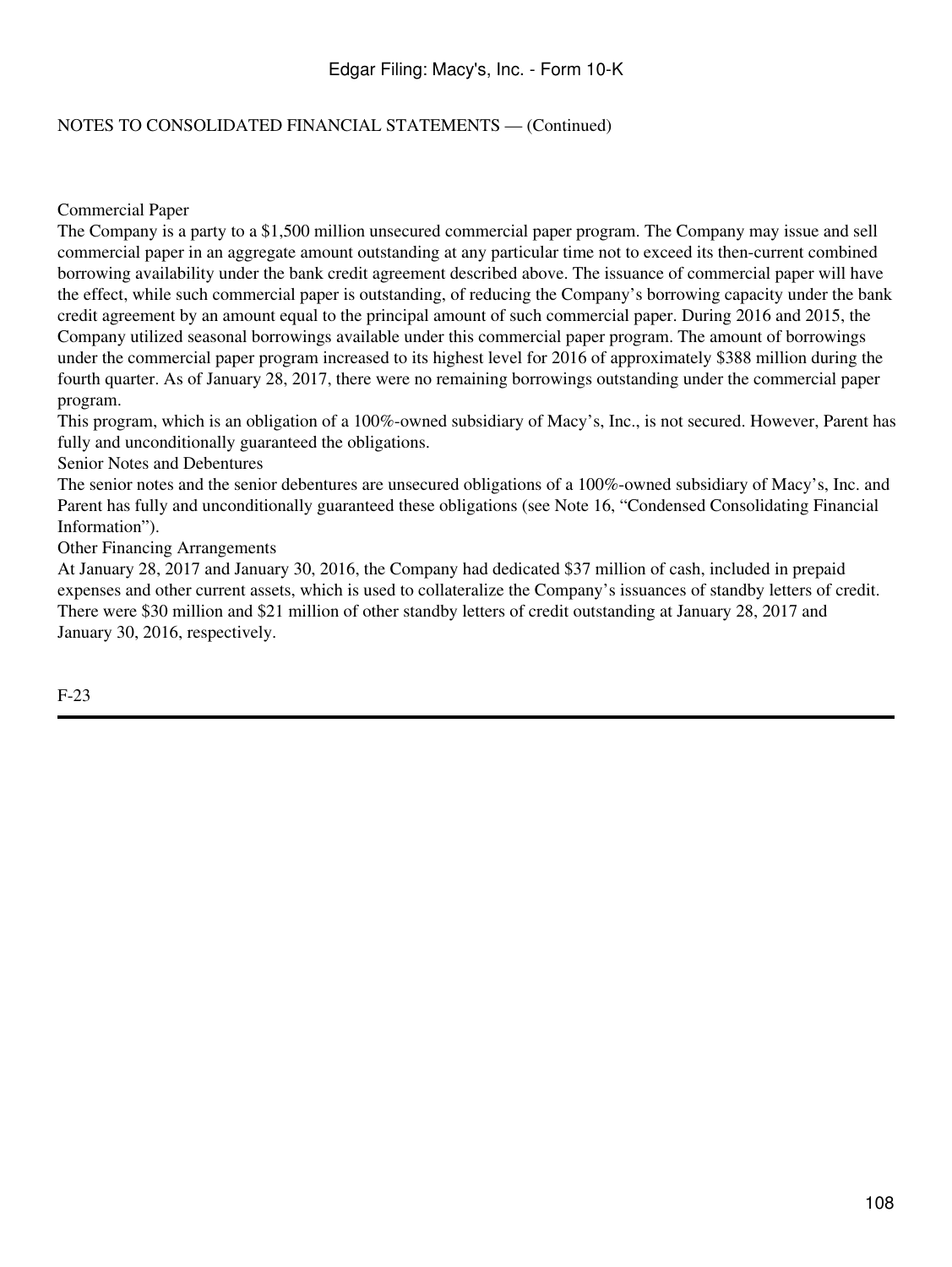### 7.Accounts Payable and Accrued Liabilities

|                                                                         |            | January <b>Lines</b> 20, |
|-------------------------------------------------------------------------|------------|--------------------------|
|                                                                         | 2017       | 2016                     |
|                                                                         | (millions) |                          |
| Accounts payable                                                        | \$754      | \$ 814                   |
| Gift cards and customer rewards                                         | 970        | 920                      |
| Deferred real estate gains                                              | 340        | 104                      |
| Current portion of post employment and postretirement benefits          | 208        | 257                      |
| Taxes other than income taxes                                           | 166        | 184                      |
| Lease related liabilities                                               | 174        | 165                      |
| Accrued wages and vacation                                              | 215        | 153                      |
| Current portion of workers' compensation and general liability reserves | 119        | 127                      |
| Severance and relocation                                                | 166        | 123                      |
| Allowance for future sales returns                                      | 96         | 112                      |
| Accrued interest                                                        | 74         | 88                       |
| Other                                                                   | 281        | 286                      |
|                                                                         |            | \$3,563 \$ 3,333         |

Adjustments to the allowance for future sales returns, which amounted to a credit of \$16 million, and charges of \$19 million and \$8 million for 2016, 2015 and 2014, respectively, are reflected in cost of sales. Changes in workers' compensation and general liability reserves, including the current portion, are as follows:

|                                   |            | 2016 2015 2014          |     |
|-----------------------------------|------------|-------------------------|-----|
|                                   | (millions) |                         |     |
| Balance, beginning of year        |            | \$508 \$505 \$497       |     |
| Charged to costs and expenses 145 |            | - 159                   | 160 |
| Payments, net of recoveries       |            | $(150)$ $(156)$ $(152)$ |     |
| Balance, end of year              |            | \$503 \$508 \$505       |     |

The non-current portion of workers' compensation and general liability reserves is included in other liabilities on the Consolidated Balance Sheets. At January 28, 2017 and January 30, 2016, workers' compensation and general liability reserves included \$112 million of liabilities which are covered by deposits and receivables included in current assets on the Consolidated Balance Sheets.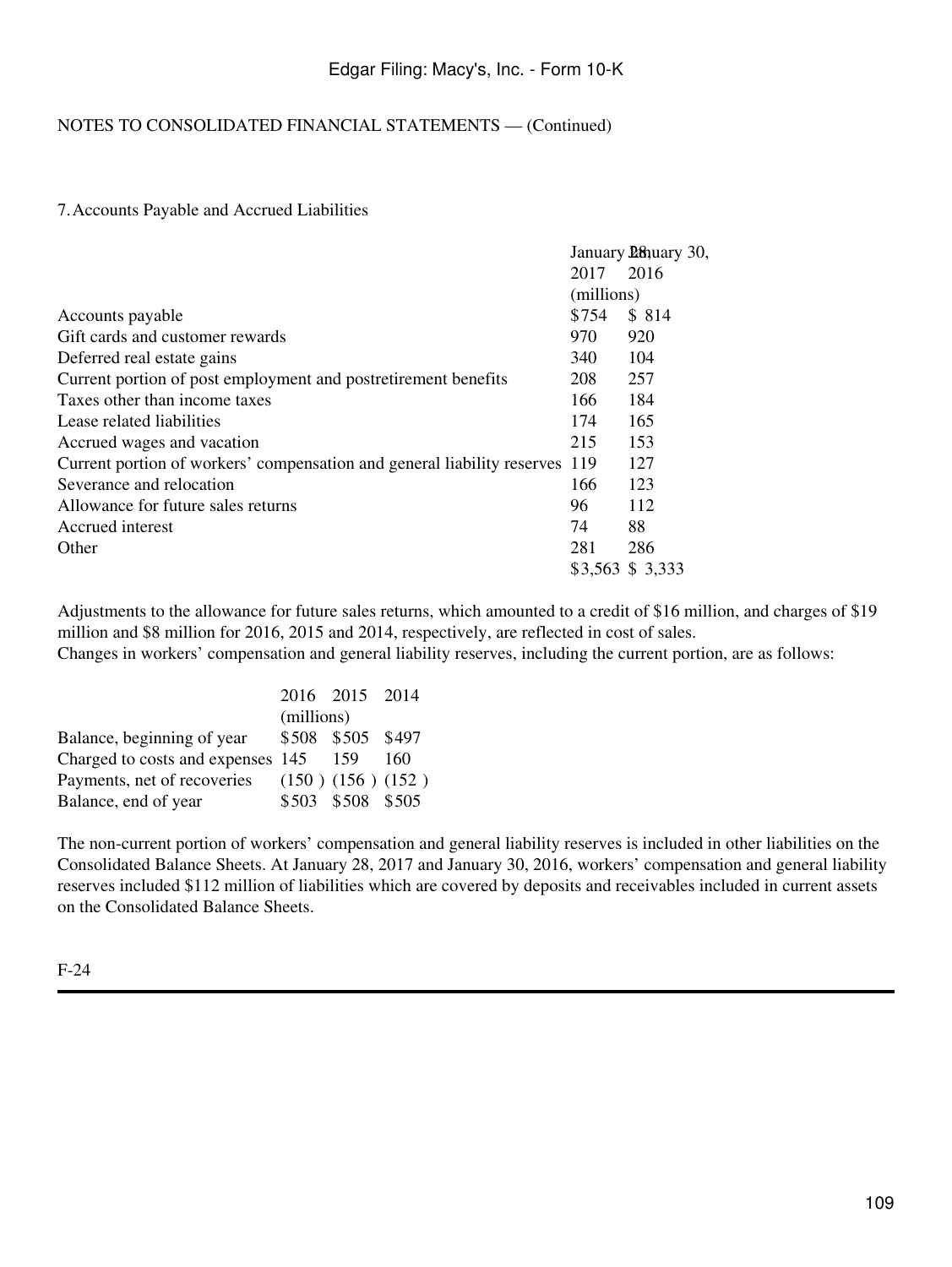## NOTES TO CONSOLIDATED FINANCIAL STATEMENTS — (Continued)

8.Taxes Income tax expense is as follows:

|                              | 2016       |                                |  | 2015 |                                                                |  | 2014                 |  |       |
|------------------------------|------------|--------------------------------|--|------|----------------------------------------------------------------|--|----------------------|--|-------|
|                              |            |                                |  |      | CurrenDeferred Total CurrenDeferred Total CurrenDeferred Total |  |                      |  |       |
|                              | (millions) |                                |  |      |                                                                |  |                      |  |       |
| Federal                      |            | $$433 \$ (125) \$308 \$536 \$$ |  |      |                                                                |  | $-$ \$536 \$743 \$28 |  | \$771 |
| State and local 37 (4) 33 72 |            |                                |  |      |                                                                |  | 72 92 1              |  | 93    |
|                              |            | $$470 \$ (129) \$341 \$608 \$$ |  |      |                                                                |  | $-$ \$608 \$835 \$29 |  | \$864 |

The income tax expense reported differs from the expected tax computed by applying the federal income tax statutory rate of 35% for 2016, 2015 and 2014 to income before income taxes. The reasons for this difference and their tax effects are as follows:

|                                                                    |            | 2016 2015 2014                         |                      |
|--------------------------------------------------------------------|------------|----------------------------------------|----------------------|
|                                                                    | (millions) |                                        |                      |
| Expected tax                                                       |            | \$333 \$587 \$836                      |                      |
| State and local income taxes, net of federal income tax benefit 12 |            | 43                                     | 59                   |
| Historic rehabilitation tax credit                                 |            |                                        | $(1)$ $(12)$ $(20)$  |
| Change in valuation allowance                                      | Q          | $\begin{array}{ccc} 3 & 1 \end{array}$ |                      |
| Other                                                              |            |                                        | $(12)$ $(13)$ $(12)$ |
|                                                                    |            | \$341 \$608 \$864                      |                      |

The Company participates in the Internal Revenue Service ("IRS") Compliance Assurance Program ("CAP"). As part of the CAP, tax years are audited on a contemporaneous basis so that all or most issues are resolved prior to the filing of the tax return. The IRS has completed examinations of 2015 and all prior tax years.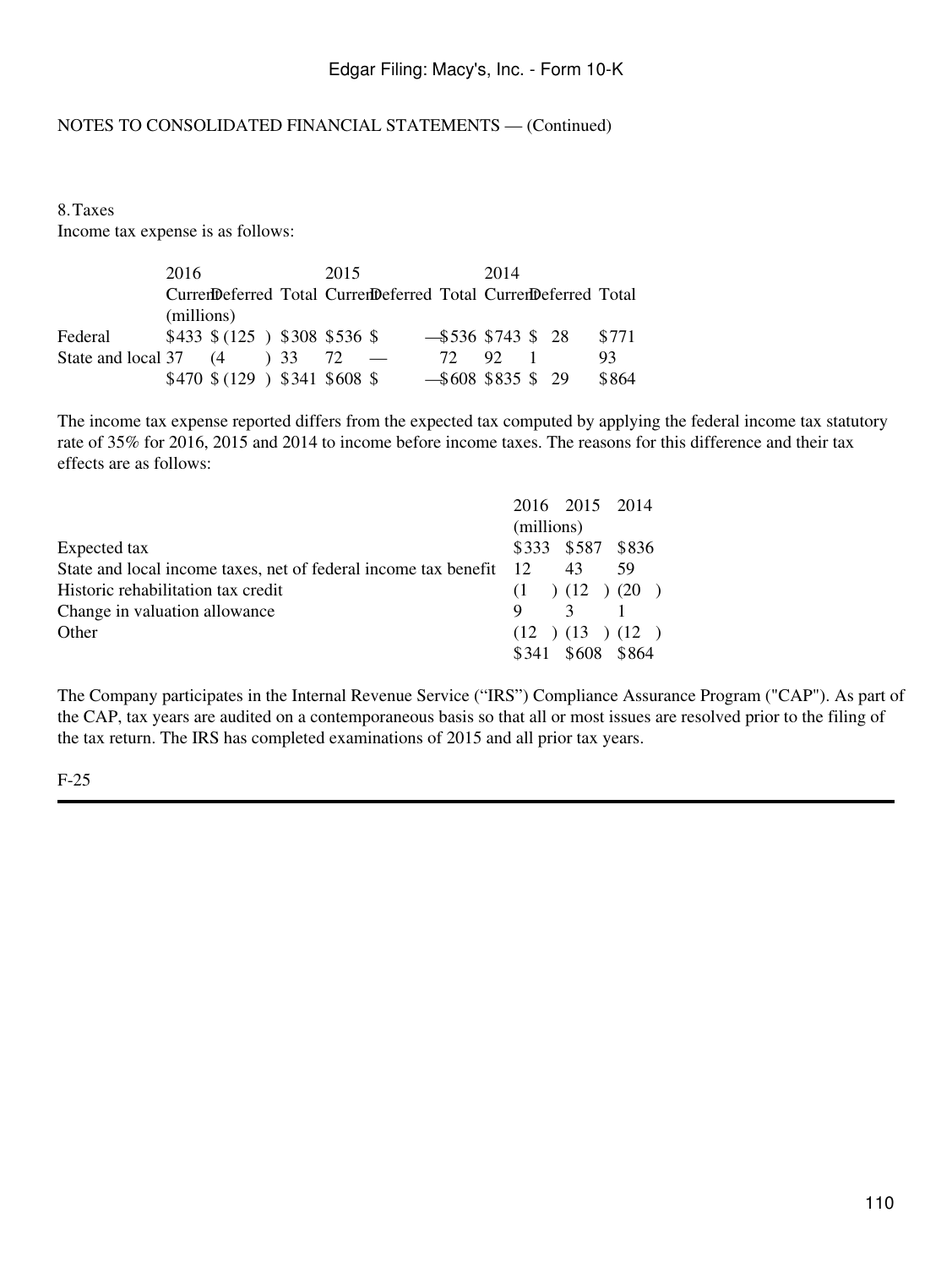The tax effects of temporary differences that give rise to significant portions of the deferred tax assets and deferred tax liabilities are as follows:

|                                                                    | January 28 anuary 30, |                       |  |
|--------------------------------------------------------------------|-----------------------|-----------------------|--|
|                                                                    | 2017                  | 2016                  |  |
|                                                                    | (millions)            |                       |  |
| Deferred tax assets                                                |                       |                       |  |
| Post employment and postretirement benefits                        | \$405                 | \$536                 |  |
| Accrued liabilities accounted for on a cash basis for tax purposes | 379                   | 340                   |  |
| Long-term debt                                                     | 63                    | 73                    |  |
| Unrecognized state tax benefits and accrued interest               | 76                    | 79                    |  |
| State operating loss and credit carryforwards                      | 79                    | 82                    |  |
| Other                                                              | 347                   | 206                   |  |
| Valuation allowance                                                | (36)                  | (27)                  |  |
| Total deferred tax assets                                          | 1,313                 | 1,289                 |  |
| Deferred tax liabilities                                           |                       |                       |  |
| Excess of book basis over tax basis of property and equipment      |                       | $(1,381)$ $(1,485)$   |  |
| Merchandise inventories                                            | (604)                 | (606)                 |  |
| Intangible assets                                                  | (380                  | (345)                 |  |
| Other                                                              | (391                  | (330)                 |  |
| Total deferred tax liabilities                                     |                       | $(2,756)$ $(2,766)$   |  |
| Net deferred tax liability                                         |                       | $$(1,443)$ $$(1,477)$ |  |

The valuation allowance at January 28, 2017 and January 30, 2016 relates to net deferred tax assets for state net operating loss and credit carryforwards. The net change in the valuation allowance amounted to an increase of \$9 million for 2016 and an increase of \$3 million for 2015.

As of January 28, 2017, the Company had no federal net operating loss carryforwards, state net operating loss carryforwards of \$374 million, and state credit carryforwards of \$31 million, which will expire between 2017 and 2036.

A reconciliation of the beginning and ending amount of unrecognized tax benefits is as follows:

|                                                              |               | JanuaryJ288yary 30, January 31, |       |  |
|--------------------------------------------------------------|---------------|---------------------------------|-------|--|
|                                                              |               | 2017 2016                       | 2015  |  |
|                                                              | (millions)    |                                 |       |  |
| Balance, beginning of year                                   | \$178         | \$172                           | \$189 |  |
| Additions based on tax positions related to the current year | 16            | 30                              | 33    |  |
| Additions for tax positions of prior years                   |               |                                 |       |  |
| Reductions for tax positions of prior years                  | $(12)$ $(7)$  |                                 | (15   |  |
| <b>Settlements</b>                                           | (4)           | $\left(3\right)$                | (23)  |  |
| Statute expirations                                          | $(11)$ $(14)$ |                                 | (12)  |  |
| Balance, end of year                                         |               | \$167 \$178                     | \$172 |  |
| Amounts recognized in the Consolidated Balance Sheets at     |               |                                 |       |  |
| January 28, 2017, January 30, 2016 and January 31, 2015      |               |                                 |       |  |
| Current income taxes                                         | \$6           | \$12                            | \$ 11 |  |
| Long-term deferred income taxes                              | 4             | 5                               | 6     |  |
| Other liabilities                                            | 157           | 161                             | 155   |  |
|                                                              |               |                                 |       |  |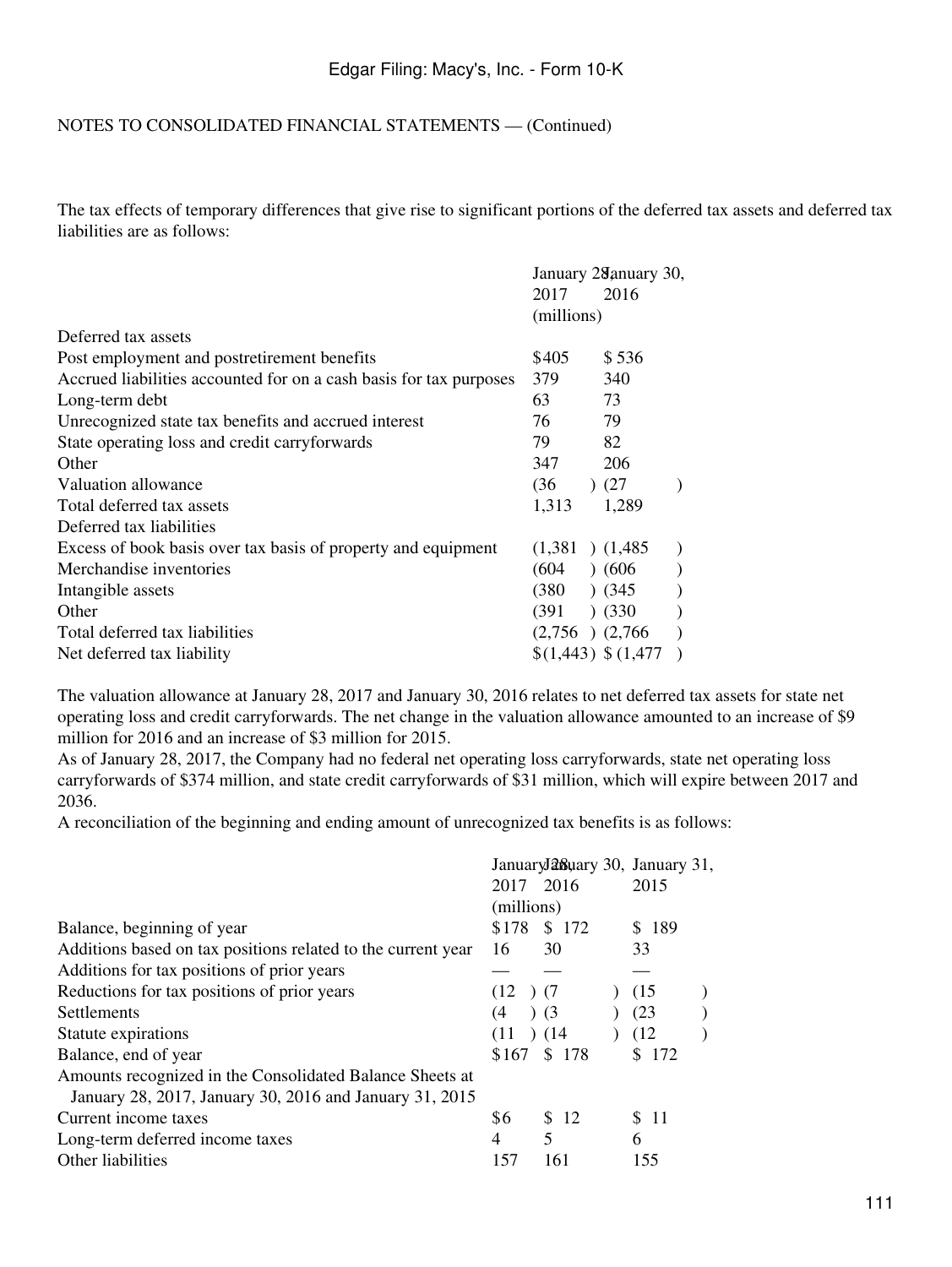\$167 \$ 178 \$ 172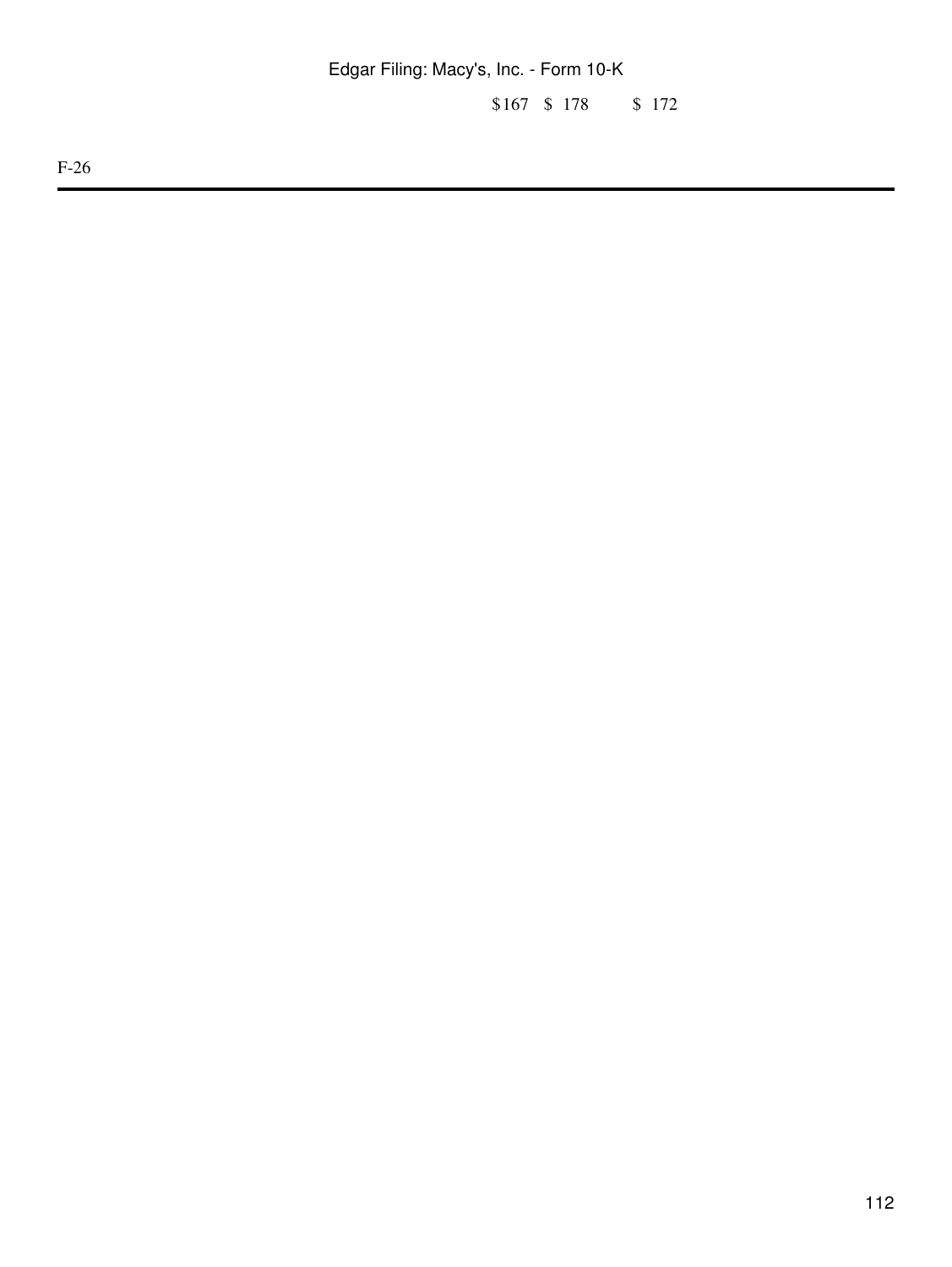As of January 28, 2017 and January 30, 2016, the amount of unrecognized tax benefits, net of deferred tax assets, that, if recognized would affect the effective income tax rate, was \$109 million and \$115 million, respectively. The Company classifies unrecognized tax benefits not expected to be settled within one year as other liabilities on the Consolidated Balance Sheets.

The Company classifies federal, state and local interest and penalties not expected to be settled within one year as other liabilities on the Consolidated Balance Sheets and follows a policy of recognizing all interest and penalties related to unrecognized tax benefits in income tax expense. Federal, state and local interest and penalties, which amounted to an expense of \$2 million for 2016, an expense of \$1 million for 2015, and a credit of \$3 million for 2014, are reflected in income tax expense.

The Company had \$55 million and \$53 million accrued for the payment of federal, state and local interest and penalties at January 28, 2017 and January 30, 2016, respectively. The accrued federal, state and local interest and penalties primarily relates to state tax issues and the amount of penalties paid in prior periods, and the amount of penalties accrued at January 28, 2017 and January 30, 2016 are insignificant. At January 28, 2017, \$54 million of federal, state and local interest and penalties is included in other liabilities and \$1 million is included in current income taxes on the Consolidated Balance Sheets.

The Company or one of its subsidiaries files income tax returns in the U.S. federal jurisdiction and various state and local jurisdictions. The Company is no longer subject to U.S. federal income tax examinations by tax authorities for years before 2013. With respect to state and local jurisdictions, with limited exceptions, the Company and its subsidiaries are no longer subject to income tax audits for years before 2007. Although the outcome of tax audits is always uncertain, the Company believes that adequate amounts of tax, interest and penalties have been accrued for any adjustments that are expected to result from the years still subject to examination.

### 9.Retirement Plans

The Company has defined contribution plans which cover substantially all employees who work 1,000 hours or more in a year. In addition, the Company has a funded defined benefit plan ("Pension Plan") and an unfunded defined benefit supplementary retirement plan ("SERP"), which provides benefits, for certain employees, in excess of qualified plan limitations. Effective January 1, 2012, the Pension Plan was closed to new participants, with limited exceptions, and effective January 2, 2012, the SERP was closed to new participants.

In February 2013, the Company announced changes to the Pension Plan and SERP whereby eligible employees no longer earn future pension service credits after December 31, 2013, with limited exceptions. All retirement benefits attributable to service in subsequent periods are provided through defined contribution plans.

Retirement expenses, excluding settlement charges, included the following components:

|                                                           |            | 2016 2015 2014       |  |
|-----------------------------------------------------------|------------|----------------------|--|
|                                                           | (millions) |                      |  |
| 401(k) Qualified Defined Contribution Plan \$94 \$88 \$89 |            |                      |  |
| Non-Qualified Defined Contribution Plan 2                 |            |                      |  |
| Pension Plan                                              |            | $(83)$ $(54)$ $(64)$ |  |
| Supplementary Retirement Plan                             | 31         | 41 38                |  |
|                                                           |            | \$44 \$77 \$65       |  |

In 2016, the Company changed the method used to estimate the service and interest cost components of net periodic benefit costs for the Pension Plan and SERP. The new method uses a full yield curve approach in the estimation of these components of net periodic benefit costs. Under this approach, the Company applies discounting using individual spot rates from the yield curve composed of the rates of return from a portfolio of high quality corporate debt securities available at the measurement date. These spot rates align to each of the projected benefit obligations and service cost cash flows. Historically, the Company estimated the service and interest cost components using a single weighted-average discount rate derived from the yield curve used to measure the benefit obligations.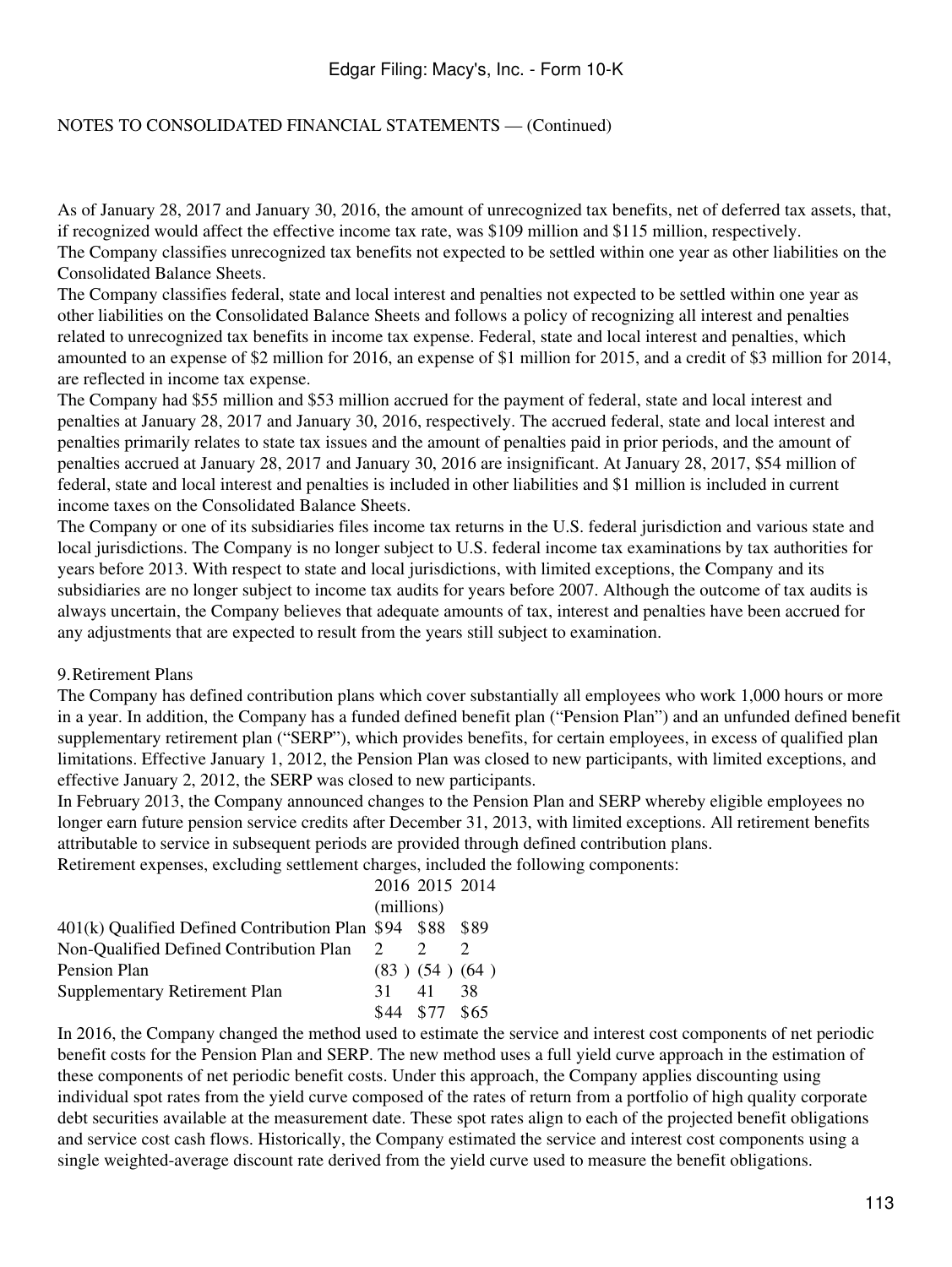The Company made this change to improve the correlation between projected benefit cash flows and the corresponding yield curve spot rates and to provide a more precise measurement of service and interest costs. The Company accounted for this change as a change in estimate prospectively starting in 2016. The discount rates that would have been used to measure the 2016 service and interest cost components of net periodic benefit costs as of the beginning of the year under the single weighted-average discount rate was 4.17% and 4.23%, respectively. The 2016 reduction in service cost and interest cost for the Pension Plan and SERP associated with this change was approximately \$36 million.

Defined Contribution Plans

The Company has a qualified plan that permits participating associates to defer eligible compensation up to the maximum limits allowable under the Internal Revenue Code. Beginning January 1, 2014, the Company has a non-qualified plan which permits participating associates to defer eligible compensation above the limits of the qualified plan. The Company contributes a matching percentage of employee contributions under both the qualified and non-qualified plans. Effective January 1, 2014, the Company's matching contribution to the qualified plan was enhanced for all participating employees, with limited exceptions. Prior to January 1, 2014, the matching contribution rate under the qualified plan was higher for those employees not eligible for the Pension Plan than for employees eligible for the Pension Plan.

The liability related to the qualified plan matching contribution, which is reflected in accounts payable and accrued liabilities on the Consolidated Balance Sheets, was \$102 million at January 28, 2017 and \$97 million January 30, 2016. Expense related to matching contributions for the qualified plan amounted to \$94 million for 2016, \$88 million for 2015 and \$89 million for 2014.

At January 28, 2017 and January 30, 2016, the liability under the non-qualified plan, which is reflected in other liabilities on the Consolidated Balance Sheets, was \$20 million and \$13 million, respectively. The liability related to the non-qualified plan matching contribution, which is reflected in accounts payable and accrued liabilities on the Consolidated Balance Sheets, was \$2 million at January 28, 2017 and January 30, 2016. Expense related to matching contributions for the non-qualified plan amounted to \$2 million for 2016 and 2015. In connection with the non-qualified plan, the Company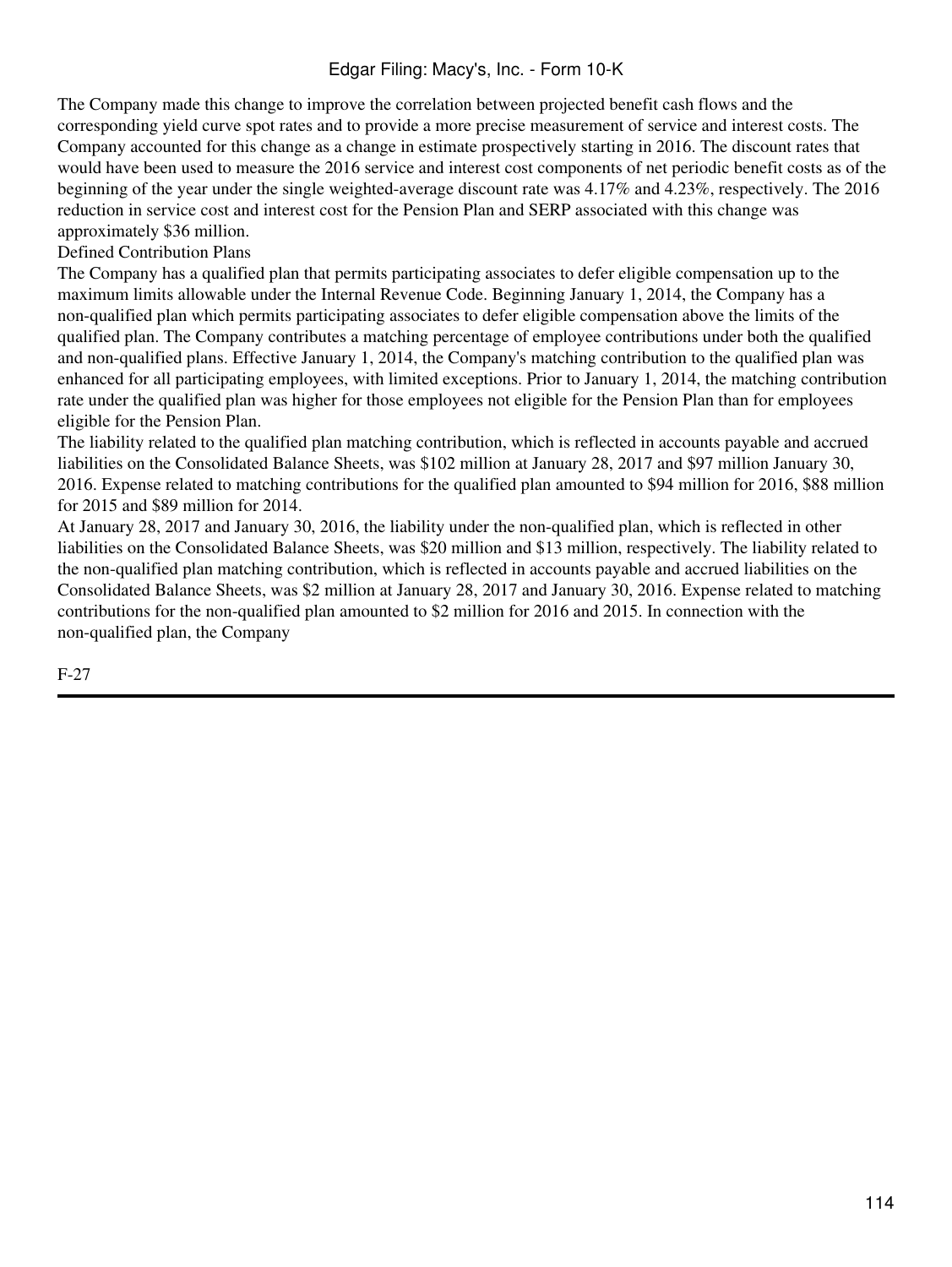had mutual fund investments at January 28, 2017 and January 30, 2016 of \$20 million and \$13 million, respectively, which are included in prepaid expenses and other current assets on the Consolidated Balance Sheets.

The Company has an additional deferred compensation plan wherein eligible executives elected to defer a portion of their compensation each year as either stock credits or cash credits. Effective January 1, 2015, no additional compensation is eligible for deferral. The Company has transferred shares to a trust to cover the number estimated for distribution on account of stock credits currently outstanding. At January 28, 2017 and January 30, 2016, the liability under the plan, which is reflected in other liabilities on the Consolidated Balance Sheets, was \$37 million and \$39 million, respectively. Expense for 2016, 2015 and 2014 was immaterial.

Pension Plan

The following provides a reconciliation of benefit obligations, plan assets, and funded status of the Pension Plan as of January 28, 2017 and January 30, 2016:

|                                                               | 2016                 | 2015              |
|---------------------------------------------------------------|----------------------|-------------------|
|                                                               | (millions)           |                   |
| Change in projected benefit obligation                        |                      |                   |
| Projected benefit obligation, beginning of year               |                      | \$3,585 \$3,966   |
| Service cost                                                  | 5<br>$6\overline{6}$ |                   |
| Interest cost                                                 | 108 137              |                   |
| Actuarial (gain) loss                                         |                      | 55 (282)          |
| Benefits paid                                                 |                      | (284) (242)       |
| Projected benefit obligation, end of year                     | 3,469 3,585          |                   |
| Changes in plan assets                                        |                      |                   |
| Fair value of plan assets, beginning of year                  | 3,256 3,636          |                   |
| Actual return on plan assets                                  |                      | 402 (138)         |
| Company contributions                                         |                      |                   |
| Benefits paid                                                 |                      | (284) (242)       |
| Fair value of plan assets, end of year                        |                      | 3,374 3,256       |
| Funded status at end of year                                  |                      | \$(95) \$(329)    |
| Amounts recognized in the Consolidated Balance Sheets at      |                      |                   |
| January 28, 2017 and January 30, 2016                         |                      |                   |
| Other liabilities                                             |                      | \$(95) \$(329)    |
| Amounts recognized in accumulated other comprehensive loss at |                      |                   |
| January 28, 2017 and January 30, 2016                         |                      |                   |
| Net actuarial loss                                            |                      | $$1,232$ $$1,451$ |

The accumulated benefit obligation for the Pension Plan was \$3,464 million as of January 28, 2017 and \$3,574 million as of January 30, 2016.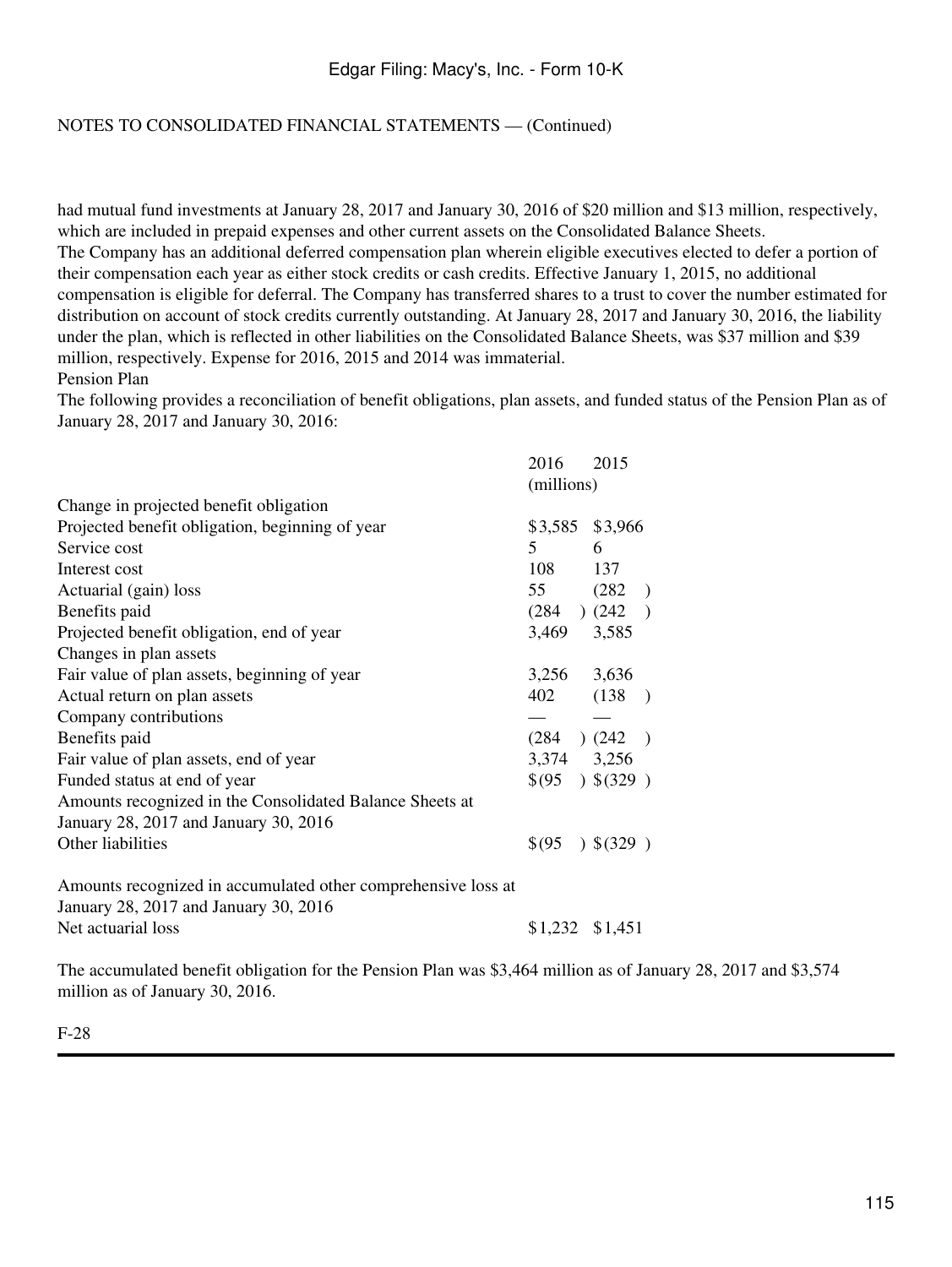Net pension costs, settlement charges and other amounts recognized in other comprehensive loss for the Pension Plan included the following actuarially determined components:

|                                                               | 2016<br>(millions)      |                                                                                              | 2015 2014 |  |
|---------------------------------------------------------------|-------------------------|----------------------------------------------------------------------------------------------|-----------|--|
| Net Periodic Pension Cost                                     |                         |                                                                                              |           |  |
| Service cost                                                  | \$5                     | \$6                                                                                          | \$6       |  |
| Interest cost                                                 | 108                     | 137                                                                                          | 151       |  |
| Expected return on assets                                     | $(227)$ $(235)$ $(246)$ |                                                                                              |           |  |
| Amortization of net actuarial loss                            | 31                      | 38                                                                                           | 25        |  |
| Amortization of prior service credit                          |                         |                                                                                              |           |  |
|                                                               | (83)                    |                                                                                              | (54)(64)  |  |
| Settlement charges                                            | 68                      |                                                                                              |           |  |
| Other Changes in Plan Assets and Projected Benefit Obligation |                         |                                                                                              |           |  |
| Recognized in Other Comprehensive Loss                        |                         |                                                                                              |           |  |
| Net actuarial (gain) loss                                     | (120) 92                |                                                                                              | 491       |  |
| Amortization of net actuarial loss                            | (31)                    |                                                                                              | )(38)(25) |  |
| Amortization of prior service credit                          |                         |                                                                                              |           |  |
| Settlement charges                                            | (68)                    | $\hspace{1.6cm} \hspace{1.2cm} \longleftarrow \hspace{1.2cm} \longrightarrow \hspace{1.2cm}$ |           |  |
|                                                               | $(219)$ 54 466          |                                                                                              |           |  |
| Total recognized                                              | $$(234)$ \$ - \$402     |                                                                                              |           |  |

The estimated net actuarial loss for the Pension Plan that will be amortized from accumulated other comprehensive loss into net periodic benefit cost during 2017 is \$33 million.

The following weighted average assumptions were used to determine the projected benefit obligations for the Pension Plan at January 28, 2017 and January 30, 2016:

|                                               | 2016 2015       |  |
|-----------------------------------------------|-----------------|--|
| Discount rate                                 | $4.00\%$ 4.17\% |  |
| Rate of compensation increases $4.10\%$ 4.10% |                 |  |

The following weighted average assumptions were used to determine the net periodic pension cost for the Pension Plan:

|                                                              | 2016 | 2015 2014          |  |
|--------------------------------------------------------------|------|--------------------|--|
| Discount rate used to measure service cost $3.79\%$ - 4.26%  |      | 3.55% 4.50%        |  |
| Discount rate used to measure interest cost $2.96\%$ - 3.30% |      | $3.55\%$ 4.50%     |  |
| Expected long-term return on plan assets                     | 7.00 | $\%$ 7.00% 7.50%   |  |
| Rate of compensation increases                               | 4.10 | $\%$ 4.10\% 4.10\% |  |

The Pension Plan's assumptions are evaluated annually and updated as necessary.

The discount rate used to determine the present value of the projected benefit obligation for the Pension Plan is based on a yield curve constructed from a portfolio of high quality corporate debt securities with various maturities. Each year's expected future benefit payments are discounted to their present value at the appropriate yield curve rate,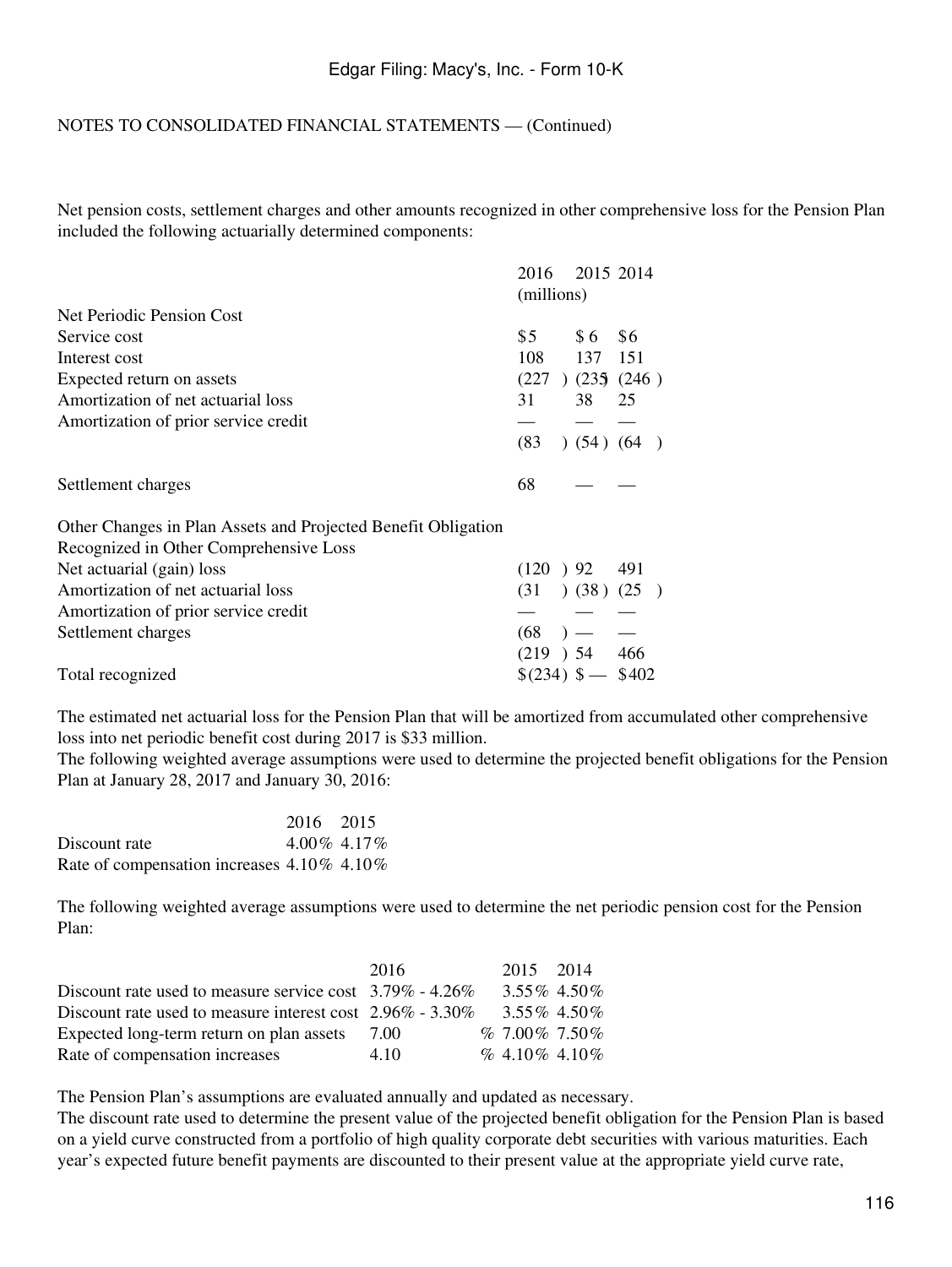thereby generating the overall discount rate for the projected benefit obligation.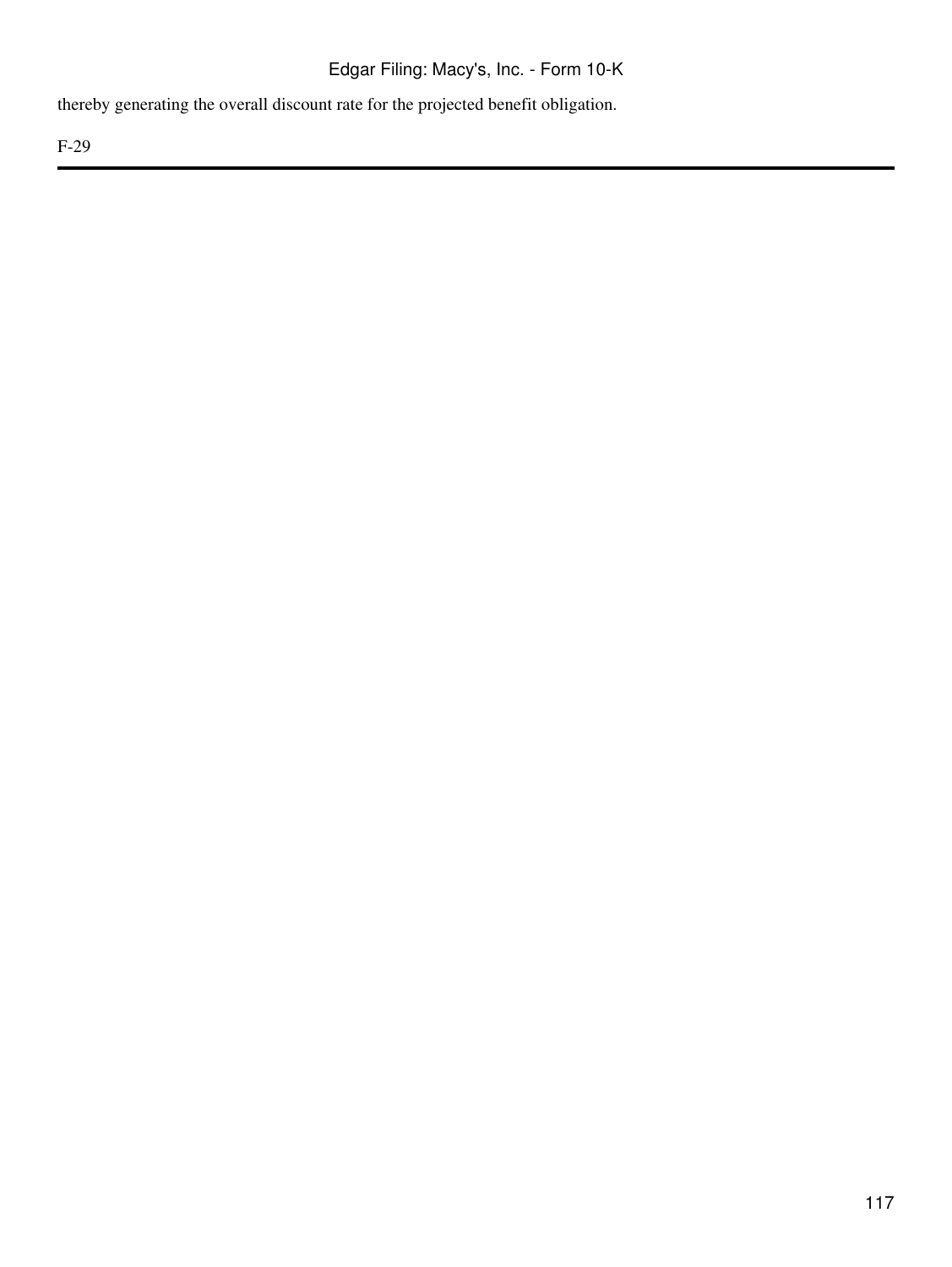Due to settlement accounting and re-measurements during 2016, the discount rate used to measure service cost and the discount rate to measure interest cost varied between periods. The table above shows the range of rates used to determine net periodic expense for the Pension Plan.

The Company develops its expected long-term rate of return on plan asset assumption by evaluating input from several professional advisors taking into account the asset allocation of the portfolio and long-term asset class return expectations, as well as long-term inflation assumptions. Expected returns for each major asset class are considered along with their volatility and the expected correlations among them. These expectations are based upon historical relationships as well as forecasts of how future returns may vary from historical returns. Returns by asset class and correlations among asset classes are combined using the target asset allocation to derive an expected return for the portfolio as a whole. Long-term historical returns of the portfolio are also considered. Portfolio returns are calculated net of all expenses, therefore, the Company also analyzes expected costs and expenses, including investment management fees, administrative expenses, Pension Benefit Guaranty Corporation premiums and other costs and expenses. As of January 31, 2015, the Company lowered the assumed annual long-term rate of return for the Pension Plan's assets from 7.50% to 7.00% based on expected future returns on the portfolio of assets.

The Company develops its rate of compensation increase assumption based on recent experience and reflects an estimate of future compensation levels taking into account general increase levels, seniority, promotions and other factors. The salary increase assumption is used to project employees' pay in future years and its impact on the projected benefit obligation for the Pension Plan.

The assets of the Pension Plan are managed by investment specialists with the primary objectives of payment of benefit obligations to Plan participants and an ultimate realization of investment returns over longer periods in excess of inflation. The Company employs a total return investment approach whereby a mix of domestic and foreign equity securities, fixed income securities and other investments is used to maximize the long-term return on the assets of the Pension Plan for a prudent level of risk. Risks are mitigated through asset diversification and the use of multiple investment managers. The target allocation for plan assets is currently 50% equity securities, 40% debt securities, 5% real estate and 5% private equities.

The Company generally employs investment managers to specialize in a specific asset class. These managers are chosen and monitored with the assistance of professional advisors, using criteria that include organizational structure, investment philosophy, investment process, performance compared to market benchmarks and peer groups. The Company periodically conducts an analysis of the behavior of the Pension Plan's assets and liabilities under various economic and interest rate scenarios to ensure that the long-term target asset allocation is appropriate given the liabilities.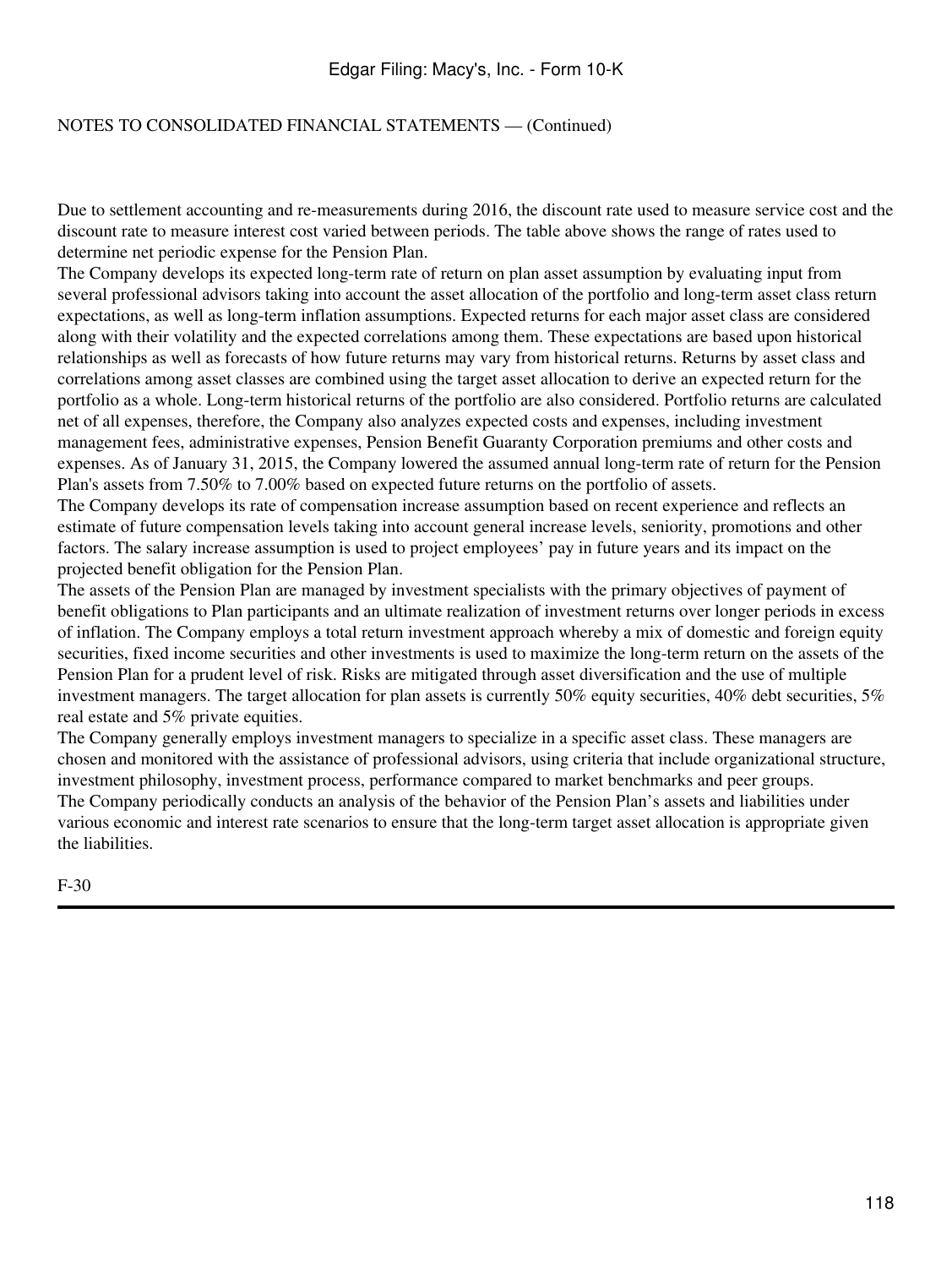The fair values of the Pension Plan assets as of January 28, 2017, excluding interest and dividend receivables and pending investment purchases and sales, by asset category are as follows:

|                                         |            | <b>Fair Value Measurements</b>             |                         |           |
|-----------------------------------------|------------|--------------------------------------------|-------------------------|-----------|
|                                         |            | Quoted Prices in                           | Significant Significant |           |
|                                         | Total      | Active Markets for Observable Unobservable |                         |           |
|                                         |            | <b>Identical Assets</b>                    | Inputs                  | Inputs    |
|                                         |            | (Level 1)                                  | (Level 2)               | (Level 3) |
|                                         | (millions) |                                            |                         |           |
| Short term investments                  | \$14       | \$                                         | \$14                    | \$        |
| Money market funds                      | 74         | 74                                         |                         |           |
| Equity securities:                      |            |                                            |                         |           |
| U.S. stocks                             | 309        | 309                                        |                         |           |
| U.S. pooled funds (a)                   | 654        | 446                                        |                         |           |
| International pooled funds (a)          | 649        | 131                                        |                         |           |
| Fixed income securities:                |            |                                            |                         |           |
| U.S. Treasury bonds                     | 194        |                                            | 194                     |           |
| Other Government bonds                  | 40         |                                            | 40                      |           |
| Agency backed bonds                     | 24         |                                            | 24                      |           |
| Corporate bonds                         | 453        |                                            | 453                     |           |
| Mortgage-backed securities              | 85         |                                            | 85                      |           |
| Asset-backed securities                 | 17         |                                            | 17                      |           |
| Pooled funds                            | 461        | 461                                        |                         |           |
| Other types of investments:             |            |                                            |                         |           |
| Real estate (a)                         | 223        |                                            |                         |           |
| Private equity (a)                      | 186        |                                            |                         |           |
| Derivatives in a positive position      | 13         |                                            | 13                      |           |
| Derivatives in a negative position (19) |            |                                            | (19)                    |           |
| Total                                   | \$3,377    | \$<br>1,421                                | \$821                   | \$        |

(a) Certain investments that are measured at fair value using the net asset value per share as a practical expedient have not been classified in the fair value hierarchy. The fair value amounts presented in these tables are intended to permit reconciliation of the fair value hierarchy to the amounts presented in the fair value of plan assets.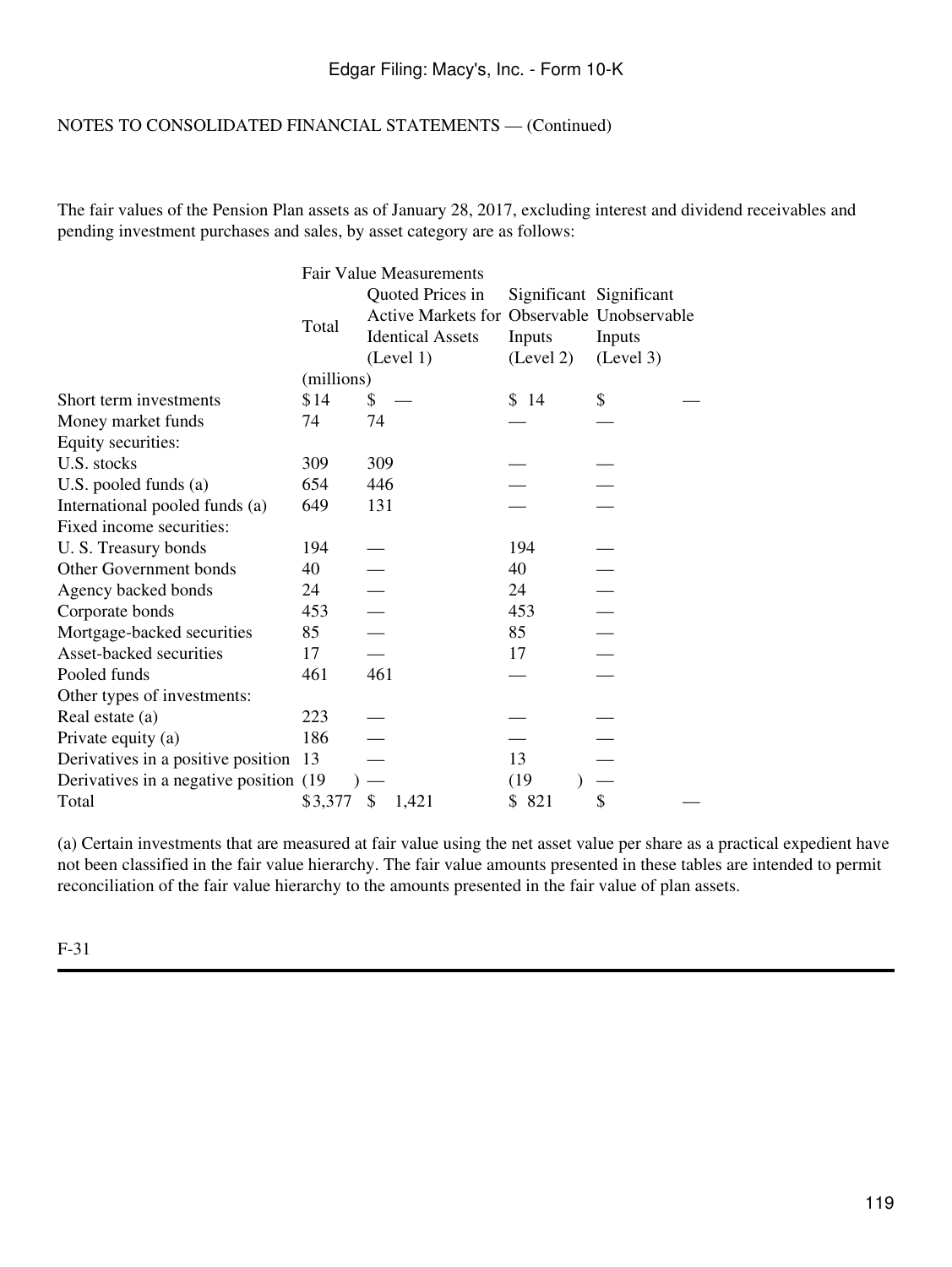The fair values of the Pension Plan assets as of January 30, 2016, excluding interest and dividend receivables and pending investment purchases and sales, by asset category are as follows:

|                                         |            | <b>Fair Value Measurements</b>             |           |                         |
|-----------------------------------------|------------|--------------------------------------------|-----------|-------------------------|
|                                         |            | Quoted Prices in                           |           | Significant Significant |
|                                         | Total      | Active Markets for Observable Unobservable |           |                         |
|                                         |            | <b>Identical Assets</b>                    | Inputs    | Inputs                  |
|                                         |            | (Level 1)                                  | (Level 2) | (Level 3)               |
|                                         | (millions) |                                            |           |                         |
| Cash and cash equivalents               | \$15       | \$<br>15                                   | \$        | \$                      |
| Short term investments                  | 36         |                                            | 36        |                         |
| Money market funds                      | 46         | 46                                         |           |                         |
| Equity securities:                      |            |                                            |           |                         |
| U.S. stocks                             | 280        | 280                                        |           |                         |
| U.S. pooled funds (a)                   | 391        | 207                                        |           |                         |
| International pooled funds (a)          | 575        | 336                                        |           |                         |
| Fixed income securities:                |            |                                            |           |                         |
| U. S. Treasury bonds                    | 233        |                                            | 233       |                         |
| Other Government bonds                  | 41         |                                            | 41        |                         |
| Agency backed bonds                     | 31         |                                            | 31        |                         |
| Corporate bonds                         | 433        |                                            | 433       |                         |
| Mortgage-backed securities              | 112        |                                            | 112       |                         |
| Asset-backed securities                 | 28         |                                            | 28        |                         |
| Pooled funds                            | 427        | 427                                        |           |                         |
| Other types of investments:             |            |                                            |           |                         |
| Real estate (a)                         | 238        |                                            |           |                         |
| Hedge funds (a)                         | 179        |                                            |           |                         |
| Private equity (a)                      | 188        |                                            |           |                         |
| Derivatives in a positive position      | 15         |                                            | 15        |                         |
| Derivatives in a negative position (22) |            |                                            | (22)      |                         |
| Total                                   | \$3,246    | \$<br>1,311                                | \$907     | \$                      |

(a) Certain investments that are measured at fair value using the net asset value per share as a practical expedient have not been classified in the fair value hierarchy. The fair value amounts presented in these tables are intended to permit reconciliation of the fair value hierarchy to the amounts presented in the fair value of plan assets.

Corporate bonds consist primarily of investment grade bonds of U.S. issuers from diverse industries. The fair value of certain pooled funds including equity securities, real estate, hedge funds and private equity investments represents the reported net asset value of shares or underlying assets of the investment as a practical expedient to estimate fair value. International equity pooled funds seek to provide long-term capital growth and income by investing in equity securities of non-U.S. companies located both in developed and emerging markets. There are generally no redemption restrictions or unfunded commitments related to these equity securities.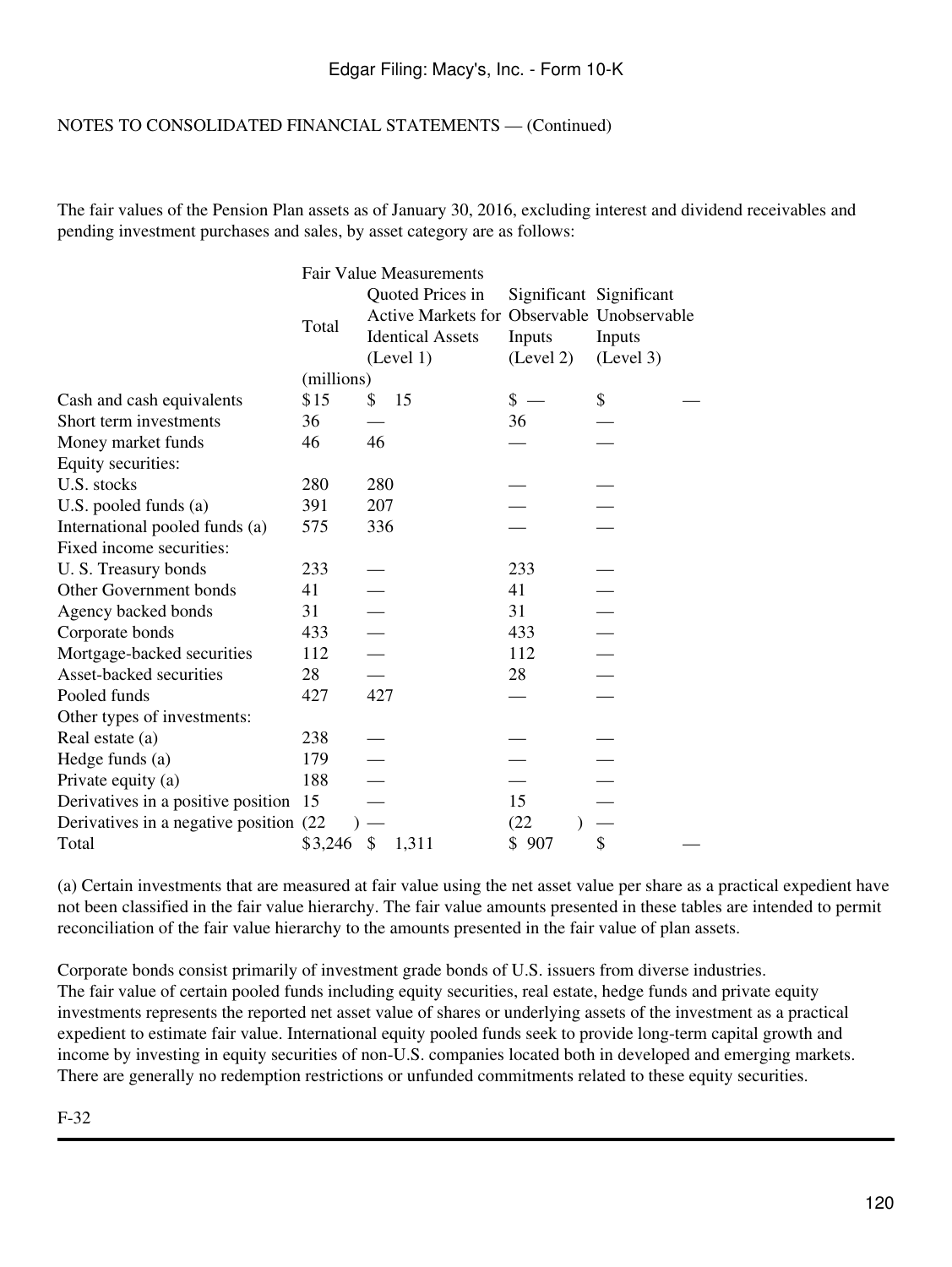Real estate investments include several funds which seek risk-adjusted return by providing a stable, income-driven rate of return over the long term with high potential for growth of net investment income and appreciation of value. The real estate investments are diversified across property types and geographical areas primarily in the United States of America. Private equity investments have an objective of realizing aggregate long-term returns in excess of those available from investments in the public equity markets. Private equity investments generally consist of limited partnerships in the United States of America, Europe and Asia. Private equity and real estate investments are valued using fair values per the most recent financial reports provided by the investment sponsor, adjusted as appropriate for any lag between the date of the financial reports and the Company's reporting date. Hedge fund investments seek to provide strong downside protection qualities and to produce long-term risk-adjusted returns with low volatility through active asset management among a select group of U.S. and non-U.S. investment partnerships and companies, managed funds, separately managed accounts, securities and commodities held in segregated accounts and other investment vehicles.

Due to the nature of the underlying assets of the real estate, hedge funds and private equity investments, changes in market conditions and the economic environment may significantly impact the net asset value of these investments and, consequently, the fair value of the Pension Plan's investments. These investments are redeemable at net asset value to the extent provided in the documentation governing the investments. However, these redemption rights may be restricted in accordance with the governing documents. Redemption of these investments is subject to restrictions including lock-up periods where no redemptions are allowed, restrictions on redemption frequency and advance notice periods for redemptions. As of January 28, 2017 and January 30, 2016, certain of these investments are generally subject to lock-up periods, ranging from two to fourteen years, certain of these investments are subject to restrictions on redemption frequency, ranging from daily to twice per year, and certain of these investments are subject to advance notice requirements, ranging from sixty-day notification to ninety-day notification. As of January 28, 2017 and January 30, 2016, the Pension Plan had unfunded commitments related to certain of these investments totaling \$72 million and \$96 million, respectively.

The Company does not anticipate making funding contributions to the Pension Plan in 2017. The following benefit payments are estimated to be paid from the Pension Plan: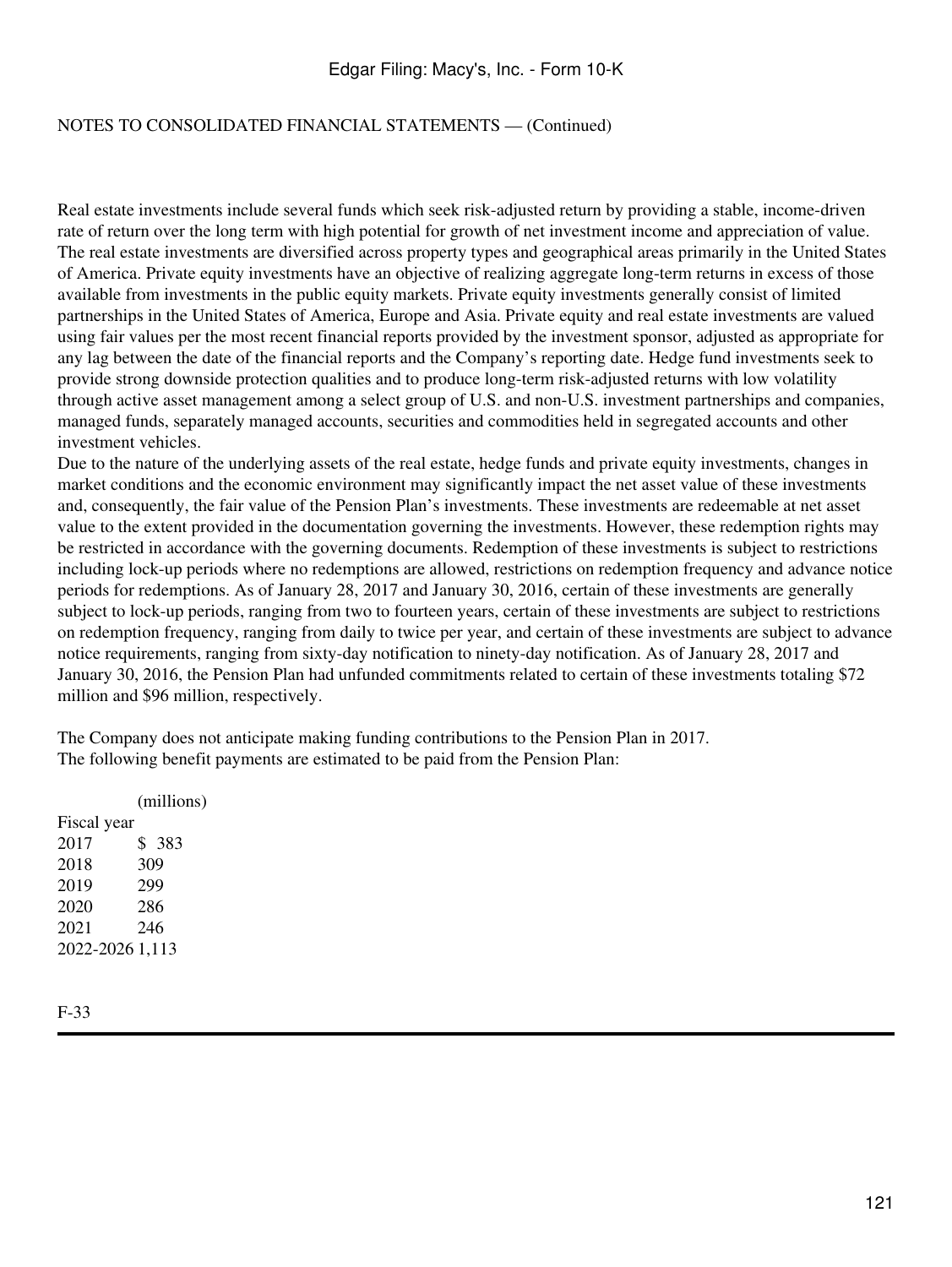### Supplementary Retirement Plan

The following provides a reconciliation of benefit obligations, plan assets and funded status of the supplementary retirement plan as of January 28, 2017 and January 30, 2016:

|                                                               | 2016<br>(millions) | 2015            |
|---------------------------------------------------------------|--------------------|-----------------|
| Change in projected benefit obligation                        |                    |                 |
| Projected benefit obligation, beginning of year               | \$823              | \$920           |
| Service cost                                                  |                    |                 |
| Interest cost                                                 | 22                 | 31              |
| Actuarial (gain) loss                                         | 26                 | (70)            |
| Benefits paid                                                 | $(124)$ $(58)$     | $\lambda$       |
| Projected benefit obligation, end of year                     | 747                | 823             |
| Change in plan assets                                         |                    |                 |
| Fair value of plan assets, beginning of year                  |                    |                 |
| Company contributions                                         | 124                | 58              |
| Benefits paid                                                 | $(124)$ $(58)$     | $\rightarrow$   |
| Fair value of plan assets, end of year                        |                    |                 |
| Funded status at end of year                                  |                    | \$(747) \$(823) |
| Amounts recognized in the Consolidated Balance Sheets at      |                    |                 |
| January 28, 2017 and January 30, 2016                         |                    |                 |
| Accounts payable and accrued liabilities                      |                    | \$(86) \$(138)  |
| Other liabilities                                             |                    | $(661)$ $(685)$ |
|                                                               |                    | \$(747) \$(823) |
| Amounts recognized in accumulated other comprehensive loss at |                    |                 |
| January 28, 2017 and January 30, 2016                         |                    |                 |
| Net actuarial loss                                            | \$248              | \$261           |
| Prior service cost                                            | 8                  | 8               |
|                                                               | \$256              | \$269           |

The accumulated benefit obligation for the supplementary retirement plan was \$747 million as of January 28, 2017 and \$823 million as of January 30, 2016.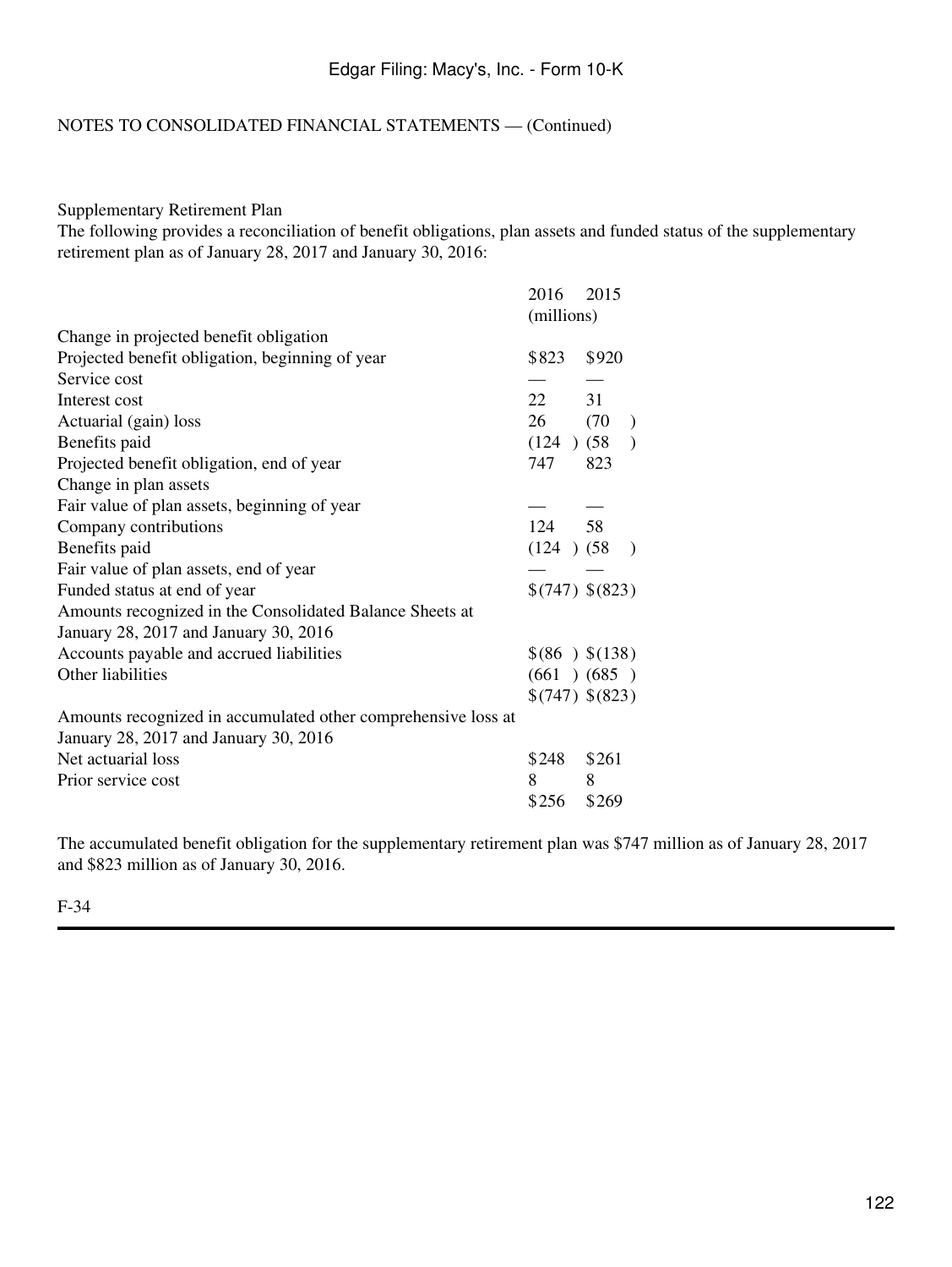Net pension costs, settlement charges and other amounts recognized in other comprehensive loss for the supplementary retirement plan included the following actuarially determined components:

|                                                               |    | 2016 2015 2014<br>(millions) |                          |  |
|---------------------------------------------------------------|----|------------------------------|--------------------------|--|
| Net Periodic Pension Cost                                     |    |                              |                          |  |
| Service cost                                                  |    | $\frac{1}{2}$                |                          |  |
| Interest cost                                                 |    | 22 31 33                     |                          |  |
| Amortization of net actuarial loss                            | 9  | 10                           | $\mathfrak{S}$           |  |
| Amortization of prior service credit                          |    |                              | $\overline{\phantom{0}}$ |  |
|                                                               | 31 | 41                           | 38                       |  |
| Settlement charges                                            | 30 |                              |                          |  |
| Other Changes in Plan Assets and Projected Benefit Obligation |    |                              |                          |  |
| Recognized in Other Comprehensive Loss                        |    |                              |                          |  |
| Net actuarial (gain) loss                                     | 26 | $(70)$ 170                   |                          |  |
| Prior service cost                                            |    |                              |                          |  |
| Amortization of net actuarial loss                            |    |                              | (9) (10) (5)             |  |
| Amortization of prior service credit                          |    |                              |                          |  |
| Settlement charges                                            |    | $(30)$ —                     |                          |  |
|                                                               |    | (13)(80)165                  |                          |  |
| Total recognized                                              |    | $$48 \t$(39) $203$           |                          |  |

The estimated net actuarial loss for the supplementary retirement plan that will be amortized from accumulated other comprehensive loss into net periodic benefit cost during 2017 is \$8 million.

The following weighted average assumption was used to determine the projected benefit obligations for the supplementary retirement plan at January 28, 2017 and January 30, 2016:

2016 2015 Discount rate  $4.07\%$  4.23%

The following weighted average assumption was used to determine net pension costs for the supplementary retirement plan:

2016 2015 2014 Discount rate used to measure interest cost 2.65% - 3.16% 3.55% 4.50%

The supplementary retirement plan's assumptions are evaluated annually and updated as necessary. The discount rate used to determine the present value of the projected benefit obligation for the supplementary retirement plan is based on a yield curve constructed from a portfolio of high quality corporate debt securities with various maturities. Each year's expected future benefit payments are discounted to their present value at the appropriate yield curve rate, thereby generating the overall discount rate for the projected benefit obligation. Due to settlement accounting and re-measurements during 2016, the discount rate used to measure interest cost varied between periods. The table above shows the range of rates used to determine net periodic expense for the supplementary retirement plan.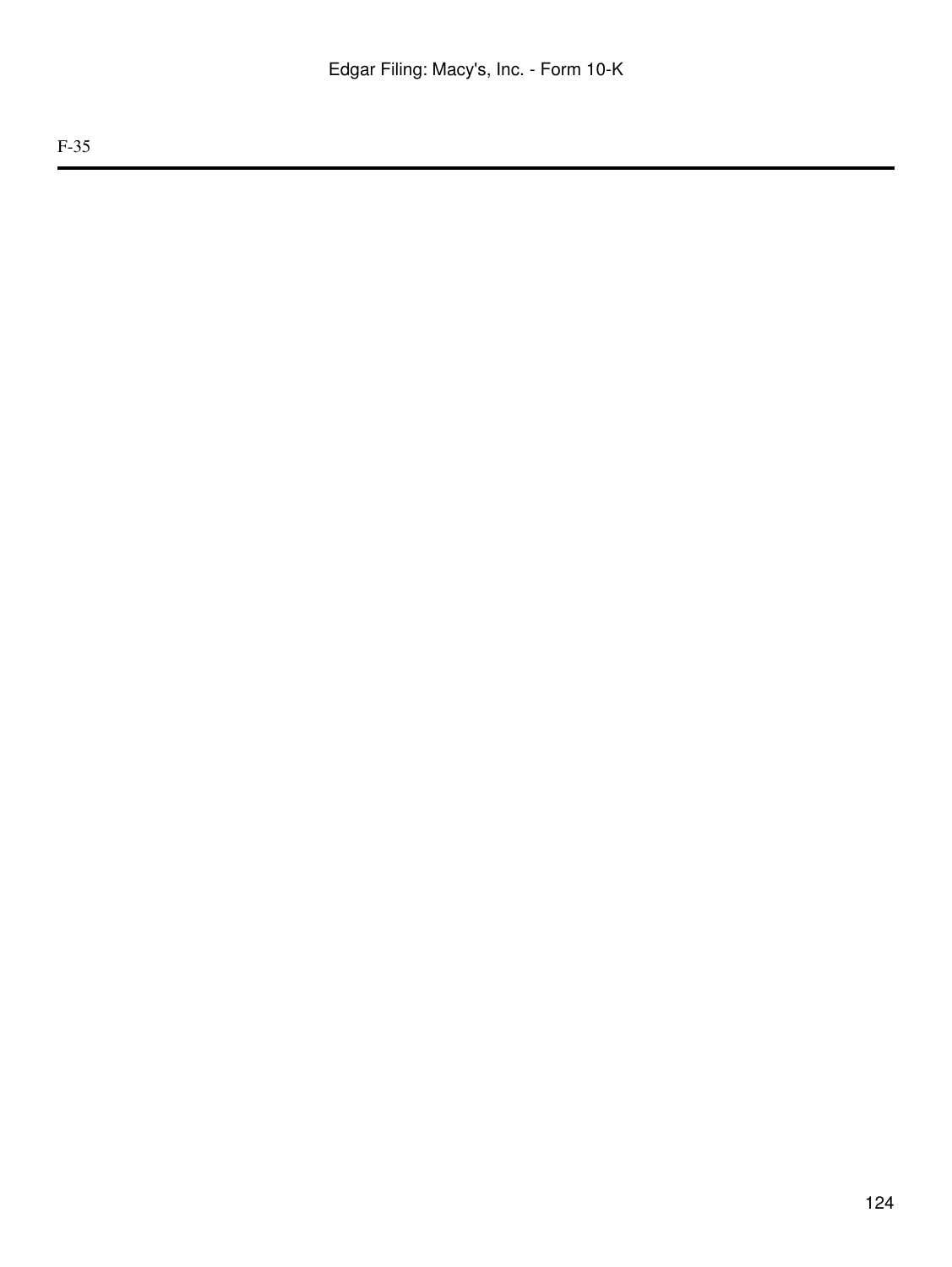The following benefit payments are estimated to be funded by the Company and paid from the supplementary retirement plan:

|               | (millions) |     |  |  |  |  |
|---------------|------------|-----|--|--|--|--|
| Fiscal year   |            |     |  |  |  |  |
| 2017          | \$.        | -86 |  |  |  |  |
| 2018          | 78         |     |  |  |  |  |
| 2019          | 46         |     |  |  |  |  |
| 2020          | 48         |     |  |  |  |  |
| 2021          | 48         |     |  |  |  |  |
| 2022-2026 228 |            |     |  |  |  |  |

10.Postretirement Health Care and Life Insurance Benefits

In addition to pension and other supplemental benefits, certain retired employees currently are provided with specified health care and life insurance benefits. Eligibility requirements for such benefits vary by division and subsidiary, but generally state that benefits are available to eligible employees who were hired prior to a certain date and retire after a certain age with specified years of service. Certain employees are subject to having such benefits modified or terminated.

In 2016, the Company changed the method used to estimate the service and interest cost components of net periodic benefit costs for the postretirement obligations. The new method uses a full yield curve approach in the estimation of these components of net periodic benefit costs. Under this approach, the Company applies discounting using individual spot rates from the yield curve composed of the rates of return from a portfolio of high quality corporate debt securities available at the measurement date. These spot rates align to each of the accumulated postretirement obligation and service cost cash flows. Historically, the Company estimated the service and interest cost components using a single weighted-average discount rate derived from the yield curve used to measure the benefit obligations. The Company made this change to improve the correlation between projected benefit cash flows and the corresponding yield curve spot rates and to provide a more precise measurement of service and interest costs. The Company accounted for this change as a change in estimate prospectively starting in 2016. The discount rate that would have been used to measure the 2016 service and interest cost components of net periodic benefit cost as of the beginning of the year under the single weighted-average discount rate was 4.15%. The 2016 reduction in service cost and interest cost for the postretirement obligations associated with this change was approximately \$2 million.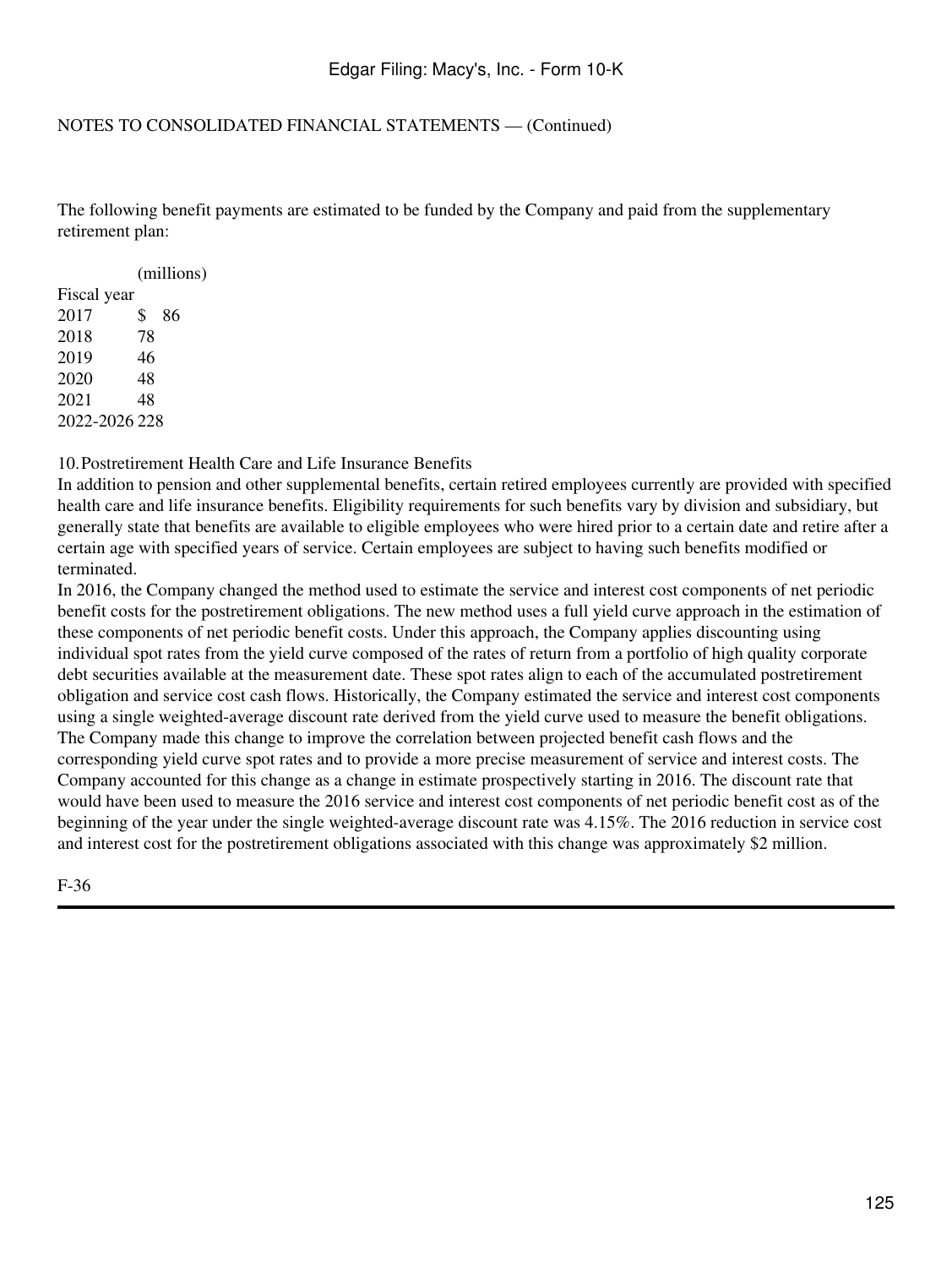The following provides a reconciliation of benefit obligations, plan assets, and funded status of the postretirement obligations as of January 28, 2017 and January 30, 2016:

|                                                                  | 2016<br>(millions) | 2015         |               |
|------------------------------------------------------------------|--------------------|--------------|---------------|
| Change in accumulated postretirement benefit obligation          |                    |              |               |
| Accumulated postretirement benefit obligation, beginning of year | \$212              | \$243        |               |
| Service cost                                                     |                    |              |               |
| Interest cost                                                    | $6 \qquad$         | 8            |               |
| Actuarial gain                                                   | (13)(22)           |              |               |
| Medicare Part D subsidy                                          | 1                  | $\mathbf{1}$ |               |
| Benefits paid                                                    | $(20)$ $(18)$      |              | $\rightarrow$ |
| Accumulated postretirement benefit obligation, end of year       | 186                | 212          |               |
| Change in plan assets                                            |                    |              |               |
| Fair value of plan assets, beginning of year                     |                    |              |               |
| Company contributions                                            | 20                 | 18           |               |
| Benefits paid                                                    | $(20)$ $(18)$      |              |               |
| Fair value of plan assets, end of year                           |                    |              |               |
| Funded status at end of year                                     | \$(186) \$(212)    |              |               |
| Amounts recognized in the Consolidated Balance Sheets at         |                    |              |               |
| January 28, 2017 and January 30, 2016                            |                    |              |               |
| Accounts payable and accrued liabilities                         | \$(18) \$(20)      |              |               |
| Other liabilities                                                | (168) (192)        |              |               |
|                                                                  | \$(186) \$(212)    |              |               |
| Amounts recognized in accumulated other comprehensive loss at    |                    |              |               |
| January 28, 2017 and January 30, 2016                            |                    |              |               |
| Net actuarial gain                                               | \$(31) \$(22)      |              |               |
|                                                                  |                    |              |               |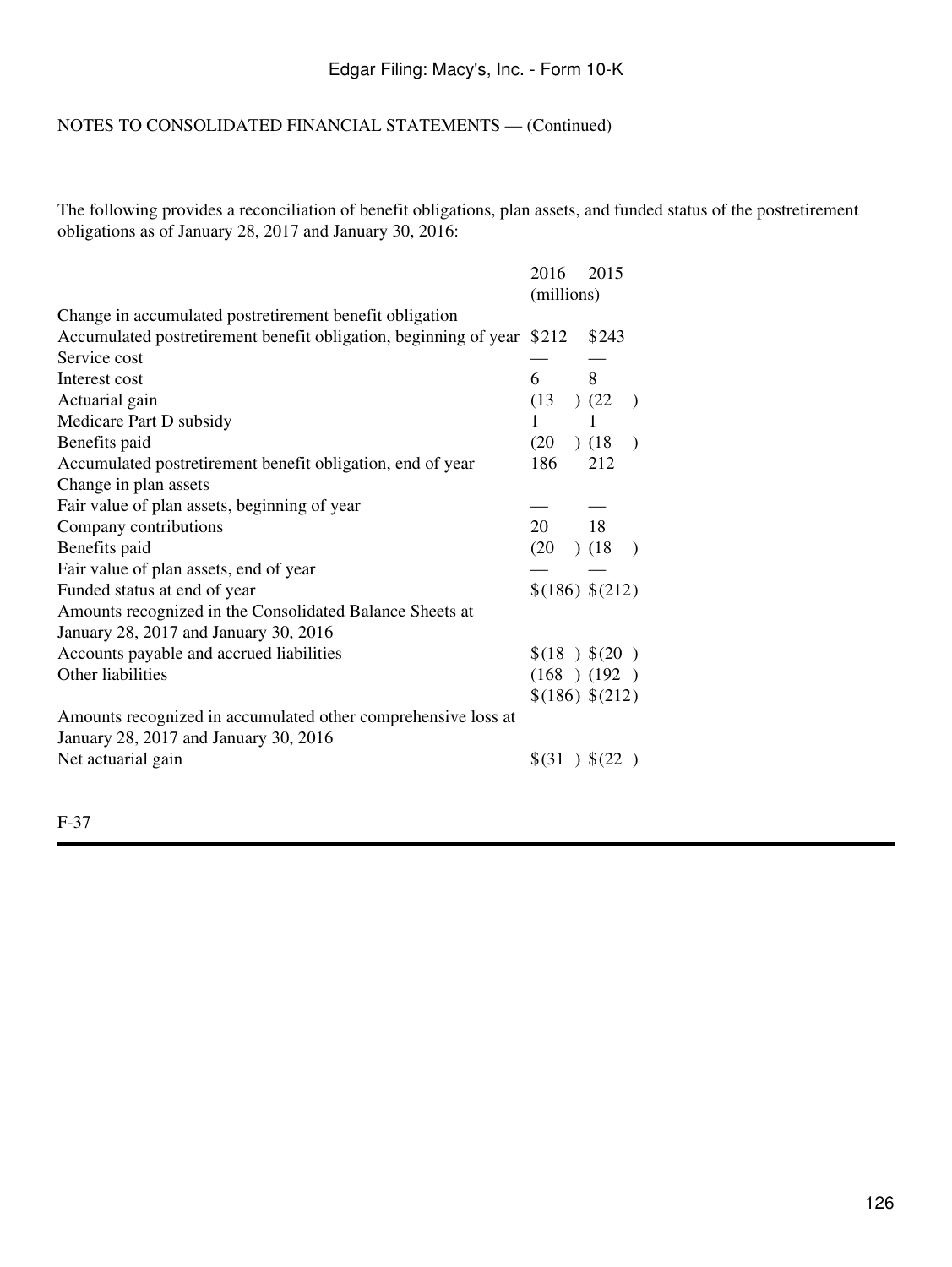Net postretirement benefit costs and other amounts recognized in other comprehensive loss included the following actuarially determined components:

|                                                               | 2016 2015 2014                               |  |
|---------------------------------------------------------------|----------------------------------------------|--|
|                                                               | (millions)                                   |  |
| Net Periodic Postretirement Benefit Cost                      |                                              |  |
| Service cost                                                  | $s - s - s -$                                |  |
| Interest cost                                                 | $\begin{array}{cccc} 6 & 8 & 10 \end{array}$ |  |
| Amortization of net actuarial gain                            | $(4)$ - $(5)$                                |  |
| Amortization of prior service cost                            |                                              |  |
|                                                               | $\frac{-}{2}$ $\frac{-}{8}$ $\frac{-}{5}$    |  |
| Other Changes in Plan Assets and Projected Benefit Obligation |                                              |  |
| Recognized in Other Comprehensive Loss                        |                                              |  |
| Net actuarial (gain) loss                                     | (13)(22)30                                   |  |
| Amortization of net actuarial gain                            | $4 \quad - \quad 5$                          |  |
| Amortization of prior service cost                            |                                              |  |
|                                                               | $(9)$ $(22)$ $35$                            |  |
| Total recognized                                              | \$(7) \$(14) \$40                            |  |

The estimated net actuarial gain that will be amortized from accumulated other comprehensive loss into net periodic postretirement benefit cost during 2017 is \$4 million.

The following weighted average assumption was used to determine the accumulated postretirement benefit obligations at January 28, 2017 and January 30, 2016:

2016 2015 Discount rate 3.99% 4.15%

The following weighted average assumption was used to determine the net postretirement benefit costs for the postretirement obligations:

2016 2015 2014 Discount rate used to measure interest cost 3.14% 3.55% 4.50%

The postretirement benefit obligation assumptions are evaluated annually and updated as necessary.

The discount rate used to determine the present value of the Company's accumulated postretirement benefit obligations is based on a yield curve constructed from a portfolio of high quality corporate debt securities with various maturities. Each year's expected future benefit payments are discounted to their present value at the appropriate yield curve rate, thereby generating the overall discount rate for the accumulated postretirement benefit obligations.

The future medical benefits provided by the Company for certain employees are based on a fixed amount per year of service, and the accumulated postretirement benefit obligation is not affected by increases in health care costs. However, the future medical benefits provided by the Company for certain other employees are affected by increases

in health care costs.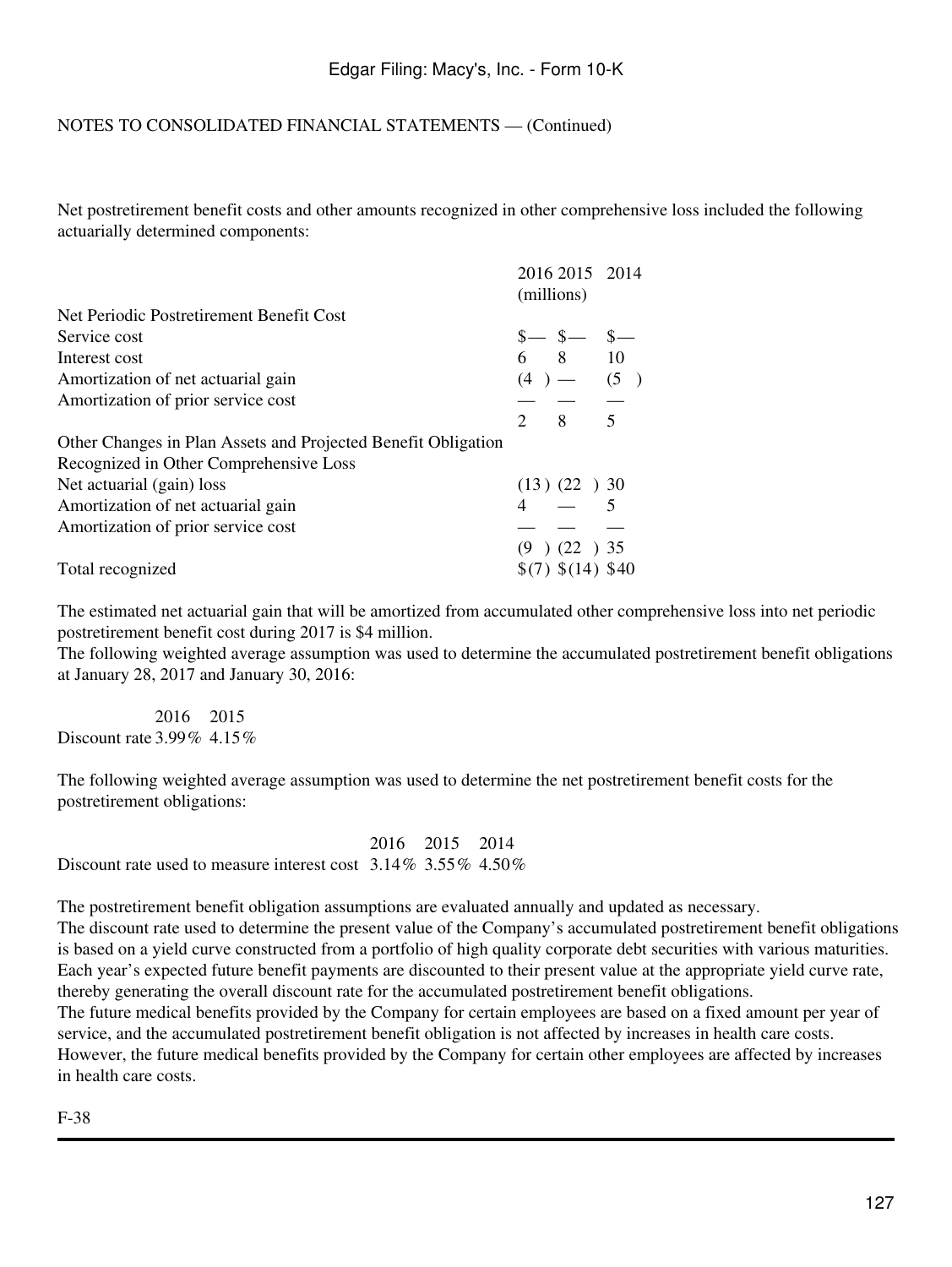## NOTES TO CONSOLIDATED FINANCIAL STATEMENTS — (Continued)

The following provides the assumed health care cost trend rates related to the Company's accumulated postretirement benefit obligations at January 28, 2017 and January 30, 2016:

|                                                                                    | 2016                              | 2015 |
|------------------------------------------------------------------------------------|-----------------------------------|------|
| Health care cost trend rates assumed for next year                                 | $6.15\% - 9.75\%$ 6.25\% - 10.0\% |      |
| Rates to which the cost trend rate is assumed to decline (the ultimate trend rate) | 5.0%                              | 5.0% |
| Year that the rate reaches the ultimate trend rate                                 | 2027                              | 2027 |

The assumed health care cost trend rates have an impact on the amounts reported for the accumulated postretirement benefit obligations. A one-percentage-point change in the assumed health care cost trend rates would have the following effects:

|                                                                |            | $1 -$ Percenes are neglected by $\alpha$ |  |
|----------------------------------------------------------------|------------|------------------------------------------|--|
|                                                                |            | Point <b>IRornas</b> Decrease            |  |
|                                                                | (millions) |                                          |  |
| Effect on total of service and interest cost                   | $s - s -$  |                                          |  |
| Effect on accumulated postretirement benefit obligations $$11$ |            | (10)                                     |  |

The following table reflects the benefit payments estimated to be funded by the Company and paid from the accumulated postretirement benefit obligations and estimated federal subsidies expected to be received under the Medicare Prescription Drug Improvement and Modernization Act of 2003:

|                    | <b>Expected</b> pected |    |   |  |  |  |
|--------------------|------------------------|----|---|--|--|--|
|                    | <b>BenefiFederal</b>   |    |   |  |  |  |
|                    | PaymeStubsidy          |    |   |  |  |  |
|                    | (millions)             |    |   |  |  |  |
| <b>Fiscal Year</b> |                        |    |   |  |  |  |
| 2017               | \$17                   | \$ | 1 |  |  |  |
| 2018               | 17                     | 1  |   |  |  |  |
| 2019               | 16                     | 1  |   |  |  |  |
| 2020               | 16                     |    |   |  |  |  |
| 2021               | 15                     |    |   |  |  |  |
| 2022-2026 63       |                        |    |   |  |  |  |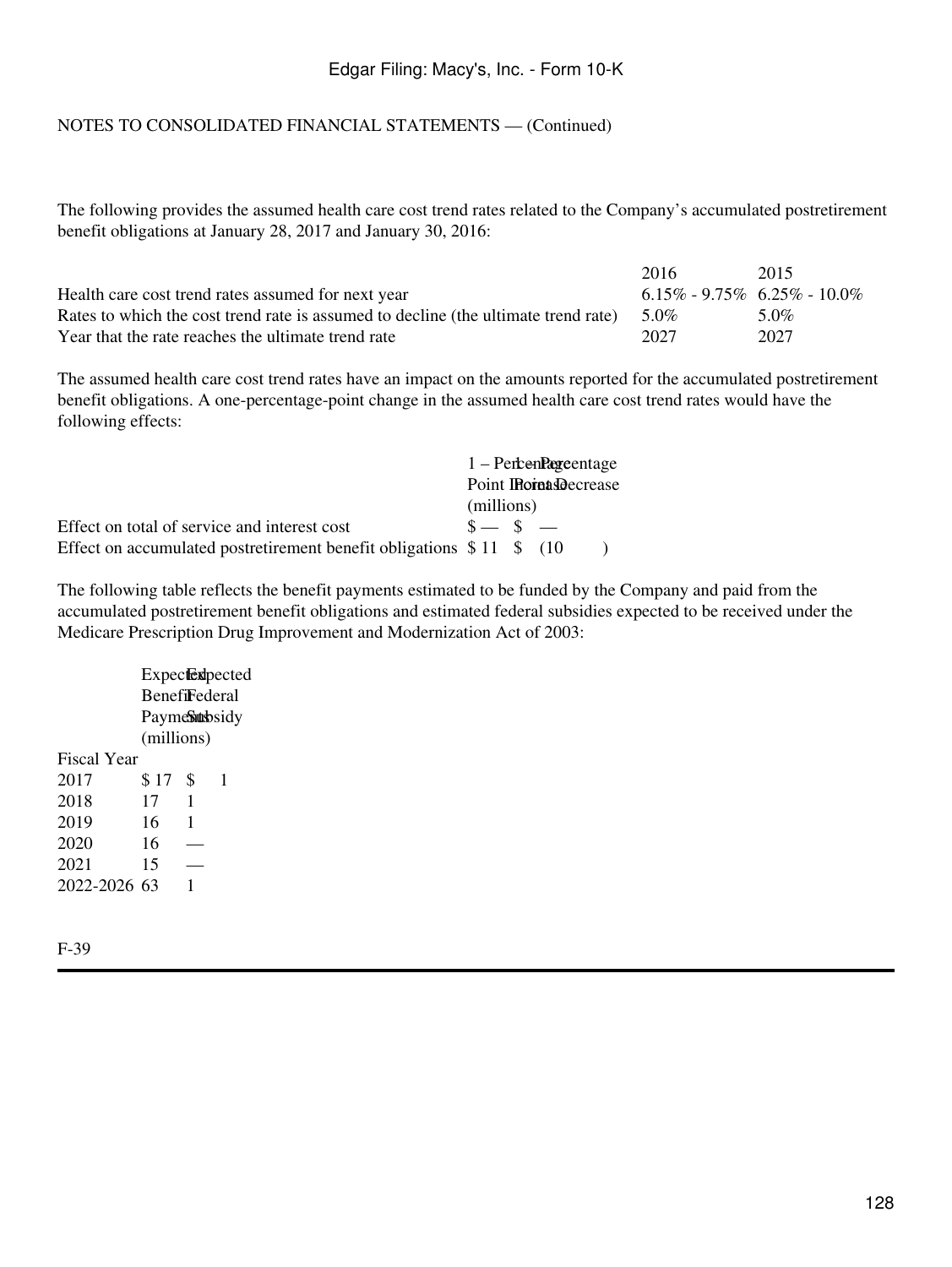### 11.Stock Based Compensation

During 2009, the Company obtained shareholder approval for the Macy's 2009 Omnibus Incentive Compensation Plan under which up to 51 million shares of Common Stock may be issued. This plan is intended to help the Company attract and retain directors, officers, other key executives and employees and is also intended to provide incentives and rewards relating to the Company's business plans to encourage such persons to devote themselves to the business of the Company. Prior to 2009, the Company had two equity plans; the Macy's 1995 Executive Equity Incentive Plan and the Macy's 1994 Stock Incentive Plan. After shareholders approved the 2009 Omnibus Incentive Compensation Plan, Common Stock may no longer be granted under the Macy's 1995 Executive Equity Incentive Plan or the Macy's 1994 Stock Incentive Plan. The following disclosures present the Company's equity plans on a combined basis. The equity plan is administered by the Compensation and Management Development Committee of the Board of Directors (the "CMD Committee"). The CMD Committee is authorized to grant options, stock appreciation rights, restricted stock and restricted stock units to officers and key employees of the Company and its subsidiaries and to non-employee directors. There have been no grants of stock appreciation rights under the equity plans.

Stock option grants have an exercise price at least equal to the market value of the underlying common stock on the date of grant, have ten-year terms and typically vest ratably over four years of continued employment. Restricted stock and time-based restricted stock unit awards generally vest one to four years from the date of grant. Performance-based restricted stock units generally are earned based on the attainment of specified goals achieved over the performance period.

As of January 28, 2017, 16 million shares of common stock were available for additional grants pursuant to the Company's equity plan. Shares awarded are generally issued from the Company's treasury stock. Stock-based compensation expense included the following components:

|                              | 20162015 2014  |    |
|------------------------------|----------------|----|
|                              | (millions)     |    |
| Stock options                | \$43 \$52 \$47 |    |
| Restricted stock units 18 13 |                | 26 |
|                              | \$61 \$65 \$73 |    |

All stock-based compensation expense is recorded in SG&A expense in the Consolidated Statements of Income. As of January 28, 2017, the Company had \$63 million of unrecognized compensation costs related to nonvested stock options, which is expected to be recognized over a weighted average period of approximately 1.7 years, and \$21 million of unrecognized compensation costs related to nonvested restricted stock units, which is expected to be recognized over a weighted average period of approximately 1.4 years.

During 2016, 2015 and 2014, the CMD Committee approved awards of performance-based restricted stock units to certain senior executives of the Company. Each award reflects a target number of shares ("Target Shares") that may be issued to the award recipient. These awards may be earned upon the completion of three-year performance periods ending February 2, 2019, February 3, 2018 and January 28, 2017, respectively. Whether units are earned at the end of the performance period will be determined based on the achievement of certain performance objectives set by the CMD Committee in connection with the issuance of the units. The performance objectives are based on the Company's business plan covering the performance period. The performance objectives include achieving a cumulative EBITDA level for the performance period and also include an EBITDA as a percent to sales ratio and a return on invested capital ratio. The performance-based restricted stock units also include a performance objective relating to relative total shareholder return ("TSR"). Relative TSR reflects the change in the value of the Company's common stock over the performance period in relation to the change in the value of the common stock of a twelve-company executive compensation peer group over the performance period, assuming the reinvestment of dividends. Depending on the results achieved during the three-year performance periods, the actual number of shares that a grant recipient receives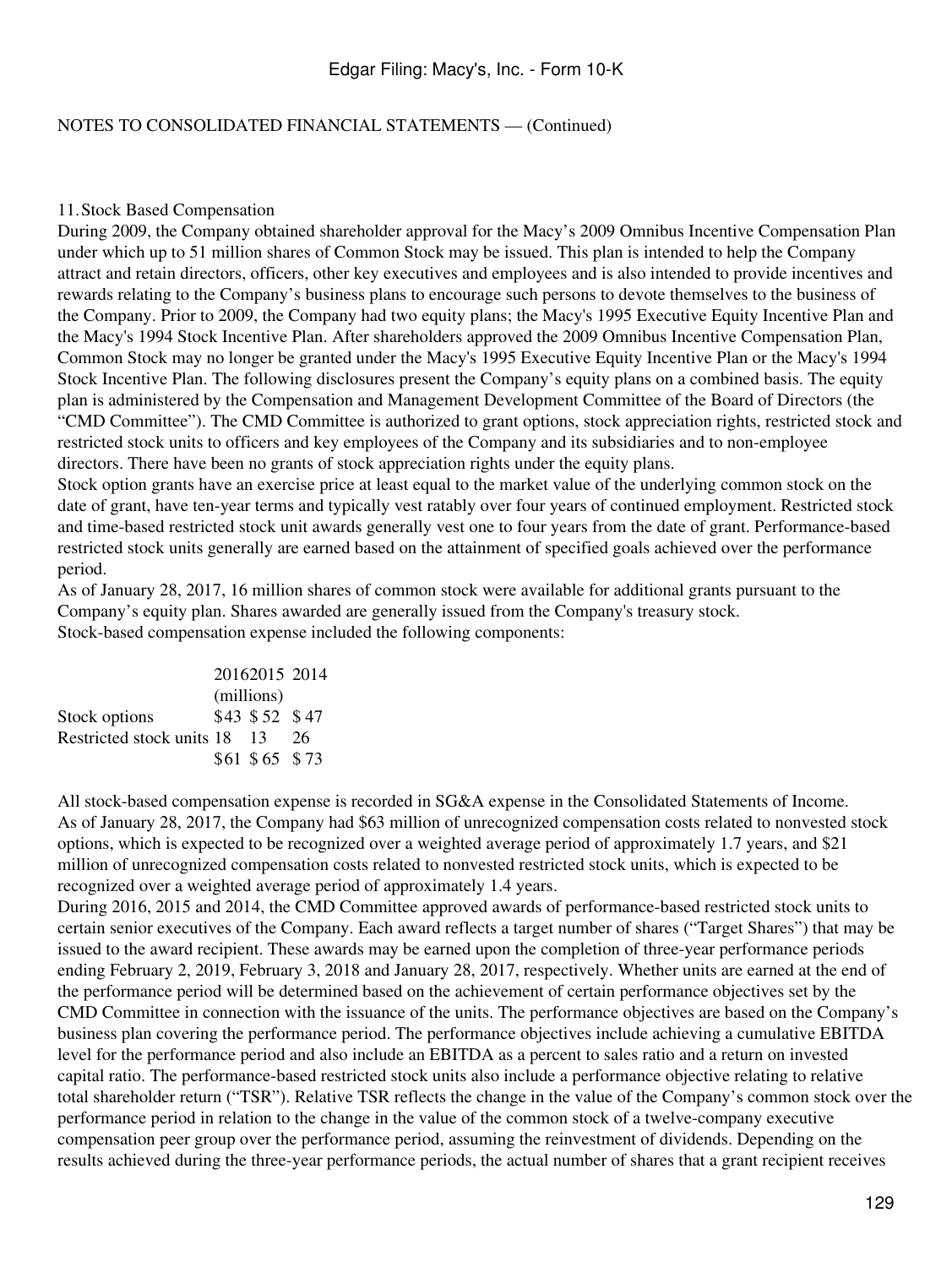at the end of the period may range from 0% to 150% of the Target Shares granted.

Also during 2016, 2015 and 2014, the CMD Committee approved awards of time-based restricted stock units to certain senior executives and other employees of the Company and awards of time-based restricted stock units to the non-employee members of the Company's board of directors.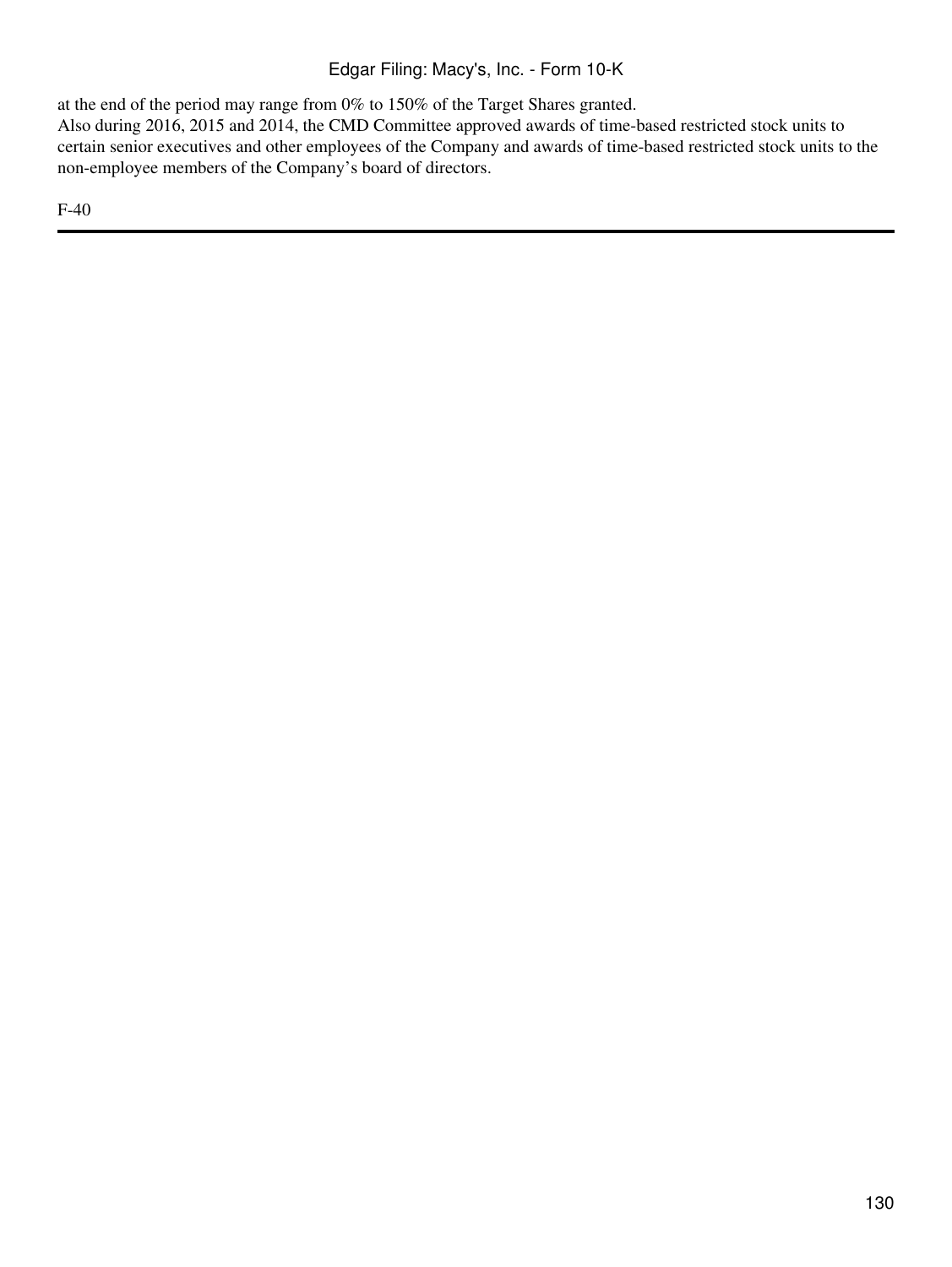#### Stock Options

The fair value of stock options granted during 2016, 2015 and 2014 and the weighted average assumptions used to estimate the fair value are as follows:

|                                                                                      | 2016    | 2015      | 2014     |      |
|--------------------------------------------------------------------------------------|---------|-----------|----------|------|
| Weighted average grant date fair value of stock options<br>granted during the period | \$12.14 | \$20.78   | \$19.07  |      |
| Dividend yield                                                                       | 3.8     | $\%$ 2.7  | $\%$ 2.5 | %    |
| <b>Expected volatility</b>                                                           | 42.7    | $\%$ 43.3 | % 42.7   | $\%$ |
| Risk-free interest rate                                                              | 1.4     | $\%$ 1.7  | %1.5     | $\%$ |
|                                                                                      | 57      | 5.7       | 5.7      |      |
| Expected life                                                                        | years   | years     | years    |      |

The fair value of each stock option grant is estimated on the date of grant using the Black-Scholes option-pricing model. The Company estimates the expected volatility and expected option life assumption consistent with ASC Topic 718, "Compensation – Stock Compensation." The expected volatility of the Company's common stock at the date of grant is estimated based on a historic volatility rate and the expected option life is calculated based on historical stock option experience as the best estimate of future exercise patterns. The dividend yield assumption is based on historical and anticipated dividend payouts. The risk-free interest rate assumption is based on observed interest rates consistent with the expected life of each stock option grant. The Company uses historical data to estimate pre-vesting option forfeitures and records stock-based compensation expense only for those awards that are expected to vest. Compensation expense is recorded for all stock options expected to vest based on the amortization of the fair value at the date of grant on a straight-line basis primarily over the vesting period of the options. Activity related to stock options for 2016 is as follows:

|                                           | <b>Shares</b> | Weighted<br>Average<br>Exercise<br>Price | Weighted<br>Average<br>Remaining<br>Contractual Value<br>Life | Aggregate<br>Intrinsic |
|-------------------------------------------|---------------|------------------------------------------|---------------------------------------------------------------|------------------------|
|                                           | (thousands)   |                                          | (years)                                                       | (millions)             |
| Outstanding, beginning of period 18,829.8 |               | \$41.92                                  |                                                               |                        |
| Granted                                   | 3,886.8       | \$42.97                                  |                                                               |                        |
| Canceled or forfeited                     | (1,116.6)     | \$51.33                                  |                                                               |                        |
| Exercised                                 | (1, 122.1)    | \$31.30                                  |                                                               |                        |
| Outstanding, end of period                | 20,477.9      | \$42.18                                  |                                                               |                        |
| Exercisable, end of period                | 12,541.5      | \$36.48                                  | 4.1                                                           | \$<br>46               |
| Options expected to vest                  | 6,657.5       | \$51.07                                  | 8.3                                                           | \$                     |
|                                           |               |                                          |                                                               |                        |

Additional information relating to stock options is as follows:

|                                                   |            | 20162015 2014    |     |  |  |  |
|---------------------------------------------------|------------|------------------|-----|--|--|--|
|                                                   | (millions) |                  |     |  |  |  |
| Intrinsic value of options exercised              |            | \$12 \$127 \$189 |     |  |  |  |
| Cash received from stock options exercised 35 125 |            |                  | 200 |  |  |  |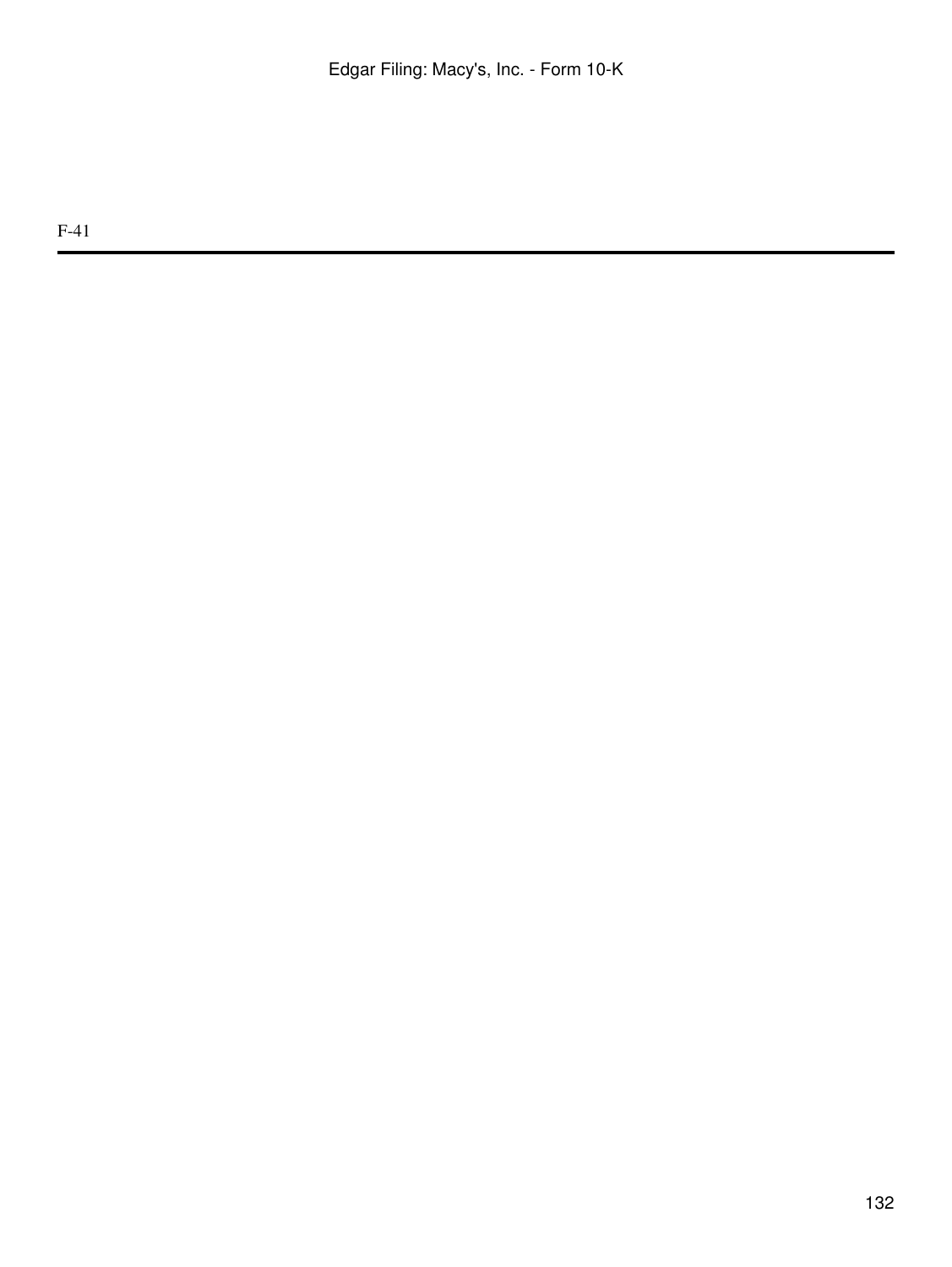Restricted Stock Units

The weighted average grant date fair values of restricted stock units granted during 2016, 2015 and 2014 are as follows:

2016 2015 2014 Restricted stock units \$40.02 \$62.61 \$59.41

The fair value of the Target Shares and restricted stock awards are based on the fair value of the underlying shares on the date of grant. The fair value of the portion of the Target Shares that relate to a relative TSR performance objective was determined using a Monte Carlo simulation analysis to estimate the total shareholder return ranking of the Company among a twelve-company executive compensation peer group over the remaining performance periods. The expected volatility of the Company's common stock at the date of grant was estimated based on a historical average volatility rate for the approximate three-year performance period. The dividend yield assumption was based on historical and anticipated dividend payouts. The risk-free interest rate assumption was based on observed interest rates consistent with the approximate three-year performance measurement period.

Compensation expense is recorded for all restricted stock unit awards based on the amortization of the fair market value at the date of grant over the period the restrictions lapse or over the performance period of the performance-based restricted stock units.

Activity related to restricted stock units for 2016 is as follows:

|                                        | <b>Shares</b> | Weighted<br>Average |
|----------------------------------------|---------------|---------------------|
|                                        |               | <b>Grant Date</b>   |
|                                        |               | Fair Value          |
|                                        | (thousands)   |                     |
| Nonvested, beginning of period 1,497.0 |               | \$ 57.06            |
| Granted – performance-based            | 575.1         | 43.72               |
| Performance adjustment                 | (237.6)       | 59.82               |
| Granted – time-based                   | 482.8         | 35.61               |
| Forfeited                              | (250.0)       | 32.99               |
| Vested                                 | (249.0)       | 33.70               |
| Nonvested, end of period               | 1,818.3       | \$53.29             |
|                                        |               |                     |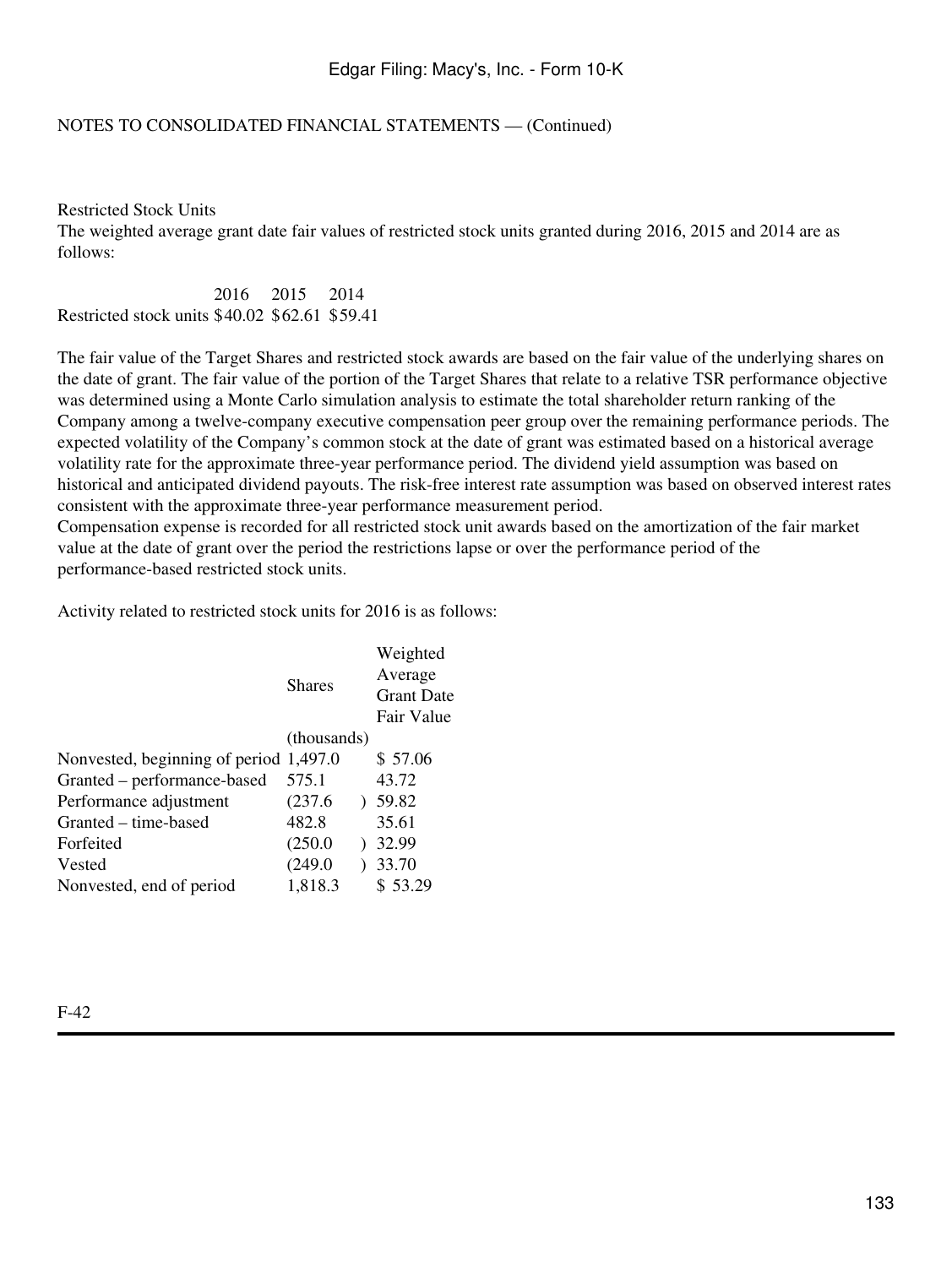## 12.Shareholders' Equity

The authorized shares of the Company consist of 125 million shares of preferred stock ("Preferred Stock"), par value of \$.01 per share, with no shares issued, and 1,000 million shares of Common Stock, par value of \$.01 per share, with 333.6 million shares of Common Stock issued and 304.1 million shares of Common Stock outstanding at January 28, 2017, and with 341.6 million shares of Common Stock issued and 310.3 million shares of Common Stock outstanding at January 30, 2016 (with shares held in the Company's treasury being treated as issued, but not outstanding). The Company retired 8.0 million, 38.0 million and 31.0 million shares of Common Stock during 2016, 2015 and 2014, respectively.

The Company's board of directors approved an additional authorization to purchase Common Stock of \$1,500 million on February 26, 2016. Combined with previous authorizations commencing in January 2000, the Company's board of directors has from time to time approved authorizations to purchase, in the aggregate, up to \$18,000 million of Common Stock. All authorizations are cumulative and do not have an expiration date. During 2016, the Company purchased approximately 7.9 million shares of Common Stock under its share repurchase program for a total of \$316 million. During 2015, the Company purchased approximately 34.8 million shares of Common Stock under its share repurchase program for a total of \$2,000 million. During 2014, the Company purchased approximately 31.9 million shares of Common Stock under its share repurchase program for a total of \$1,900 million. As of January 28, 2017, \$1,716 million of authorization remained unused. The Company may continue or, from time to time, suspend repurchases of its shares under its share repurchase program, depending on prevailing market conditions, alternative uses of capital and other factors.

## Common Stock

The holders of the Common Stock are entitled to one vote for each share held of record on all matters submitted to a vote of shareholders. Subject to preferential rights that may be applicable to any Preferred Stock, holders of Common Stock are entitled to receive ratably such dividends as may be declared by the Board of Directors in its discretion, out of funds legally available therefor.

## Treasury Stock

Treasury stock contains shares repurchased under the share repurchase program, shares repurchased to cover employee tax liabilities related to stock plan activity and shares maintained in a trust related to deferred compensation plans. Under the deferred compensation plans, shares are maintained in a trust to cover the number estimated to be needed for distribution on account of stock credits currently outstanding.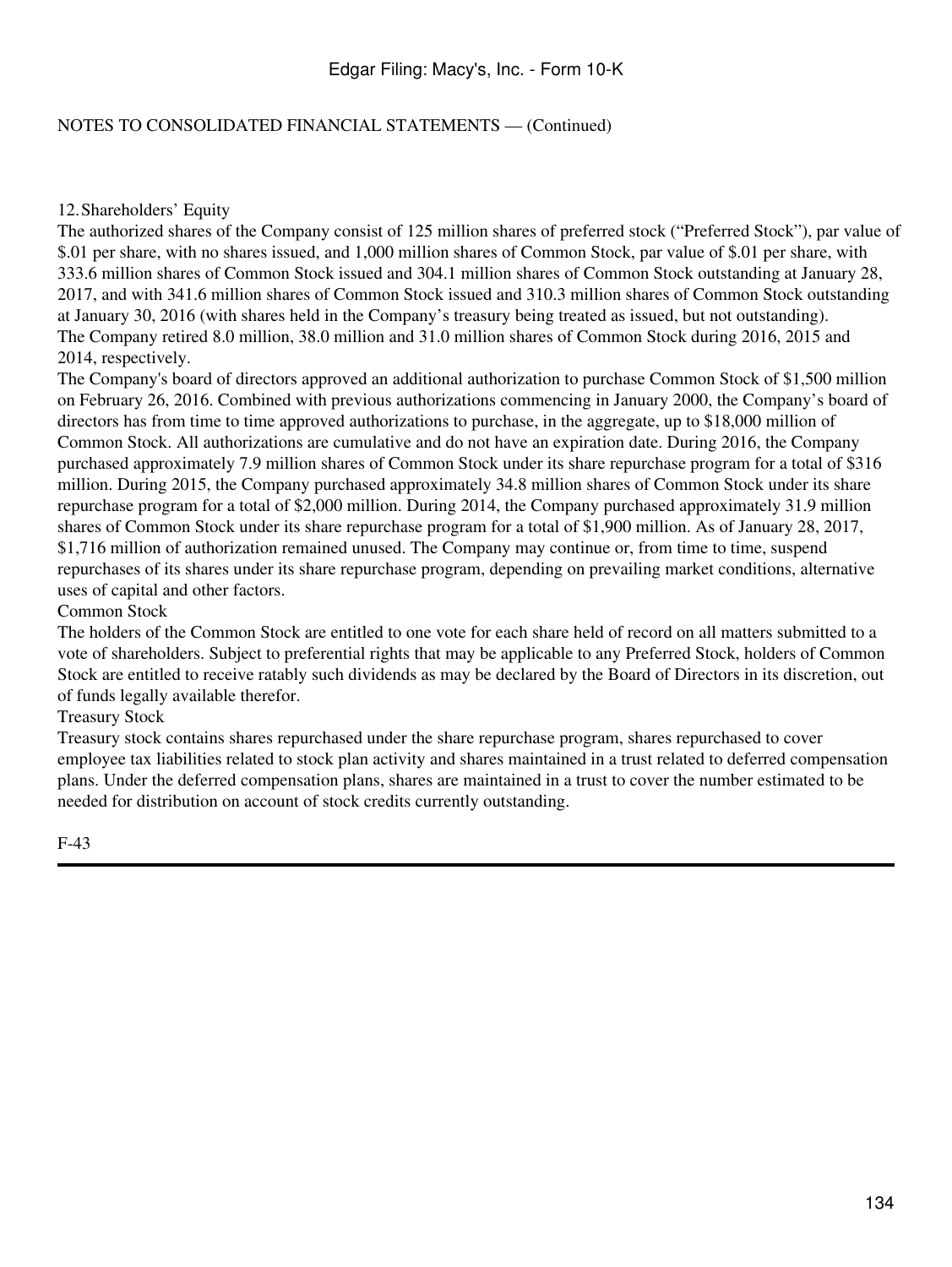Changes in the Company's Common Stock issued and outstanding, including shares held by the Company's treasury, are as follows:

|                                          |               | <b>Treasury Stock</b> |                                                   |           |             |               |
|------------------------------------------|---------------|-----------------------|---------------------------------------------------|-----------|-------------|---------------|
|                                          | Common        | Deferred              |                                                   |           | Common      |               |
|                                          | <b>Stock</b>  | Compensationer        |                                                   | Total     | Stock       |               |
|                                          | <b>Issued</b> | Plans                 |                                                   |           | Outstanding |               |
|                                          |               |                       | (thousands)                                       |           |             |               |
| Balance at February 1, 2014              | 410,605.8     |                       | $(1,229.2)$ $(44,441.6)$ $(45,670.8)$ 364,935.0   |           |             |               |
| Stock issued under stock plans           |               | (54.8)                | )7,490.6                                          | 7,435.8   | 7,435.8     |               |
| Stock repurchases                        |               |                       |                                                   |           |             |               |
| Repurchase program                       |               |                       | $(31,874.9)$ $(31,874.9)$ $(31,874.9)$            |           |             | $\lambda$     |
| Other                                    |               |                       | (27.0)                                            | (27.0)    | (27.0)      |               |
| Deferred compensation plan distributions |               | 104.8                 |                                                   | 104.8     | 104.8       |               |
| Retirement of common stock               | (31,000.0)    |                       | 31,000.0                                          | 31,000.0  |             |               |
| Balance at January 31, 2015              | 379,605.8     |                       | $(1,179.2)$ $(37,852.9)$ $(39,032.1)$ $340,573.7$ |           |             |               |
| Stock issued under stock plans           |               | (60.4)                | 4,493.5                                           | 4,433.1   | 4,433.1     |               |
| Stock repurchases                        |               |                       |                                                   |           |             |               |
| Repurchase program                       |               |                       | $(34,806.8)$ $(34,806.8)$ $(34,806.8)$            |           |             | $\rightarrow$ |
| Other                                    |               |                       | (12.7)                                            | (12.7)    | (12.7)      |               |
| Deferred compensation plan distributions |               | 68.8                  |                                                   | 68.8      | 68.8        |               |
| Retirement of common stock               | (38,000.0)    |                       | 38,000.0                                          | 38,000.0  |             |               |
| Balance at January 30, 2016              | 341,605.8     |                       | $(1,170.8)$ $(30,178.9)$ $(31,349.7)$ $310,256.1$ |           |             |               |
| Stock issued under stock plans           |               | (87.0)                | ) 1,611.7                                         | 1,524.7   | 1,524.7     |               |
| Stock repurchases                        |               |                       |                                                   |           |             |               |
| Repurchase program                       |               |                       | (7,874.3)                                         | (7,874.3) | (7,874.3)   | $\mathcal{Y}$ |
| Other                                    |               |                       | (4.6)                                             | (4.6)     | (4.6)       |               |
| Deferred compensation plan distributions |               | 160.9                 |                                                   | 160.9     | 160.9       |               |
| Retirement of common stock               | (8,000.0)     |                       | 8,000.0                                           | 8,000.0   |             |               |
| Balance at January 28, 2017              | 333,605.8     |                       | $(1,096.9)$ $(28,446.1)$ $(29,543.0)$ $304,062.8$ |           |             |               |
| security of Other Communicative Loss     |               |                       |                                                   |           |             |               |

Accumulated Other Comprehensive Loss

For the Company, the only component of accumulated other comprehensive loss for 2016, 2015 and 2014 relates to post employment and postretirement plan items. The net actuarial gains and losses and prior service costs and credits related to post employment and postretirement benefit plans are reclassified out of accumulated other comprehensive loss and included in the computation of net periodic benefit cost (income) and are included in SG&A expenses in the Consolidated Statements of Income. In addition, the Company incurred the pro-rata recognition of net actuarial losses associated with an increase in lump sum distributions associated with store closings, a voluntary separation program, organizational restructuring, and periodic distribution activity as settlement charges in the Consolidated Statements of Income. See Note 9, "Retirement Plans," and Note 10, "Postretirement Health Care and Life Insurance Benefits," for further information.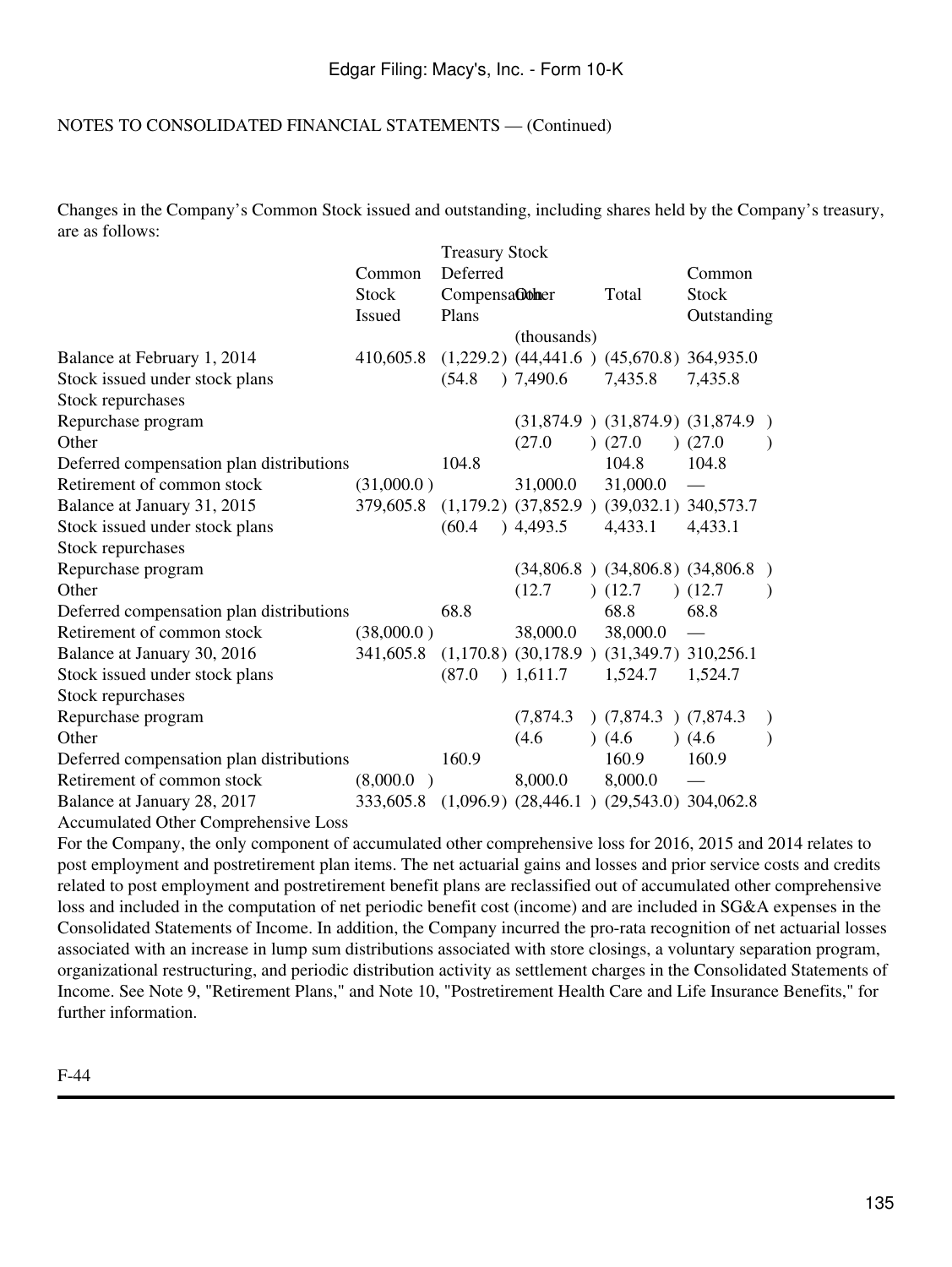### 13.Fair Value Measurements and Concentrations of Credit Risk

The following table shows the Company's financial assets that are required to be measured at fair value on a recurring basis, by level within the hierarchy as defined by applicable accounting standards:

|                               |                         | January 28, 2017                     |                                |                                                                    |           | January 30, 2016                                                     |                                                        |                                                                          |  |
|-------------------------------|-------------------------|--------------------------------------|--------------------------------|--------------------------------------------------------------------|-----------|----------------------------------------------------------------------|--------------------------------------------------------|--------------------------------------------------------------------------|--|
|                               |                         | <b>Quoted Prices</b><br>1n           | <b>Fair Value Measurements</b> |                                                                    |           | 1n                                                                   | <b>Fair Value Measurements</b><br><b>Quoted Prices</b> |                                                                          |  |
|                               | Total for<br>(millions) | Identical<br>Assets<br>(Level)<br>1) | Level $2)$                     | Active<br>Market<br>Boservable Unobservable<br>Inputs<br>(Level 3) | Total for | Active.<br>Markets<br>Inputs<br>Identical<br>Assets<br>(Level)<br>1) | (Level 2)                                              | ignificant Significant<br>Observable Unobservable<br>Inputs<br>(Level 3) |  |
| Marketable                    |                         |                                      |                                |                                                                    |           |                                                                      |                                                        |                                                                          |  |
| equity and<br>debt securities |                         | \$112\$320\$                         | 92                             | \$                                                                 |           | $-$ \$132 \$13 \$119                                                 |                                                        | \$                                                                       |  |

Other financial instruments not measured at fair value on a recurring basis include cash and cash equivalents, receivables, short-term debt, merchandise accounts payable, accounts payable and accrued liabilities and long-term debt. With the exception of long-term debt, the carrying amount approximates fair value because of the short maturity of these instruments. The fair values of long-term debt, excluding capitalized leases, are generally estimated based on quoted market prices for identical or similar instruments, and are classified as Level 2 measurements within the hierarchy as defined by applicable accounting standards.

The following table shows the estimated fair value of the Company's long-term debt:

| January 28, 2017                                               | January 30, 2016                      |  |
|----------------------------------------------------------------|---------------------------------------|--|
| NotionaCarrying Fair                                           | NotionaCarrying Fair                  |  |
|                                                                | AmountAmount Value AmountAmount Value |  |
| (millions)                                                     |                                       |  |
| Long-term debt \$6,459 \$6,535 \$6,438 \$6,871 \$6,966 \$6,756 |                                       |  |

The following table shows certain of the Company's non-financial assets that were measured at fair value on a nonrecurring basis during 2016 and 2015:

| January 28, 2017 |                                   |        | January 30, 2016 |                                   |                            |
|------------------|-----------------------------------|--------|------------------|-----------------------------------|----------------------------|
|                  | <b>Fair Value Measurements</b>    |        |                  | <b>Fair Value Measurements</b>    |                            |
|                  | Total QuoSeghPhicanst Significant |        |                  | TotalQuoSeighPricesst Significant |                            |
|                  | in Observable Unobservable        |        |                  |                                   | in Observable Unobservable |
|                  | Actimputs                         | Inputs |                  | Actilometric                      | Inputs                     |
|                  | Mar(Ketyel 2) $(Level 3)$         |        |                  | Marketwel 2) (Level 3)            |                            |
|                  | for                               |        | for              |                                   |                            |
|                  | <b>Identical</b>                  |        |                  | <b>Identical</b>                  |                            |
|                  | Assets                            |        | Assets           |                                   |                            |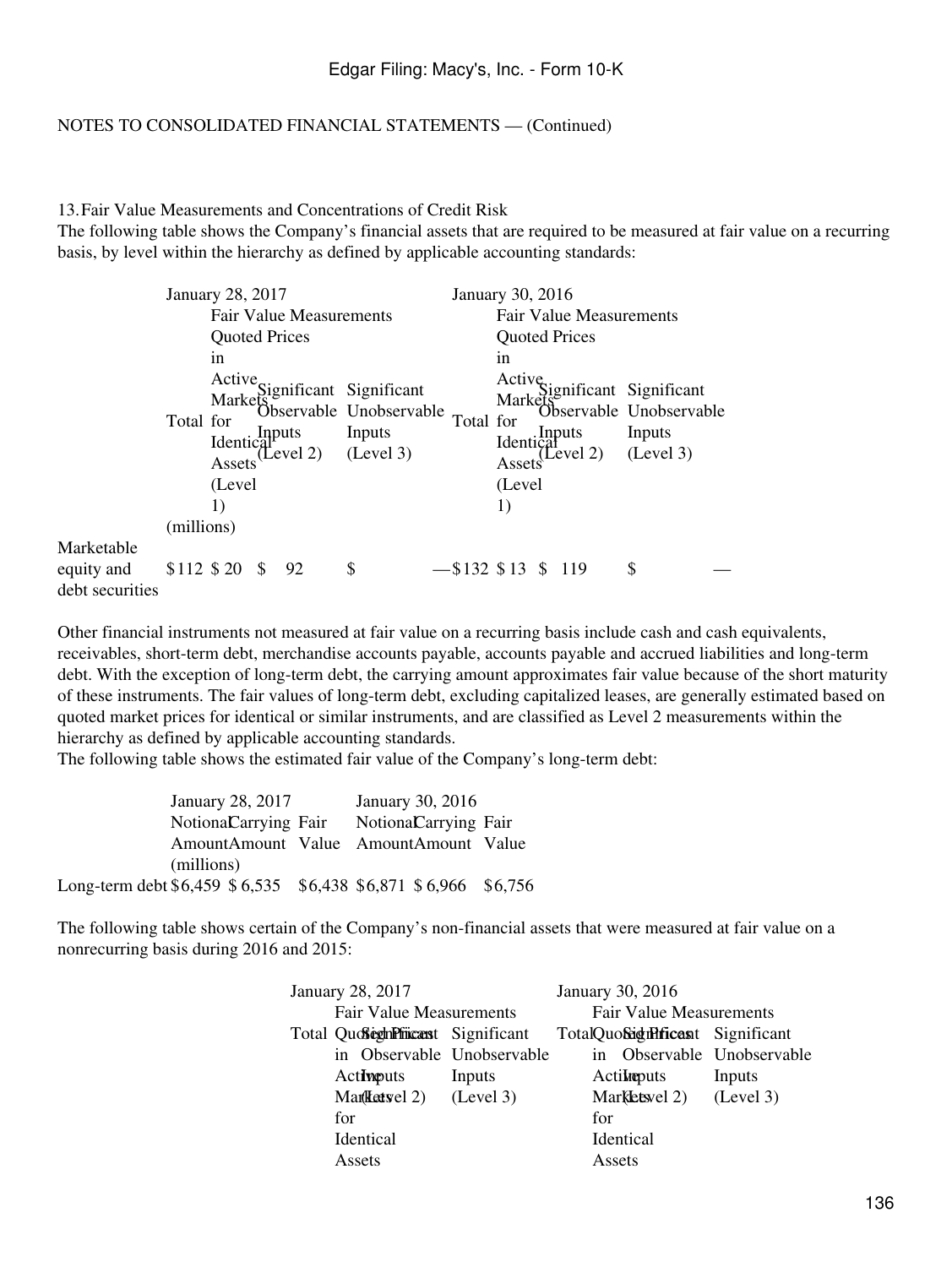| (Level)                                                                                                                  | (Level) |  |
|--------------------------------------------------------------------------------------------------------------------------|---------|--|
| $\left  \right $                                                                                                         |         |  |
| (millions)                                                                                                               |         |  |
| Long-lived assets held and used $$147 \text{ } $-$$ -\$ -\$ 147 \$53 \$ -\$ -\$ 53                                       |         |  |
| During 2016, long-lived assets held and used with a carrying value of \$405 million were written down to their fair      |         |  |
| value of \$147 million, resulting in asset impairment charges of \$258 million. During 2015, long-lived assets held and  |         |  |
| used with a carrying value of \$201 million were written down to their fair value of \$53 million, resulting in asset    |         |  |
| impairment charges of \$148 million. The fair values of these locations were calculated based on the projected cash      |         |  |
| flows and an estimated risk-adjusted rate of return that would be used by market participants in valuing these assets or |         |  |
| prices of similar assets.                                                                                                |         |  |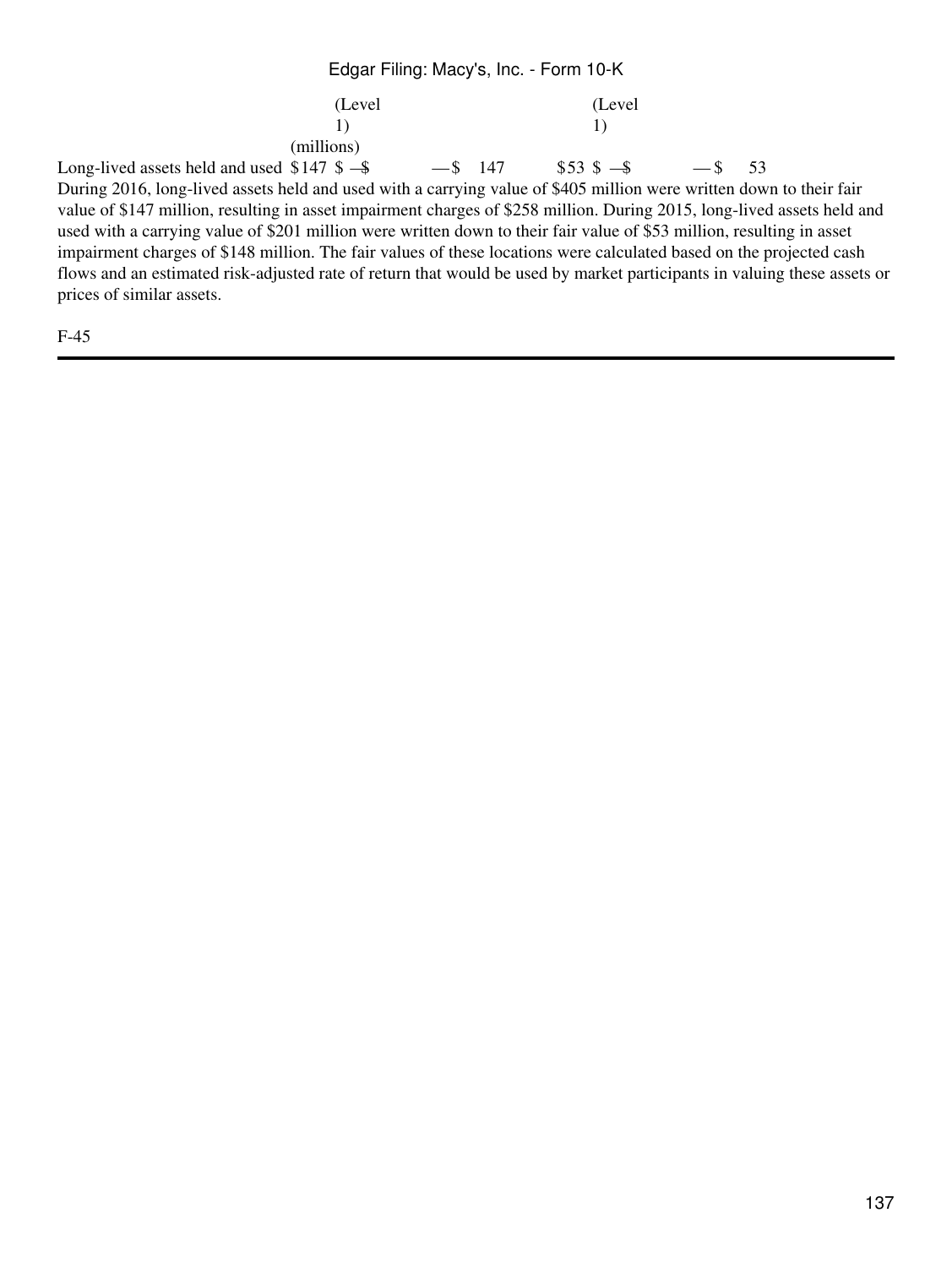In connection with the May 30, 2016 annual impairment test of goodwill and other intangible assets with indefinite lives, the Company recognized approximately \$7 million of asset impairment charges in relation to indefinite lived tradenames. The fair values of these tradenames were calculated based on the projected cash flows and an estimated risk-adjusted rate of return that would be used by market participants in valuing these assets or prices of similar assets and are classified as Level 3 measurements within the hierarchy as defined by applicable accounting standards. Financial instruments that potentially subject the Company to concentrations of credit risk consist principally of temporary cash investments. The Company places its temporary cash investments in what it believes to be high credit quality financial instruments.

14.Earnings Per Share Attributable to Macy's, Inc. Shareholders

The following table sets forth the computation of basic and diluted earnings per share attributable to Macy's, Inc. shareholders:

|                                                                                                  | 2016<br>Net<br>Income<br>(millions, except per share data) | <b>Shares</b> | 2015<br>Net.<br>Income |        | <b>Shares</b> | 2014<br><b>Net</b><br>Income |        | <b>Shares</b> |
|--------------------------------------------------------------------------------------------------|------------------------------------------------------------|---------------|------------------------|--------|---------------|------------------------------|--------|---------------|
| Net income attributable to Macy's, Inc. shareholders<br>and average number of shares outstanding | \$619                                                      |               | 307.6 \$1,072          |        |               | 327.6 \$1,526                |        | 354.3         |
| Shares to be issued under deferred compensation<br>and other plans                               |                                                            | 0.9           |                        |        | 0.8           |                              |        | 0.9           |
|                                                                                                  | \$619                                                      |               | 308.5 \$1,072          |        | 328.4         | \$1,526                      |        | 355.2         |
| Basic earnings per share attributable to Macy's, Inc.<br>shareholders                            | \$2.01                                                     |               |                        | \$3.26 |               |                              | \$4.30 |               |
| Effect of dilutive securities:                                                                   |                                                            |               |                        |        |               |                              |        |               |
| Stock options, restricted stock and restricted<br>stock units                                    |                                                            | 2.3           |                        |        | 4.6           |                              |        | 6.5           |
|                                                                                                  | \$619                                                      |               | 310.8 \$1,072          |        | 333.0         | \$1,526                      |        | 361.7         |
| Diluted earnings per share attributable to Macy's,<br>Inc. shareholders                          | \$1.99                                                     |               |                        | \$3.22 |               |                              | \$4.22 |               |

In addition to the stock options and restricted stock units reflected in the foregoing table, stock options to purchase 15.5 million of shares of common stock and restricted stock units relating to 1.1 million shares of common stock were outstanding at January 28, 2017, stock options to purchase 12.6 million of shares of common stock and restricted stock units relating to 140,000 shares of common stock were outstanding at January 30, 2016, and stock options to purchase 3.2 million of shares of common stock and restricted stock units relating to 0.6 million shares of common stock were outstanding at January 31, 2015, but were not included in the computation of diluted earnings per share attributable to Macy's, Inc. shareholders for 2016, 2015 and 2014, respectively, because their inclusion would have been antidilutive or they were subject to performance conditions that had not been met.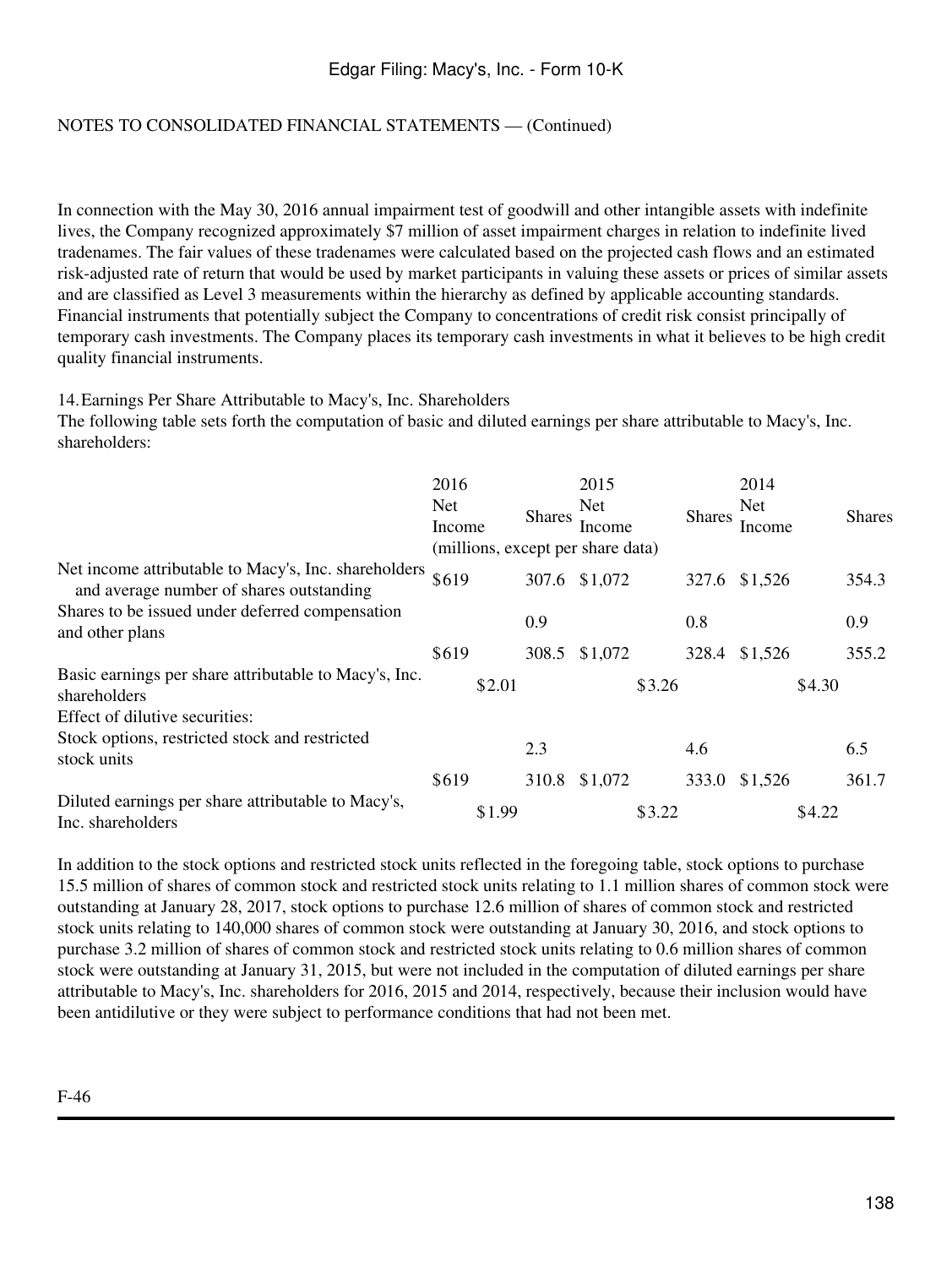#### 15.Quarterly Results (unaudited)

Unaudited quarterly results for the last two years were as follows:

|                                                                         | First   | Second Third                            |               | Fourth                 |
|-------------------------------------------------------------------------|---------|-----------------------------------------|---------------|------------------------|
|                                                                         |         | Quarter Quarter Quarter Quarter         |               |                        |
|                                                                         |         | (millions, except per share data)       |               |                        |
| 2016:                                                                   |         |                                         |               |                        |
| Net sales                                                               | \$5,771 | \$5,866 \$5,626                         |               | \$8,515                |
| Cost of sales                                                           |         | $(3,516)$ $(3,468)$ $(3,386)$ $(5,251)$ |               |                        |
| Gross margin                                                            | 2,255   | 2,398                                   | 2,240         | 3,264                  |
| Selling, general and administrative expenses                            |         | $(1,966)$ $(2,026)$ $(2,071)$ $(2,202)$ |               |                        |
| Impairments, store closing and other costs                              |         | (249)                                   | $)$ —         | (230)<br>$\rightarrow$ |
| Settlement charges                                                      | (13)    | (6)                                     | $(62)$ $(17)$ | $\rightarrow$          |
| Net income attributable to Macy's, Inc. shareholders                    | 116     | 11                                      | 17            | 475                    |
| Basic earnings per share attributable to<br>Macy's, Inc. shareholders   | .37     | .03                                     | .05           | 1.56                   |
| Diluted earnings per share attributable to<br>Macy's, Inc. shareholders | .37     | .03                                     | .05           | 1.54                   |
| 2015:                                                                   |         |                                         |               |                        |
| Net sales                                                               |         | \$6,232 \$6,104 \$5,874                 |               | \$8,869                |
| Cost of sales                                                           |         | $(3,800)$ $(3,610)$ $(3,537)$ $(5,549)$ |               |                        |
| Gross margin                                                            | 2,432   | 2,494                                   | 2,337         | 3,320                  |
| Selling, general and administrative expenses                            |         | $(2,023)$ $(2,058)$ $(1,968)$ $(2,207)$ |               |                        |
| Impairments, store closing and other costs                              |         |                                         | (111)         | (177)<br>$\rightarrow$ |
| Net income attributable to Macy's, Inc. shareholders                    | 193     | 217                                     | 118           | 544                    |
| Basic earnings per share attributable to<br>Macy's, Inc. shareholders   | .57     | .65                                     | .36           | 1.74                   |
| Diluted earnings per share attributable to<br>Macy's, Inc. shareholders | .56     | .64                                     | .36           | 1.73                   |

### 16.Condensed Consolidating Financial Information

Certain debt obligations of the Company described in Note 6, "Financing," which constitute debt obligations of Parent's 100%-owned subsidiary, Macy's Retail Holdings, Inc. ("Subsidiary Issuer"), are fully and unconditionally guaranteed by Parent. In the following condensed consolidating financial statements, "Other Subsidiaries" includes all other direct subsidiaries of Parent, including Bluemercury, Inc., FDS Bank, West 34th Street Insurance Company New York, Macy's Merchandising Corporation, Macy's Merchandising Group, Inc. and its subsidiaries Macy's Merchandising Group (Hong Kong) Limited, Macy's Merchandising Group Procurement, LLC, Macy's Merchandising Group International, LLC, Macy's Merchandising Group International (Hong Kong) Limited, and its majority-owned subsidiary Macy's China Limited. "Subsidiary Issuer" includes operating divisions and non-guarantor subsidiaries of the Subsidiary Issuer on an equity basis. The assets and liabilities and results of operations of the non-guarantor subsidiaries of the Subsidiary Issuer are also reflected in "Other Subsidiaries."

Condensed Consolidating Statements of Comprehensive Income for 2016, 2015 and 2014, Consolidating Balance Sheets as of January 28, 2017 and January 30, 2016, and the related Condensed Consolidating Statements of Cash Flows for 2016, 2015, and 2014 are presented on the following pages.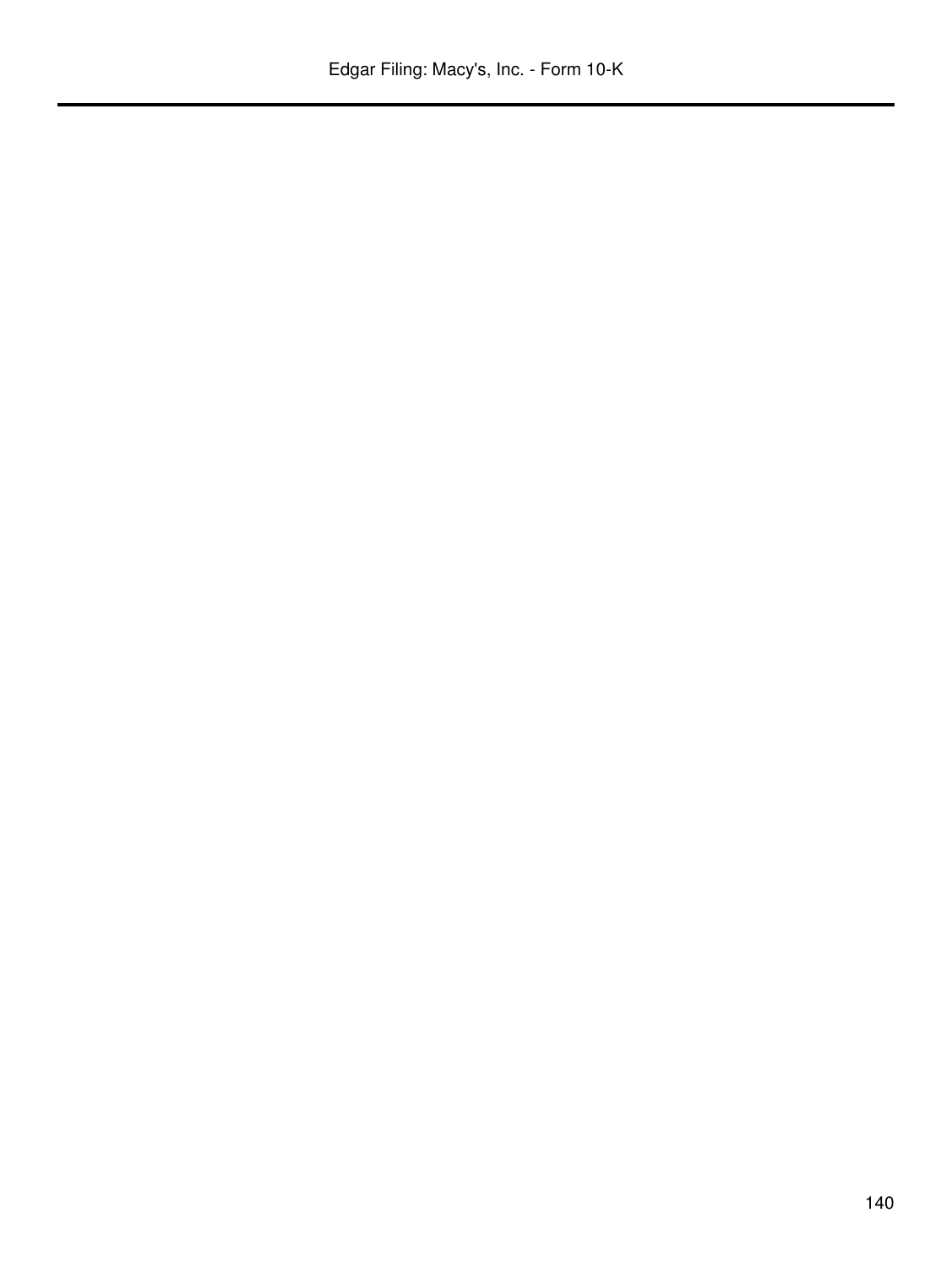MACY'S, INC. Condensed Consolidating Statement of Comprehensive Income For 2016 (millions)

|                                                  | Parent          |  | Subsidiary Other |           | Consolidating            |  | Consolidated |           |
|--------------------------------------------------|-----------------|--|------------------|-----------|--------------------------|--|--------------|-----------|
|                                                  |                 |  | <i>Issuer</i>    |           | Subsidiaries Adjustments |  |              |           |
| Net sales                                        | $\frac{\ }{s-}$ |  | \$10,677         | \$23,436  | \$ (8,335)               |  | \$25,778     |           |
| Cost of sales                                    |                 |  | (6,787)          | (17,169)  | 8,335                    |  | (15, 621)    | $\lambda$ |
| Gross margin                                     |                 |  | 3,890            | 6,267     |                          |  | 10,157       |           |
| Selling, general and administrative expenses     | (2)             |  | (3,739)          | (4,524)   |                          |  | (8,265)      |           |
| Impairments, store closing and other costs       |                 |  | (295)            | (184)     |                          |  | (479)        |           |
| Settlement charges                               |                 |  | (34)             | ) (64)    |                          |  | (98)         |           |
| Operating income (loss)                          | (2)             |  | (178)            | 1,495     |                          |  | 1,315        |           |
| Interest (expense) income, net:                  |                 |  |                  |           |                          |  |              |           |
| External                                         | $\overline{2}$  |  | (366)            | 1)        |                          |  | (363)        |           |
| Intercompany                                     |                 |  | (200)            | ) 200     |                          |  |              |           |
| Equity in earnings of subsidiaries               | 619             |  | 255              |           | (874)                    |  |              |           |
| Income (loss) before income taxes                | 619             |  | (489)            | ) 1,696   | (874)                    |  | 952          |           |
| Federal, state and local income                  |                 |  | 281              | (622)     |                          |  | (341)        |           |
| tax benefit (expense)                            |                 |  |                  |           |                          |  |              |           |
| Net income (loss)                                | 619             |  | (208)            | ) 1,074   | (874)                    |  | 611          |           |
| Net loss attributable to noncontrolling interest |                 |  |                  | 8         |                          |  | 8            |           |
| Net income (loss) attributable to                | \$619           |  | \$(208)          | 3,1,082   | \$ (874)                 |  | \$619        |           |
| Macy's, Inc. shareholders                        |                 |  |                  |           |                          |  |              |           |
| Comprehensive income (loss)                      | \$766           |  | \$ (61)          | 3, 1, 153 | \$(1,100)                |  | \$758        |           |
| Comprehensive loss attributable to               |                 |  |                  | 8         |                          |  | 8            |           |
| noncontrolling interest                          |                 |  |                  |           |                          |  |              |           |
| Comprehensive income (loss) attributable to      | \$766           |  | \$ (61)          | 3,1,161   | \$(1,100)                |  | \$766        |           |
| Macy's, Inc. shareholders                        |                 |  |                  |           |                          |  |              |           |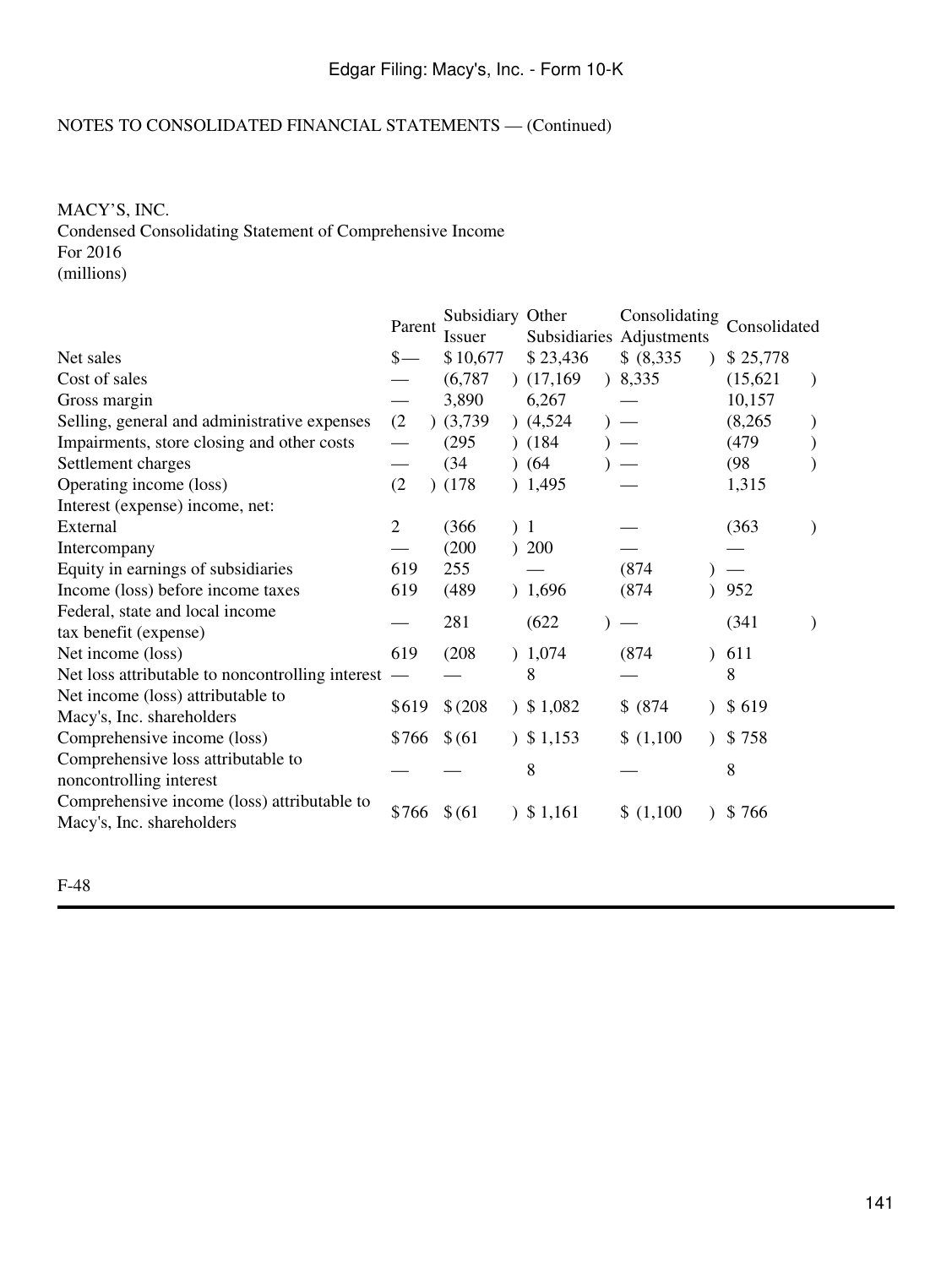MACY'S, INC. Condensed Consolidating Statement of Comprehensive Income For 2015 (millions)

|                                                  | Parent        | Subsidiary Other |  |                |  | Consolidating |                          | Consolidated |           |
|--------------------------------------------------|---------------|------------------|--|----------------|--|---------------|--------------------------|--------------|-----------|
|                                                  |               | Issuer           |  |                |  |               | Subsidiaries Adjustments |              |           |
| Net sales                                        | $\frac{1}{2}$ | \$11,959         |  | \$24,037       |  | \$ (8,917)    |                          | \$27,079     |           |
| Cost of sales                                    |               | (7,670)          |  | (17,743)       |  | 9.8,917       |                          | (16, 496)    | $\lambda$ |
| Gross margin                                     |               | 4,289            |  | 6,294          |  |               |                          | 10,583       |           |
| Selling, general and administrative expenses     | (2)           | (3,980)          |  | (4,274)        |  |               |                          | (8,256)      |           |
| Impairments, store closing and other costs       |               | (170)            |  | (118)          |  |               |                          | (288)        |           |
| Operating income (loss)                          | (2)           | ) 139            |  | 1,902          |  |               |                          | 2,039        |           |
| Interest (expense) income, net:                  |               |                  |  |                |  |               |                          |              |           |
| External                                         | 1             | (361)            |  | (1)            |  |               |                          | (361)        |           |
| Intercompany                                     |               | (230)            |  | ) 230          |  |               |                          |              |           |
| Equity in earnings of subsidiaries               | 1,072         | 421              |  |                |  | (1, 493)      |                          |              |           |
| Income (loss) before income taxes                | 1,071         | (31)             |  | ) 2,131        |  | (1, 493)      |                          | 1,678        |           |
| Federal, state and local income                  |               | 120              |  | (729)          |  |               |                          | (608)        |           |
| tax benefit (expense)                            |               |                  |  |                |  |               |                          |              |           |
| Net income                                       | 1,072         | 89               |  | 1,402          |  | (1, 493)      |                          | 1,070        |           |
| Net loss attributable to noncontrolling interest |               |                  |  | 2              |  |               |                          | 2            |           |
| Net income attributable to                       | \$1,072       | \$89             |  | \$1,404        |  | \$(1,493)     |                          | \$1,072      |           |
| Macy's, Inc. shareholders                        |               |                  |  |                |  |               |                          |              |           |
| Comprehensive income                             | \$1,101       | \$118            |  | \$1,415        |  | \$(1,535)     |                          | \$1,099      |           |
| Comprehensive loss attributable to               |               |                  |  | $\overline{2}$ |  |               |                          | 2            |           |
| noncontrolling interest                          |               |                  |  |                |  |               |                          |              |           |
| Comprehensive income attributable to             | \$1,101       | \$118            |  | \$1,417        |  | \$(1,535)     |                          | \$1,101      |           |
| Macy's, Inc. shareholders                        |               |                  |  |                |  |               |                          |              |           |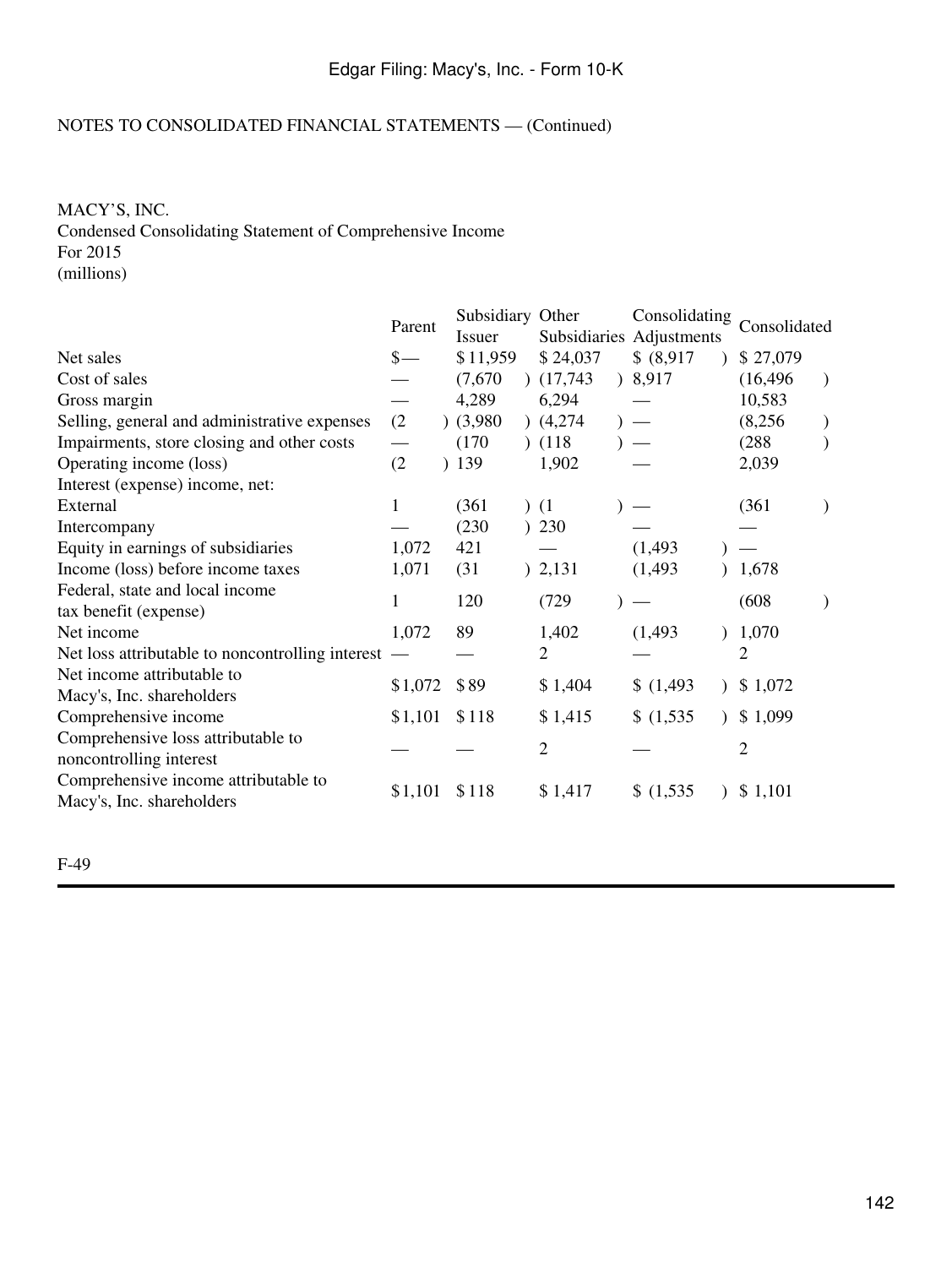MACY'S, INC. Condensed Consolidating Statement of Comprehensive Income For 2014 (millions)

|                                                                   |                 | Subsidiary Other |  |          | Consolidating            | Consolidated |           |
|-------------------------------------------------------------------|-----------------|------------------|--|----------|--------------------------|--------------|-----------|
|                                                                   | Parent          | Issuer           |  |          | Subsidiaries Adjustments |              |           |
| Net sales                                                         | $\frac{\ }{s-}$ | \$13,078         |  | \$23,522 | \$ (8,495)               | \$28,105     |           |
| Cost of sales                                                     |                 | (8,127)          |  | (17,231) | 8,495                    | (16, 863)    | $\lambda$ |
| Gross margin                                                      |                 | 4,951            |  | 6,291    |                          | 11,242       |           |
| Selling, general and administrative expenses                      | (3)             | (4,351)          |  | (4,001)  |                          | (8,355)      |           |
| Impairments, store closing and other costs                        |                 | (45)             |  | (42)     |                          | (87)         |           |
| Operating income (loss)                                           | (3)             | 555              |  | 2,248    |                          | 2,800        |           |
| Interest (expense) income, net:                                   |                 |                  |  |          |                          |              |           |
| External                                                          | 1               | (394)            |  |          |                          | (393)        |           |
| Intercompany                                                      |                 | (230)            |  | 230      |                          |              |           |
| Premium on early retirement of debt                               |                 | (17)             |  |          |                          | (17)         |           |
| Equity in earnings of subsidiaries                                | 1,528           | 624              |  |          | (2,152)                  |              |           |
| Income before income taxes                                        | 1,526           | 538              |  | 2,478    | (2,152)                  | 2,390        |           |
| Federal, state and local income<br>tax benefit (expense)          |                 | 25               |  | (889)    |                          | (864)        |           |
| Net income                                                        | 1,526           | 563              |  | 1,589    | (2,152)                  | 1,526        |           |
| Net loss attributable to noncontrolling interest                  |                 |                  |  |          |                          |              |           |
| Net income attributable to                                        |                 |                  |  |          |                          |              |           |
| Macy's, Inc. shareholders                                         | \$1,526         | \$563            |  | \$1,589  | \$(2,152)                | \$1,526      |           |
| Comprehensive income                                              | \$1,119         | \$156            |  | \$1,338  | \$(1,494)                | \$1,119      |           |
| Comprehensive loss attributable to<br>noncontrolling interest     |                 |                  |  |          |                          |              |           |
| Comprehensive income attributable to<br>Macy's, Inc. shareholders | \$1,119         | \$156            |  | \$1,338  | \$(1,494)                | \$1,119      |           |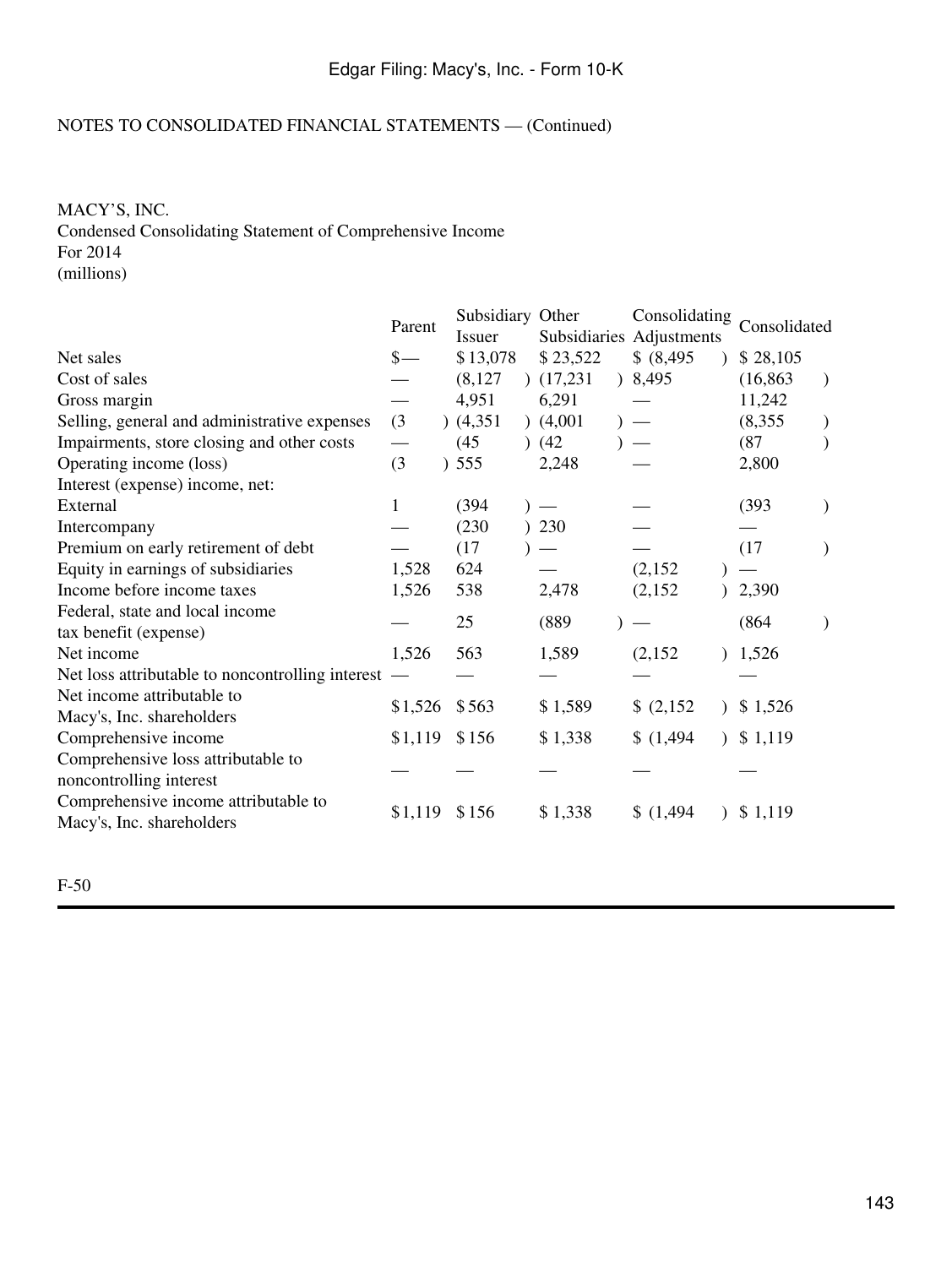# NOTES TO CONSOLIDATED FINANCIAL STATEMENTS — (Continued)

MACY'S, INC. Condensed Consolidating Balance Sheet As of January 28, 2017 (millions)

|                                            | Parent                   | Subsidiary Other<br>Issuer |          | Consolidating<br>Subsidiaries Adjustments | Consolidated     |
|--------------------------------------------|--------------------------|----------------------------|----------|-------------------------------------------|------------------|
| <b>ASSETS:</b>                             |                          |                            |          |                                           |                  |
| <b>Current Assets:</b>                     |                          |                            |          |                                           |                  |
| Cash and cash equivalents                  | \$938                    | \$81                       | \$278    | $\frac{1}{2}$                             | \$1,297          |
| Receivables                                |                          | 169                        | 353      |                                           | 522              |
| Merchandise inventories                    |                          | 2,565                      | 2,834    |                                           | 5,399            |
| Prepaid expenses and other current assets  |                          | 84                         | 324      |                                           | 408              |
| <b>Total Current Assets</b>                | 938                      | 2,899                      | 3,789    |                                           | 7,626            |
| Property and Equipment – net               |                          | 3,397                      | 3,620    |                                           | 7,017            |
| Goodwill                                   | $\overline{\phantom{0}}$ | 3,315                      | 582      |                                           | 3,897            |
| Other Intangible Assets – net              |                          | 51                         | 447      |                                           | 498              |
| <b>Other Assets</b>                        | $\overline{\phantom{0}}$ | 47                         | 766      |                                           | 813              |
| Deferred Income Taxes                      | 26                       | $\qquad \qquad$            |          | (26)                                      |                  |
| Intercompany Receivable                    | 375                      | $\equiv$                   | 2,428    | (2,803)                                   |                  |
| <b>Investment</b> in Subsidiaries          | 3,137                    | 3,540                      |          | (6,677)                                   |                  |
| <b>Total Assets</b>                        |                          | \$4,476 \$13,249           | \$11,632 | \$ (9,506)                                | \$19,851         |
| LIABILITIES AND SHAREHOLDERS' EQUITY:      |                          |                            |          |                                           |                  |
| <b>Current Liabilities:</b>                |                          |                            |          |                                           |                  |
| Short-term debt                            | $\frac{\ }{s-}$          | \$306                      | \$3      | $\frac{1}{2}$                             | \$309            |
| Merchandise accounts payable               |                          | 590                        | 833      |                                           | 1,423            |
| Accounts payable and accrued liabilities   | 15                       | 1,064                      | 2,484    |                                           | 3,563            |
| Income taxes                               | 71                       | 16                         | 265      |                                           | 352              |
| <b>Total Current Liabilities</b>           | 86                       | 1,976                      | 3,585    |                                           | 5,647            |
| Long-Term Debt                             |                          | 6,544                      | 18       |                                           | 6,562            |
| <b>Intercompany Payable</b>                |                          | 2,803                      |          | (2,803)                                   |                  |
| Deferred Income Taxes                      |                          | 688                        | 781      | (26)                                      | 1,443            |
| Other Liabilities                          | 66                       | 500                        | 1,311    |                                           | 1,877            |
| Shareholders' Equity:                      |                          |                            |          |                                           |                  |
| Macy's, Inc.                               | 4,323                    | 738                        | 5,939    | (6,677)                                   | 4,323            |
| Noncontrolling Interest                    |                          |                            | (1)      |                                           | (1)<br>$\lambda$ |
| <b>Total Shareholders' Equity</b>          | 4,323                    | 738                        | 5,938    | (6,677)<br>$\lambda$                      | 4,322            |
| Total Liabilities and Shareholders' Equity |                          | \$4,475 \$13,249           | \$11,633 | \$ (9,506)<br>$\lambda$                   | \$19,851         |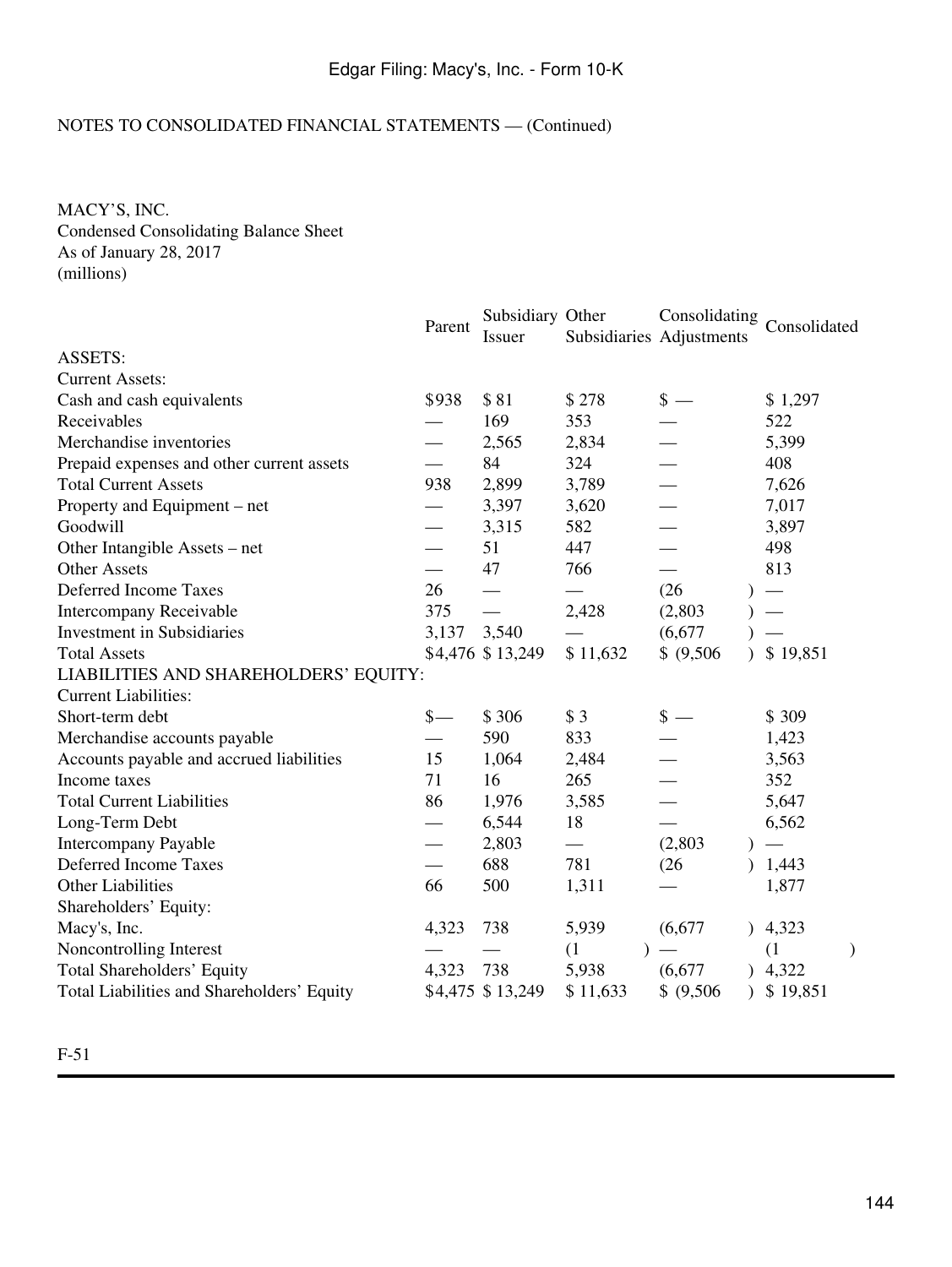MACY'S, INC. Condensed Consolidating Balance Sheet As of January 30, 2016 (millions)

|                                            | Parent                   | Subsidiary Other<br>Issuer |                 | Consolidating<br>Subsidiaries Adjustments | Consolidated |
|--------------------------------------------|--------------------------|----------------------------|-----------------|-------------------------------------------|--------------|
| <b>ASSETS:</b>                             |                          |                            |                 |                                           |              |
| <b>Current Assets:</b>                     |                          |                            |                 |                                           |              |
| Cash and cash equivalents                  | \$741                    | \$91                       | \$ 277          | $\frac{1}{2}$                             | \$1,109      |
| Receivables                                |                          | 217                        | 341             |                                           | 558          |
| Merchandise inventories                    |                          | 2,702                      | 2,804           |                                           | 5,506        |
| Prepaid expenses and other current assets  |                          | 135                        | 344             |                                           | 479          |
| Income taxes                               | 44                       |                            |                 | (44)                                      |              |
| <b>Total Current Assets</b>                | 785                      | 3,145                      | 3,766           | (44)                                      | 7,652        |
| Property and Equipment – net               |                          | 3,925                      | 3,691           |                                           | 7,616        |
| Goodwill                                   |                          | 3,315                      | 582             |                                           | 3,897        |
| Other Intangible Assets – net              |                          | 52                         | 462             |                                           | 514          |
| <b>Other Assets</b>                        |                          | 154                        | 743             |                                           | 897          |
| Deferred Income Taxes                      | 14                       |                            |                 | (14)                                      |              |
| Intercompany Receivable                    |                          |                            | 3,800           | (3,800)                                   |              |
| <b>Investment</b> in Subsidiaries          | 4,725                    | 3,804                      |                 | (8,529)                                   |              |
| <b>Total Assets</b>                        |                          | \$5,524 \$14,395           | \$13,044        | \$(12,387)                                | \$ 20,576    |
| LIABILITIES AND SHAREHOLDERS' EQUITY:      |                          |                            |                 |                                           |              |
| <b>Current Liabilities:</b>                |                          |                            |                 |                                           |              |
| Short-term debt                            | $s-$                     | \$641                      | \$1             | $\mathsf{s}$ —                            | \$642        |
| Merchandise accounts payable               |                          | 667                        | 859             |                                           | 1,526        |
| Accounts payable and accrued liabilities   | 35                       | 1,439                      | 1,859           |                                           | 3,333        |
| Income taxes                               | $\overline{\phantom{0}}$ | 41                         | 230             | (44)                                      | 227          |
| <b>Total Current Liabilities</b>           | 35                       | 2,788                      | 2,949           | (44)                                      | ) 5,728      |
| Long-Term Debt                             |                          | 6,976                      | 19              |                                           | 6,995        |
| <b>Intercompany Payable</b>                | 1,218                    | 2,582                      | $\qquad \qquad$ | (3,800)                                   |              |
| Deferred Income Taxes                      |                          | 693                        | 798             | (14)                                      | 1,477        |
| Other Liabilities                          | 21                       | 558                        | 1,544           |                                           | 2,123        |
| Shareholders' Equity:                      |                          |                            |                 |                                           |              |
| Macy's, Inc.                               | 4,250                    | 798                        | 7,731           | (8,529)                                   | ) 4,250      |
| Noncontrolling Interest                    |                          |                            | 3               |                                           | 3            |
| Total Shareholders' Equity                 | 4,250                    | 798                        | 7,734           | (8,529)                                   | ) 4,253      |
| Total Liabilities and Shareholders' Equity |                          | \$5,524 \$14,395           | \$13,044        | \$(12,387)<br>$\mathcal{L}$               | \$20,576     |

F-52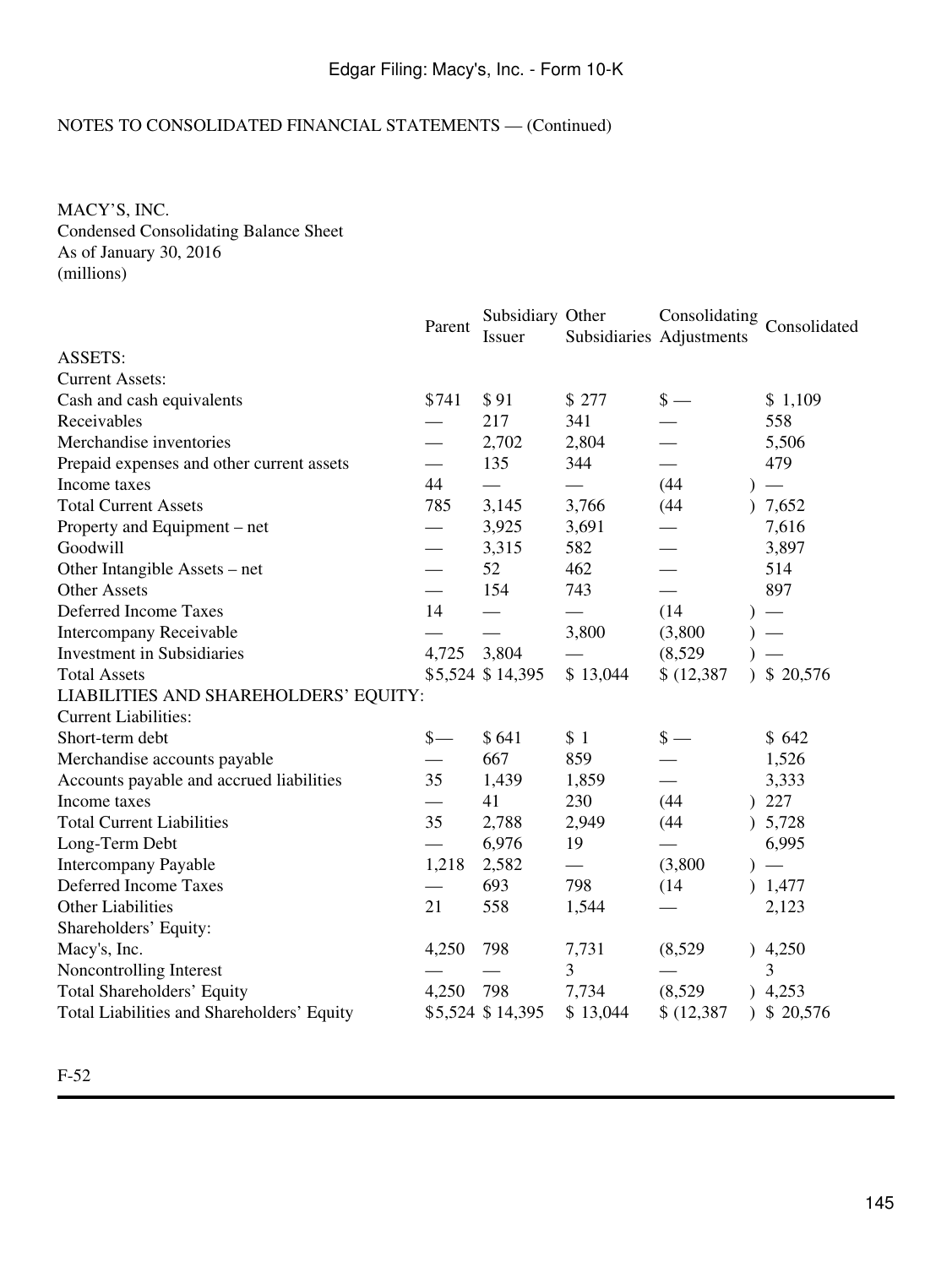MACY'S, INC. Condensed Consolidating Statement of Cash Flows For 2016 (millions)

|                                                    | Parent                | Subsidiary Other<br>Issuer |               | Subsidiaries Adjustments |  | Consolidating Consolidated |               |                |               |  |  |  |  |  |
|----------------------------------------------------|-----------------------|----------------------------|---------------|--------------------------|--|----------------------------|---------------|----------------|---------------|--|--|--|--|--|
| Cash flows from operating activities:              |                       |                            |               |                          |  |                            |               |                |               |  |  |  |  |  |
| Net income (loss)                                  | \$619                 | \$ (208)                   | $\lambda$     | \$1,074                  |  | \$ (874)                   | $\mathcal{L}$ | \$611          |               |  |  |  |  |  |
| Impairments, store closing and other costs         |                       | 295                        |               | 184                      |  |                            |               | 479            |               |  |  |  |  |  |
| Settlement charges                                 |                       | 34                         |               | 64                       |  |                            |               | 98             |               |  |  |  |  |  |
| Equity in earnings of subsidiaries                 | (619)                 | (255)                      |               |                          |  | 874                        |               |                |               |  |  |  |  |  |
| Dividends received from subsidiaries               | 957                   | 575                        |               | $\qquad \qquad$          |  | (1, 532)                   |               |                |               |  |  |  |  |  |
| Depreciation and amortization                      |                       | 407                        |               | 651                      |  |                            |               | 1,058          |               |  |  |  |  |  |
| (Increase) decrease in working capital             | 110                   | (482)                      |               | 92                       |  |                            |               | (280)          |               |  |  |  |  |  |
| Other, net                                         | 28                    | 51                         |               | (244)                    |  |                            |               | (165)          | $\mathcal{L}$ |  |  |  |  |  |
| Net cash provided by                               | 1,095                 | 417                        |               | 1,821                    |  | (1, 532)                   | $\lambda$     | 1,801          |               |  |  |  |  |  |
| operating activities                               |                       |                            |               |                          |  |                            |               |                |               |  |  |  |  |  |
| Cash flows from investing activities:              |                       |                            |               |                          |  |                            |               |                |               |  |  |  |  |  |
| Purchase of property and equipment and capitalized |                       | 12                         |               | (251)                    |  |                            |               | (239)          |               |  |  |  |  |  |
| software, net                                      |                       |                            |               |                          |  |                            |               |                | $\mathcal{L}$ |  |  |  |  |  |
| Other, net                                         |                       | 32                         |               | 20                       |  |                            |               | 52             |               |  |  |  |  |  |
| Net cash provided (used) by investing activities   |                       | 44                         |               | (231)                    |  |                            |               | (187)          | $\mathcal{E}$ |  |  |  |  |  |
| Cash flows from financing activities:              |                       |                            |               |                          |  |                            |               |                |               |  |  |  |  |  |
| Debt repaid, net of debt issued                    |                       | (750)                      | $\mathcal{L}$ | $\mathbf{1}$             |  |                            |               | (749)          |               |  |  |  |  |  |
| Dividends paid                                     | (459)                 | $\overline{\phantom{m}}$   |               | (1, 532)                 |  | 1,532                      |               | (459)          | $\mathcal{E}$ |  |  |  |  |  |
| Common stock acquired, net of                      | $(280)$ —             |                            |               |                          |  |                            |               | (280)          |               |  |  |  |  |  |
| issuance of common stock                           |                       |                            |               |                          |  |                            |               |                | $\mathcal{E}$ |  |  |  |  |  |
| Proceeds from noncontrolling interest              |                       |                            |               | $\overline{4}$           |  |                            |               | $\overline{4}$ |               |  |  |  |  |  |
| Intercompany activity, net                         | $(144)$ 255           |                            |               | (111)                    |  |                            |               |                |               |  |  |  |  |  |
| Other, net                                         | (15)<br>$\rightarrow$ | 24                         |               | 49                       |  |                            |               | 58             |               |  |  |  |  |  |
| Net cash used by                                   | $(898)$ $(471)$       |                            |               | (1,589)                  |  | 1,532                      |               | (1, 426)       | $\lambda$     |  |  |  |  |  |
| financing activities                               |                       |                            |               |                          |  |                            |               |                |               |  |  |  |  |  |
| Net increase (decrease) in cash                    | 197                   | (10)                       |               | $)$ 1                    |  |                            |               | 188            |               |  |  |  |  |  |
| and cash equivalents                               |                       |                            |               |                          |  |                            |               |                |               |  |  |  |  |  |
| Cash and cash equivalents at                       | 741                   | 91                         |               | 277                      |  |                            |               | 1,109          |               |  |  |  |  |  |
| beginning of period                                |                       |                            |               |                          |  |                            |               |                |               |  |  |  |  |  |
| Cash and cash equivalents at                       | \$938                 | \$81                       |               | \$278                    |  | \$                         |               | \$1,297        |               |  |  |  |  |  |
| end of period                                      |                       |                            |               |                          |  |                            |               |                |               |  |  |  |  |  |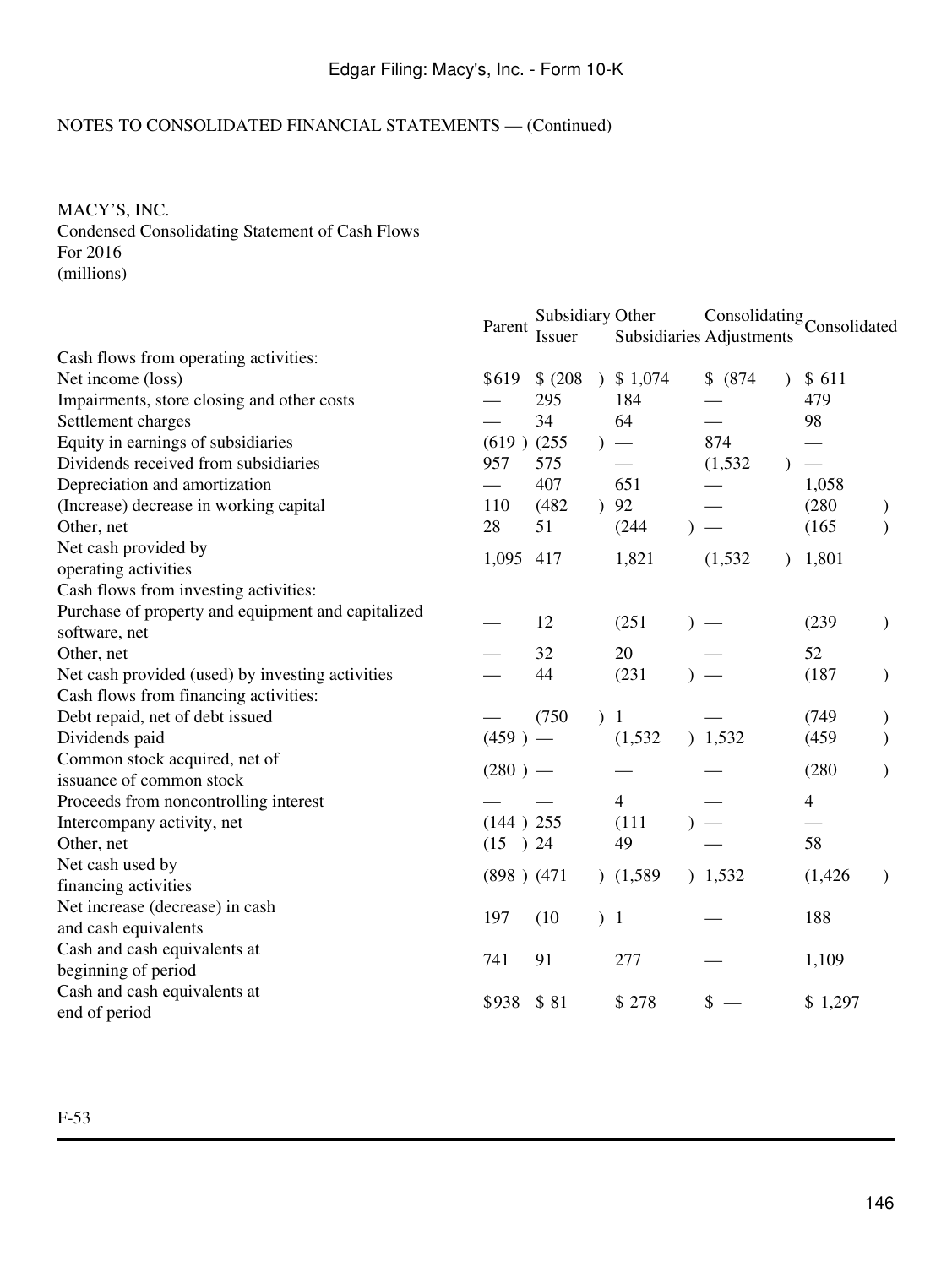MACY'S, INC. Condensed Consolidating Statement of Cash Flows For 2015 (millions)

|                                                    | Parent        | Issuer   | Subsidiary Other<br>Consolidating Consolidated<br>Subsidiaries Adjustments<br>\$1,402<br>\$(1,493)<br>$\mathcal{L}$<br>118<br>1,493<br>(1,086)<br>$\lambda$<br>621<br>(81)<br>$\mathcal{L}$<br>47<br>2,107<br>(1,086)<br>$\lambda$<br>(821)<br>$\lambda$ |         |  |         |  |                          |               |  |  |
|----------------------------------------------------|---------------|----------|----------------------------------------------------------------------------------------------------------------------------------------------------------------------------------------------------------------------------------------------------------|---------|--|---------|--|--------------------------|---------------|--|--|
| Cash flows from operating activities:              |               |          |                                                                                                                                                                                                                                                          |         |  |         |  |                          |               |  |  |
| Net income                                         | \$1,072       | \$89     |                                                                                                                                                                                                                                                          |         |  |         |  | \$1,070                  |               |  |  |
| Impairments, store closing and other costs         |               | 170      |                                                                                                                                                                                                                                                          |         |  |         |  | 288                      |               |  |  |
| Equity in earnings of subsidiaries                 | (1,072)       | (421)    |                                                                                                                                                                                                                                                          |         |  |         |  |                          |               |  |  |
| Dividends received from subsidiaries               | 1,086         |          |                                                                                                                                                                                                                                                          |         |  |         |  | $\overline{\phantom{0}}$ |               |  |  |
| Depreciation and amortization                      |               | 440      |                                                                                                                                                                                                                                                          |         |  |         |  | 1,061                    |               |  |  |
| (Increase) decrease in working capital             | 25            | (340)    |                                                                                                                                                                                                                                                          |         |  |         |  | (396)                    |               |  |  |
| Other, net                                         | (8)           | ) (78)   |                                                                                                                                                                                                                                                          |         |  |         |  | (39)                     | $\mathcal{E}$ |  |  |
| Net cash provided (used) by                        | 1,103         | (140)    |                                                                                                                                                                                                                                                          |         |  |         |  | 1,984                    |               |  |  |
| operating activities                               |               |          |                                                                                                                                                                                                                                                          |         |  |         |  |                          |               |  |  |
| Cash flows from investing activities:              |               |          |                                                                                                                                                                                                                                                          |         |  |         |  |                          |               |  |  |
| Purchase of property and equipment and capitalized |               | (88)     |                                                                                                                                                                                                                                                          |         |  |         |  | (909)                    |               |  |  |
| software, net                                      |               |          |                                                                                                                                                                                                                                                          |         |  |         |  |                          |               |  |  |
| Other, net                                         |               | 83       |                                                                                                                                                                                                                                                          | (266)   |  |         |  | (183)                    | $\lambda$     |  |  |
| Net cash used by                                   |               | (5)      |                                                                                                                                                                                                                                                          | (1,087) |  |         |  | (1,092)                  | $\mathcal{E}$ |  |  |
| investing activities                               |               |          |                                                                                                                                                                                                                                                          |         |  |         |  |                          |               |  |  |
| Cash flows from financing activities:              |               |          |                                                                                                                                                                                                                                                          |         |  |         |  |                          |               |  |  |
| Debt issued, net of debt repaid                    |               | 348      |                                                                                                                                                                                                                                                          | (1)     |  |         |  | 347                      |               |  |  |
| Dividends paid                                     | (456)         |          |                                                                                                                                                                                                                                                          | (1,086) |  | 1,086   |  | (456)                    | $\lambda$     |  |  |
| Common stock acquired, net of                      | $(1,838)$ –   |          |                                                                                                                                                                                                                                                          |         |  |         |  | (1,838)                  | $\mathcal{L}$ |  |  |
| issuance of common stock                           |               |          |                                                                                                                                                                                                                                                          |         |  |         |  |                          |               |  |  |
| Proceeds from noncontrolling interest              |               |          |                                                                                                                                                                                                                                                          | 5       |  |         |  | 5                        |               |  |  |
| Intercompany activity, net                         | 12            | (243)    | $\lambda$                                                                                                                                                                                                                                                | 231     |  |         |  |                          |               |  |  |
| Other, net                                         | 12            | 37       |                                                                                                                                                                                                                                                          | (136)   |  |         |  | (87)                     |               |  |  |
| Net cash provided (used) by financing activities   | $(2,270)$ 142 |          |                                                                                                                                                                                                                                                          | (987)   |  | ) 1,086 |  | (2,029)                  |               |  |  |
| Net increase (decrease) in                         | $(1,167)$ (3) |          | $\lambda$                                                                                                                                                                                                                                                | 33      |  |         |  | (1, 137)                 | $\lambda$     |  |  |
| cash and cash equivalents                          |               |          |                                                                                                                                                                                                                                                          |         |  |         |  |                          |               |  |  |
| Cash and cash equivalents at                       | 1,908         | 94       |                                                                                                                                                                                                                                                          | 244     |  |         |  | 2,246                    |               |  |  |
| beginning of period                                |               |          |                                                                                                                                                                                                                                                          |         |  |         |  |                          |               |  |  |
| Cash and cash equivalents at                       | \$741         | \$<br>91 |                                                                                                                                                                                                                                                          | \$277   |  | \$      |  | \$1,109                  |               |  |  |
| end of period                                      |               |          |                                                                                                                                                                                                                                                          |         |  |         |  |                          |               |  |  |
|                                                    |               |          |                                                                                                                                                                                                                                                          |         |  |         |  |                          |               |  |  |